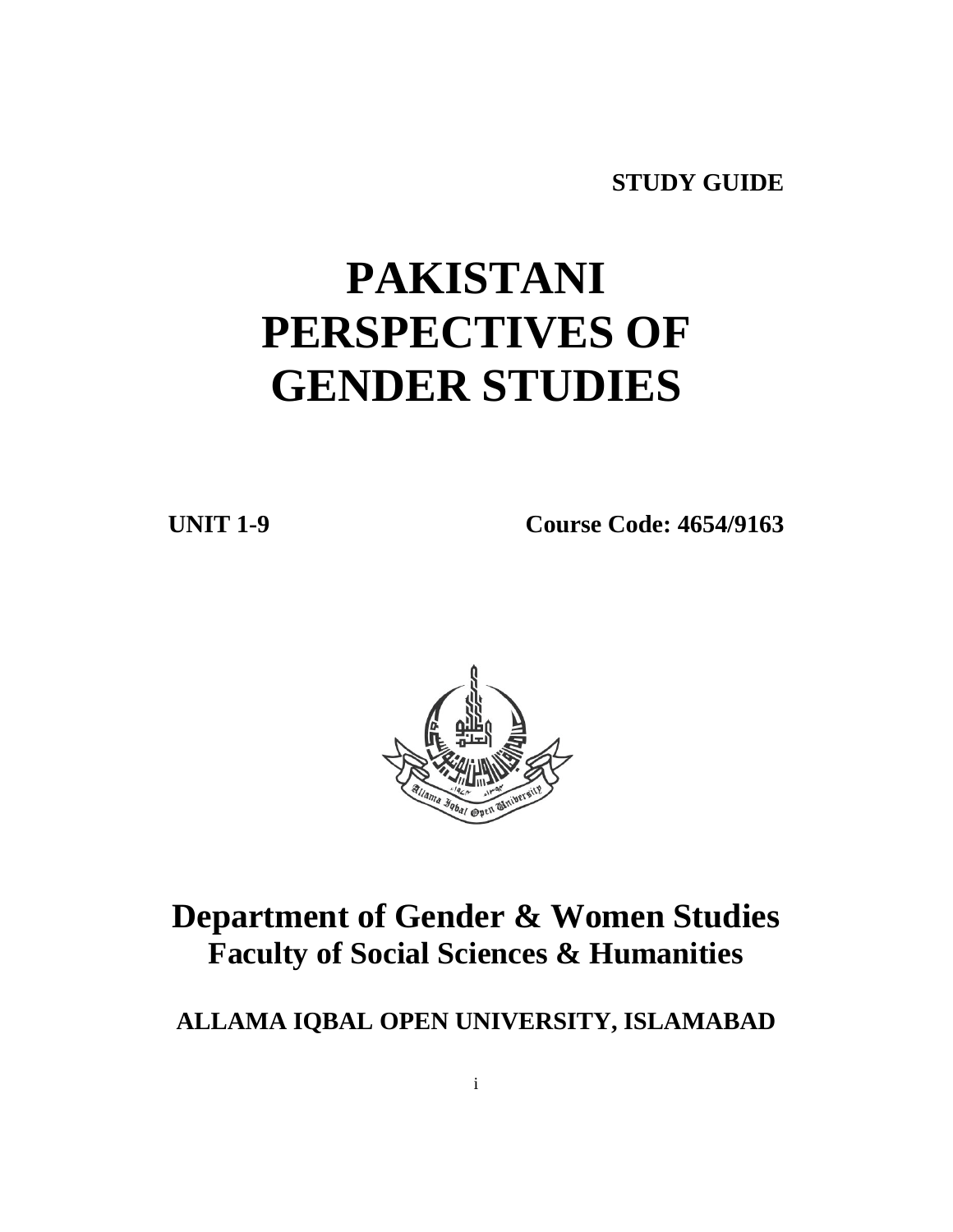# (All rights reserved with the publisher)

| $1st$ Edition |  |
|---------------|--|
| $2nd$ Edition |  |
|               |  |
|               |  |
|               |  |
| Printer       |  |
| Publisher     |  |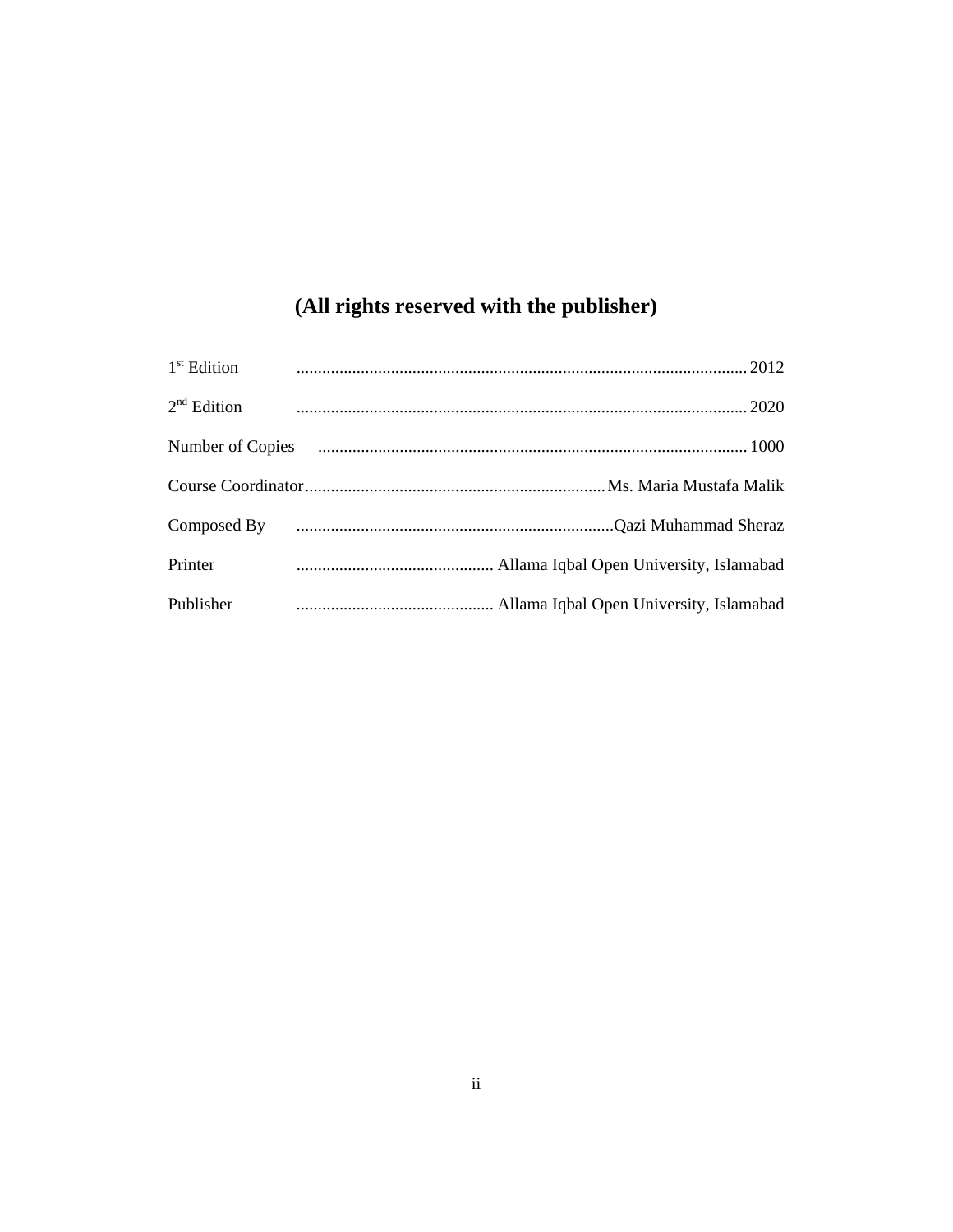# **COURSE TEAM**

HOD

Ms. Atifa Nasir

Reviewer

Dr. Ayesha Ghaznavi

Editor:

Ms. Humera Ejaz

Member / Unit writer Dr Ayesha Mustafa Ms. Sarah Inayatullah

Course Development Coordinator Dr. Mussaret Anwer Shaikh

Course Coordinator

Ms. Maria Mustafa Malik

Composed By

Qazi Muhammad Sheraz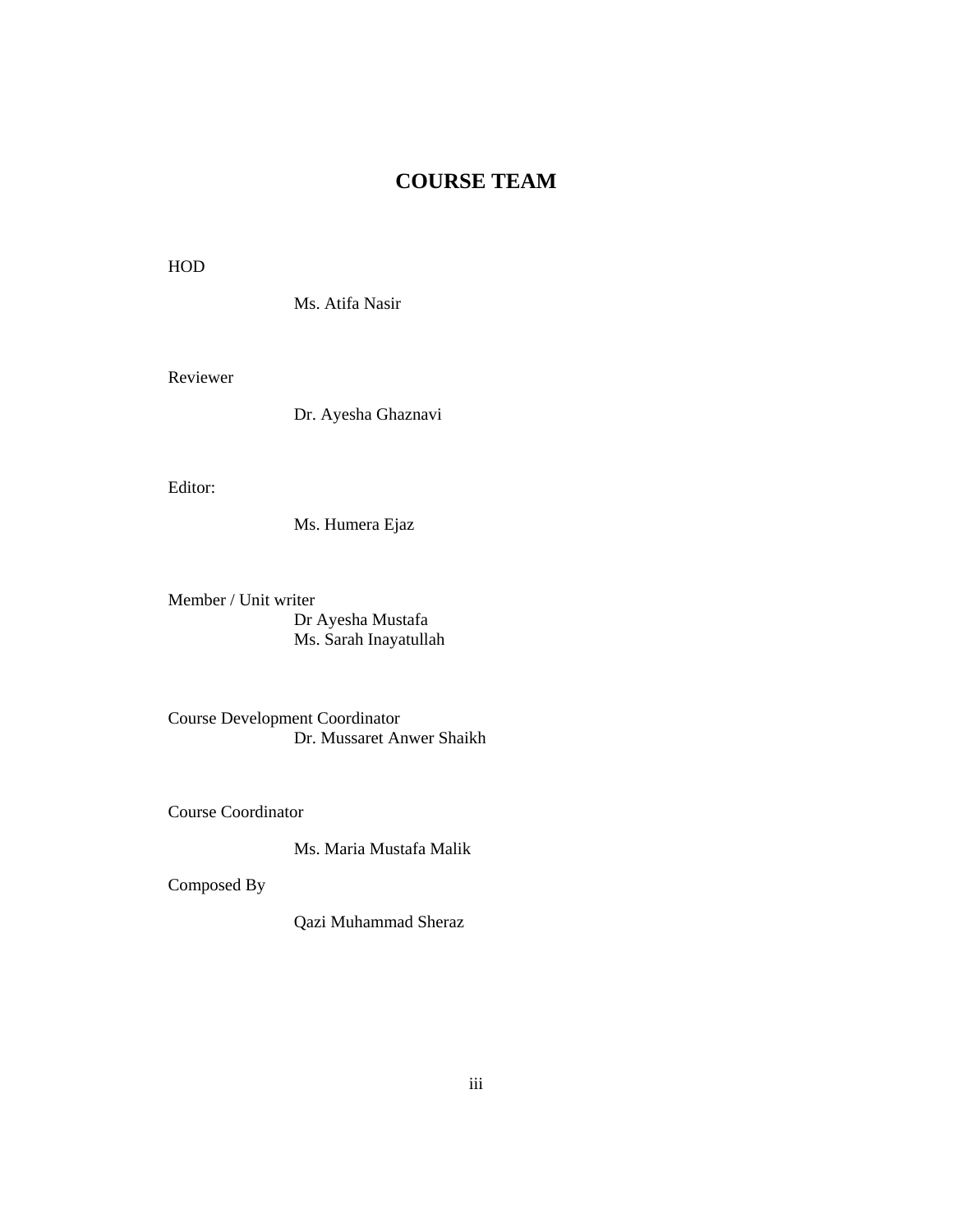## **ACKNOWLEDGEMENTS**

The department of Gender Studies offers interdisciplinary courses of study within the faculty of Social Sciences and Humanities. The present course, "Pakistani Perspectives of Gender Studies" is a compulsory course being offered at graduate and post graduate level of Gender and Women Studies program at Allama Iqbal Open University.

We would also like to acknowledge the work of all the academic writers whose ground breaking works of scholarship and research in the area of Gender and Women Studies were used as a reference in the allied material of our program's course material.

We would also like to acknowledge the efforts of previous and present course team members Dr Ayesha Mustafa, Ms. Sarah Inayatullah, Dr Ayesha Ghaznavi, Dr Mussaret Anwer, Dr. Riffat Hague, Ms Atifa Nasir for their efforts to develop, revise and offer the course as a part of Gender Studies program at AIOU.

Dr. Atifa Nasir HOD Faculty of Social Science & Humanities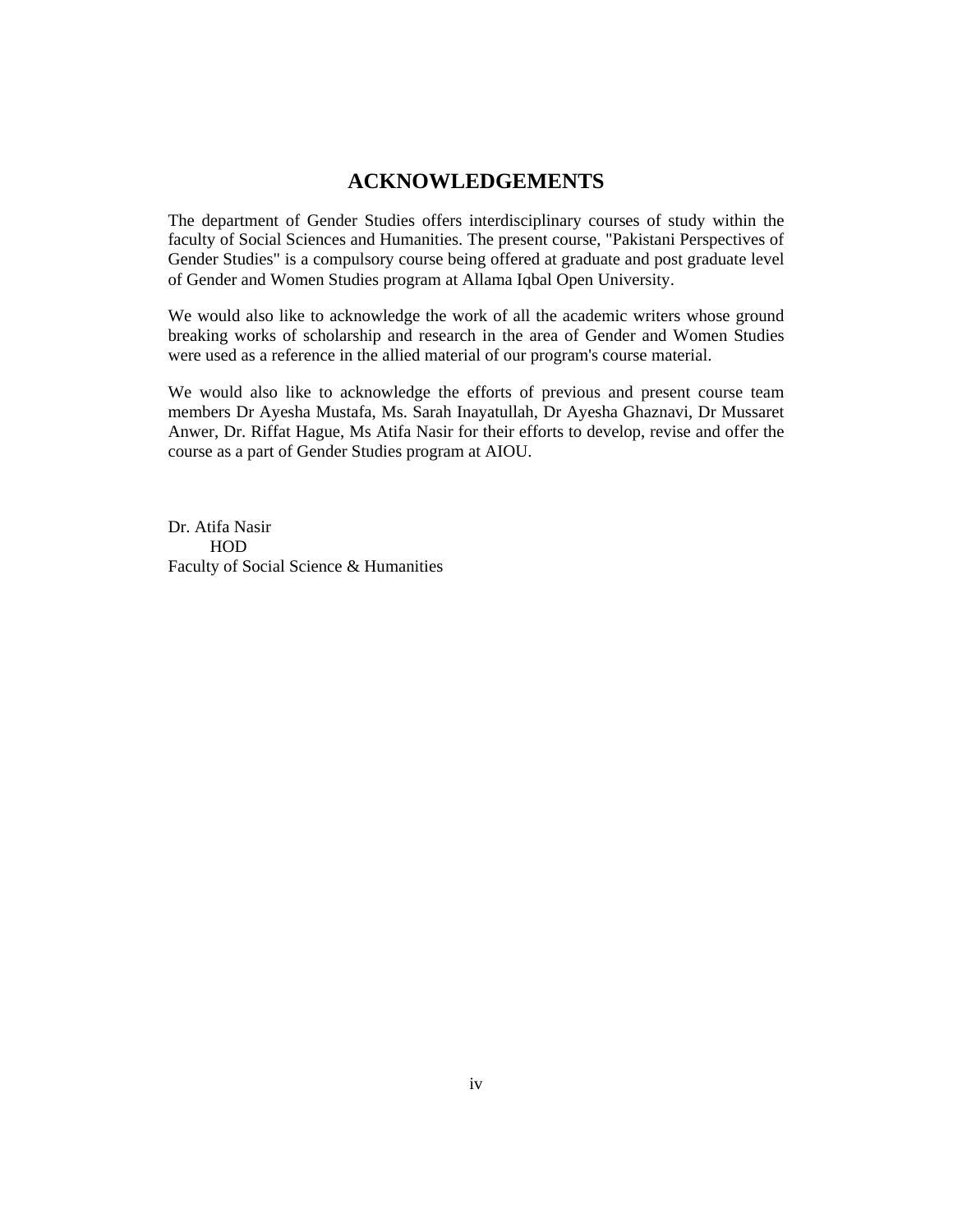# **CONTENTS**

| Unit      | <b>Title</b>                                           | Page # |
|-----------|--------------------------------------------------------|--------|
|           |                                                        |        |
|           |                                                        |        |
|           |                                                        |        |
|           |                                                        |        |
| Unit-1    | SOCIAL STATUS OF WOMEN: PAKISTAN'S LEGAL PERSPECTIVE 1 |        |
| Unit- $2$ |                                                        |        |
| Unit- $3$ |                                                        |        |
| Unit-4    |                                                        |        |
| Unit- $5$ |                                                        |        |
| Unit-6    |                                                        |        |
| Unit-7    |                                                        |        |
| Unit-8    |                                                        |        |
| Unit-9    |                                                        |        |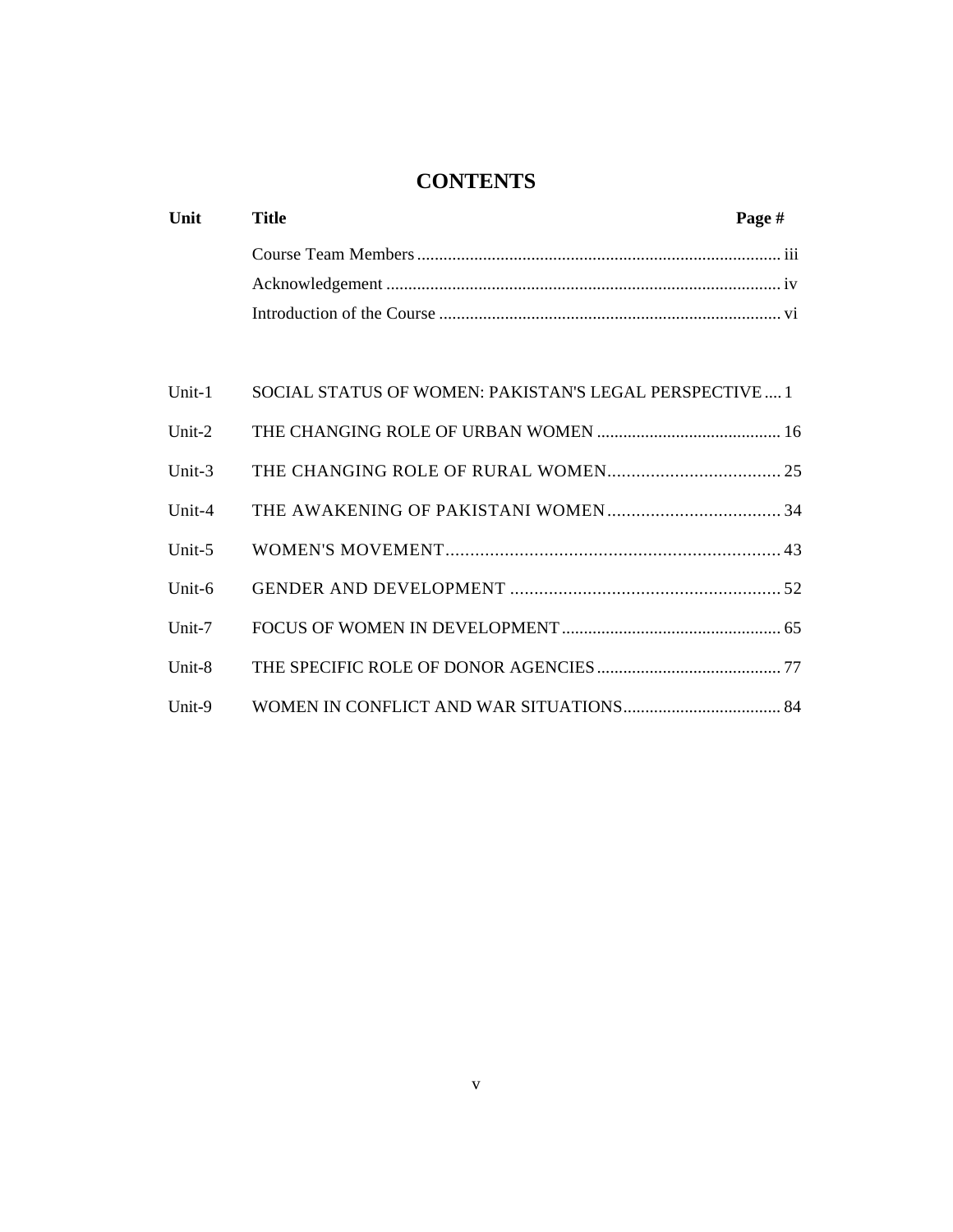# **ALLAMA IQBAL OPEN UNIVERSITY WOMEN'S STUDIES DEPARTMENT**

#### Dear Students,

Welcome to the course, 'Pakistani Perspectives of Gender Studies' (C-9163 /C4654). This booklet is the study guide which is to be studied with, the supplementary material, a compilation of relevant academic readings.

#### **Introduction to the Course:**

The course, 'Pakistani Perspectives of Gender Studies' (C-9163 /C-4654), is one of the three credit hour courses offered for BS and MSc in Gender & Women Studies. This course comprises of nine units which deal with themes like changing role and status of urban and rural women in Pakistan, women 's unacknowledged contribution in local and international economies and their subsequent "invisibility", the impact of changing global world order in terms of the effect of new economic regimes on the local economies and women development. Lastly, the progress of the women's movement in Pakistan in raising awareness about the injustices perpetuated against women on local and international level.

#### **Course Objective:**

After completing this course you should be able to: -

- Appreciate the changing status and lives of Pakistani women in legal, economic and sociocultural context
- Acknowledge the impact of women's movement in Pakistan.
- Develop an understanding of various aspects of Women and development, the new world order and Globalization
- Recognize diverse perspectives of women's economic contribution.

#### **How to Study:**

Study guide spreads over 9 units/topics therefore If you spend at least an hour daily to study your course, you can complete the course in eighteen weeks. In mid of the study period a workshop will also be held which is an effort to help you to prepare for examinations and meet peer group and listen to the subject experts and exchange knowledge. Please do not confine yourself only to the instructional materials provided by the University. To enhance knowledge at graduate level the students are expected to extensively use library and online sources as recommended in the study guide.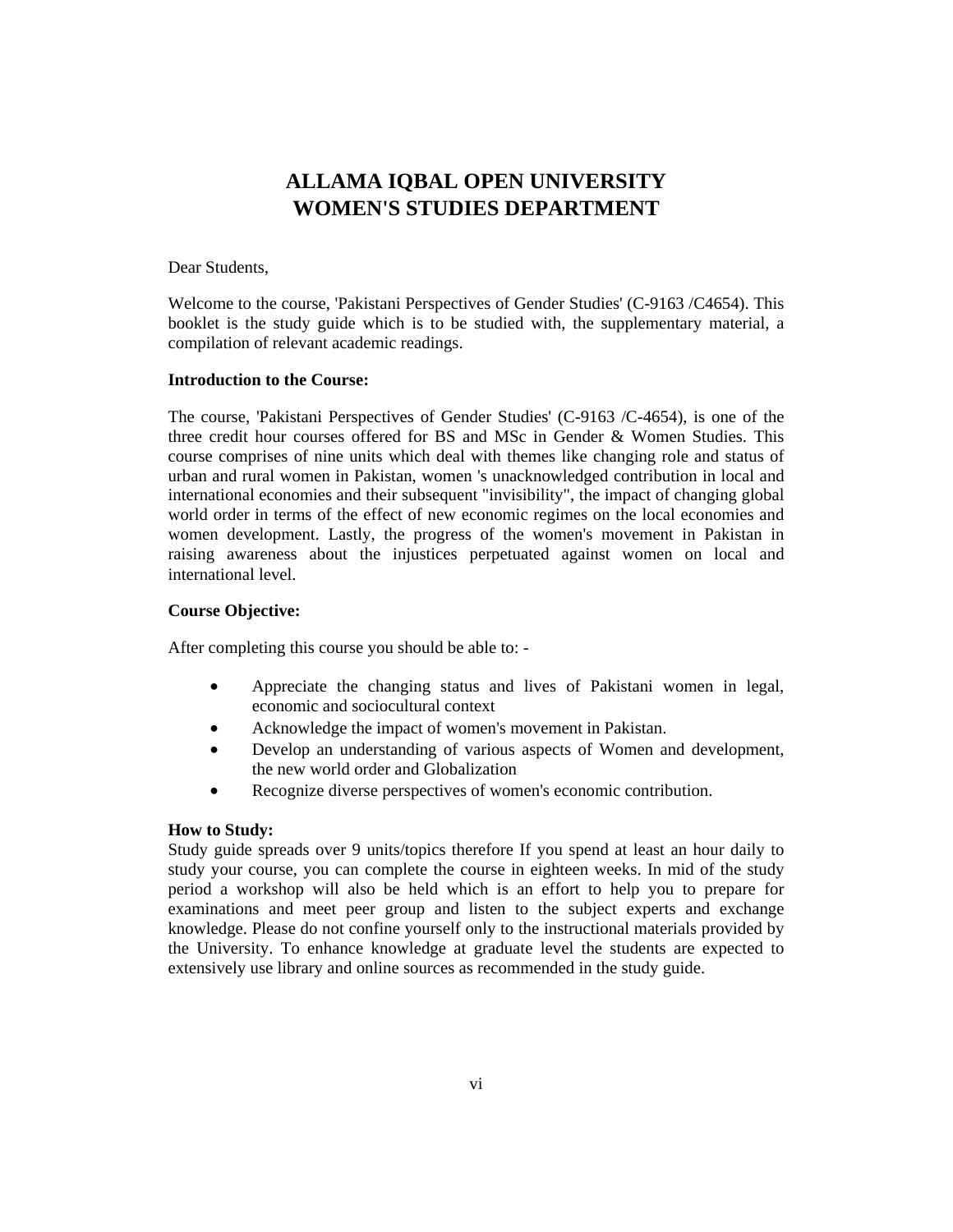#### **Tutors Guidance:**

In distance learning system basically the students have to study on their own. However, if there is a viable group of  $10 - 15$  students the university does appoint a part-time or a correspondence tutor. Part-time tutors hold tutorial meetings in study centers established by the university. The students are required to regularly attend these fortnightly meetings. Otherwise you are assigned a correspondence tutor who not only checks your assignments but you are encouraged to be in contact with the tutors for guidance regarding the course as in convenient for both of you. The Regional office as well as the official university website will inform you about the appointment of the tutor.

#### **Assessment and Evaluation:**

According to university system your performance in the course will be evaluated through two modes that is: -

- Home Assignments
- Final Examination

You will be required to do two assignments for this course. The assignments are spread over course units and according to the schedule provided in your student kit each assignment is to be submitted to the tutor for checking.

The main objective of the assignment is to encourage you to study and appraise your performance. The tutor's assessment will guide you for the preparation of your next assignment. It is emphasized that you keep a copy of the assignment that you submit to the tutor since the assignments are your personal notes and would be beneficial in the preparation of final examination.

The marks obtained in assignments add up to the final examination. The papers for final examinations are prepared based on the complete course. The final examinations are held in specified examination centers. For passing a course one has to pass both components of assessment that are take home assignments and final examination.

Good luck with your studies!

#### **MARIA MUSTAFA MALIK Course Coordinator**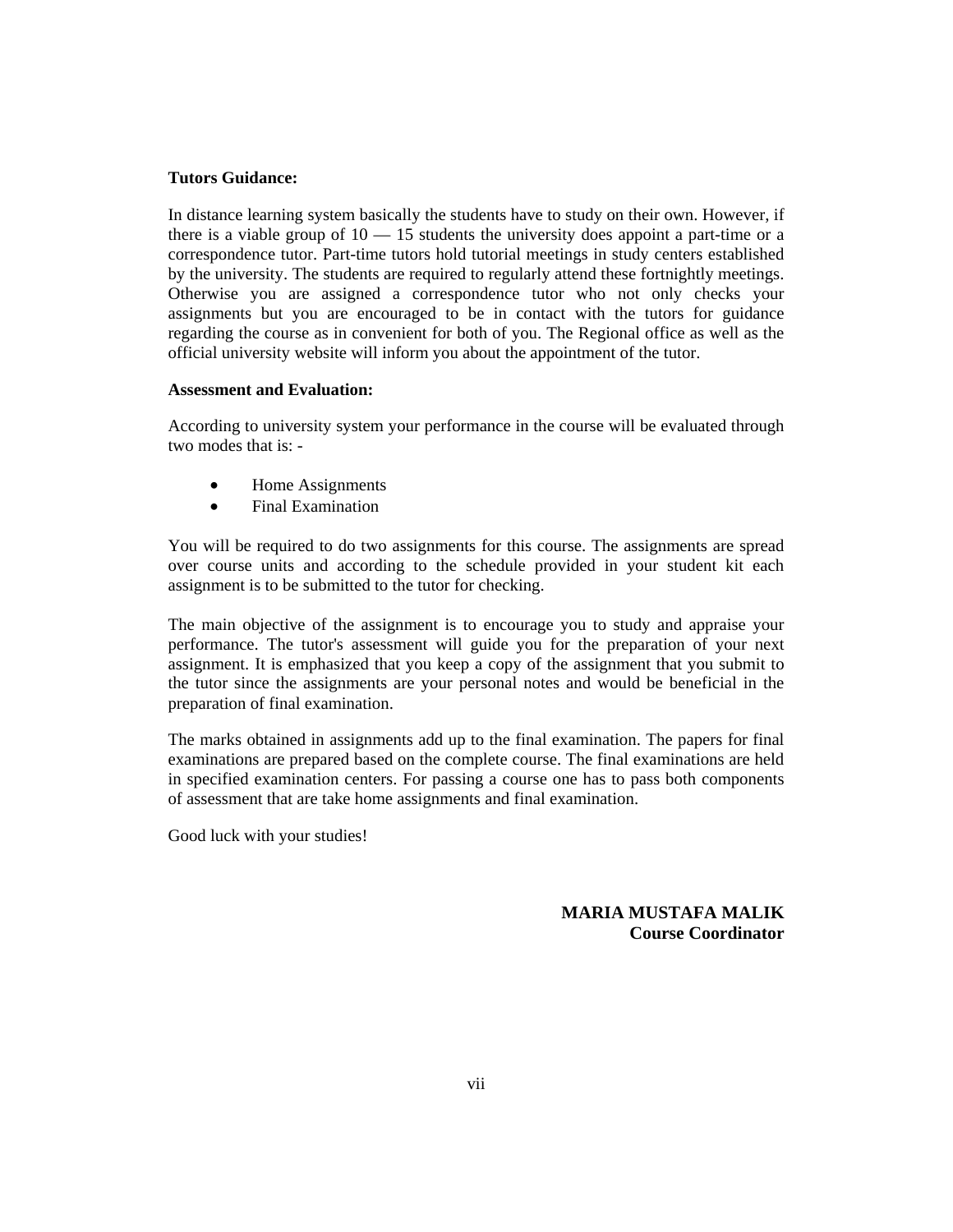**UNIT-1** 

# **SOCIAL STATUS OF WOMEN PAKISTAN'S LEGAL PERSPECTIVE**

**Written By: Dr. Ayesha Mustafa Reviewed By: Dr. Ayesha Ghaznavi**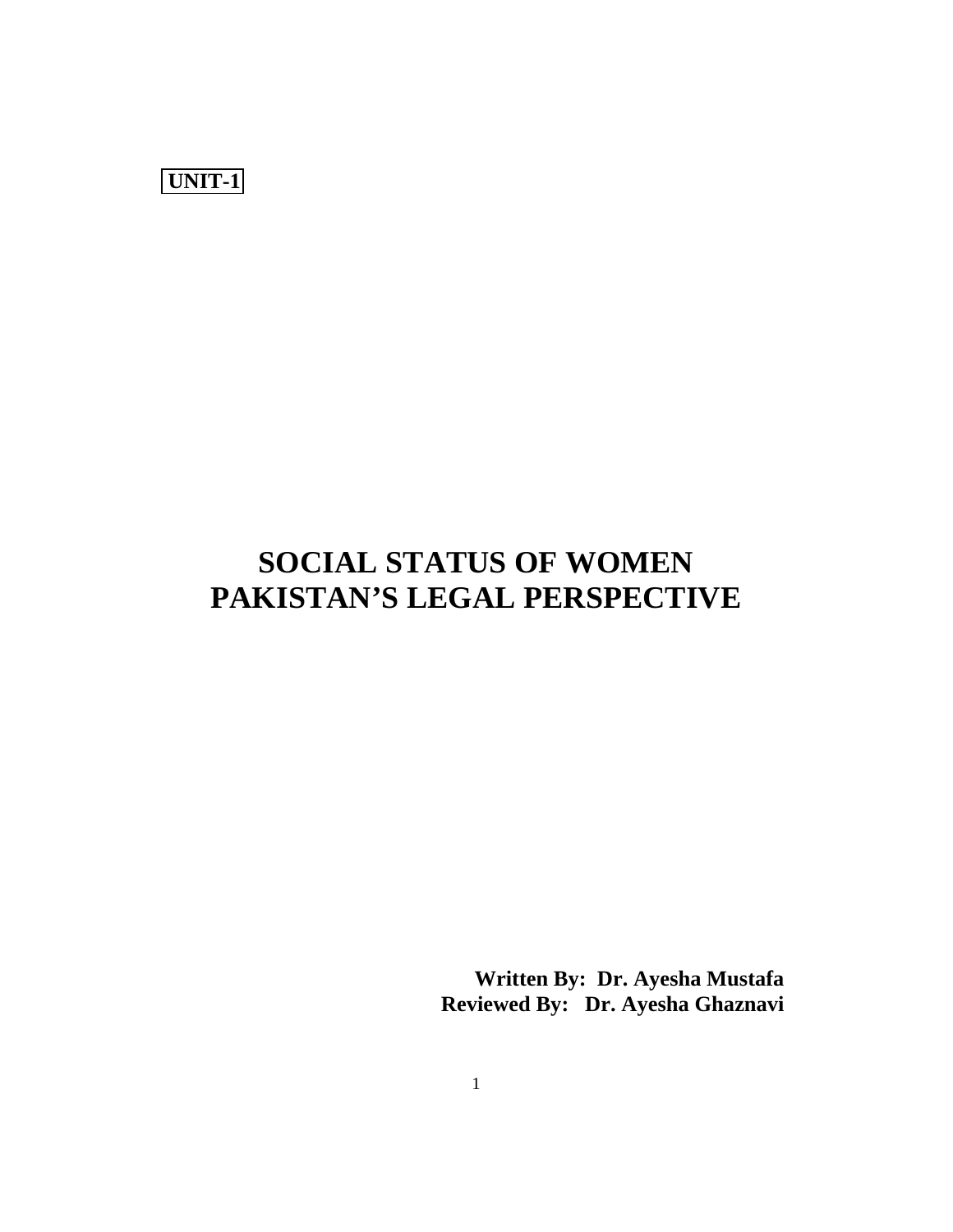# **CONTENTS**

| Objectives    |  |  |
|---------------|--|--|
| 1.1           |  |  |
|               |  |  |
| $1.2^{\circ}$ |  |  |
| 1.3           |  |  |
| $1.4^{\circ}$ |  |  |
| 1.5           |  |  |
| 1.6           |  |  |
| 1.7           |  |  |
| 1.8           |  |  |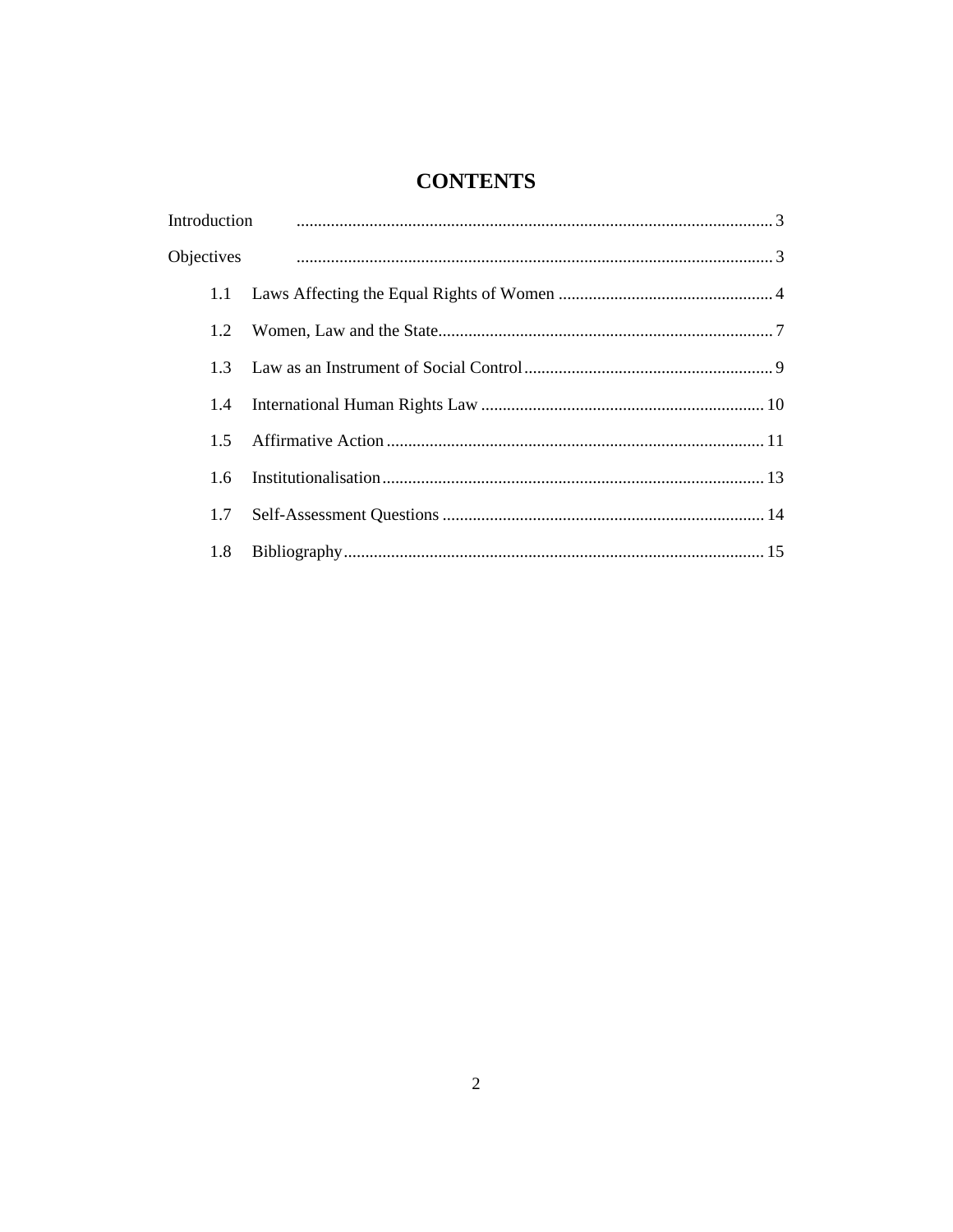# **INTRODUCTION**

Constitution lays down the rights of citizens in terms of their dignity and well being, sense of freedom and equality with others. This is a statement of what the Constitution will require the State to guarantee to each citizen at all cost. It is the principle element in the social contract between the state and the citizens (Haq 1978).

Fundamental rights provide the foundation for the all of the articles of a Constitution, laws, and state policies. Women are provided right of equality to men by the constitution in almost every country in the world. Women however are discovering that granting formal equality is not enough.

This unit throws light on the social issues of Pakistani women in legal perspective. Efforts have also made to discuss some laws, which have certain reservations by women in the constitution of Pakistan.

# **OBJECTIVES**

After reading this unit you will be able to:

- 1. Explain the difference between social customs and law.
- 2. Identify any impact of women's movement in shaping laws
- 3. Recognise the difference between equality and equity (affirmative action)
- 4. Distinguish between law as an instrument of justice and an instrument of social control
- **5.** Identify the marginalisation of women in international humans hts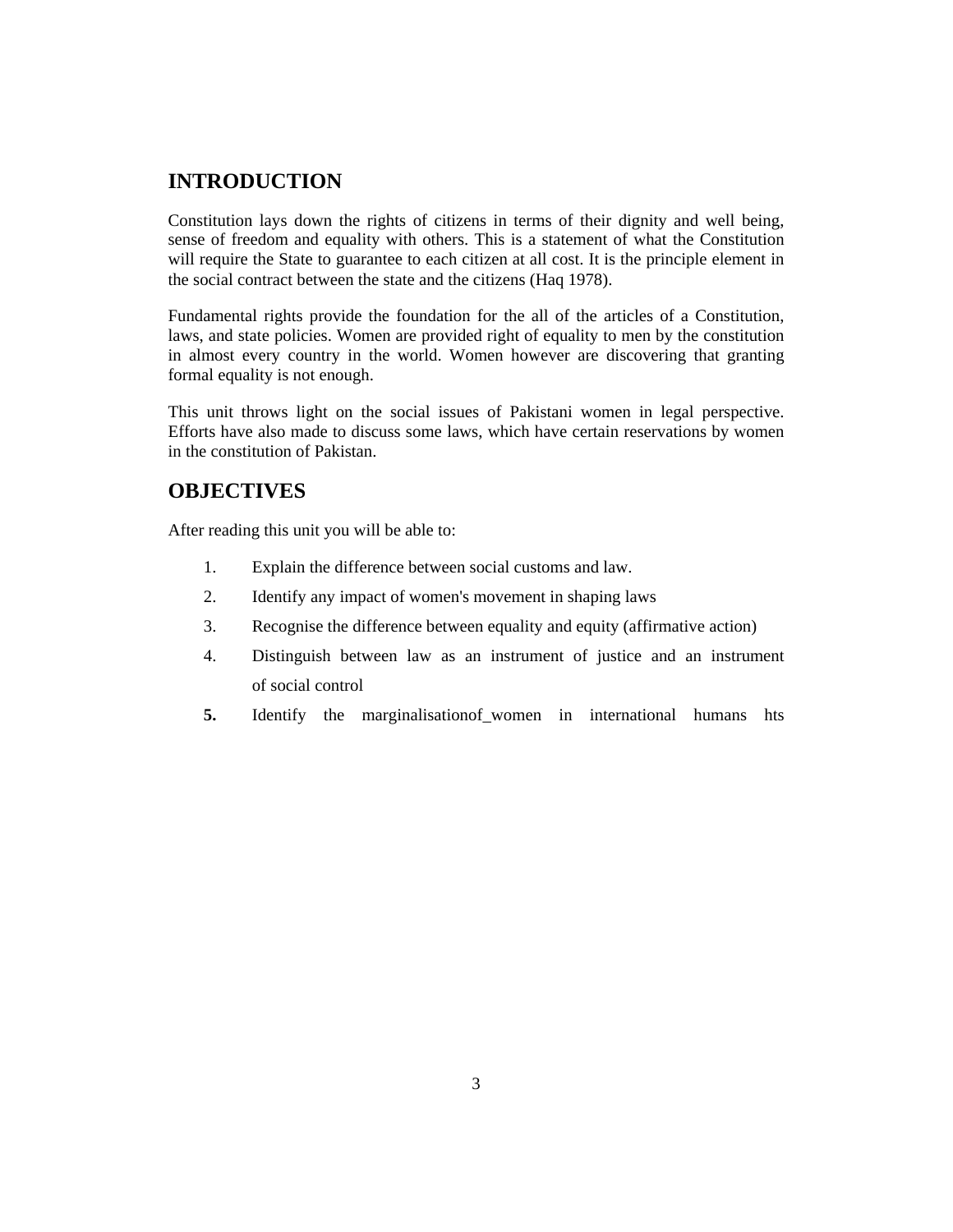## **1.1 LAWS AFFECTING THE EQUAL RIGHTS OF WOMEN**

Women today are demanding more than equality; they are demanding equity. Equity is another name for affirmative action. Disadvantaged social groups (women, minorities, economically deprived groups, the handicapped etc) who are politically, economically and socially backwards, because of centuries of discrimination, require special measures or steps to bring them at par (equality) with other social groups. Granting them equality under law has to be supplemented by concrete efforts to raise the economic, political and social position of these groups who have been deprived over a long period of time.

In addition to demanding equity, women are also demanding that their existing legal rights be made foolproof. Constitutional articles, statutory laws, policies, and customs that contradict equal rights for women need to be reshaped. Constitutions consist of many sections; it is possible that one section violates those rights, which are granted to women under another section. In such case, all the articles and sections of a constitution should be brought into conformity emphasize women's equality with men. Articles and laws that are not clearly worded or ambiguous can be misused to exploit women's rights. Statutory law should be used to promote women's interests if it is banning all forms of discriminatory social custom. Unfortunately it appears that most statutory law reinforces the subordinate position of women in society by upholding patriarchal values.

Constitutional articles that guarantee women's rights by using the expression "protect" can limit women's rights if interpreted by rigid, traditional or conservative jurists. Articles using the expression "protect" also give the impression that women are incapable of looking after themselves and have the same status as children. Pakistan has two constitutionally created bodies with supra constitutional powers; The Council of Islamic Ideology and Federal Shariat Court. These form "parallel judiciaries" which have given decisions that have violated fundamental rights (Haq 2000 78).

Granting legal equality to women has not brought about the expected results. Customs that discriminate against women continue with full force in society. Laws that uphold women's equality and interests are not backed up by institutional support for women; there is an absence of women-friendly police stations, women-friendly courts, safe houses, counseling centers etc.

Women are ignorant of the laws that have been made to protect their interests, even if they have knowledge of these laws it is not easy for them to get justice because the mechanisms or procedures of the law are cumbersome, lengthy and expensive. Judges have failed to implement the laws that were made for women because they have internalized the same gender biases that exist in society.

Discriminatory constitutional articles, laws and policies can be changed if more women enter the legislatures. Women, can also organize themselves' in the form of lobbies to exert influence on legislatures. More women have to enter judiciary so that existing laws can be interpreted in their favour.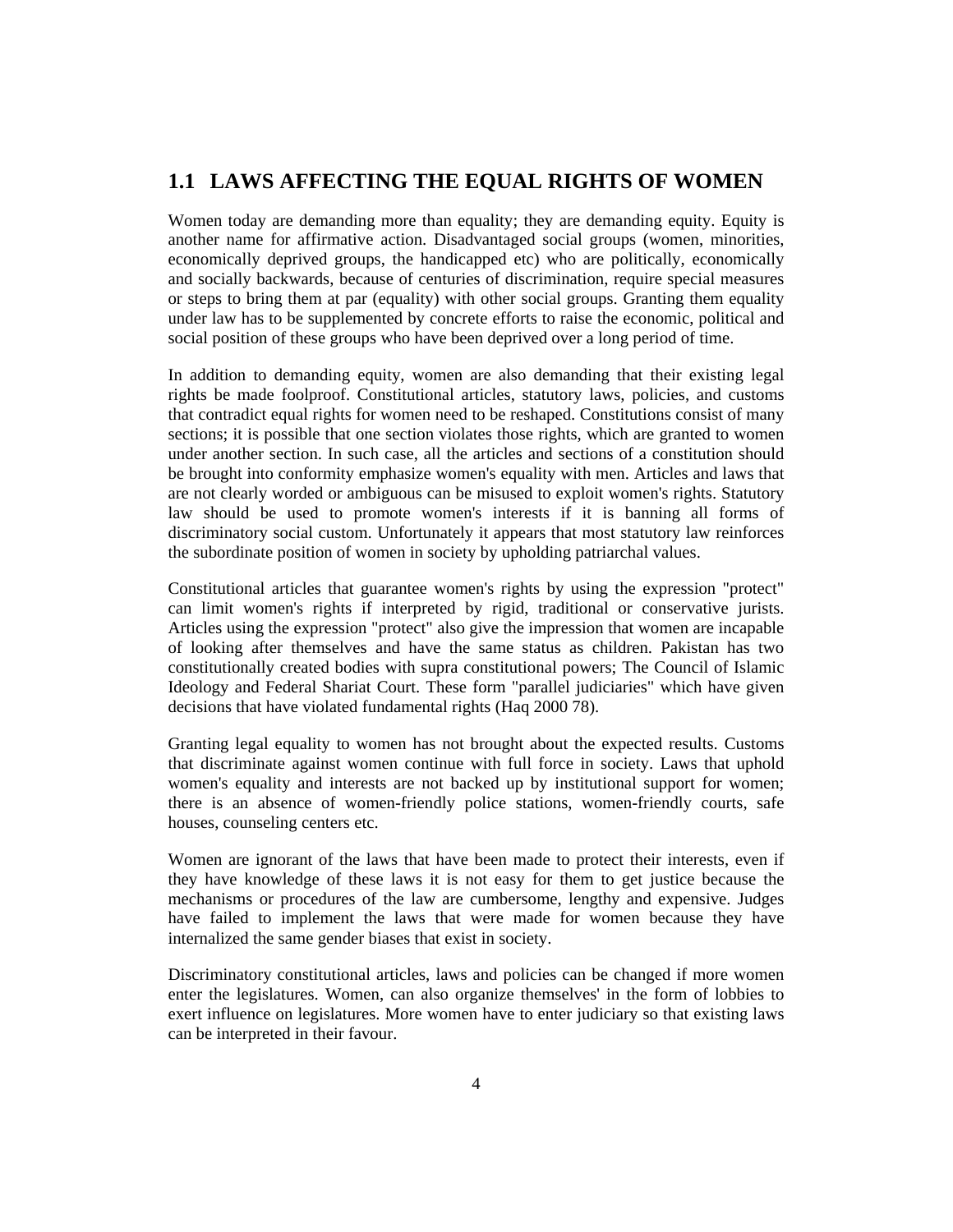Equality and equity (affirmative action) both exist in Pakistan's body of laws for women. Every constitution of Pakistan, 1956, 1962 and 1973 has followed affirmative action in the case of reserving seats for women in legislatures.

The 1956 Constitution gave women the equal right to vote with men. It guaranteed the equality of all citizens before the law. It specifically provided that there would be no discrimination on the basis of sex for appointment in the service of Pakistan. The constitution made it the state's responsibility to ensure that women and children worked under safe and humane conditions and working women were provided with maternity benefits. Ten seats were reserved for women in the legislature. The constitution also provided that it was the state's responsibility to provide basic necessities of life such as food, clothing, housing etc. The 1956 Constitution remained in effect for 30 months only. On October 8, 1958 the first martial law was imposed which abrogated the constitution. (Saeed 1990 24-5).

The 1962 Constitution was drafted by the cabinet behind closed doors. Most of the articles were essentially similar to those of the 1956 Constitution. Namely: fundamental rights and freedom of citizens such as freedom of expression, association, religion and movement (that was also granted in the 1956 Constitution).

Other provisions related to women included; no discrimination in the service of Pakistan on grounds of sex, working women and children to be provided safe working conditions, state's responsibility to provide basic necessities of life. In addition, four seats for women were to be reserved in every province and women could also compete on the general seats. In March 1969, on account of growing political instability, Martial Law was imposed and Pakistan's second constitution was abrogated.

The 1973 Constitution also protected the fundamental rights of citizens that were in essence similar to those of the 1956 and 1962 Constitutions (Saeed 1990 29). Widespread disturbances after the 1977 elections led to the imposition of Martial Law. The 1973 constitution was not abrogated but was held in abeyance from 1977 to 1985 when civilian government was restored. In this period the Hudood Ordinances and the Qisas and Diyat Ordinances were promulgated.

The 1973 Constitution improved the status of women. It guaranteed "there shall be no discrimination on the basis of sex alone". It gave women equal right to contest all political posts. It also reserved 5% seats for women in the Provincial and National legislatures for a period of twenty years. It provided for special representation of women and peasants in local bodies. The constitution also stipulated that "the state shall protect the marriage, the family, mother and children" and it guaranteed "steps shall be taken to ensure full participation of women in all spheres of life".

The Constitution upholds the equality of women and men. At the same time many statutory laws exist which contradict the provision for equality for women. Social customs and practices also discriminate against women and make any laws that safeguard women's interests ineffective.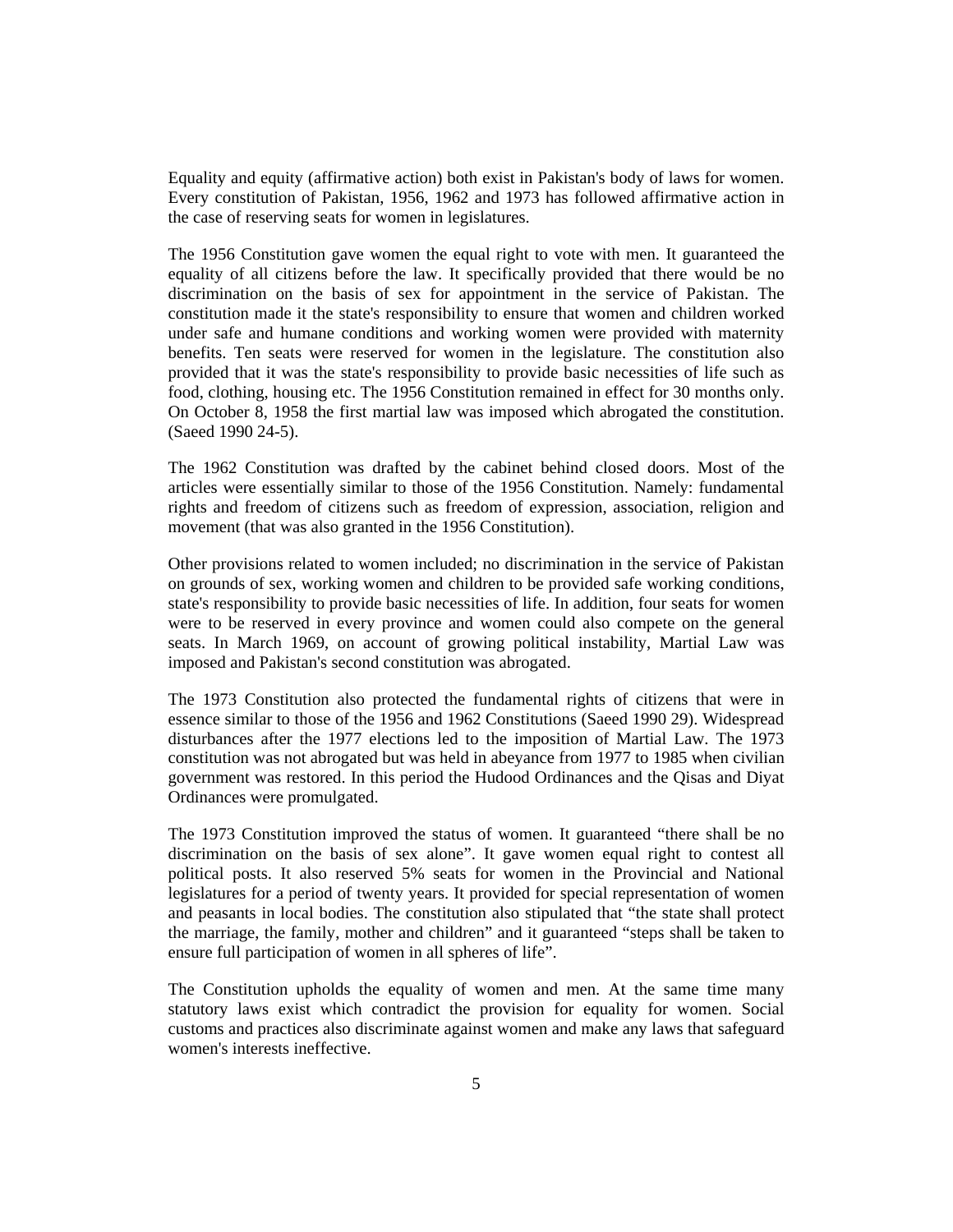A woman is denied the right to marry a partner of her choice by social custom. Women who marry by choice can be charged by *zina.* Women who exercise choice of 'marriage partner can be made a victim of the customary practice called "honour killing". Women's right to marry without the permission of a guardian has not been fully accepted by the judiciary (Haq 2000: 80).

Age of marriage is fixed at 16 for women and 18 for men. The age of marriage law is however rarely followed. Women continue to be married at an early age, which affects their status in the family.

Registration of marriage is compulsory in Pakistan. This safeguards in the case of abandonment, widowhood, divorce, or polygyny. Unregistered marriages, however, are also accepted as valid. The 1961 Muslim Family Law Ordinance provided for the first time a standardized marriage contract for women (Haq 2000 81). The contract carries the terms of marriage. It also carries a section that can give the wife the right to divorce with the consent of both parties. Unfortunately the family of the bridegroom, at the time of marriage, often ignore this section.

Islamic law grants *mehr* to women. Women are denied *mehr* by prevalent social custom. According to the provision for *mehr,* it can either be prompt i.e. payable on demand or deferred i.e. payable on divorce or death of the husband in cash or kind. Men bypass *mehr* by fixing a very small sum for it. In addition, a woman can be threatened with divorce if she seeks *mehr* which discourages her from making any demands for *mehr.* 

Islamic law also provides for maintenance of wife by the husband. As in the case of *mehr*  existing social customs contradict maintenance. Statutory law has failed to protect maintenance for women because it does not specify (the amount of) maintenance for women or provide for any punishment for men who refuse to provide maintenance.

A man has the unconditional right to *talaq* or divorce. He has to give notice of *talaq* in writing to the Union Council chairman. His wife also should receive a copy of this notice. A *talaq* comes into force 90 days after delivery of the notice to the chairman. In 1999, the Federal Shariat Court supported oral divorce. This means *talaq* now comes into force 90 days after pronouncement by the husband.

A woman does not have the unconditional right to *talaq;* a man and woman jointly agree to the provision for *talaq.* A man can agree to divorce his wife in exchange for financial compensation (from her) i.e. *talaq-i-khula.* 

If a man does not agree to a divorce then a woman can file for divorce at a family court. However a woman is discouraged from doing so by the possibility of a case dragging on for years. Consequently women are resorting to *khula* rather than divorce.

To obtain *Khula* woman has to provide financial compensation to her husband or give up any financial compensation i.e. dowery or past maintenance. A woman is not entitled to any alimony upon *talaq* or divorce. However she receives a minimal *mehr.* She is also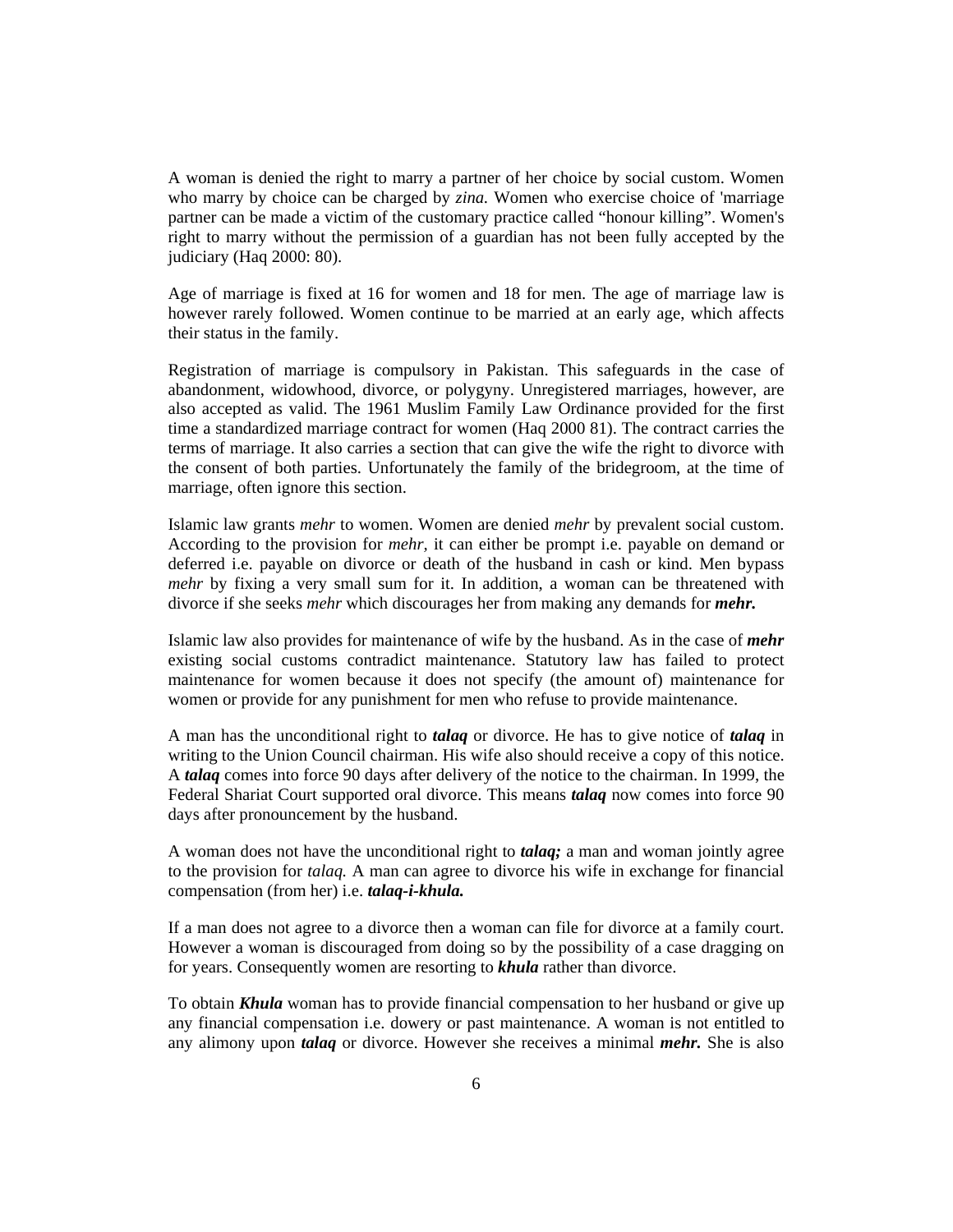denied any share in marital property even though she contributed to building of the marriage property by 'her unpaid services.

Social customs deny Pakistani women share of inheritance granted to them under Islam. Many times, under social pressure, a woman will give up her share of property to a male relative. Women will rarely go to the courts to contest their share of inheritance. The Federal Shariat Court in 1999 struck down the provision providing for the inheritance of orphan grandchildren. Women who have lost a spouse have thereby been deprived of a means of financial support.

The offence of *Zina (Hudood)* Ordinance (1979) equates rape (a crime of violence with a perpetrator and a victim) with adultery (an act of mutual consent). Under this law if a woman reports rape but cannot provide adequate evidence she can be charged for adultery. After the implementation of this law women have become more and more vulnerable to harassment by malicious and false charges of adultery by male family members and law enforcement agencies. (PNR 1995 41). Law of Evidence and the *Qisas*  and *Diyat* Ordinance has institutionalized the custom of compensation or blood money for crimes including murder, whereby a woman's "value" would be considered half to that of a man's.

The women's movement has failed to demand that the economic conditions of women, the majority of whom live in poverty, be improved by affirmative action law. The women's movement has supported equality but not equity for women. If the women's movement took such a stand it would have to confront the state, which is risky. The members of the women's movement are from the middle class and they live under better economic conditions than the majority of women who live in poor urban slums or the rural areas. Ayesha Jalal in "The Convenience of Subservience" explains why they have not yet fought for special laws and measures to raise the economic and social status of women and are content with "equality for women".

# **1.2 WOMEN, LAW AND THE STATE**

Jalal discusses the relation between women and law making. At times the women's movement negotiated with the state to secure women's rights e.g. in the 1960's women stood behind the Family Laws Ordinance. At other times women have not been so successful in protecting their rights e.g. the women's movement was unable to repeal the laws made under the martial law regime from 1977 to 1985. According to Jalal, women's conditions are not changing because the Vanguard of the women's movement i.e. the middle class is unwilling to confront the state (ruling classes) and lose its own economic privileges.

Sixteen per cent of the Pakistani women are literate, 75% of them live in the rural areas, very few of them are part of the labour force. Under these conditions, Ayesha Jalal questions how much knowledge women in Pakistan can have about their legal status.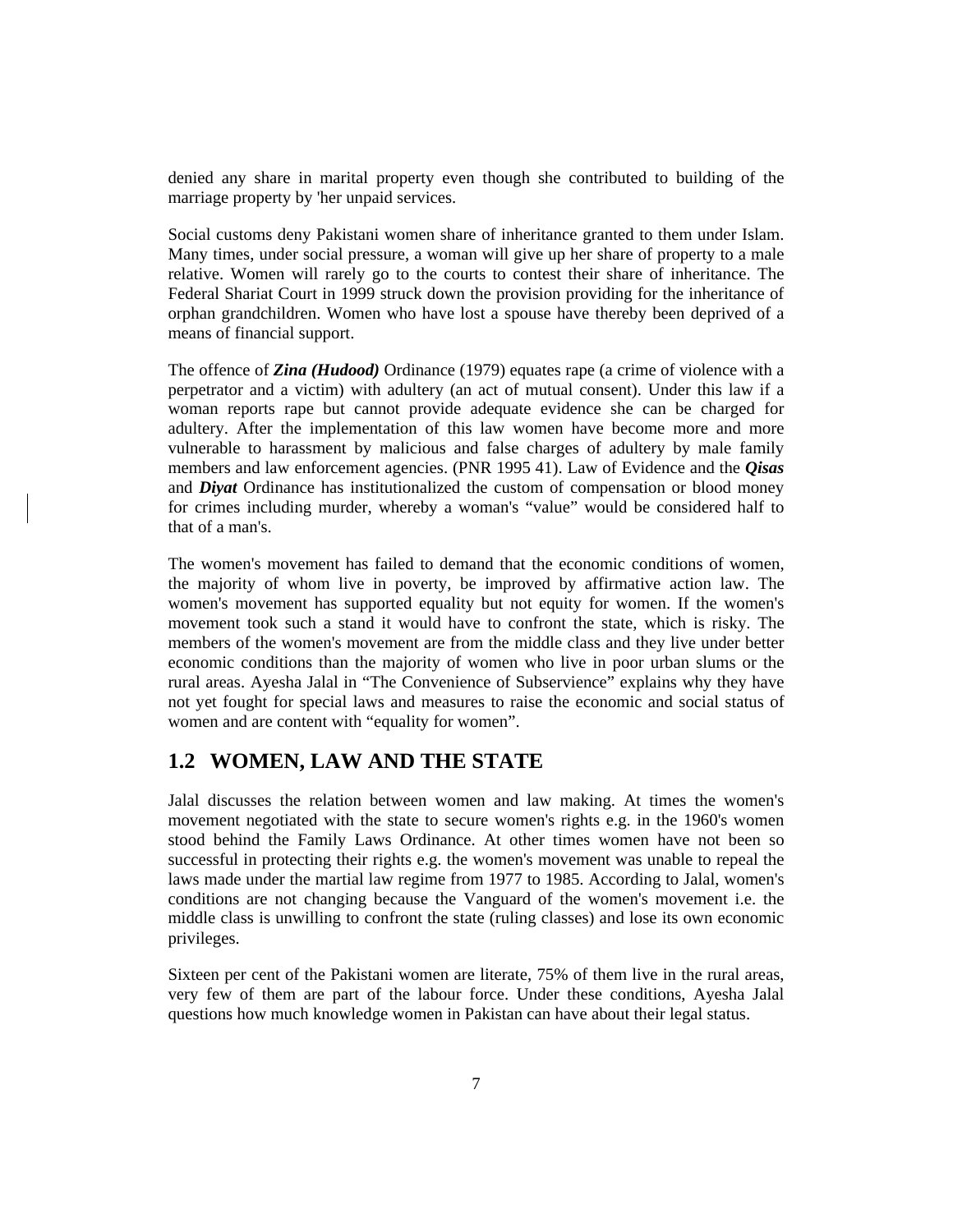It is important to remember that Pakistani women cannot be lumped together as one group. There are vast differences in Pakistani women according to their urban or rural status, economic background, social conditions and what geographical region they come from. However, Jalal believes, one common thread runs through all of themsubservience.

Women from the middle and upper classes have not raised their voices against the inequality of women. They have chosen inequality in exchange for comforts and privileges that come with a middle or upper class life. They are afraid to rock the boat any demand for equality will mean changing the family unit and social order. Their decision to accept the status quo is a subservience of convenience. Women marched on the streets for • independence but they were kept away or marginalized from state power once the goal of independent nationhood had been achieved. Women were granted formal equality under the constitution but nothing was done to change the socio-economic conditions of women.

Pakistani women were granted equality under the constitutions that were implemented (1956, 1962, 1973). Presence of women in the first constituent-making assembly meant that women's rights could not be overlooked. In 1961 the civilian rule was disrupted by military take-over. The military ruler, Ayub Khan, introduced progressive laws for women-the 1961 Family Laws Ordinance which was opposed by the orthodox view. Women's group however stood firmly behind this law. As Ayub Khan had illegally usurped, power, a movement arose for the restoration of democracy. The military moved to quell the social protest and General Yahya replaced Ayub Khan.

The fruits of industrialization went mostly to the owners bf the factories and industries, which provoked strikes and protests in industrial labour. The ruling elite was not comfortable with the social unrest - General Yahya Khan removed Ayub Khan from power. In 1973 general elections were held for the first time in the country and civilian rule replaced military rule. The state power was now in the hands of civilians constituting mainly of feudal lords,tribal leaders etc. Bhutto had raised the slogan of *"roti, kapra, makan"* in the elections and rode into power on a wave of popular support. His electoral promise showed he was interested in addressing needs of the people. Under the changed political climate the time was ripe for women to extract more rights for themselves. However women failed to mobilise themselves at this opportune moment.

In 1977 general elections were held for the first time in the country. Bhutto came into power-on The slogan of *"roti, kapra, makan"* promising to focus on people's needs. But feudal and business interests filled the legislatures. They did not want to introduce any change that threatened their interests. Under a civilian government with democratic freedoms women had more room to struggle for rights. More and more women entered professions but they failed to mobilize themselves to struggle for more rights at this crucial moment. After a military take-over in 1981 women's legal status was threatened by the orthodox interpretation of Hudood Laws. Women were being used as the symbols of the new social order that was to be ushered in. The military had used Islam to justify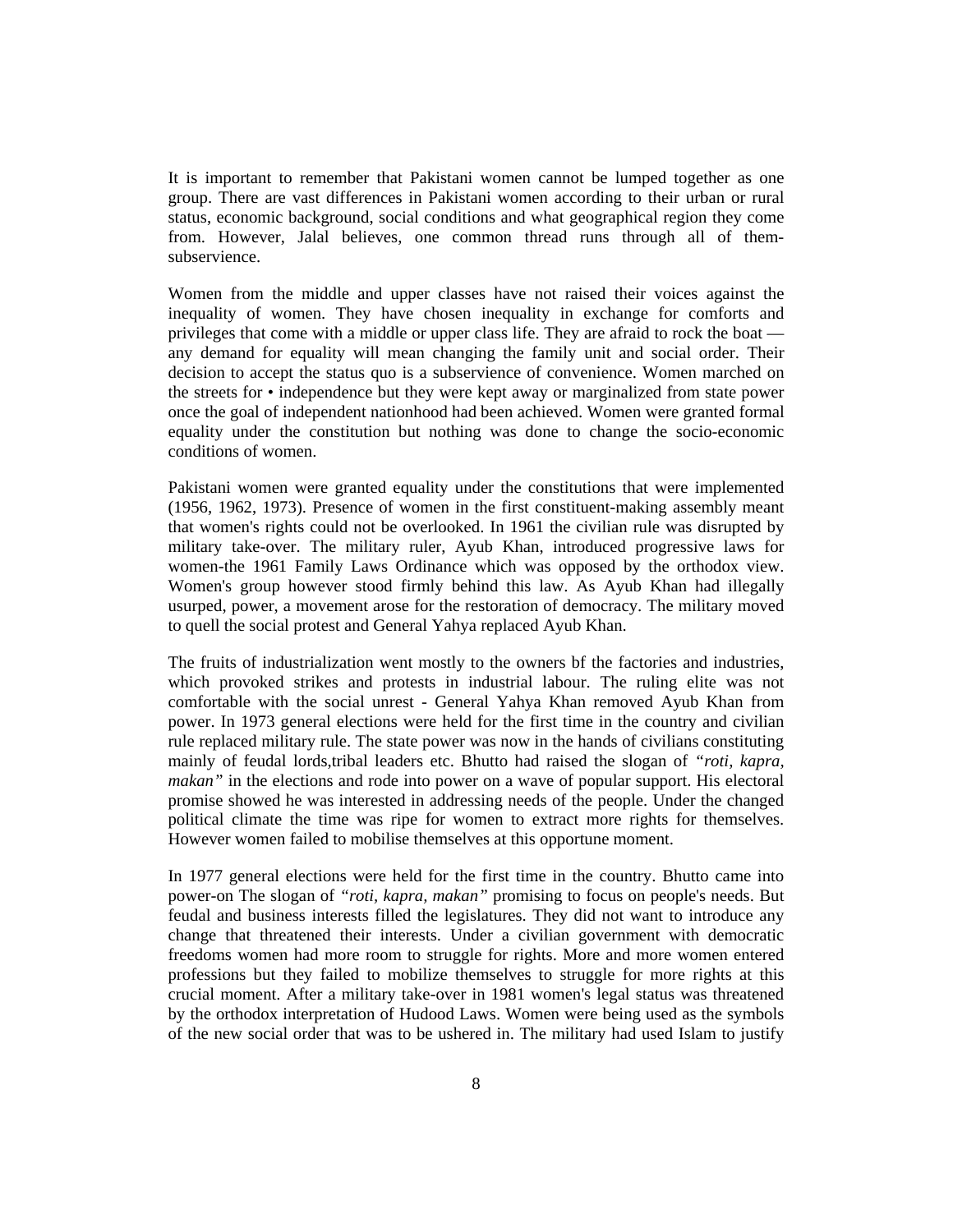their illegal usurpation of power. Women mobilized themselves again after an inactive period in the 70's and took to the streets.

After 1985 civilian rule was restored. Gender issues were not a priority for the newly elected parliaments even though a women prime minister had been elected to power. Hudood laws, introduced by a military ruler, were not repealed because those in power did not want to upset the orthodox view.

Women's movement in Pakistan operates in fits and starts. The women at the vanguard of the Movement do not want to compromise their social privileges for the sake of emancipation of women as a whole. They are complicit partners with the ruling classes to protect their socio-economic privileges. This complicity is indicative of subservience of convenience. Individual women may have an awareness of gender biases but this awareness has, not translated itself into a group awareness that is prerequisite for any feminist movement.

The military take-over was justified in the name of religion. Women were once again used as the symbols for a new order. Considering that women from some classes are complicit with the state indicates that Pakistani women are not passive victims in the determination of their fates. But they are not active agents of their fates either as individual consciousness about gender bias has not to reach the point of collective action against the inequalities that exist in society.

#### **READING**

For more information please read the following material.

#### **JALAL, AYESHA**

"The Convenience of Subservience" in Kandiyoti, Deniz (Ed.), Women, Islam and the State. Macmillan, Hong Kong. 1991. pp 77-114.

#### **1.3 LAW AS AN INSTRUMENT OF SOCIAL CONTROL**

The Law is supposed to protect people's rights and provide them with justice. Unfortunately law is being used as a tool or instrument of control by the dominant classes. Law has to be rooted in the realities of people's lives and it can be used as and be an agent of social change. However the ruling classes have gained control of law making and are using the law to subordinate women and other weaker classes. Since law making is in the hands of the dominant classes, law is perpetuating injustice instead of justice.

Formal law is laws legislated by the state or its organs. Customs constitute informal law. Both types of law are used as an instrument of social control by dominant classes. And both formal law and customs support patriarchy.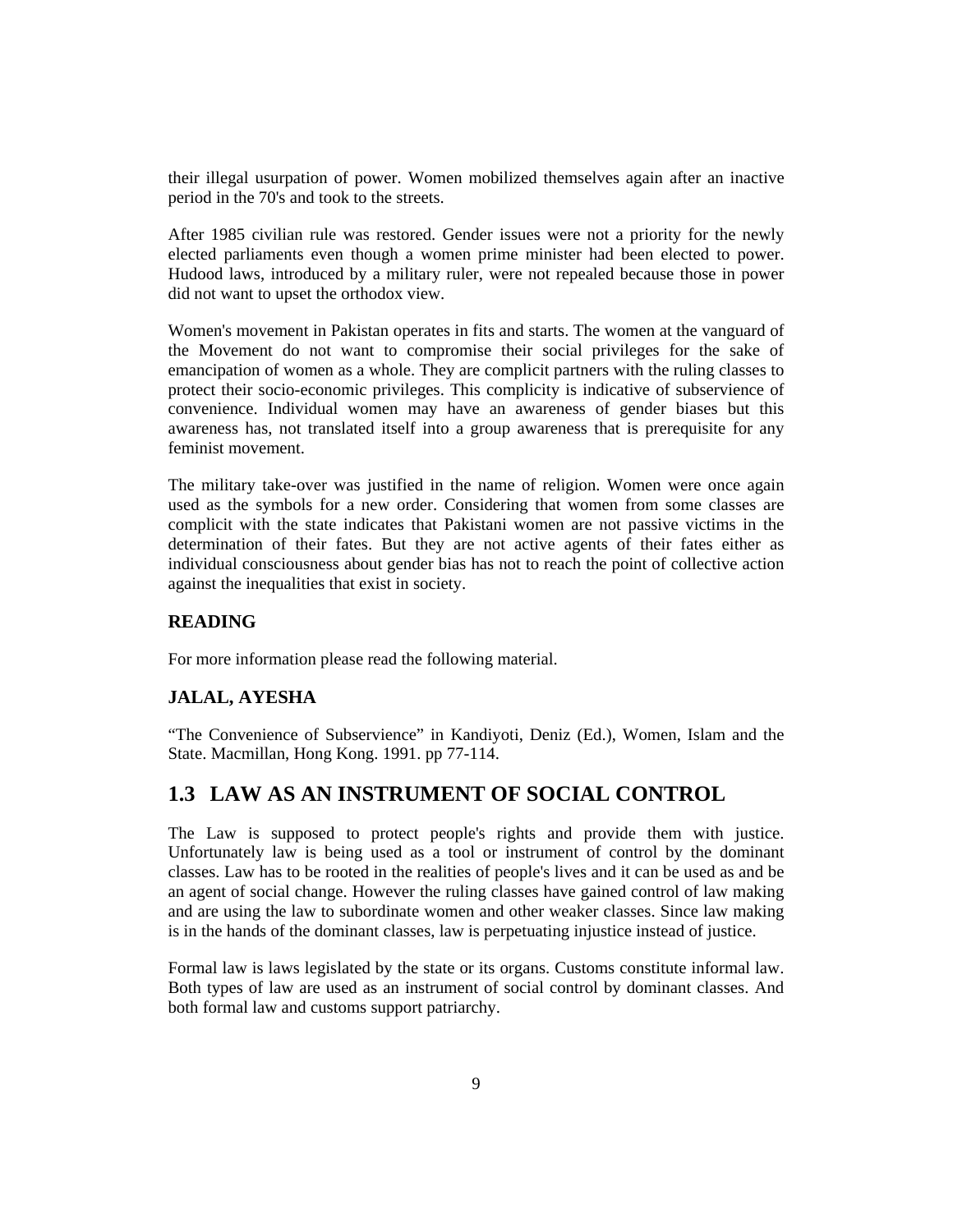People's movements and struggles can lead to new laws being formed, which are in the interest of the people and not just the dominant classes' In Pakistan there was a people's movement for democracy in 1977. However, the military was able to recapture the state power. According to Jilani, if people continue struggling for their rights they will achieve it in the end (Khan- 1994).

Women are entering the formal law-making organs of the state and trying to make laws in favour of women. As women have had some role in creating formal laws such laws look at women more favourably than customary law in which women had no role at all.

International human rights movement in the beginning supported every nations right to have its own customary laws. But women had no part in creating customary laws and these laws discriminate against women. Consequently the international human rights movement is now against all customs which compromise women's interests. It advocates that universal standards of human rights should not be compromised at the cost of local customs.

Laws restrict women's rights in the name of protection. Women are defined in familial terms-as mothers, daughters and sisters. They are denied an independent identity of their own. Even if women are given equal rights the judiciary may not always interpret laws in favour of women. Unfortunately the state institutions and family can, at times, join hands to subordinate women.

Law therefore is not "neutral" ground. Dominant classes try to shape the law in their interest. Successful peoples struggles to shape the law to protect the people interests. However under the patriarchal order law is upholding the interests of men over women.

#### **READING**

For more information please read the following material:

#### **JILANI, NINA**

"Law/as an Instrument of Social Control" in Locating the Self. ASR, Lhr. 1995. pp. 96- 105.

#### **ACTIVITY**

Law is used by the ruling classes and men to subordinate women. Support this statement with sentences from the reading.

## **1.4 INTERNATIONAL HUMAN RIGHTS LAW**

Human rights discourse has marginalized women. This is not surprising as human rights discourse developed under patriarchy. Producing the right economic, social, political conditions for women that give them equal treatment is just as important as granting them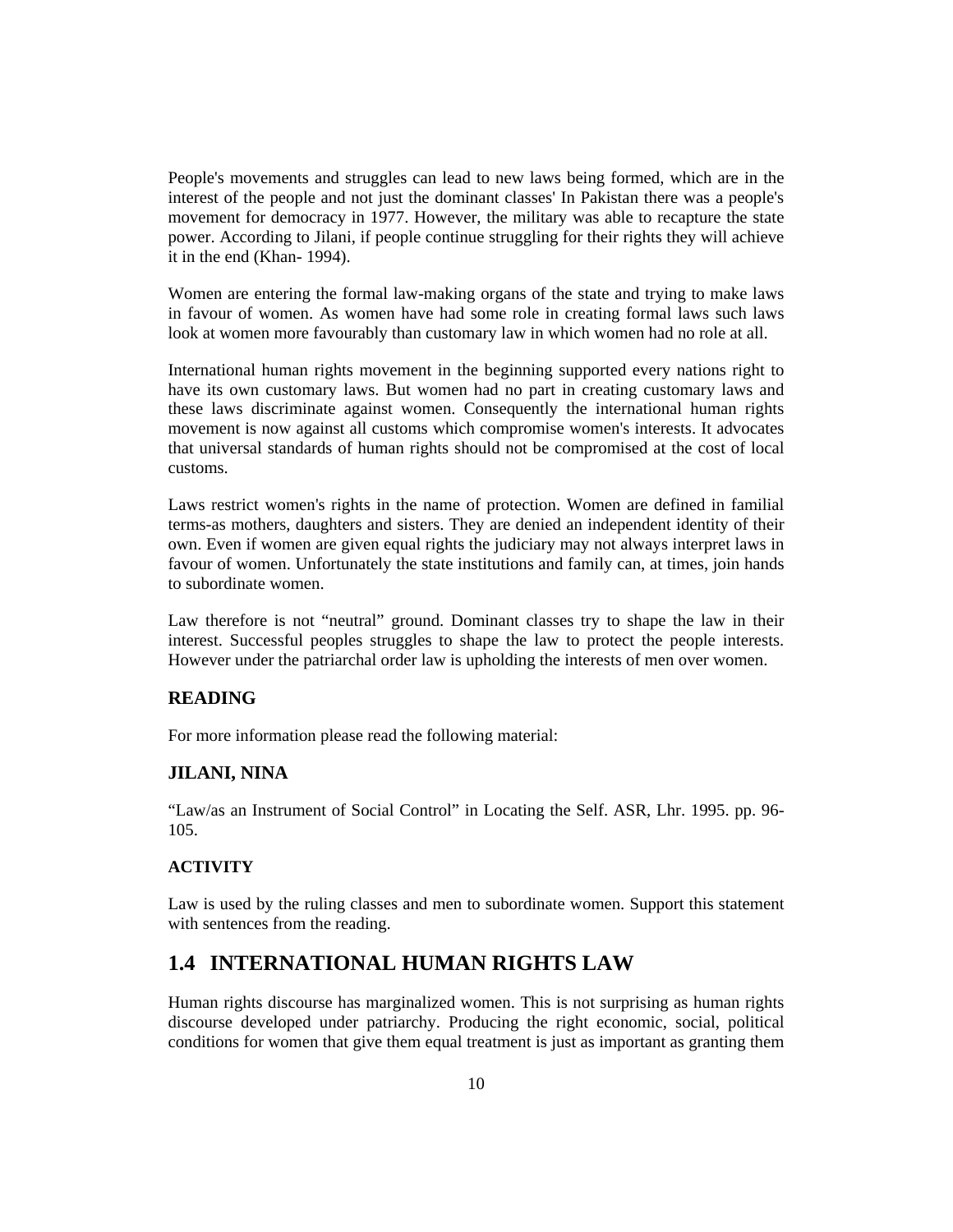formal equal rights under the law. Human rights discourse emerged under patriarchy. Revolutions and social movements led to greater political participation by men in the public realm by winning for them civic and political rights. However rights related to the domestic realm were not given the same importance.

The UN Charter (1945) and Declaration of Human Rights (1948) recognized women's equality with men. Afterwards many international human rights laws have given women's rights special status. Women, however, are finding that international laws have not improved their situation. Nations refuse to comply with international law; they fail to bring their own customary and statutory laws into conformity with it.

Women's rights have to be seen as human rights. Women's problems seen as human problems. Otherwise the scope of women's rights, under special women's laws, will remain narrow and men will resist them. This will not happen unless dichotomies of male/female are overcome.

Human society has to be decoded for its gender biases. Once gender biases are ended a new order with equitable economic, social, legal institutions will come into being. Baela predicts, that day is not far. Patriarchal system is threatening the survival of humanity with growing poverty, sickness, and hunger. In some places the state control is breaking down because it cannot deliver basic necessities any longer. Women are reaching the breaking point of oppression. This period of instability can be used as an opportunity for change. Women will usher in a new soicety, one that is not based on gender divisions but on the recognition that every man and woman is a human first. Women will gain 'real not "formal" equality.

#### **READING**

For more information please read the following material:

#### **JAMIL, BAELA**

"The Private/Public Dichotomy and Patriarchy in the Ideology of Human Rights" in Aspects of Development, ASR, Lahore. 1995. Pp.87-98.

#### **ACTIVITY**

What is your vision of a society where women and men are equal? Use your imagination to construct such a society. What type of laws such a society will have?

#### **1.5 AFFIRMATIVE ACTION**

Women have been granted equal rights under the law but the reality of women's lives show that these rights exist in name only. Unfortunately the legal system, in its present shape, and other specific laws discriminate against women.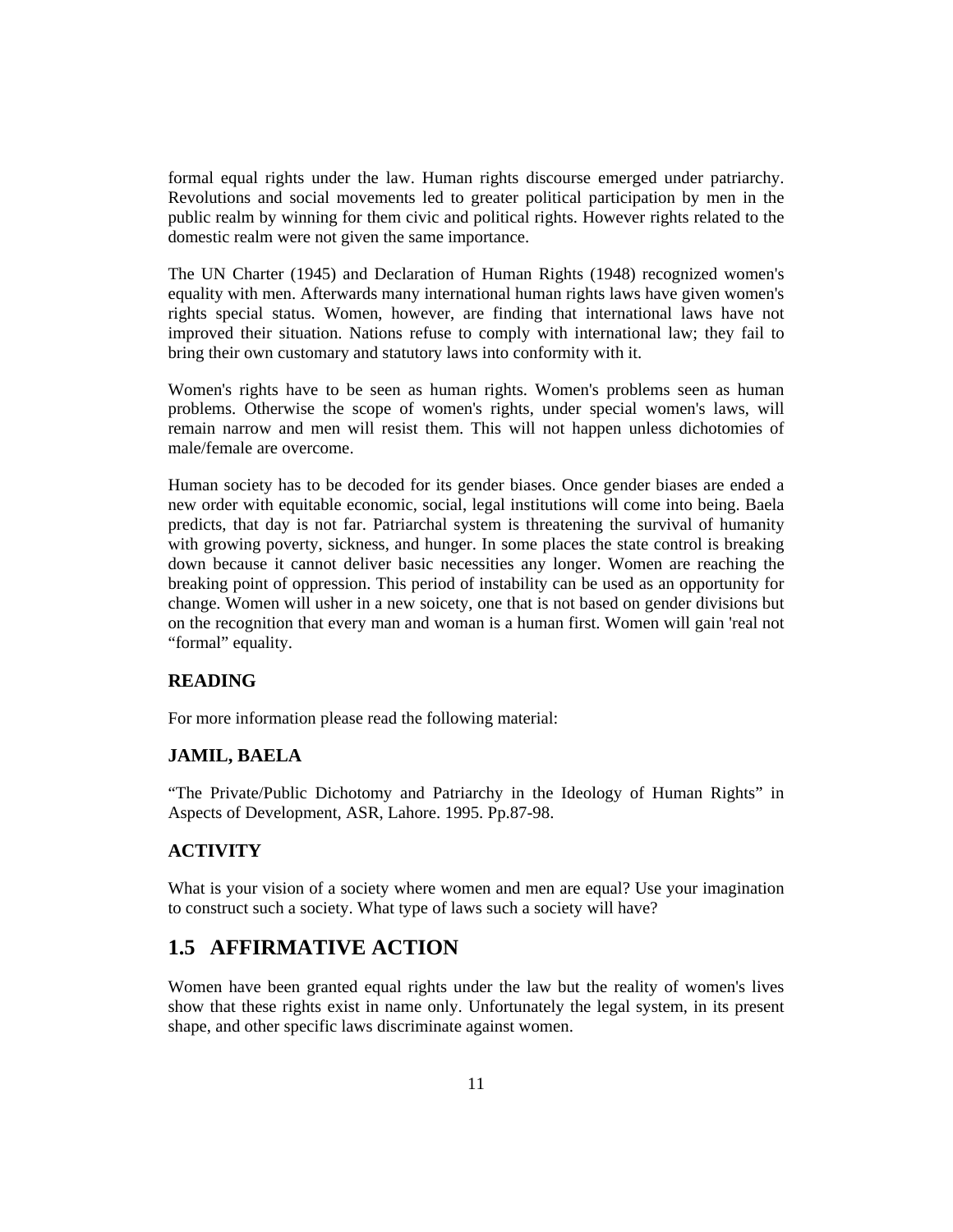Law is supposed to provide justice and enforce law and order. It also defines different types of relationships e.g. workers and owners, husbands and wives, or parents and children. But under colonialism the British used law to control their subjects. After independence Pakistan's dominant classes like feudal, military, industrial and bureaucratic elites used law to discriminate against women, minorities and working class.

Law is not being used to promote justice but for social control of weaker classes. Women are granted equality under the law. But this equality is in words only. The social, economic, political conditions etc. of women do not allow them to take advantage of the equality granted to them under the law. This suits the dominant classes because it is in their interests to keep women subordinated.

State has to go beyond simple equality to protect the rights of women. It has to change the social, economic and political conditions of women i.e. it has to produce the conditions under which women can get equal treatment. This can be done by affirmative action i.e. action to reverse years and years of discrimination. Reserving seats for women in the legislature is an example of affirmative action. Women have the right to contest in elections, but their backward economic and social position does not allow them to take advantage of this right on an equal footing with men. Reserving seats for women is positive discrimination towards women, to help them overcome the years of discrimination against them, which has held them back. The purpose of affirmative action is to help women achieve 50% representation with men in the assemblies in the long run.

To make laws that protect women's equality effectively it must be made easy for women to hire lawyers, travel to courts, etc. It is more difficult for women to seek the help of the law than men for these reasons. This means the mechanism of implementation of law is unequal for men and women. Women also lack information about their rights and the laws that protect them.

Therefore women's relationship with the state as citizens is that there are discriminatory laws for women, mechanisms of implementation of law are unequal for women (it is more difficult for women to seek the help of the law than men), and women are being denied information of their legal rights. This indicates that changing discriminatory laws is not enough, women's relationship with the state has to be changed i.e. the state must first consider women as full citizens before women can exercise their legal rights.

#### **READING**

For more information please read the following material:

#### **ZIA, SHEHLA**

"Women and Law" in Unveiling the Issues. ASR, Lahore. 1995. pp.73-79.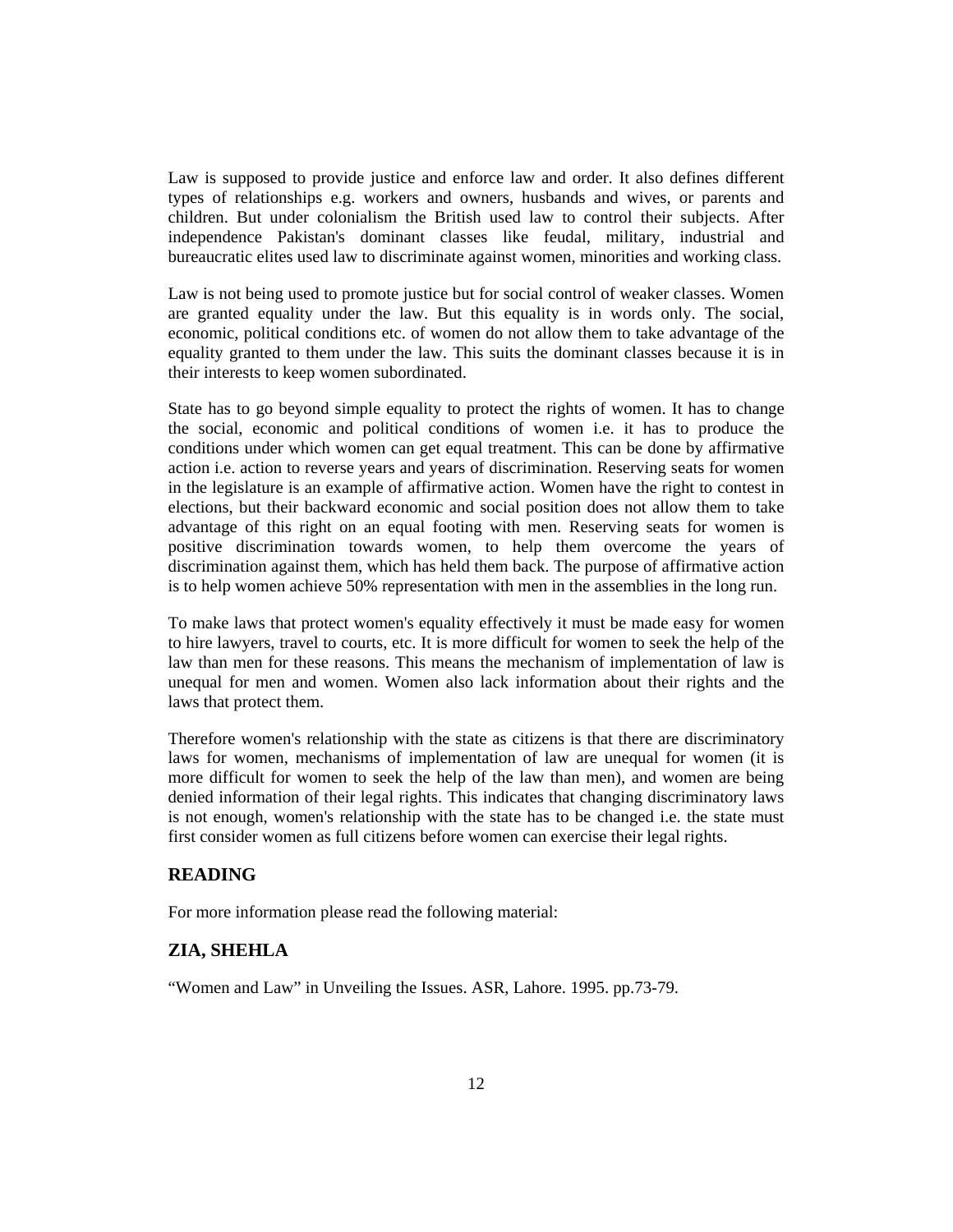# **1.6 INSTITUTIONALISATION**

The Report of the Commission of Inquiry for Women (1997) reveals the poor state of women's prisons, safe houses *(Daral Amans)* in Pakistan.

Women prisons are overcrowded. Many of the women there, are awaiting trial and are not convicted offenders. Women prisoner's children live with them since there is no alternate arrangement for them to live in. Women prisoners are subject to physical abuse by prison authorities. They do not receive adequate nutrition and health care. These women cannot afford to hire good lawyers who could follow their cases properly. The Women's inquiry recommends separate facilities should be built for women in every jail instead of having exclusive women's jails.

Women in many countries, not only Pakistan, suffer abuse in custody of male police officers. The first Woman Police Station was introduced in 1994. The Women have made some interesting observations with regard to the working of these women police stations. Women police are not receiving training to help perform their duties adequately. Women police cannot carry out simple procedures of law enforcement without the help of policemen. Women's stations do not have facilities for medical examination and overnight detention. Women police treats women complainants and victims who go there rudely. It appears that the purpose of women police stations, which was to provide women with protection in custody, cannot be met by setting up a few women police station. Has been defeated by the failure of women police stations to. Apparently both men and women police need training on gender issues. Until women are inducted into the higher ranks of the police force and the number of women police increased the situation will remain the same. The commission recommends women police should be integrated into the mainstream police, as there are no cases that deal exclusively with women, whether as complainants or accused.

*Darul Amans* are supposed to function as "safe-houses" for women fleeing violent and abusive environments at home. Women who stay at *Darul Amens* should receive protection from the male relatives that want to harm them.

As women and children are generally regarded as "property" of the family. The family institution doesn't appreciate any interference in its affairs .and it feels that it has the right to do as it wants with women and children. Family does not appreciate the role of *Darul Aman* as the women are taken away from the control of the family.

The purpose of *Daral-Amans* is to serve as temporary places of recovery for women who have suffered mental and physical abuse to rehabilitate them so that they can return to society. The women who come there, however, undergo further torture because their freedom of movement is curtailed sending the message to them that they are women who cannot be "trusted". In effect they are "imprisoned" in these safe-havens and "punished" for going against patriarchal norms. These women do not receive the right treatment or environment for them to recover from abuse and rejoin society. Judges also sometimes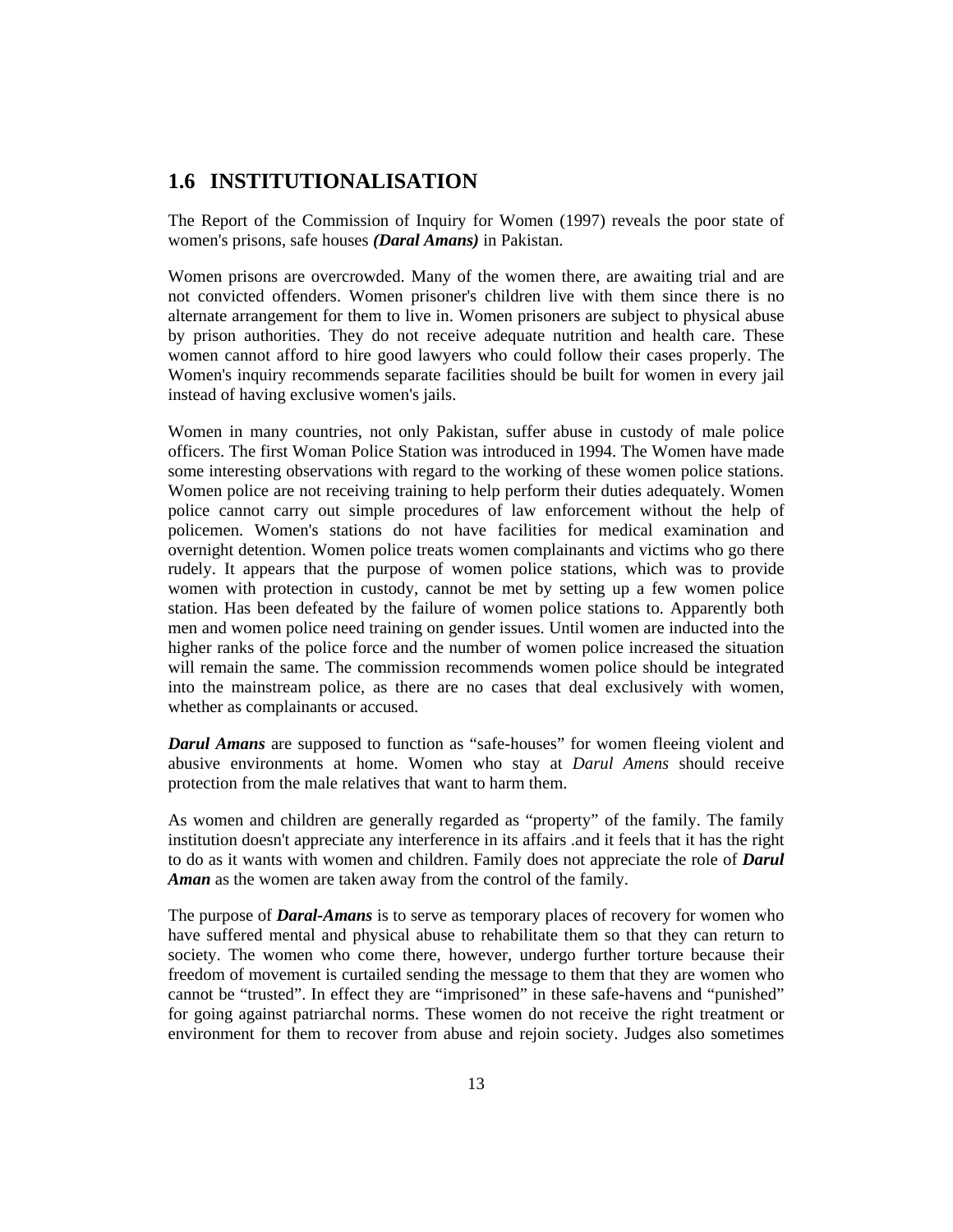send women witnesses to *Darul-Aman* to "bring them into line" though this is not the original purpose of these safe-havens.

#### **READING**

For more information please read the following material:

Report of the Commission of Inquiry of Women, 1997. "Institutionalisation" Pp. 100- 117.

#### **ACTIVITY**

Is the existence of exclusive prisons and police stations serve the interests of women adequately or should women cells be integrated into existing police stations and prisons?

### **1.7 SELF ASSESSMENT QUESTIONS**

- 1. What is the difference between equality and equity i.e. positive discrimination?
- 2. Constitution provides for equality or for equity or both? Give one example of a provision of equity for women?
- 3. What does the women's movement in Pakistan fighting for equality or equity?
- 4. What is the difference between formal law and informal law? Give one example of each.
- 5. Does law being used as an instrument of justice or as a tool of exploitation/control of women, poor, and other marginalised groups by dominant social groups?
- 6. Is it better to have special women's rights or should women's rights be mainstreamed as part of human rights under international human rights law?
- 7. The equal rights granted to women in. name can be translated into substantial rights or effective rights with the help of affirmative action. Do you agree with this statement?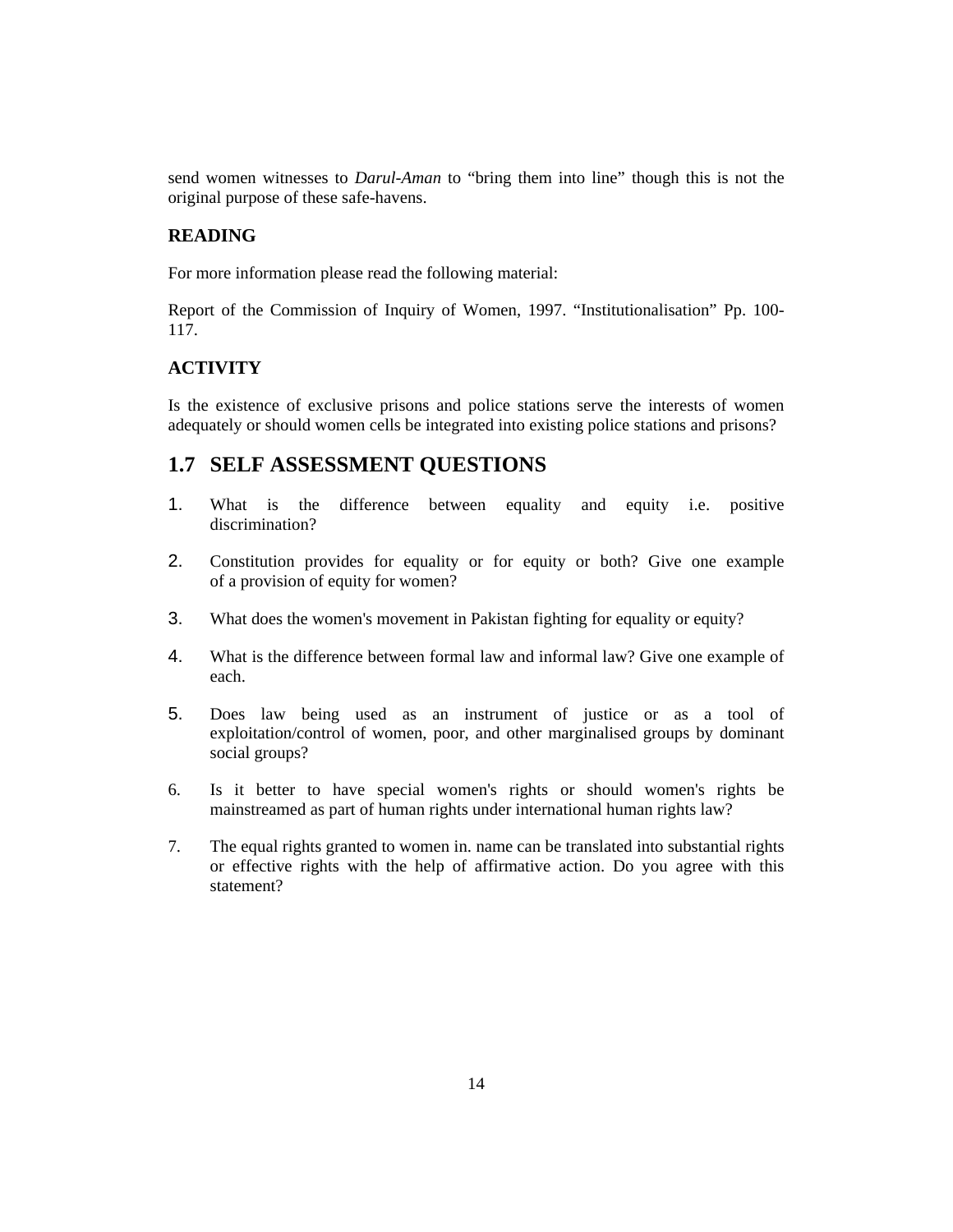### **1.8 BIBLIOGRAPHY**

Giapanskiy, Karen. "Gender Equality under the Constitutions of South Africa and the United States". Source unknown.

Hag, Human Development in South Asia. Oxford, Karachi. 2000.

Jalal, Ayesha. The Convenience of Subservience" in Kandiyoti, Deniz (Ed.), Women, Islam and the State. Macmillan, Hong Kong. 1991.

Jamil, Baela. The Private/Public Dichotomy and Patriarchy in the Ideology of Human Rights" in Aspects of Development, ASR, Lahore. 1995.

Jilani, Hina, Ed. Khan, Nighat S. "Law as an Instrument of Social Control" in Locating the Self. ASR, Lahore. 1995.

(PNR) Pakistan National Report. Fourth World Conference on Women Beijing. 1995.

Report of the Commission of Inquiry of Women, 1997. "Institutionalisation". Report of the Commission of Inquiry of Women, 1997. "Family Laws".

Saeed, Amra. Structural Issues in Women's Development in Pakistan. UNICEF. 1990.

Zia, Shehla. "Women and Law" in Unveiling the Issues. ASR, Lahore. 1995.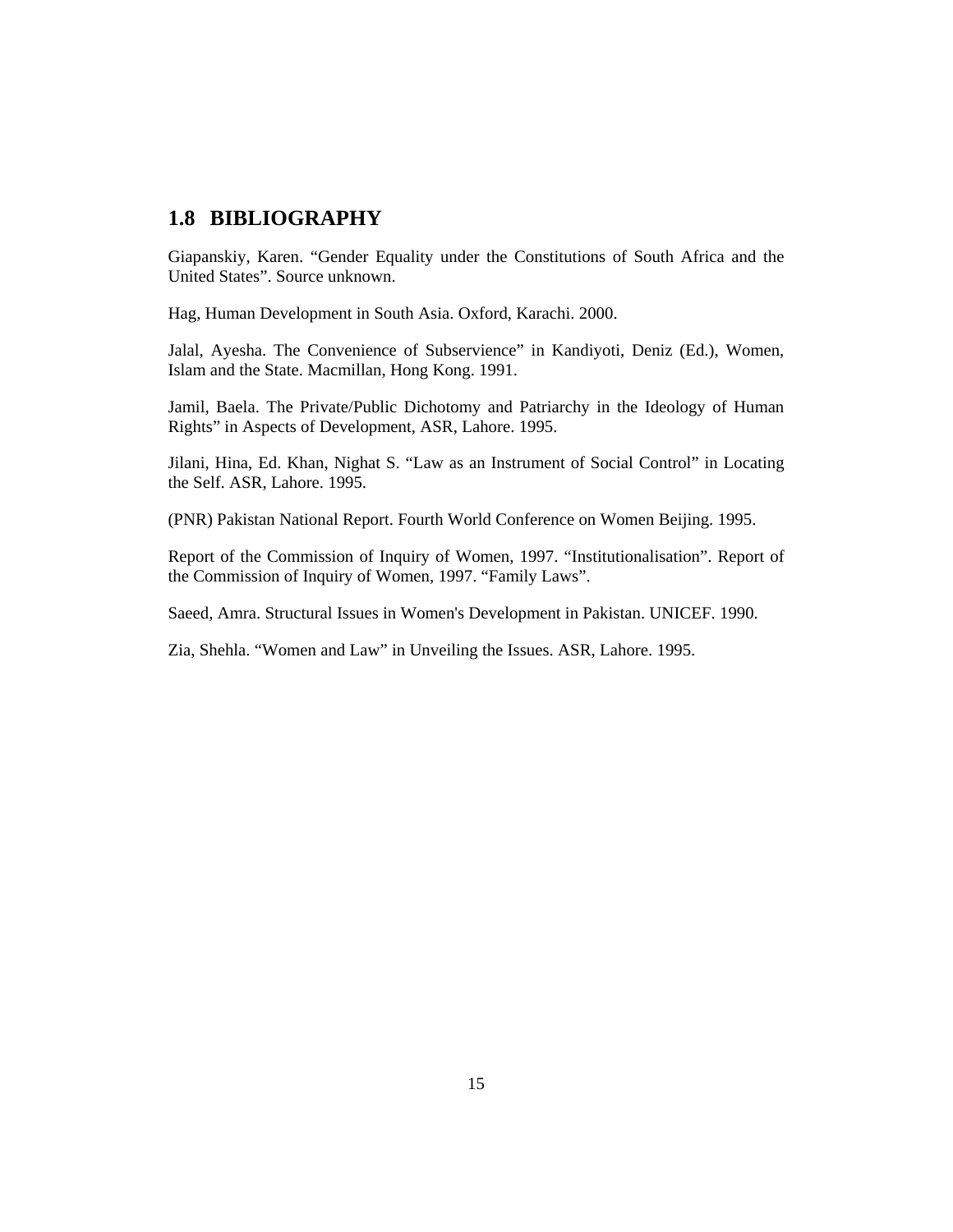**UNIT-2** 

# **THE CHANGING ROLE OF URBAN WOMEN**

**Written By: Ms. Sara Inayatullah Reviewed By: Dr. Aysha Ghaznavi**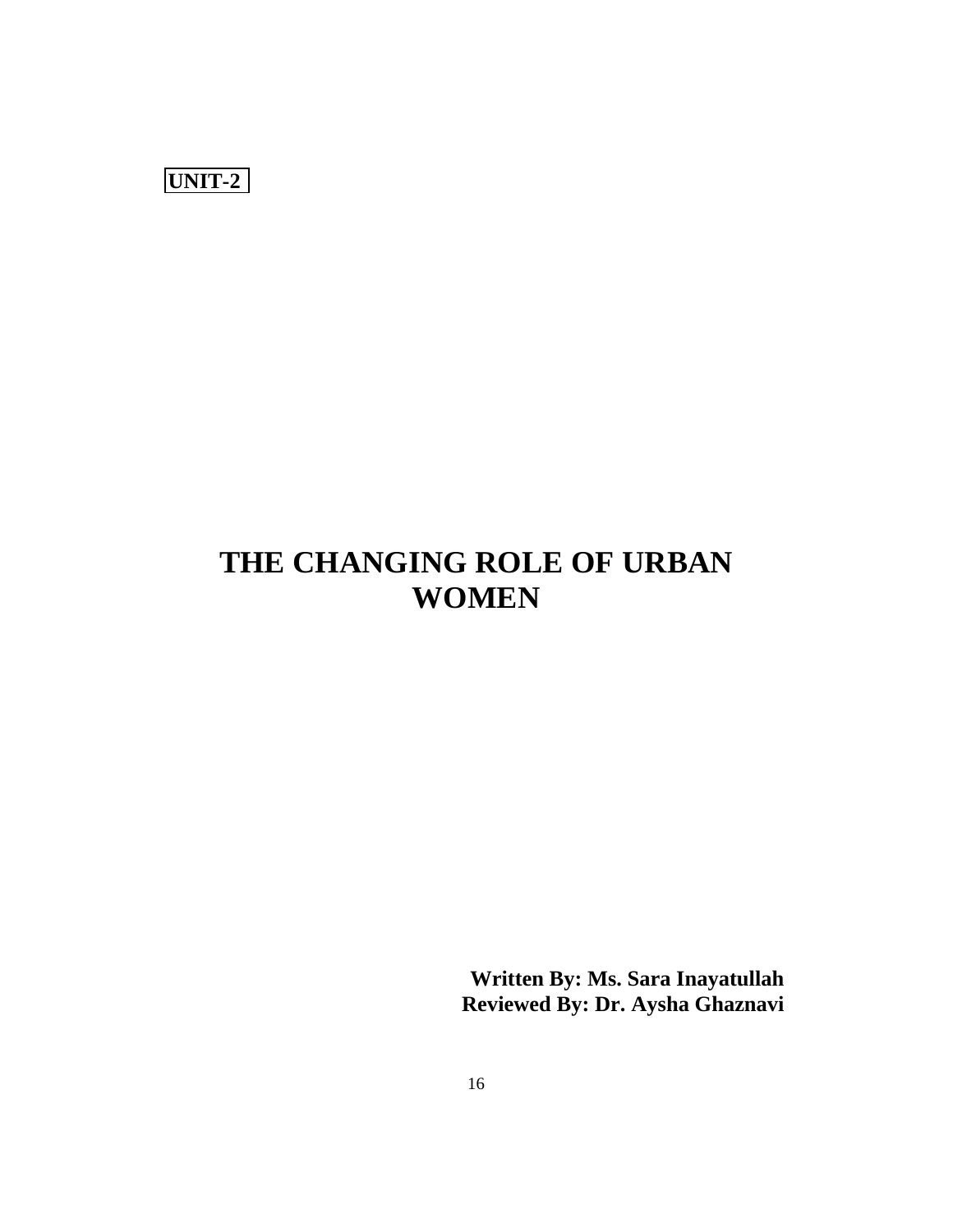# **CONTENTS**

| Introduction |                                                                         |
|--------------|-------------------------------------------------------------------------|
| Objectives   |                                                                         |
| 2.1          | Status of Urban Women in terms of Fertility Education and Employment 20 |
| 22           |                                                                         |
| 2.3          |                                                                         |
| 2.4          |                                                                         |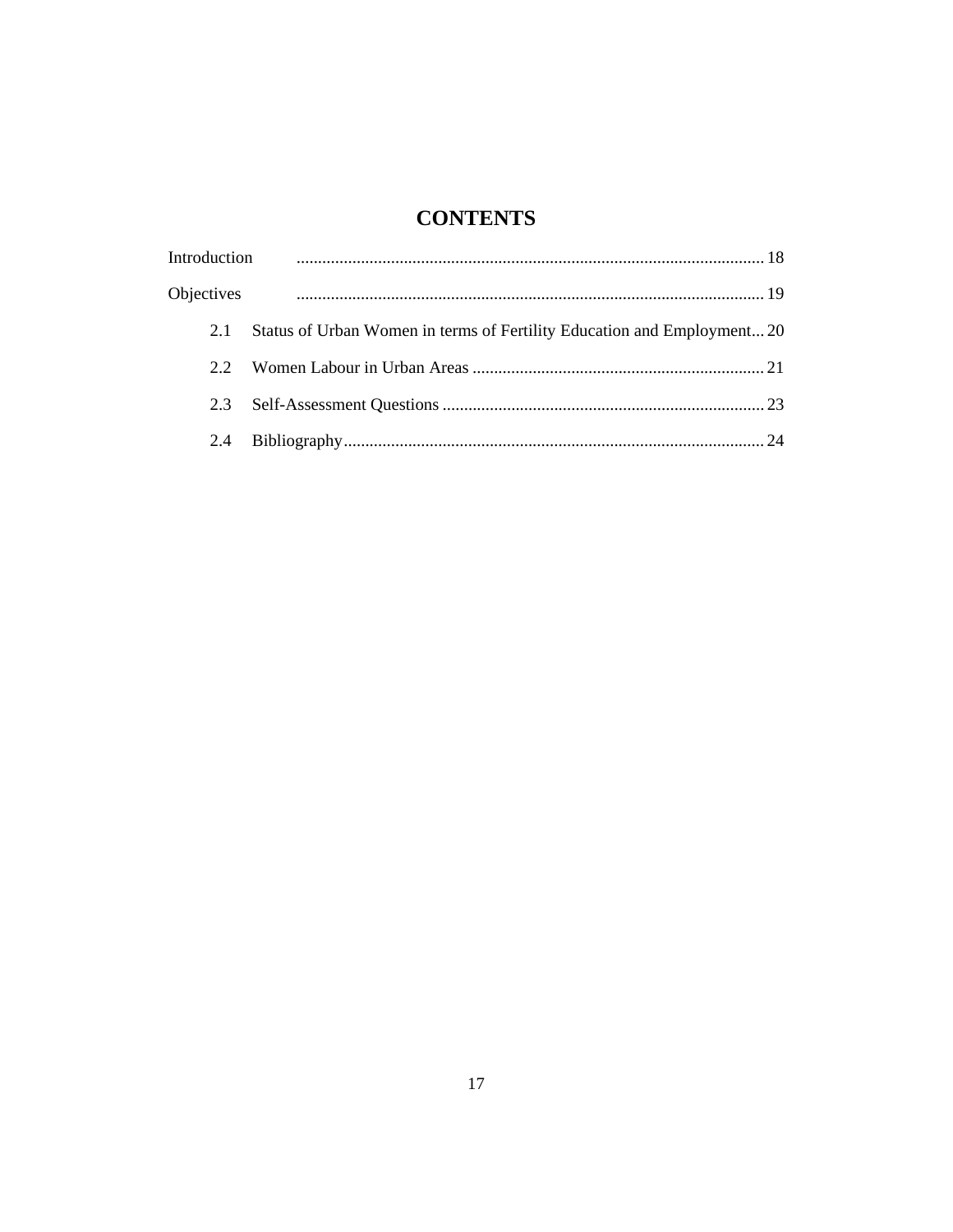# **INTRODUCTION**

In this unit you have two readings. In the first reading-you will learn about the status of urban Pakistani women in relation to their social and economic indicators. Urban women have more access to hospitals, schools, and professional universities and there is less restriction on their mobility. Urban women marry at a later age, and there are a small number of urban women who have risen to the top of the labour force as professionals in fields such as medicine, engineering, management etc. In the second reading you will read about the exploitation of women labour who work in factories.

A number of factors determine the status of urban women. These include employment, income, education, fertility rate, mortality rate, access to health and educational facilities. If the indicators of rural and urban Pakistani women are compared then urban women come out better. Howyer comparison with indicators of other South Asian countries indicates that Pakistani women need to make more progress in every area.

In Pakistan, a pregnant woman dies every six minutes and as many as 1 in 38 women die of pregnancy-related causes (Haq, 2000, 126). The maternal mortality rates vary between regions. For example, in the urban settlements of Karachi, the rate is 281 per 100,000 live births, but in the province of Balochistan it is reported to be as high as 673 per 100,000 live births (Haq, 2000, 127).

Improving health facilities in the cities has helped to increase the prospects of survival of the girl child. There was a narrower gap in the mortality rates of girls and boys, between the ages 5-9, in the urban areas than in the rural areas, during 1976 to 1984, due to availability of better health services (Hafeez 13 1993)

The literacy rate and age of marriage of urban women is higher than rural women. The literacy rate was 34%. in 1991,for women in the urban areas, compared to 9.8 % for women in the rural areas (Mukhtar 1998 6). A comparison of urban girls and boys, however, shows more boys go to school than girls. In urban areas, among poor households, only half the girls in the relevant age group are in school as compared to two-thirds of the boys. In contrast, in urban households above the poverty line, the gender gap in school enrolments is negligible or small.

The average age of marriage of urban women has been rising over the past forty years. The average age at marriage for women in urban areas was 15.1 years in 1961, 20.2 years in 1972, 21.5 years in 1976, and 21.6 years in 1979 (Hafeez 1993).

Urban women spend a considerable amount of time on household chores. A study of women in Lahore city show that housewives spent about 9.5 hours daily on meal preparation, child care, housecleaning, and laundry (Allauddin in Shah 1986 292). *Purdah* is observed more sty icily by non-working urban women; in 1981, 29 percent of workingwomen were *purdah* observers while as percent of the non-working women were *purdah* observers (Shah 1986 294).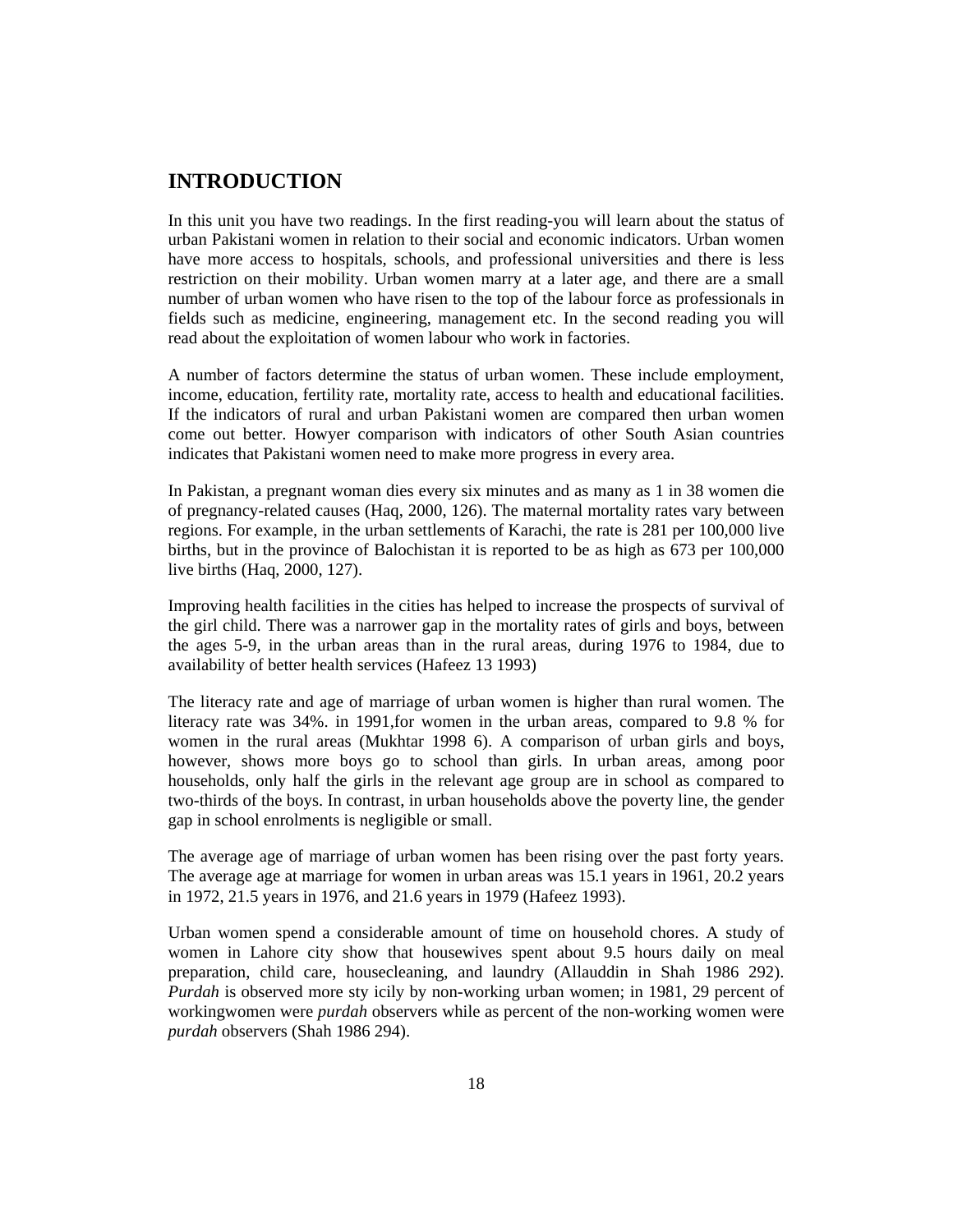More and more women who live in urban areas are seeking income-earning activity because of rising inflation. In 1990-91, as many as 77 percent of the economically active women in urban areas were employed in the informal sector. Four-fifths of the women in the informal sector were engaged in home-based production. The average monthly earnings of home-based workers are less than one-third of the average monthly income of factory workers (PNR 1995 11-12).

Female-headed households comprise less than 5 percent of all households according to national surveys. This figure is likely to be underestimated; a private study carried out in Karachi, in 1987, indicated that female headed household were as many as 10 percent of the total households. These women include wives of male migrants, divorcees/widows, and wives of non-earning husbands. The third category belongs to the poorest strata in Karachi. The average monthly income of female-headed households is only one-fourth the family income of male-headed households. (NPR 1995 13).

In 1997 women professionals constituted 6.17 percent of all workingwomen in Pakistan. Less than 2 percent of these women were legislators, managers and other senior officials (Haq 2000 157-8).

## **OBJECTIVES**

After reading this unit you will be able to

- 1. Discuss the status of urban women reflected in economic and social indicators such as fertility rate, literacy rate
- 2. Explain how the subordinate position of women in the family is reproduced in the workplace in urban factories
- 3. Elaborate the various ways employers exploit women who work in factories in the urban areas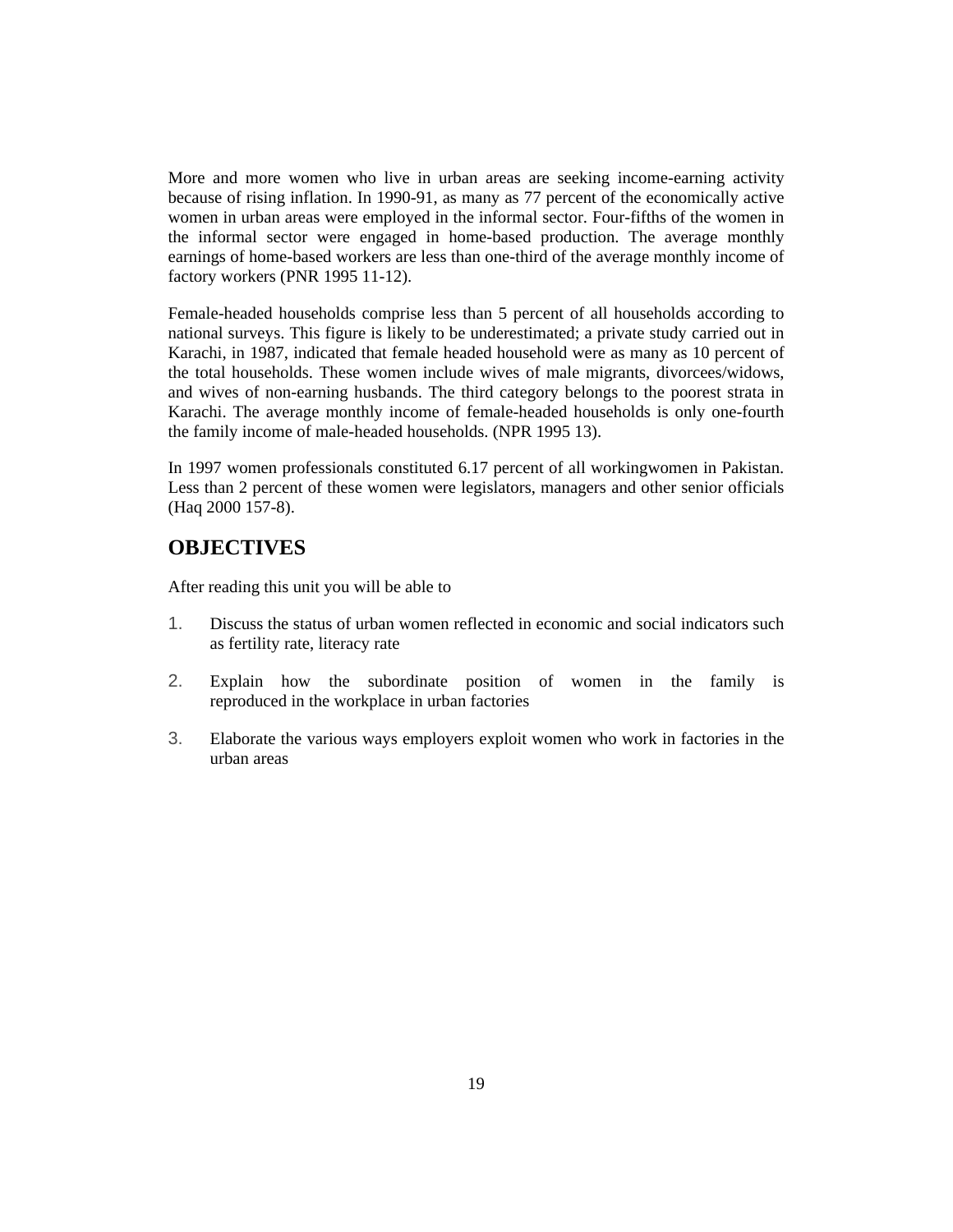# **2.1 STATUS OF URBAN WOMEN IN TERMS OF FERTILITY, EDUCATION, AND EMPLOYMENT**

Women's fertility rates generally decrease with increasing income except in the case of many developing countries including Pakistan. The focus has now shifted on how a woman's status could determine rate of fertility and family size. A woman's status determined by her education and employment gives her some power and autonomy to make decisions about family size.

Research has shown a woman's education increases her awareness about family planning and she is more likely to have a smaller family. Families with educated parents are likely to be smaller because parents have to undertake the financial responsibility of education of their children.

In the rural areas a women's status increases with number of children. The more children the more hands to help out with domestic work and work in the fields. However her status only increases in the case of sons since boys are considered economic assets and girls' liabilities. In the urban areas women who work in different employment have different rates of fertility.

Work has different effects on the status of women from different classes. Women who work as labour in industrial sector don't seem to have more autonomy when it comes to decision-making about family size. But women who work as professionals have a higher status and more say in the size of family.

Women of higher status have higher educational attainment levels and more mobility and access a family planning facility more easily. Women of lower status are more restricted in mobility and they have more fears and less knowledge about family planning. Better communication between spouses increases use of contraceptive methods; women cannot adopt contraception without the agreement of their husbands.

Age of marriage affects a woman's status. Women who marry early are denied the opportunity for education and employment. The rising age of marriage among women has mostly been recorded in the urban areas, especially among women with a higher level of educational attainment or women in employment.

Limited increase of health care facilities and improving nutrition has decreased the overall mortality rate of women. However mortality rate for women remains higher than for men because of early excessive child bearing in women. Also less attention is given to the nutritional needs of women than men; more girls than boys die after the age of one to the age of five because of lack of attention to their nutritional requirements. Women cannot seek medical aid for themselves or their children because of a shortage of health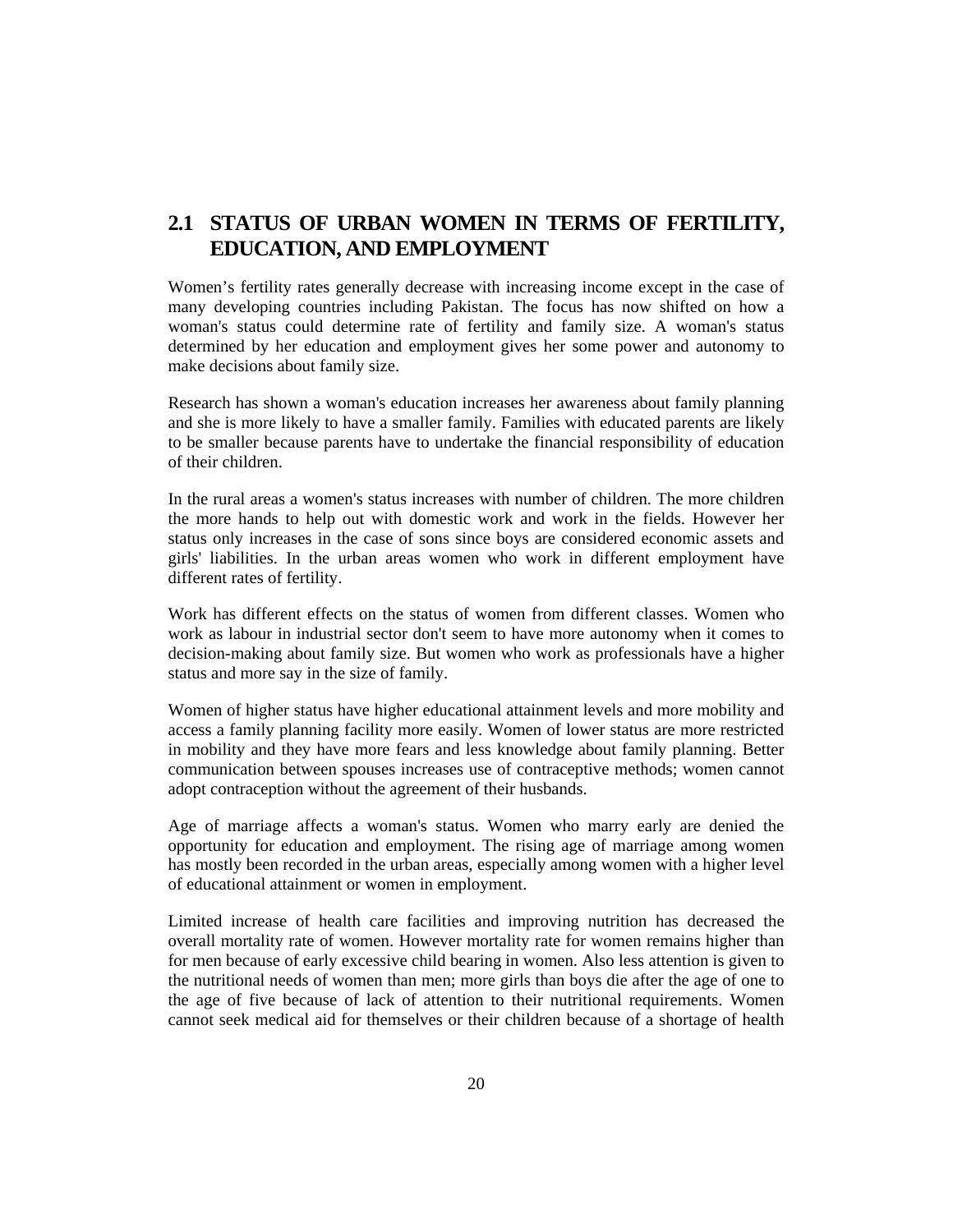facilities and women's traditional lack of mobility. Nevertheless maternity death rate is lower in the urban areas, which have more hospitals than the rural areas.

A woman's role is determined by cultural practices. The practice of seclusion, found across South Asia, decreases possibilities of women's participation in any roles outside the home. Besides the customary practice of seclusion other indicators that Pakistani women's status is generally lower than men, is indicated by an overall low number of women who work outside the home and women's higher mortality rate than men's in the age group 1 to 45 years. The *Hudood* Ordinance, *Qisas* and *Diyat* and Law of Evidence have also affected the status of women.

#### **READING**

Foote information please read the following material.

#### **KAZI, SHAHNAZI, AND SATHAR, ZEBA A.**

Women's Roles: Education, Health and Reproductive Behaviour" in Unveiling the Issues. ASR, Lahore. 1995. Pp.43-60.

#### **ACTIVITY**

What is the status of urban women with respect to education, employment, age of marriage, rate of mortality? Is the fertility rate of women living in urban areas affected by their status?

# **2.2 WOMEN LABOUR IN URBAN AREAS**

Most of the factories, which employ women workers, were established in the 1970's and 1980's. Women production workers have been hired in large numbers (58%) from 1980's onwards. Thus the majority of women workers are recent entrants into the labour force. Factory employers are exploiting women labourers in several ways. The various forms of discrimination practised by employers against women are discussed by a study on women factory workers who work in Karachi, Lahore, Faislabad and Multan.

Women have a subordinate position in the family. They provide free services such -as cooking, cleaning and taking care of children and elderly persons but they are not paid for their labour in the household. The subordiriate position of women in the household is reproduced in the public domain. Women who work in the public domain are not paid the same wages as men, their work conditions are very poor, they are not allowed to form trade unions, and they are not given promotions.

Woman who work outside the home are seen as "supplementary" workers. Men are considered the "primary" earners in the household even if women also contribute to the household income by working outside the home. Men, who have the status of "proper" workers, do not have to contribute to the household work/domestic chores but women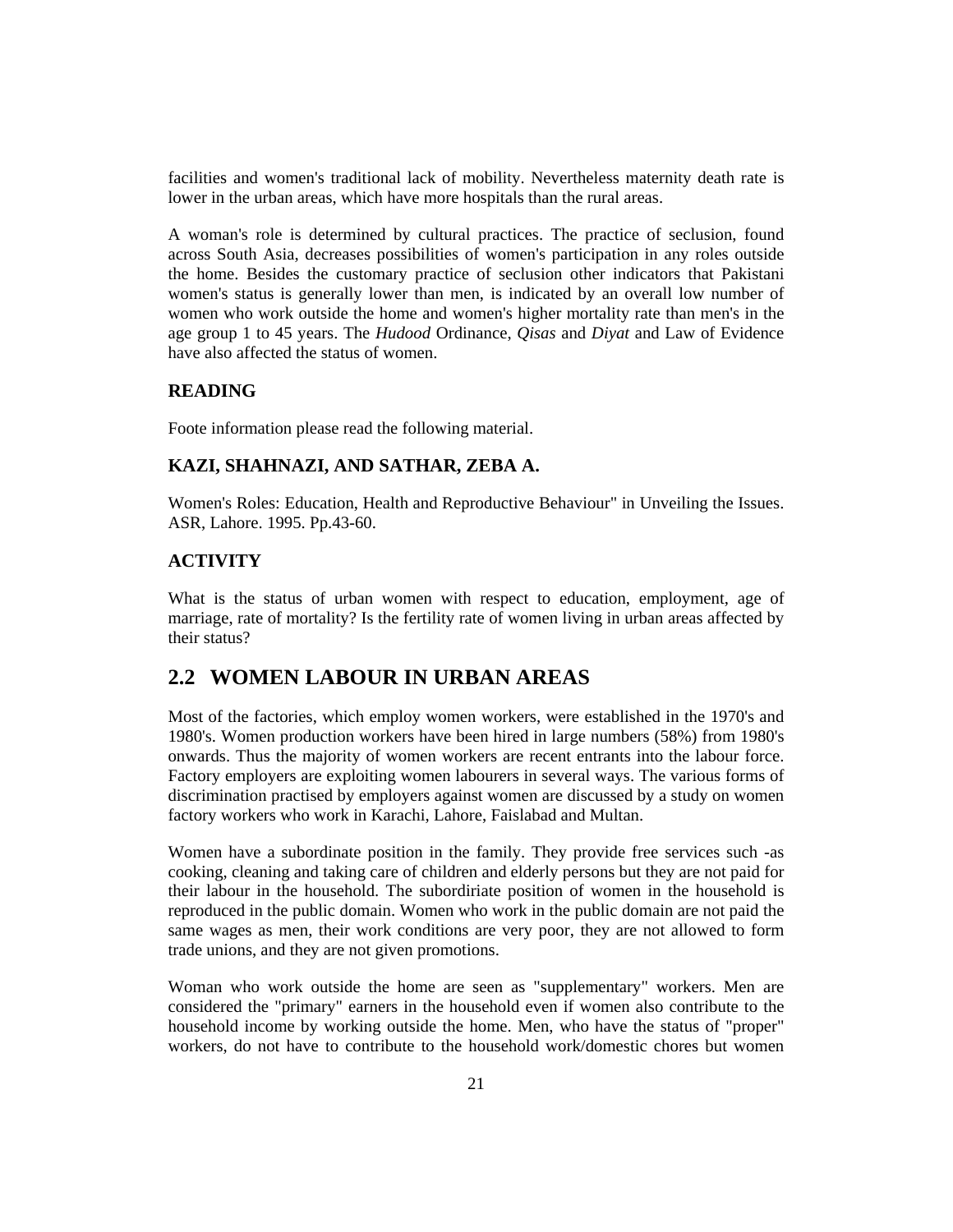have to carry a double shift if. they work in the public. A woman who works has no say over the income she earns; the family controls how her income is used.

Employers generally prefer wdmen workers because they are more punctual, less absent, take less leave, are more reli5ble etc. Factories employ women workers through kinship networks i.e. they employ the relatives/friends of workers. The relatives who are already employed reducing the costs of training for a new worker to the employer undertake training of the new worker. Factories influence the decision of women workers to get married or have children. Women workers are discouraged to get married by the threat of termination of work. Similarly women are discouraged from having children because employers do not provide them with maternity benefits. Employers are biased against married women and mothers who have less chances of promotion.

Factories are using more and more machinery for production. Operating these machines requires limited skills. Women workers are hired in the category of unskilled labour (irrespective of whether they are skilled or not) to run these machines and employers pay them less. Any skilled women workers who are hired in such factories which use machinery lose their skills (deskilling) because of lack of Use and because the repetitive and mechanical nature of factory work. Employers also hire women in the category of apprentices so that they can pay them less but no skill is taught to them.

Women are not hired as permanent workers but as temporary workers or casual workers to bypass labour laws, pay women less and deny them proper working conditions required by law. Daily production targets are used to exploit women labour; if women workers do not meet the production target for the day they have to bear the loss from their own pockets. Residual work is another tactic used by employers to exploit women's labour. Residual work, or rotation of tasks, helps to avoid worker fatigue, but employers are using residual work to extract extra labour from women. Similarly women are forced to do compulsory overtime by denying them transportation facilities. Women labourers are not paid extra wages for their overtime work and employing male supervisors or desegregation of genders in the workplace is an instrument of social control used by employers, to keep the women labour docile and obedient. In addition, women workers are also made the victims of sexual harassment in the workplace.

Labour laws make it compulsory for employers to provide canteens, adequate shelter, restrooms, insurance (social security), paid leave, and safe working conditions for workers. Employers deny women these rights by hiring them as casual workers. Trade unions have failed to raise the working problems of women.

Women contribute to production but they do not receive the protection of the law because of their status as temporary workers. Factory employers and family join hands to exploit women. The state has not yet recognised women labour's contribution to production and has failed to develop their skills and secure proper working conditions for them.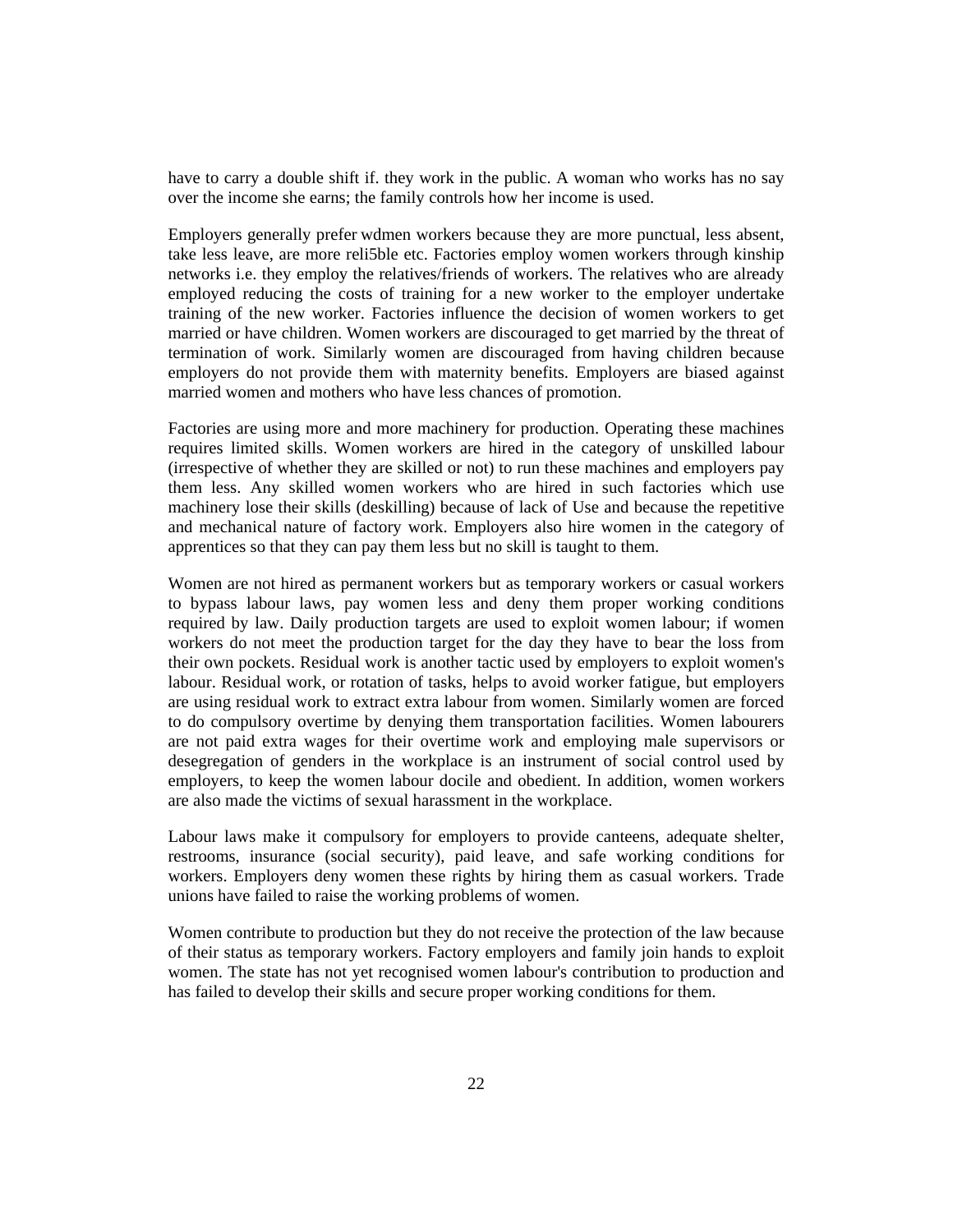#### **READING**

For more information please read the following material,

#### **AKHTER, HUMIRA**

Women, Paid Work, Controls and Resistance" in Aspects of Development. Lahore. 1995. pp. 17-57.

#### **ACTIVITIES**

List 5 ways in which factory employers' exploit women labourers or what are the controls on women in the workplace?

The state, employers and family do not recognise a woman labourer as a regular worker and she is paid less than a male worker. How does the subordinate status of woman in the family and in the workplace benefit the family, employer and state?

# **2.3 SELF ASSESSMENT QUESTIONS**

- 1. A woman's status is determined by education and employment. How do these two factors affect fertility rate of urban women?
- 2. Is it better for a woman worker to be employed as a permanent worker or a temporary worker?
- 3. What are the different forms of exploitation and discrimination used against women workers in factories?
- 4. Explain what is the informal sector of industry. Why do women who work in the informal sector get paid less than women who work in a factory setting?
- 5. Women have a subordinate position in the family and in the workplace they are seen as "supplementary" workers. Is there any relation or link between the status of women in the family and the workplace?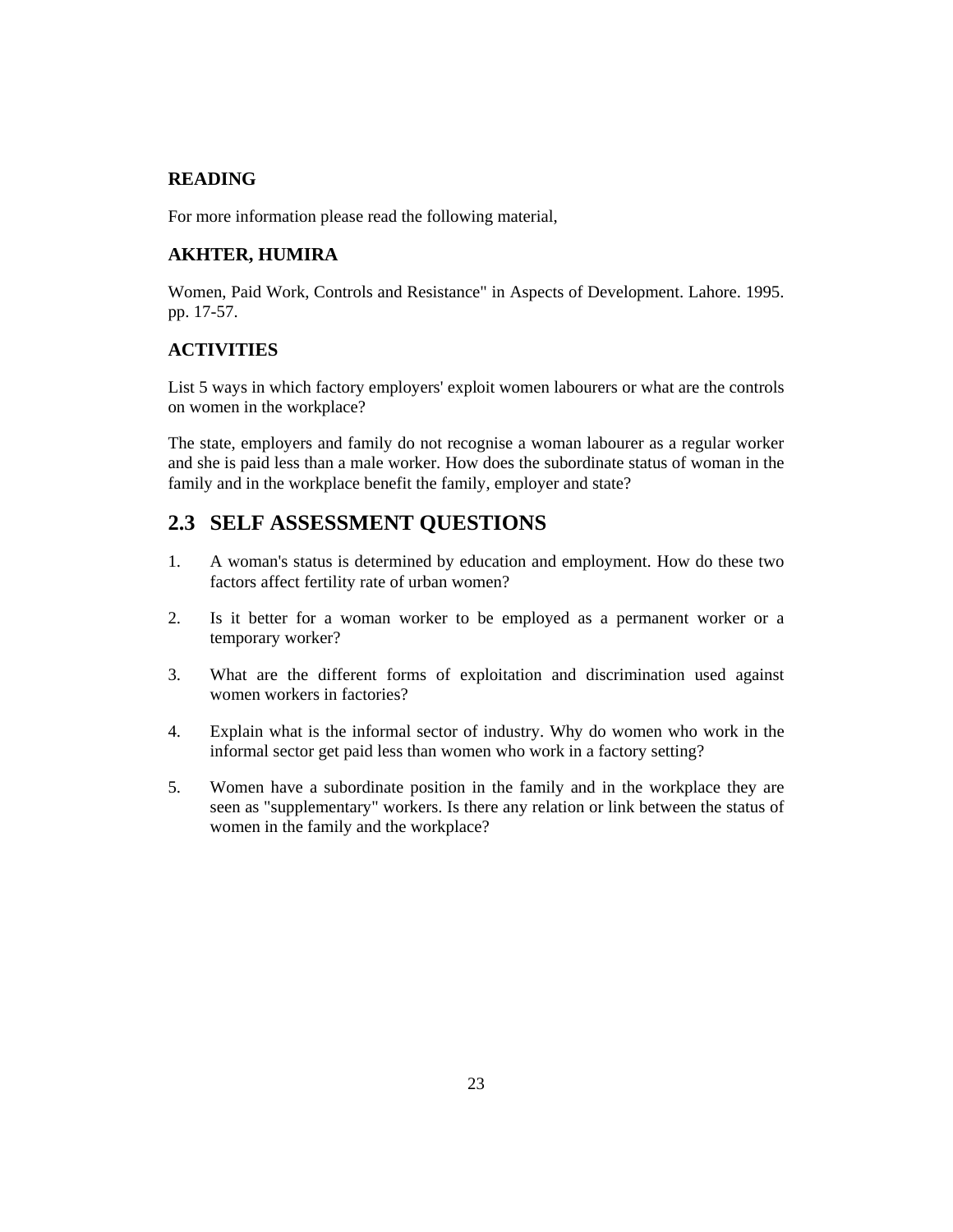# **2.4 BIBLIOGRAPHY**

Akhtar, Humeira. "Women, Paid Work, Controls and Resistance" in Aspects Women Development, ASR, Lahore. 1'995.

Hafeez, SabeOla. The Girl Child in Pakistan; Priority Concerns. UNICEF and SAARC Report. 1993.

Hag. Human Development in South Asia; The Gender Question. Oxford Univ. Press, Karachi. 2000

Kazi Shahnaz and Sathar Zeba A. "Women's Roles: Education, Health and Reproductive Behaviour" in Unveiling the Issues. ASR, Lahore. 1995.

Mujahid Mukhtar, Eshya. Indicators on the Status of Women in Pakistan. Government of Pakistan, Ministry of Women Development. Islamabad.1998.

Pakistan National Report. Fourth World Conference on Women Beijing. September. 1995.

Shah, Nasra, M. Pakistani Women; A Socio-economic and Demographic Profile. Pakistan Institute of Development Economics. 1986

Zaheer, Hassan. Women in Education in Pakistan. Government of Pakistan, Islamabad. 1998.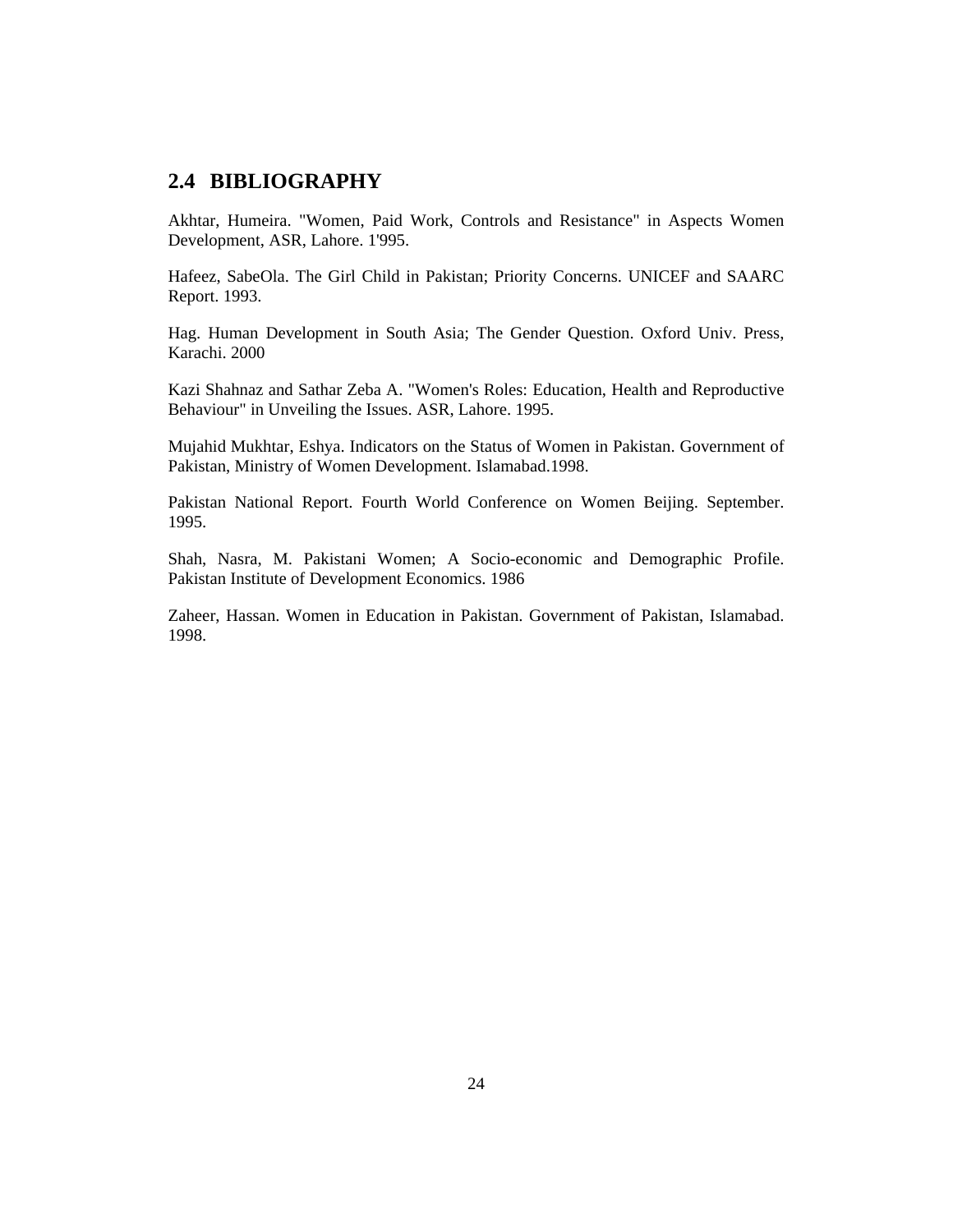**UNIT-3** 

# **THE CHANGING ROLE OF RURAL WOMEN**

**Written By: Ms. Sara Inayatullah Reviewed By: Dr. Ayesha Ghaznavi**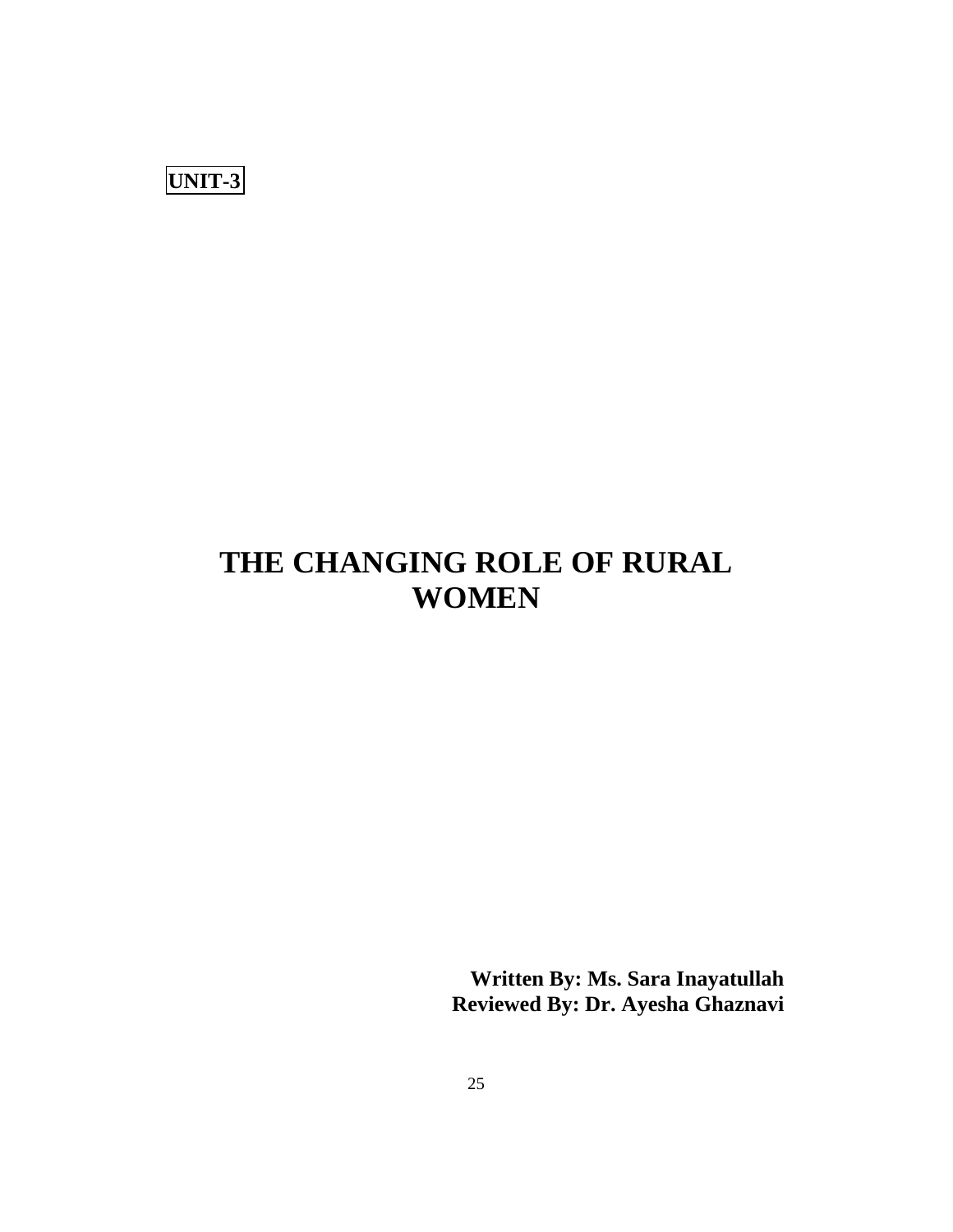# **CONTENTS**

| Introduction |                                                                        |
|--------------|------------------------------------------------------------------------|
| Objectives   |                                                                        |
| 3.1          |                                                                        |
| 3.2          |                                                                        |
| 3.3          | Changing Status of Rural Women in the Household and Agriculture Sector |
| $3.3 -$      |                                                                        |
| 3.4          |                                                                        |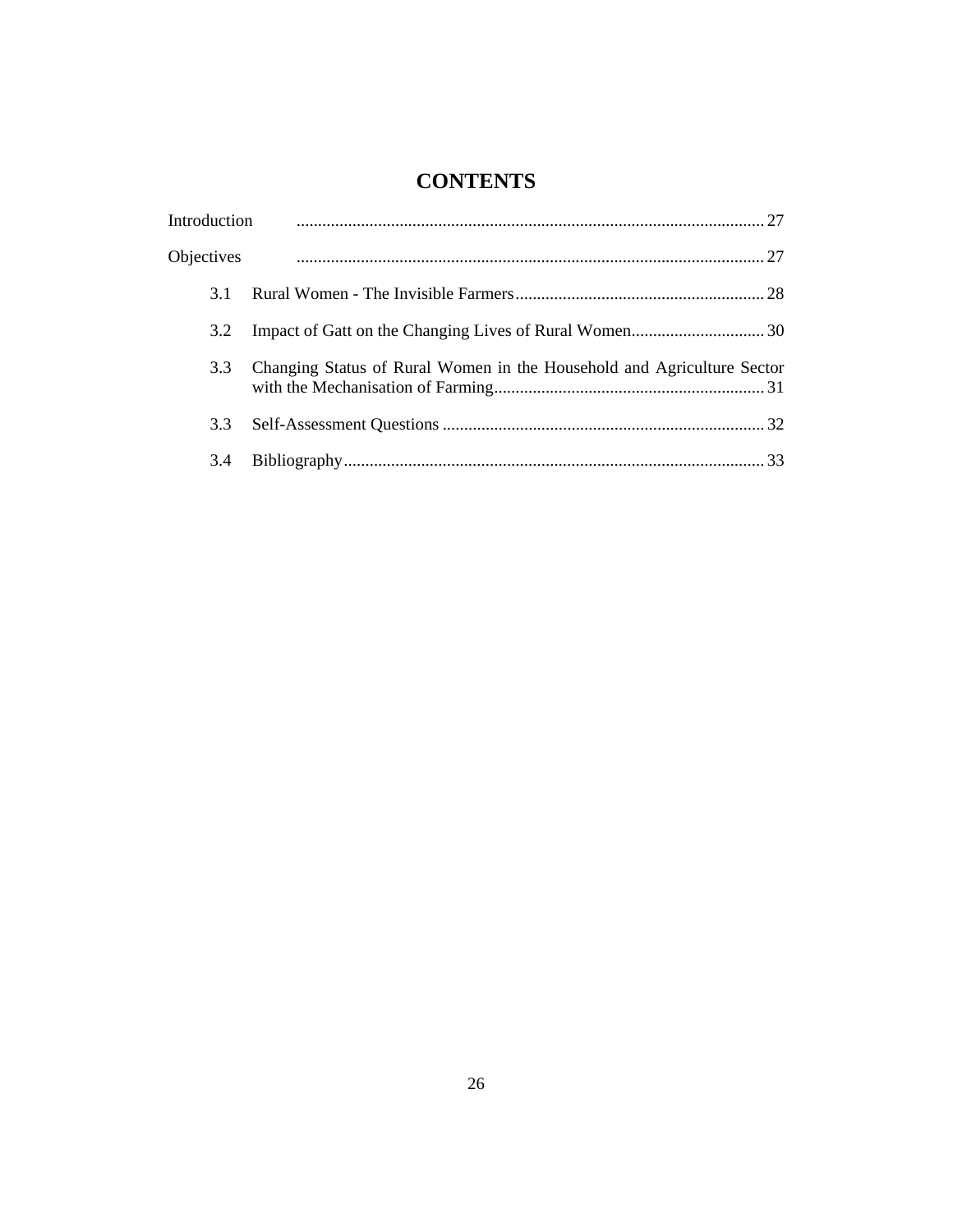# **INTRODUCTION**

In this unit you will focus on two readings. Before you start the readings ycu will discover what is the changing status of rural women based on social indicators such as health, education, employment etc. In the readings you will also explore what impact international agreements like GATT and the mechanisation of farms are having on rural women's income, nutritional intake and quality of life.

## **OBJECTIVES**

After reading this unit you will be able to

- 1. Discuss the changing status of the rural women based on social health, education, and employment indicators
- 2. Discuss that women play a central role in the agriculture economy
- 3. Analyse how GATT affects the changing role of rural women
- 4. Describe how mechanisation on the farm is affecting rural women .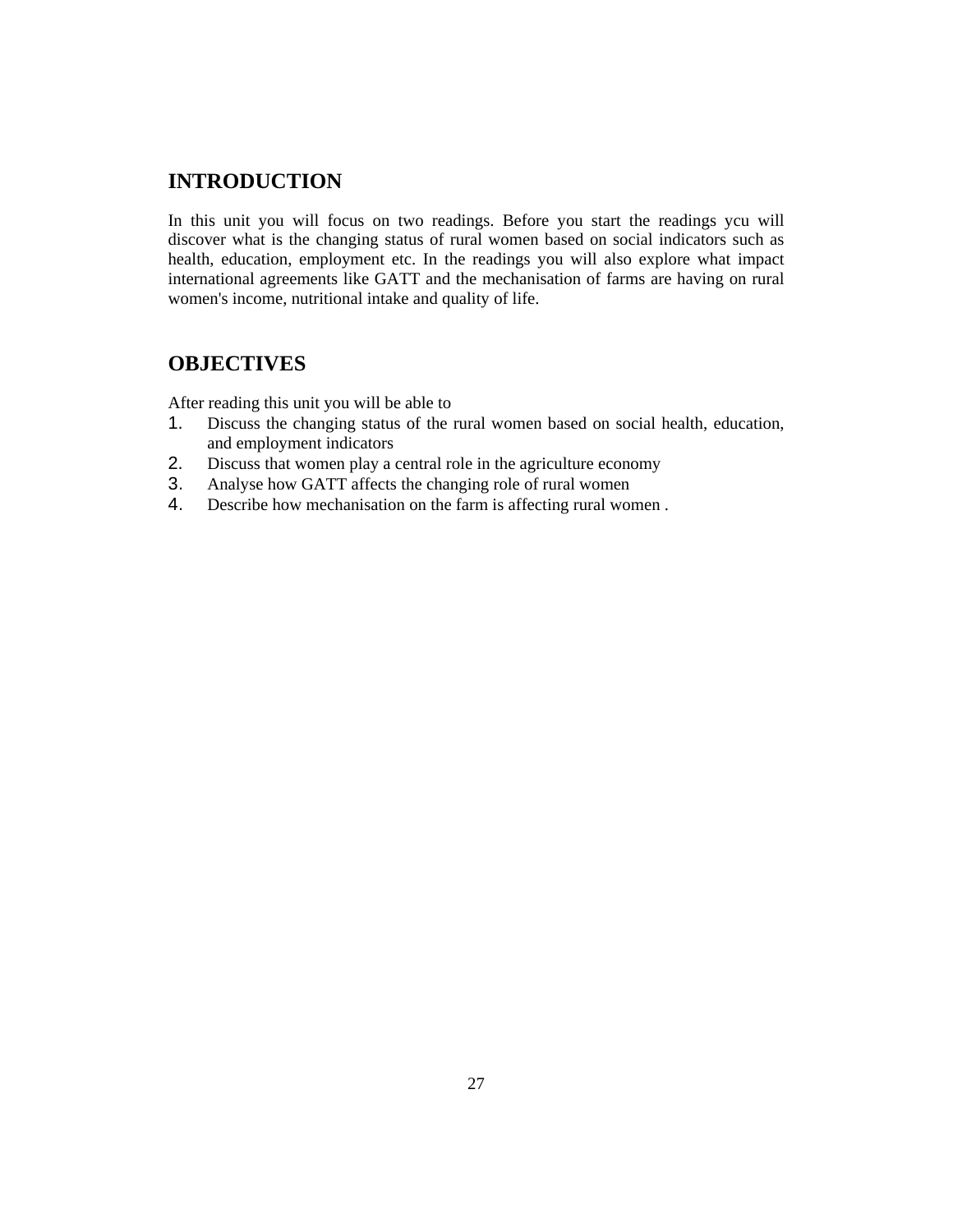# **3.1 RURAL WOMEN – THE INVISIBLE FORMERS<sup>1</sup>**

To determine the status of rural women it is important to ask the following questions. First, how much agricultural or non-agricultural land, and other immovable property, is owned by rural women. Second, how much time is spent on productive activities, and how much income is earned, by women in rural areas. Third, how many women participate in the agriculture labour force. Fourth, the number of agriculture animals, machinery, jewellery, bonds, shares owned by rural women. Fifth, what is the situation of female health and education and the prospects for the future. The answers to these questions can help to determine the economic status as well as social prestige of rural women (Akhter 1994 121).

The social perception of rural women is that they are dependent rather than productive. This is a false impression. Economic planners /development thinkers have played a role in making rural women invisible. However rural women play a central role in the agriculture economy, they contribute to crop production, livestock production, cottage industry, household and family maintenance. Recent empirical studies are now beginning to recognise women's role in agriculture and have estimated that 70-80 percent of rural Women. are engaged in productive activities and work 14-16 hours a day.

At present, a detailed breakdown of ownership of land by gender is not available, but a limited survey in .1995 of over 1,000 households in rural areas of Punjab province, found that only 36 women own land in their own name, while only 9 of these, have the power to sell or trade their land without permission from male household members. In nearly twothirds of the household daughters did not inherit land (PNR 1995:56).

Rural women are caught in a poverty cycle. They lack support and recognition of their work. They lack access to productive resources, credit, training, information, technology, and mobility. They are also custom bound; oppressed by social customs (Akhter (2) 1994 114) They are prevented from holding land or any position of authority consequently they face several obstacles and hurdles which prevent them from changing their situation. At the same time rural women's unpaid or low paid labour had been used to build the rural economy.

There has been a rise in longevity of women from 50 and men from 52 in 1981. to 59 for both women and men in.1991. However the health status of women in Pakistan is characterised by high mortality. The most important underlying cause of ill health is malnutrition and the perpetuating cause. is high fertility (Akther (3) 1994 87). Despite adequate food availability anaemia is widely prevalent. In contrast to 19 percent urban women 30 percent rural women are so malnourished that they cannot work effectively (Akhter (3) -1994 87). Women are married at young age and repeated pregnancies over a long period of fertility weaken them and leads to a high pregnancy related mortality.

The mean age at marriage for women in rural areas was 17.8 in 1961, 19.4 in 1972, and

<sup>&</sup>lt;sup>1</sup> Shahnaz Akhtar uses the term "invisible farmer"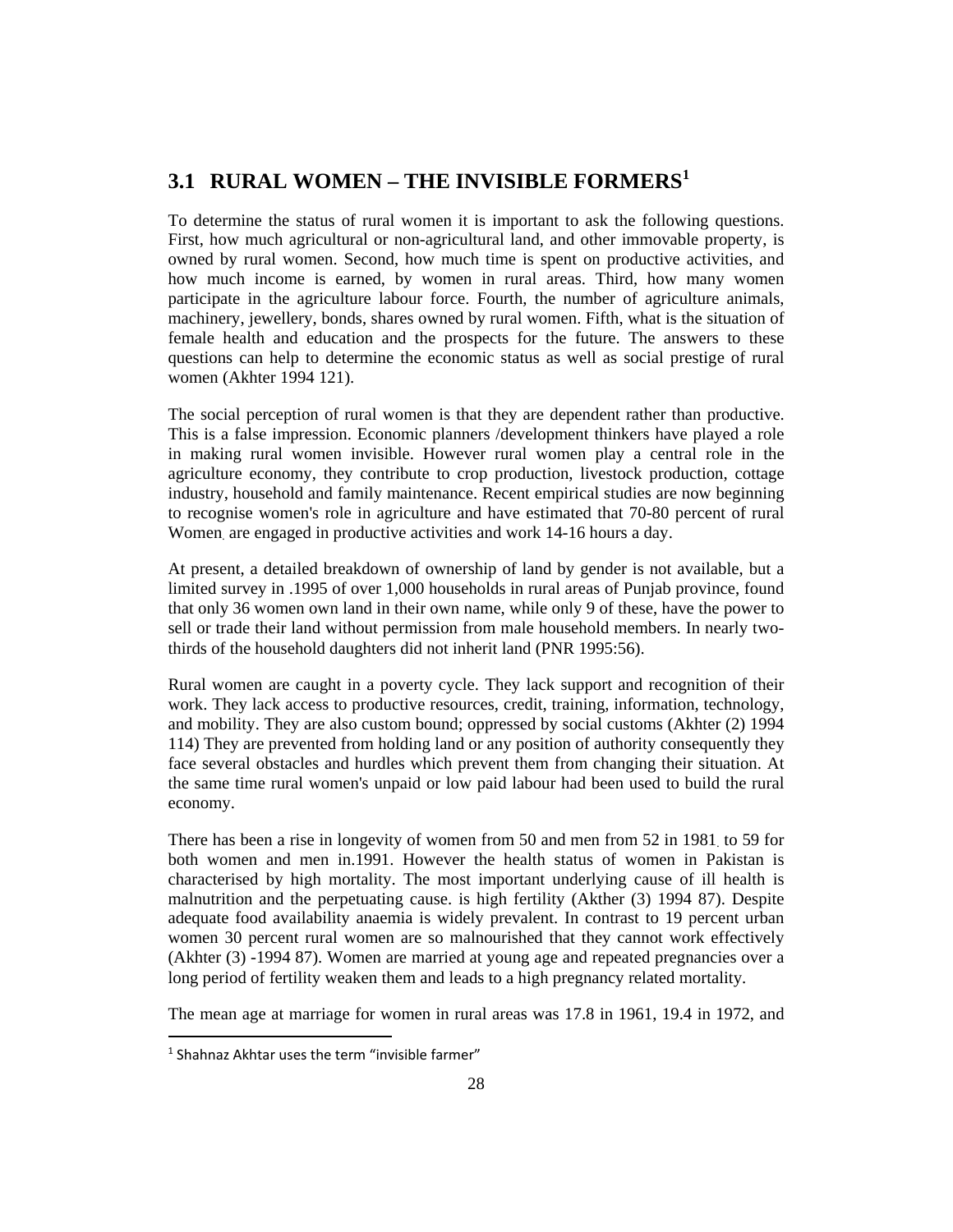19.9 in 1979 (Hafeez, 1993.11).

The absolute numbers of illiterate persons swelled from 43 million in 1981 to an estimated 50 million in 1991, of whom the majority are women (this includes the adult illiterates. the primary school dropouts and those who have not had access to any educational opportunities). Currently about 70 percent of those without basic education opportunities, defined as completing five years of primary education, are girls (NPR, 1995 20). In 1985, only one-third of all five-year old girls living in rural areas were in school. Fewer than 1 in 6 rural girls completed five years of education. The dropout rates of girls were higher within school levels, especially between grades 1 and 3 in the rural areas. Only 3 percent of rural twelve-year-old girls continued in school, compared to 18 percent of boys, and less than 1 percent girls remained in school in the 14 year old age group compared to 7 percent of the boys. There are seven times more schools for boys than girls. The total number of post secondary colleges varies between 20-30% of the existing colleges.

In 1961, 10.9 percent, and in 1975, 17.8 percent of rural women were in the labour force but the figure is probably underestimated (Shah 1986, 269). In a study in 1966 of women's farm activities in four villages in Punjab, Saeed found that about 80 per cent of all the women who were interviewed did participate in some kind of farm activity. The activity was more intense during the harvesting seasons — for example, 43 percent of the women participated in cutting wheat, 78 percent participated in cleaning grains, and about half of them spent more than four hours a day cleaning grains during the harvesting season. The level of participation in these activities decreased slightly with education and size of landholding but still remained very high. Participaion rates also varied by caste; they were relatively lower among the Rajputs than other women (Shah, 1986 269).

Estimate of the provincial participation rates of rural women in the labour force can be made from the 1961 census and the 1973 HED survey, which show that participatjon was highest in the province of Sindh, followed by NWFP, Punjab and Baluchistan. It is not clear whether. these inter-provincial differences represent real differences in participation rates or are a reflection of different reporting pattern; it is likely both factors contribute to the differentials (Shah, 1986 670-71).

A village study (1976) based on the observation of everyday activities of rural women in a Punjabi village showed that on an average day women spent about 14.5 hours in household activities such as collecting, carrying and preparing fodder, cooking, carrying water, caring for animals, and other domestic chores (Shah, 1986 292).

Socio economic status is negatively associated with work participation as indicated by 1968 NIS data. In the rural areas thirty —two percent of the women who did not own any durable goods (bicycle, radio, sewing machine etc) were in the labour force compared with 6 percent who owned four items or more (Shah 1986 294).

Health, literacy and employment indicators can determine women's economic and social status. It appears that in some areas such as improved mortality rate rural women are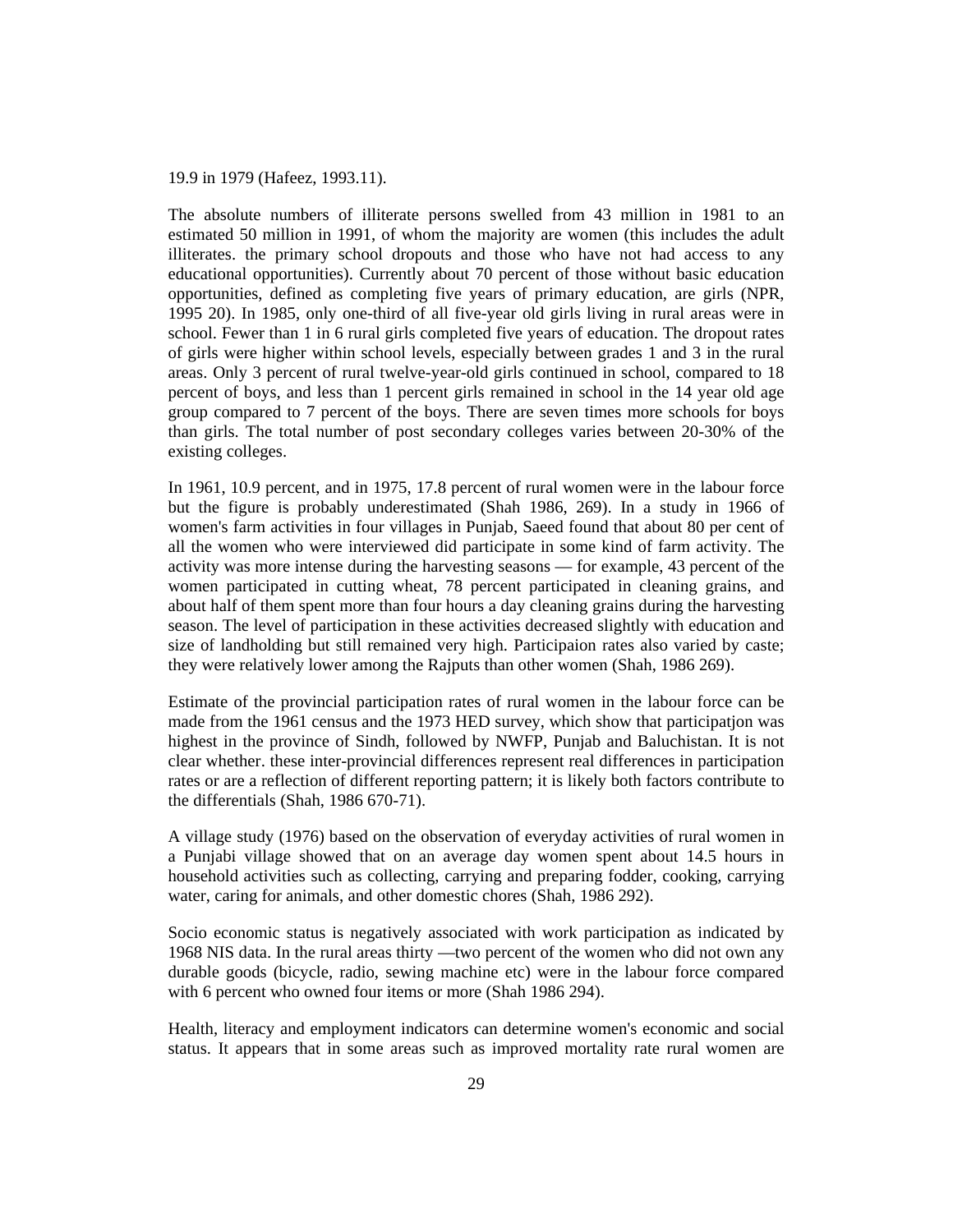making progress. In other areas, it appears that the high rate of population growth is undermining any progress. In addition, the development process seems to be contributing to a decline in the living standards of rural women. Poor social indicators for rural women are a sad reflection on the condition of Pakistani women as a whole considering that rural women constitute almost half the population. In the next two readings you will study about the impact of GATT and increased mechanisation on the lives or rural women.

## **ACTIVITY**

What indicators can be used to determine the status of rural women?

# **3.2 IMPACT OF GATT ON THE CHANGING LIVES OF RURAL WOMEN**

Fifty million women live in the rural areas in Pakista ; they work in the fields, perform domestic household work, take care of livestock, and fetch water and firewood. The work of these women is central to the rural economy. Women's unpaid work provides the free services which help rural households survive, and provides the base on which men can go out and work in the public for wages. However these women are not given any significance in development planning and hardly any investment is made in providing them with education or medical facilities.

There is a general belief amongst many in developing countries that General Agreement on Trade and Tariffs (GATT) promotes free trade that can damage the economy of developing countries, which are not at the stage where they can produce high quality goods which can compete in the international market with the products of developed countries. Free trade can reduce the exports and increase the imports of the Third World countries and worsen their economic conditions.

The rural areas, which are the poorest sections of developing'countries, will be worst hit. There is a great risk that people in rural areas will starve from shortage of food. If all the land is utilised for growing cash crops, that can be exported, then there will be less land left for growing food.

More and more machinery is being introduced to grow cash crops consequently agricultural unemployment is rising. Men can migrate to the urban areas to search for work but women lack mobility. The income of women decline with increasing farm mechanisation.

Development thinkers have not found any way to reduce women's work burden; women spend several hours a day collecting firewood, fodder and fetching water. The cutting down of forests is making women's work more difficult than before.

Under "Intellectual Property Rights" the seeds found in the South (developing countries) can be patented by multinational companies. These seeds will become inaccessible to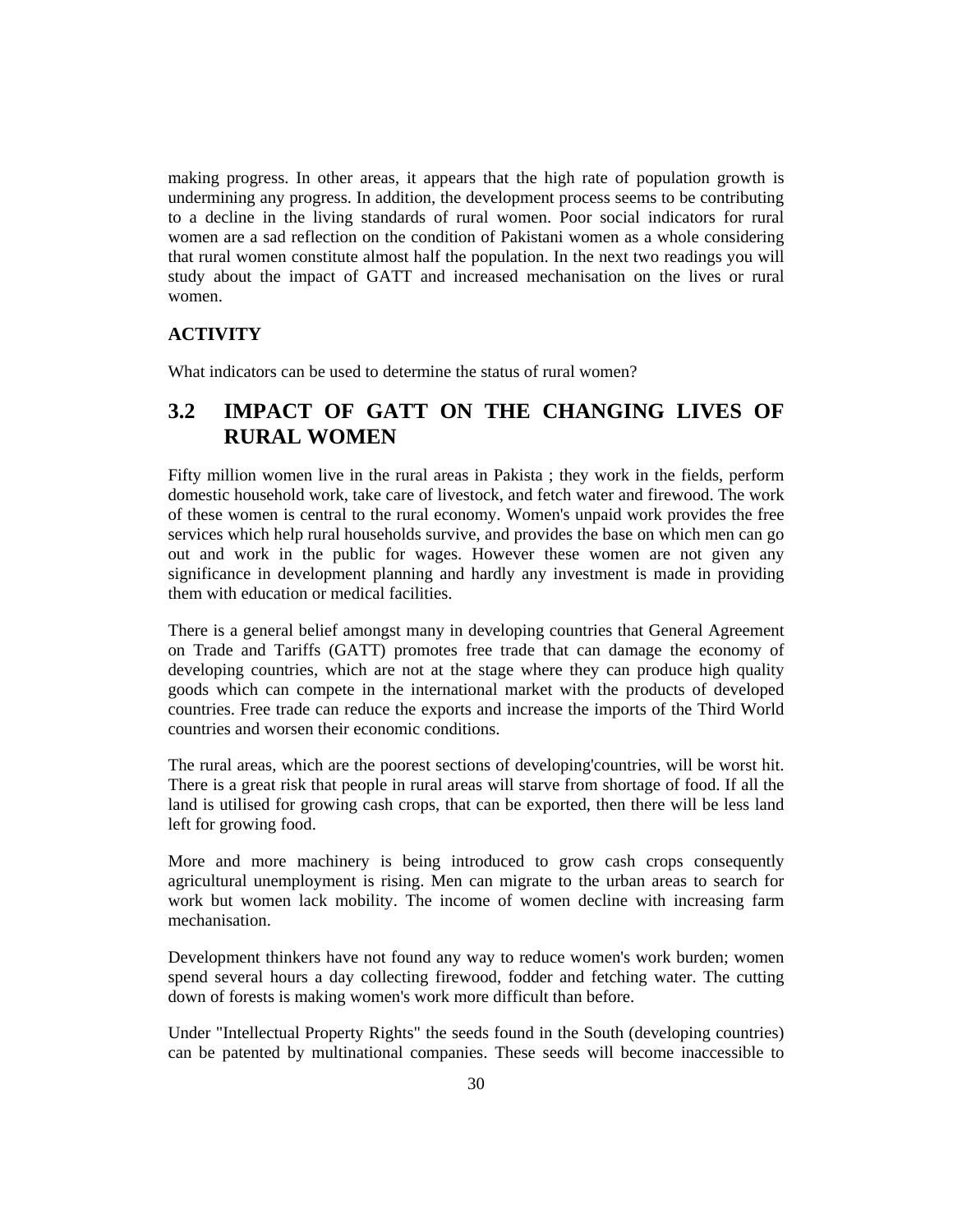farmers unless they buy them from the multinationals. This ensures the multinationals make a huge profit at the cost of the poor farmers. Use of pesticides is affecting the health of women and children in rural areas because pesticides leave a layer on crops and poison the water.

Women have been included in the Eighth five-year Plan because development thinkers are now recognising women's central role in development. This has motivated them to address some of women's needs and issues so that the productivity of women can be increased. Women have to be mainstreamed into planning for every sector of the economy so that there is more investment made in them by the government: Women's traditional knowledge of indigenous agriculture and forests should be recognised by government and systematically compiled.

People can be mobilised against GATT and SAP by providing them information on how these programmes are affecting them in their day-to-day lives.

## **READING**

For more information please read the following material:

#### **AHMED, NIGAR**

Rural Women and Agriculture" in Unveiling the Issues. ASR, Lahore. 1995. pp. - 33-40

## **ACTIVITY**

List two impacts of GATT on rural women.

# **3.3 CHANGING STATUS OF RURAL WOMEN IN THE HOUSEHOLD AND AGRICULTURE SECTOR WITH THE MECHANISATION OF FARMING**

A study of the household, peasant politics and economic life of village Mehdiabad in Punjab was undertaken by a few women researchers from 1977 to 1989. The purpose of the study was to investigate the impact of patriarchy and capitalism on rural women. The findings revealed that the rural women's socio-economic status is declining with development.

The modernisation of the agriculture sector is increasing the physical, emotional and psychological burden on women in rural areas. Women's nutritional intake has declined because less food crops are being grown those are being replaced by cash crops.

Women's participation on the farm is now less than before with the use of more and more machinery consequently their economic status in the rural economy and household has declined with the introduction of mechanisation. Rising agricultural unemployment has led to migration of men to urban areas.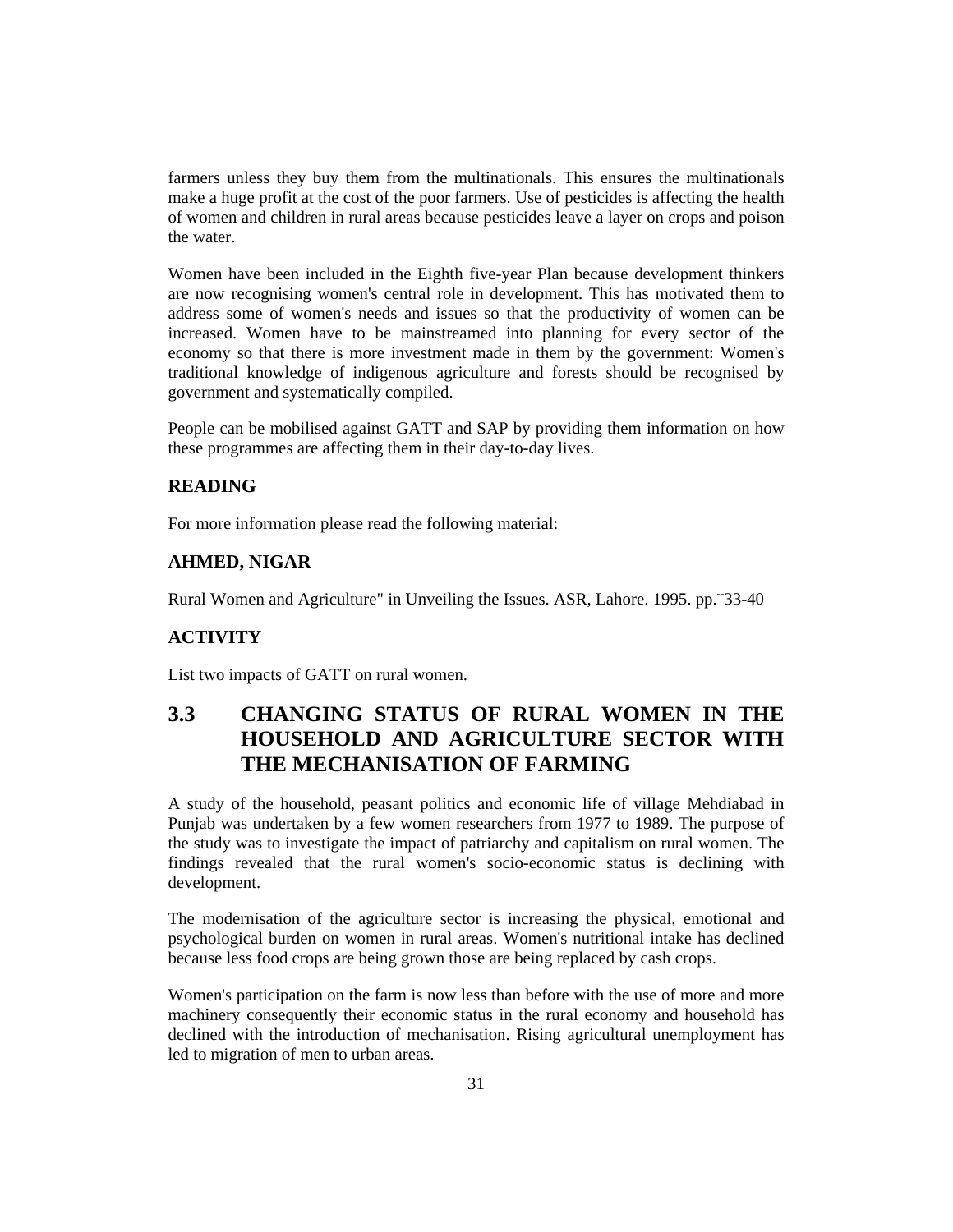Unemployment and migration of male agriculture workers means that the women who are left behind have to take the responsibility for work in the fields, domestic work and responsibility for raising children alone. They also suffer from loneliness and are emotionally deprived though family income may have increased with remittances. The state does not recognise that women due to migration of men to urban areas or the Gulf, now heads many homes. The state needs to consider the special requirements of womenheaded households in national plans

The nuclearisation of families is a new trend, which is isolating women. Men are also increasingly secluding women who belong to the families of middle and rich families as an indication of rising status.

## **READING**

For more information please read the following material:

### **Khalid, Jaweria**

Rural Women, Poverty and Feminist Research Methodology" in Aspects of Development. ASR, Lahore. 1995. pp. 58-65.

### **ACTIVITIES**

Why is the nutritional intake of the rural woman declining?

Give two reasons to explain why are isolation and seclusion of women increasing in the rural areas?

How is the mechanisation of farming and cash economy changing the socioeconomic status of rural women?

# **3.4 SELF ASSESSMENT QUESTIONS**

- 1. If more machinery is used and more cash crops are grown in the agriculture sector how will it affect rural women?
- 2. Describe the various ways and forms that rural women contribute to the agriculture economy by the work they do in the domestic space and in the agricultural farms / fields.
- 3. How is the trend of migration of male agriculture workers to the urban areas and Gulf affecting the rural women?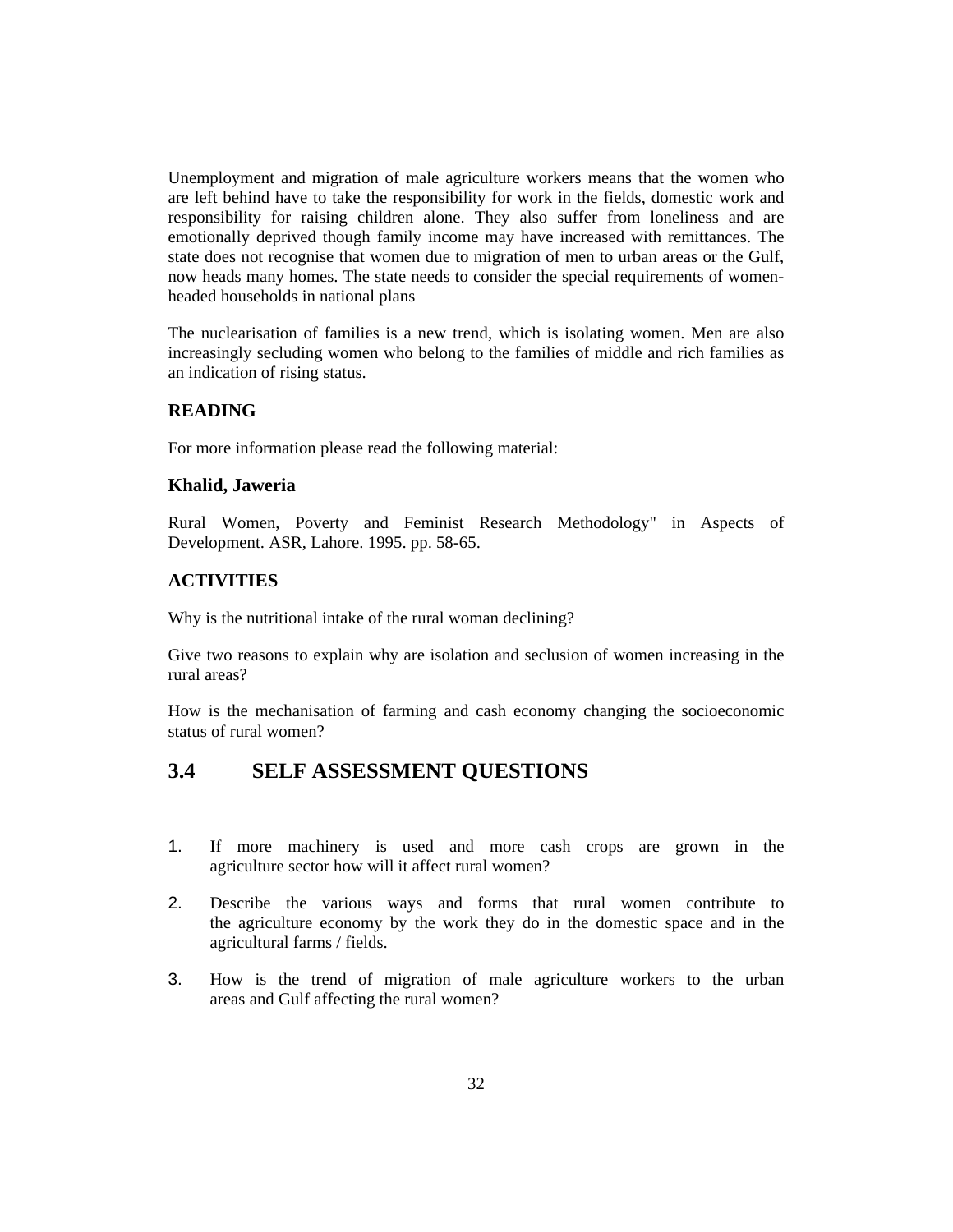## **3.5 BIBLIOGRAPHY**

- 1. Ahmed, Nigar. "Rural Women and Agriculture" in Unveiling the Issues. ASR, Lahore. 1995.
- 2. Akhter, Shahnaz, in Naqvi, Hassan and Kulsoom. Umme (Eds.). "Economic Status of Rural Women" in Development, Change and Rural Women in Pakistan. Pakistan Academy of Rural Development, Peshawar. 1994.
- 3. Akhter, Shahnaz, in Naqvi, Hassan and Kulsoom, Umme (Eds.). "Role of Women in Agriculture" in Development, Change and Rural Women in Pakistan. Pakistan Academy of Rural Development, Peshawar. 1994.
- 4. Akhter, Tasleem in Naqvi, Hassan and Kulsoom, Umme (Eds.) "Health Care for Rural Women" in Development, Change and Rural Women in Pakistan. Pakistan Academy of Rural Development, Peshawar. 1994.
- 5. Hafeez, Sabeeha. The Girl Child in Pakistan; Priority Concerns. UNICEF and SAARC Report. '1993.
- 6. Haq. Human Development in South Asia; The Gender Question. Oxford Univ. Press, Karachi. 2000.
- 7. Khalid, Jaweria. "Rural Women, Poverty and Feminist Research Methodology" in Aspects of Development. ASR, Lahore. 1995.
- 8. Mujahid Mukhtar, Eshya. Indicators on the Status of Women in Pakistan. Government of Pakistan, Ministry of Women Development. .cf Islamabad.1998.
- 9. Pakistan National Report. Fourth World Conference on Women Beijing. September. 1995
- 10. Shah, Nasra, M. Pakistani Women; A Socio-economic and Demographic Profile. Pakistan Institute of Development Economics. 1986.
- 11. Zaheer, Hassan. Women in Education in Pakistan. Government of Pakistan, Islamabad. 1998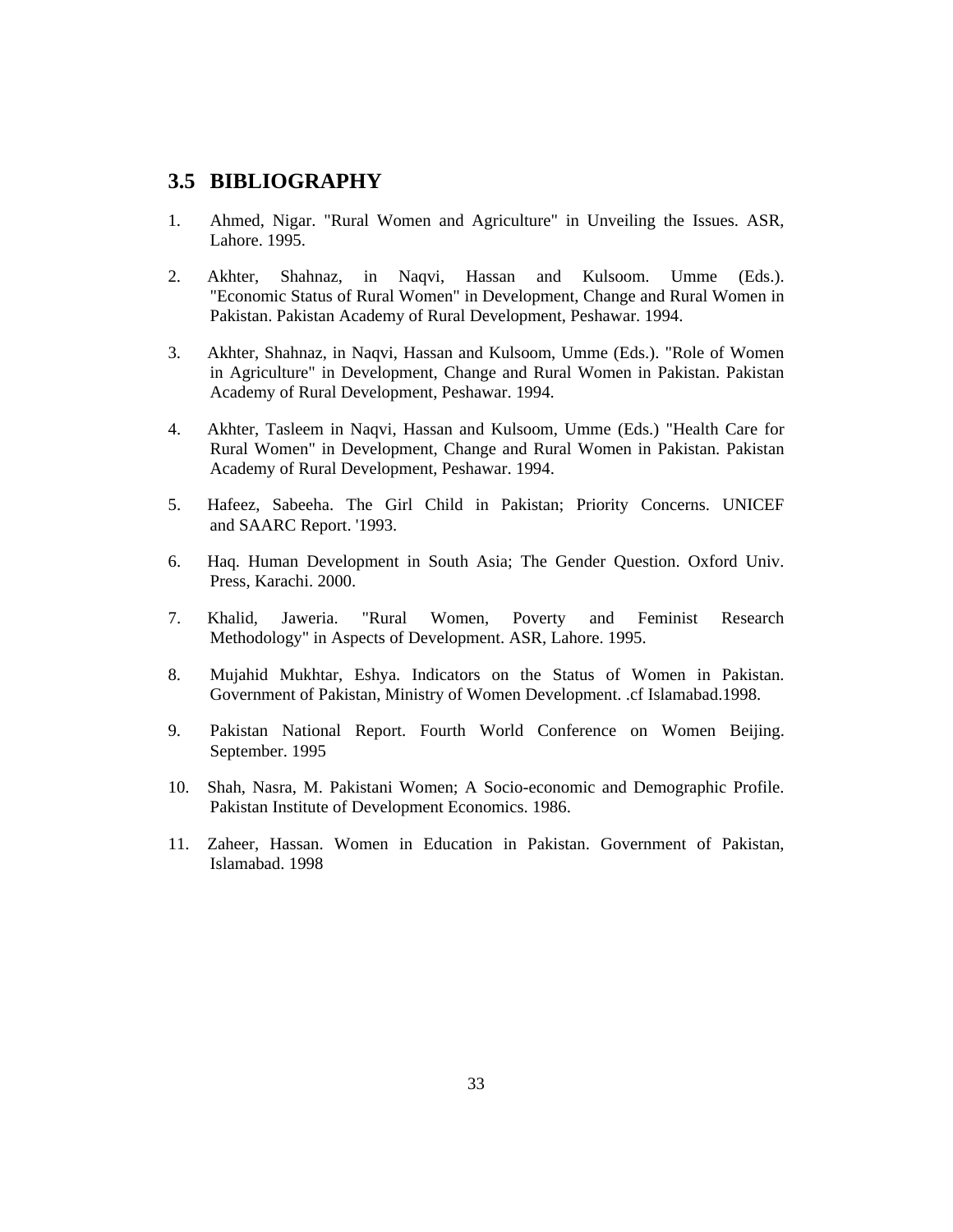

# **THE AWAKENING OF PAKISTANI WOMEN**

**Written By: Ms. Sara Inayatullah Reviewed By: Dr. Ayesha Ghaznavi**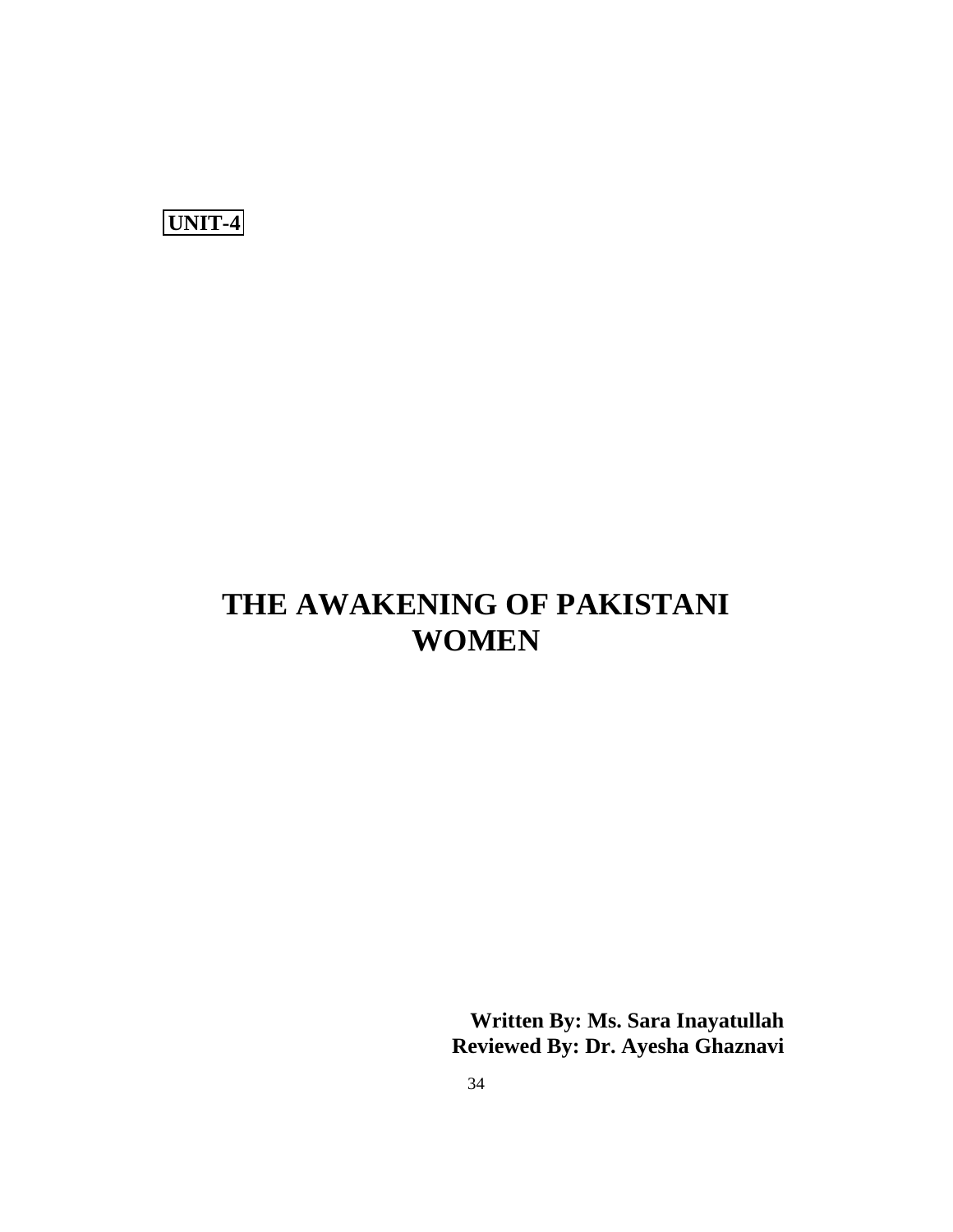# **CONTENTS**

| Introduction |  |
|--------------|--|
|              |  |
| 41           |  |
| 42           |  |
| 43           |  |
| 4.4          |  |
| 4.5          |  |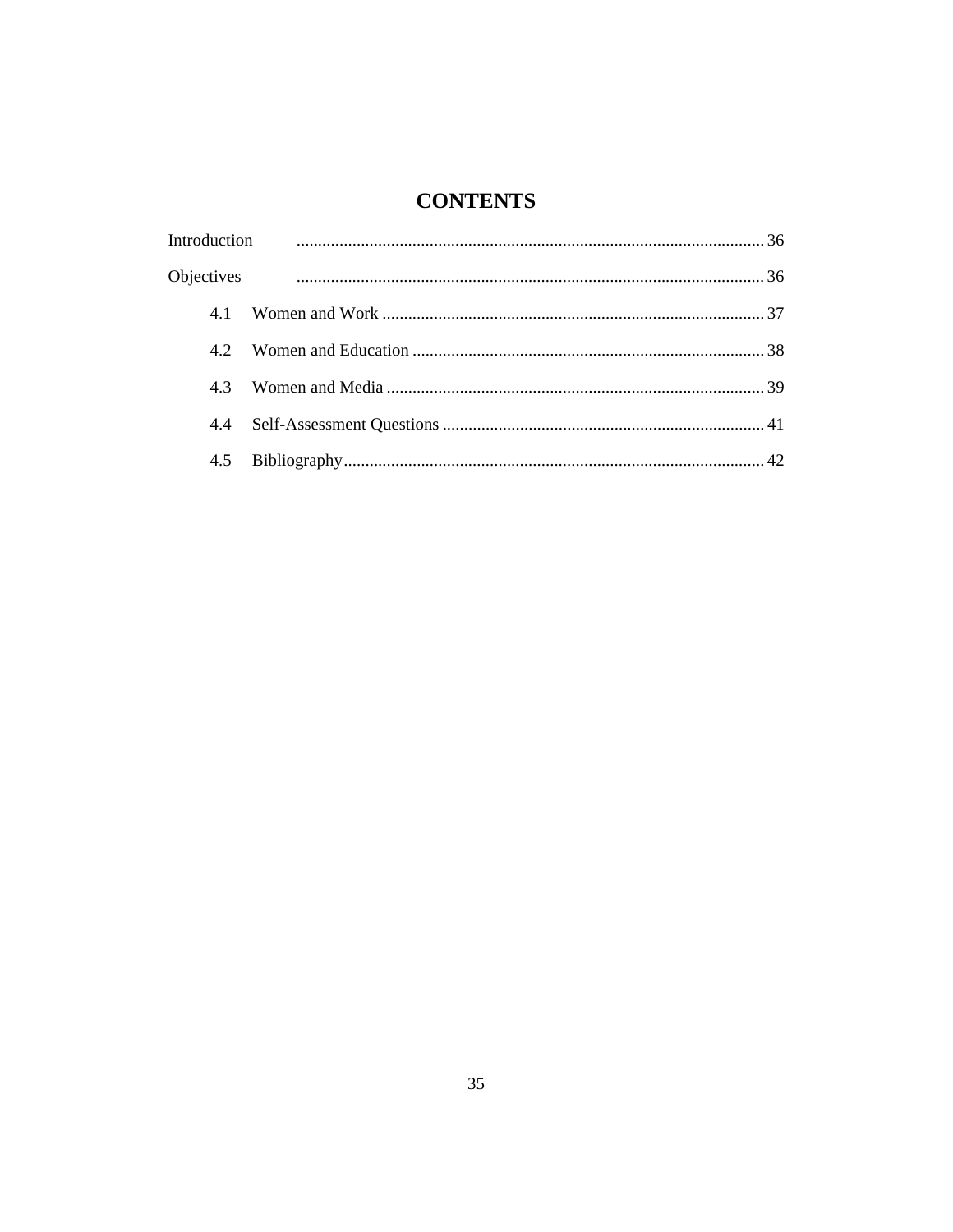# **INTRODUCTION**

Economic data and statistics underestimate women's work. Women's domestic / household work is not recognised in official economic figures. Women both undertake many agricultural activities in the farm and at home. Women also contribute to industry; they work in factories and they work at home on piece-rate basis that is called the informal sector. Unfortunately, the economic data of the state overlooks a substantial portion of work that is done by women in the domestic area, agriculture and industry.

Women have fallen far behind men in education. Boys' schools outnumber girl's schools, social biases against girls' education stop them from going to school, and poverty forces children work to supplement the family income rather than go to school.

Dominant classes or state to further their own interests uses public school system. Public school system produces labourers that drive the capitalist system. It reproduces the class divisions in society by providing different types of knowledge and skills to different classes. The ruling class joins hands with the international capitalist class to exploit the cheap labour of the people. They control people with the help of ideology, which is spread, with the help of textbooks. The public education system reinforces gender division of labour so that the capitalist class can exploit the free labour of women.

The state or ruling classes also uses the media to spread capitalist and gender ideology. The media does not project the concern, needs and interests of women. Rather it has turned women into sex objects to help sell goods and products in commercials. Gender stereotypes of women in society are reinforced by the one-sided portrayal of women in the media as "passive", "weak", "non-questioning", "resigned to fate" etc. Men and the state control the minds of women with the help of the media and persuade or convince them into thinking that patriarchal system is "natural".

## **OBJECTIVES**

After reading this unit you will be able to

- 1. Describe how women are discriminated against in work
- 2. Discuss what types of stereotypes about women exist in the education system
- 3. Recognise what types of stereotypes about women are used in the /media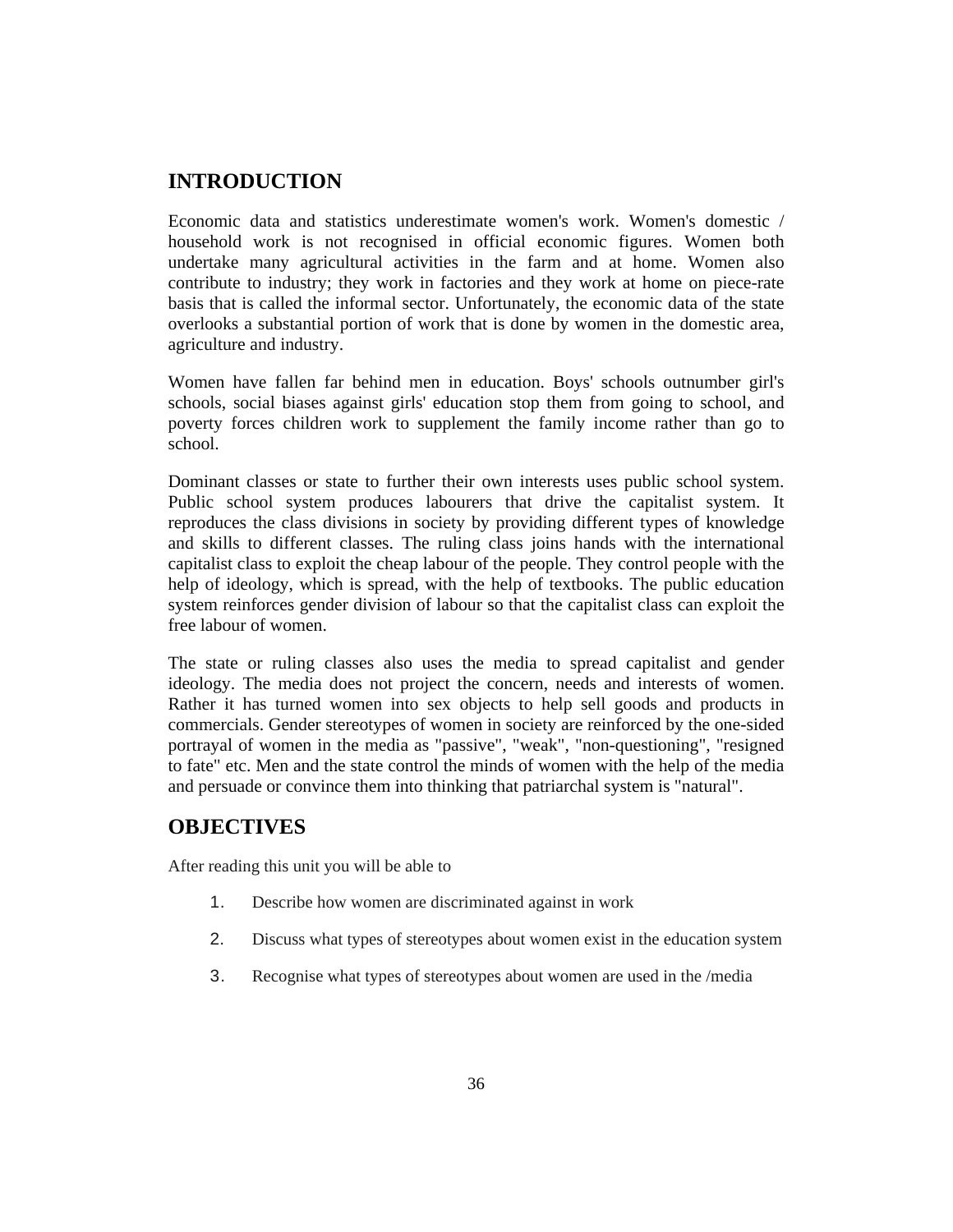# **4.1 WOMEN AND WORK**

Official statistics greatly underestimate the extent of women's work participation. There is a cultural bias against recognizing women's work in the household. The labour census gives a narrow definition of work, which excludes farm based productive activity undertaken by women at home such as, winnowing, milling etc. The agriculture census, however, provides a better estimate of women's participation in agricultural activity because it included the categories of part-time and full-time productive activity undertaken inside or outside the home. Until the accurate figures for women's productive work labour is collected, development planners will not give women workers any importance in development planning.

The Labour Force Survey until recently did not give a sector wise breakdown of women's employment. The 1981 Census and 1973 HED survey provide some information on women's employment in different sectors. Women are employed mostly as professionals at the top end or labourers at the bottom end of the occupational scale. In 1981, one-third of all teachers and one-fourth of all the doctors were women. Women's employment in teaching and medicine is considered more socially acceptable than other occupations.

Except for those women who attain high educational levels and become doctors.and teachers, work opportunities are not expanding for the remaining women. Industrialisation did not lead to a growth in the number of women labourers. The period 1978/79 to 1984/85 saw the use of more and more machines in both the agricultural and industrial sectors. This reduced in the number of women labourers who worked on farms and factories. Urban women's participation in industrial production has not increased significantly from the sixties. There are signs that the number of women participating in the informal sector is increasing but this information has not been systematically collected and recorded yet by enumerators.

Women workers who are employed in large-scale industry receive lower wages than male workers. Employers who hire them as contract labours in the informal sector where the labour laws do not apply exploit them. Women labourers who cannot find work in industry or in the informal sector are absorbed in the lower ranks of the service sector as poorly paid domestic workers. The services sector has been the sector of highest growth in the past decade.

Employment of women will depend on the demand for women labourers by employers as well as the supply of women labourers. Cultural constraints reduce the supply of women labourers. Women chose to prefer home-based piece rate work (informal sector) rather than factory work. However socioeconomic norms are changing in the poorest strata of society where women have to work for the sake of survival of their families.

Female-headed households are increasing in South Asia In Karachi, female headedhouseholds, belong to the poorest strata of society, indicating women from this strata, were pushed into the labour force, by economic compulsions.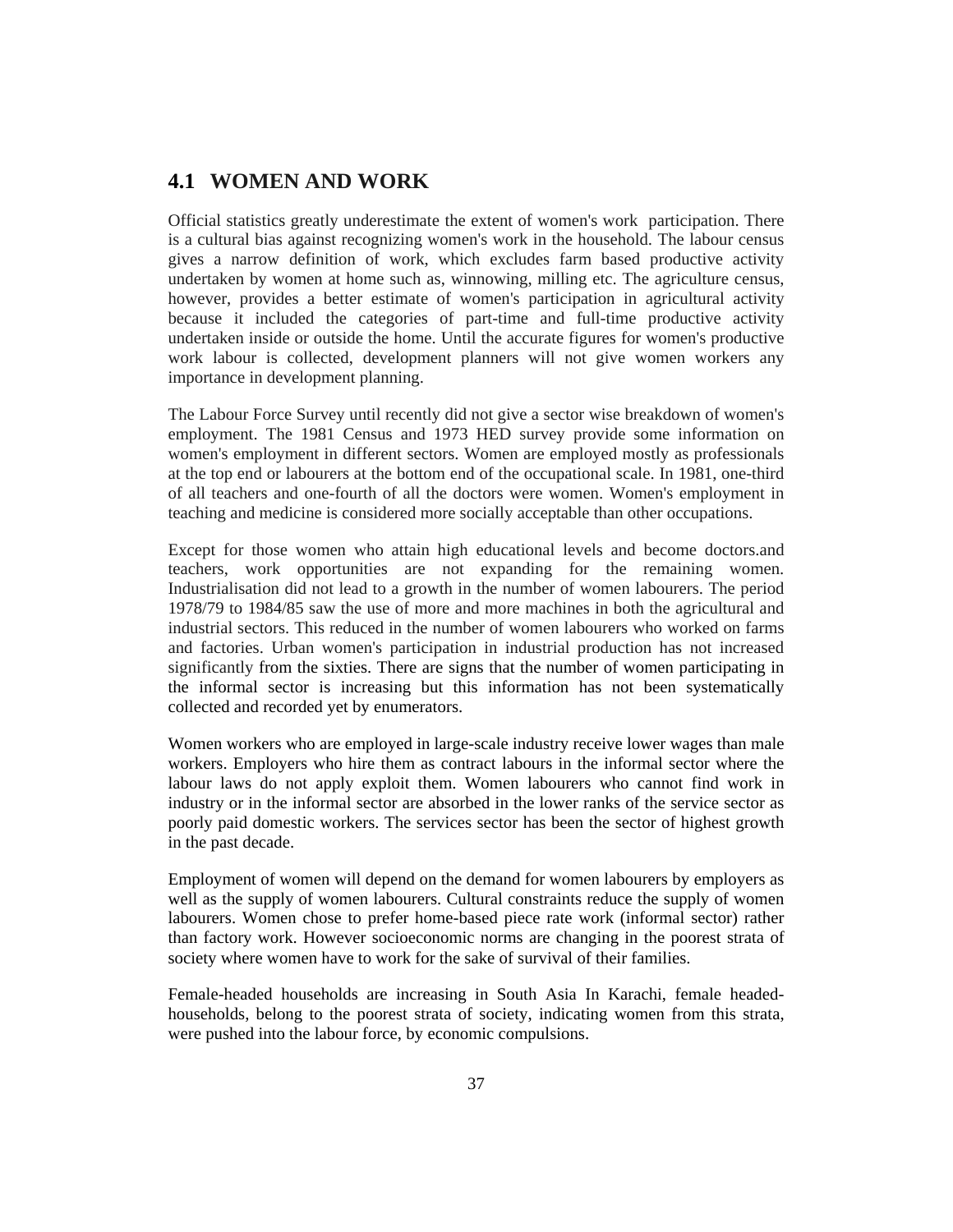## **ACTIVITIES**

- Why women's work activities are underestimated in economic planning? Give two reasons.
- How has the increased use of machinery affected women who work in the agriculture sector? Describe two effects of increasing farm mechanisation on women.
- Producers prefer to hire women to work in the informal sector rather than in the factory. Discuss.

## **READING**

For more information please read the following material:

## **KAZI, SHAHNAZ**

Women's Employment and Related Issues" in Finding Our Way. ASR, Lahore. 1995. pp 111-124.

# **4.2 WOMEN AND EDUCATION**

In the beginning of this century education for women focussed only on religious training and domestic skills. The cultural practice of seclusion inhibited girls' education. When Pakistan was created, the infrastructure for schools and colleges was limited. In 1951 the female literacy rate was only 8% but thirty years later the state of women's education was still disappointing.

Girls dropout from school is greater in number than boys because they ate required to perform domestic tasks. Gender roles that assign women the work of childbearing and housework makes education for girls less important. There is a shortage of girl's schools and female teachers. At the primary level, fifty to sixty percent of the girls get dropout from school. At the middle level, the rate of dropout is lower, that is twenty to thirty percent. Rural areas show a higher dropout rate than the urban areas. Families living in poverty do not send girls to school because they cannot afford the meagre school fees, in fact, girls are put to work to supplement the family's income and ensure its survival.

In Pakistan planning is done through 5-year plans. The first three 5-year plans focused on increasing enrolment of girls. The next three 5-year plans linked women's education to development and focussed on training programmes to provide women with the requisite skills to find employment.

Girl's enrolment has increased at every level of education. Primary school enrolment for girls, increased from 20 to 32 percent from 1965 to 1985, and secondary school enrolment from 5 to 9 percent during this period. Enrolment is higher in 'Vocational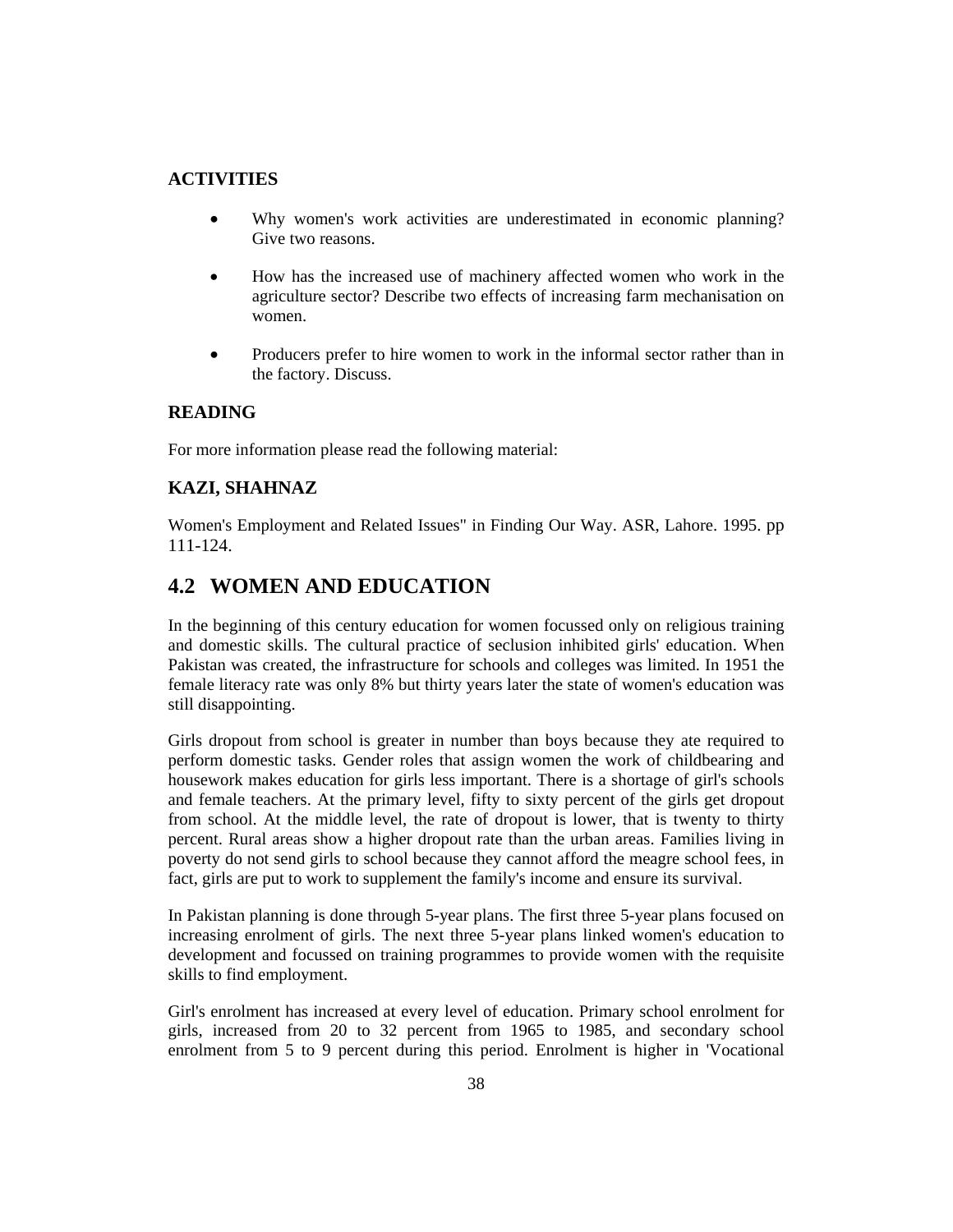institutes in traditional skills like sewing, knitting, embroidery etc than in technical training skills. The number of women enrolment in professional colleges has doubled from 1947 to 1983. Today development planners are recognising the importance of investing in girl's education because it has an impact on fertility rate that in turn affects the rate of economic growth.

#### **READING**

For more information please read the following material:

### **ZAFAR, FAREEHA**

Women's Education: Problems and Prospects" in Finding our Way. ASR, Lahore. 1995. Pp. 125-132.

#### **Activity**

Why do fewer girls than boys go to school? List four reasons.

## **4.3 WOMEN AND MEDIA**

Media like newspapers, radio, television; most women cannot easily access electronic mail. Unequal access to media for women affects their capacity for self-development, acquiring skills and knowledge. Pakistani women have, since the time of independence, participated in different media from traditional informal theatre; to art, poetry, literature and journalism though women's participation has always been less than men's. A few Pakistani women have risen to the ranks of decision-makers in different media; such as a woman-managing director of Pakistan Television Corporation (PTV), and women were the editors of three English language monthly news magazines, one Urdu-language weekly magazine, and one leading health journal. Women are also the editors of popular Urdu digests, and women journalists have covered diverse areas like global trade, economics, militarisation, and sports. Women, however, are marginalised in Urdu language dailies, which have the largest circulation. In 1989 women's representation in PTV was only 2.15 percent and the number of women in press unions is negligible (NPR, 1995 82).

Women today are extremely active in promoting alternative media like street theatre. Literature, poetry and art is used by women as form of resistance against patriarchal values. Women are successfully using newsletters, posters, audio- and videocassettes for networking and linking women's groups and communities. Women have entered the field of alternative film production or direction of hard-hitting documentaries, which focus on the reality of women's lives. Women in the corporate and NGO sector have recently started using electronic mail.

Women are portrayed as sex objects in film, theatre, and advertisements. Television,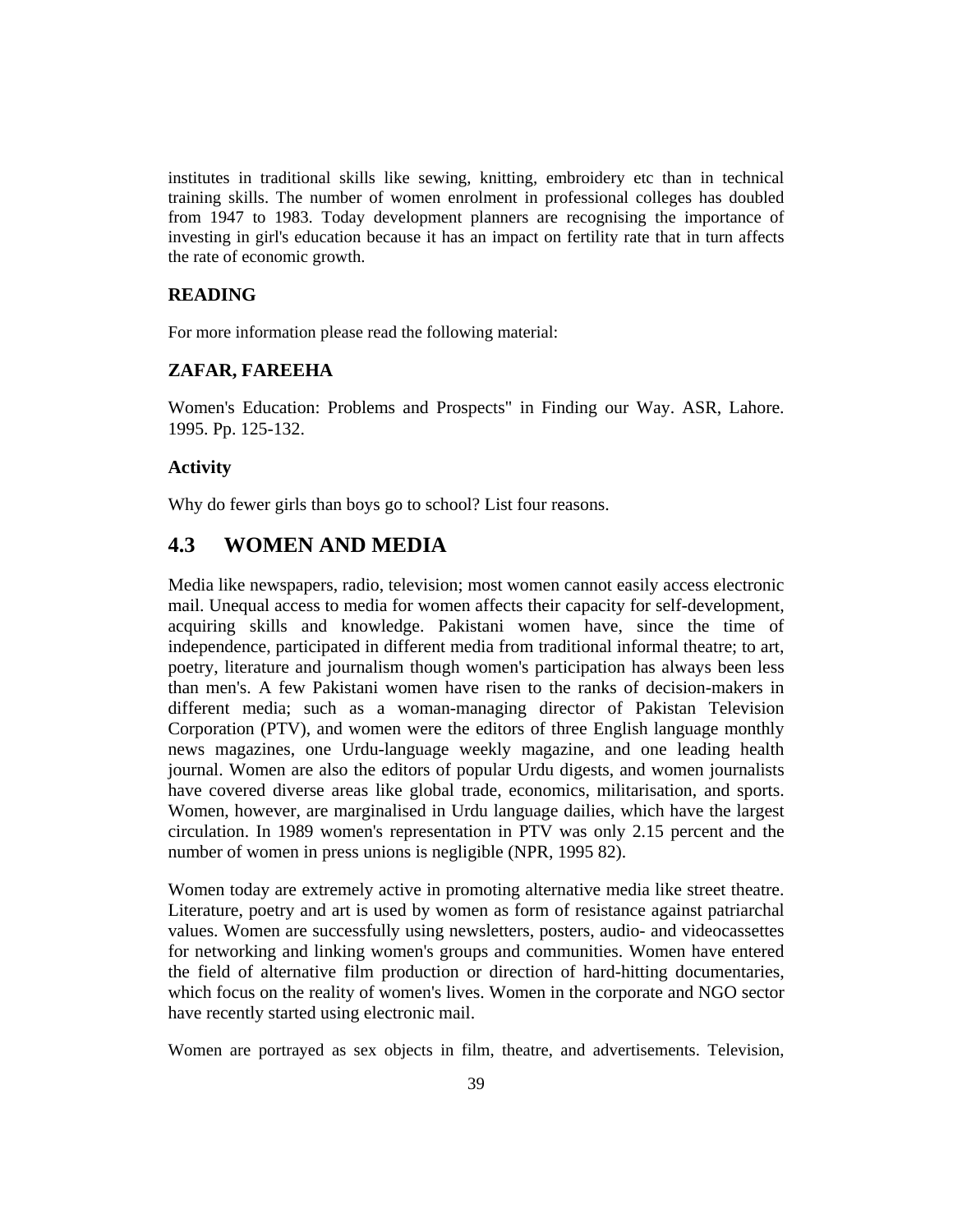which has an outreach of 50 million people, promotes stereotypes of women. Under the last military government 1977-1985 television policies required that announcers cover their heads. Today there are more television channels but the stereotypes portrayed of women are more or less the same as before. On occasion progressive plays are telecast showing women's subjugation, but they show insufficient research by their writers, or suffer from insensitive direction (PNR 1995 84).

Media unfortunately glorifies violence against women. There is a very real danger that growing coverage given to such violence in the media, in the absence of gender sensitisation of media personnel will de-sensitise the public to these issues. At the same time media can be used as useful weapon to counter the invisibility of women. It can be used to spread information about the rights of women. Positive images of women can be promoted on the media if more women enter decision-making ranks in the media or women mobilise themselves to protest the way women are generally depicted in the media. In the next reading Hussain and Shah discuss how media, state and capitalism have all joined hands together to control and subordinate women under a patriarchal system.

#### **The State, Media and Women's Representation**

Media includes the print and electronic media. Writing, art, singing and dance is also media. The state controls the representation of women, culture and values in the print and electronic media. Women are misrepresented and underrepresented in the media. Media is used as a tool by dominant classes. Media does not reflect truth in black and white. Some facts are selected to be shown to the public and some are left out. Plays and dramas show the biases of dominant classes than td rather reflect the philosophical "truths" of life.

Media reflects the gender biases in society. It is in the interest of dominant classes to preserve the status quo. According to the Mass Manipulative model of media the public is passive and is manipulated by media. The socially dominant classes use the media to propagate ideology — the ideas on the basis of which the ruling class has assumed power. In contrast, the Market model of media asserts that media gives public what it demands. All forms of media have been controlled by state from 1957 to 1988. The method of control was direct propaganda and censorship. The media r opagated values of obedience and docility so that the public would not rise up against the ruling classes. The media was also used to propagate that women should remain within the "chadar and chardivari".

Women's concerns, issues and event are underreported in the press. Similarly crimes against women that occur on a daily basis are underreported but once in a while such crimes are sensationalised. A woman is made twice a target; first, by the perpetrators of a crime and then second time, by the press. The media is not "neutral": it reflects and perpetuates the gender stereotypes of society. "Meaning" in images is constructed by men. Women must take the power into their own hands to construct "meaning" of images. The media is a tool that can be used by any social group to promote its own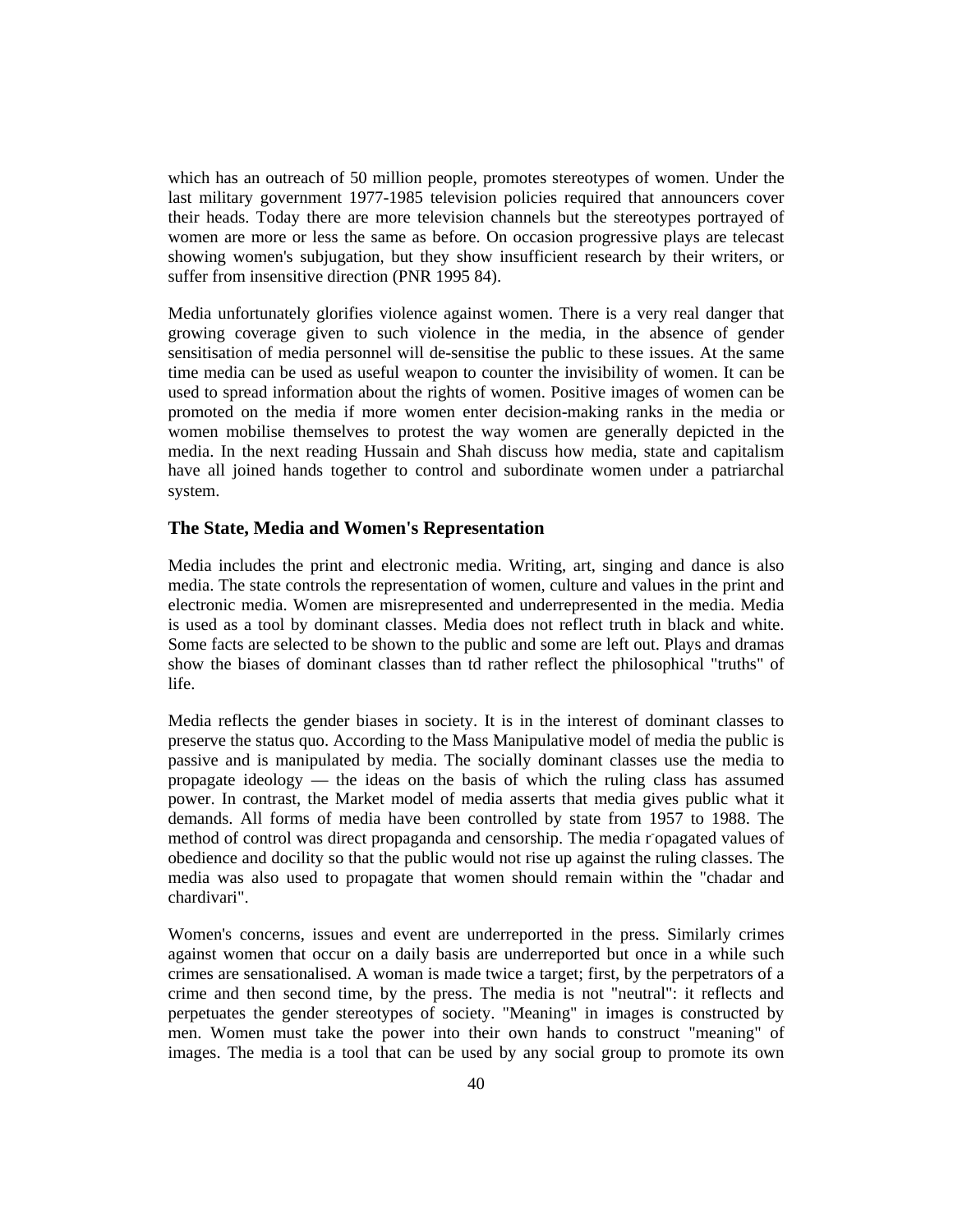interests. Women can also use media to promote their own interests and shape representation of women as them deem fit.

The examination system demands that students memorise their textbooks. Students are not encouraged to read any books other than their textbooks. This is a conscious policy the student's knowledge remains limited and they do not develop the ability to think for themselves. Ideology of ruling classes is propagated through textbooks and gender biases are also perpetuated in textbooks. Public education and textbooks never emphasise women's achievements under a patriarchal system.

## **READING**

For more information please read the following material:

## **HUSSAIN, NEELUM AND SHAH, NASREEN**

"Women, Media and the Production of Meaning" in Finding Our Way. ASR, La ore. 1991. PP.159-176.

## **ACTIVITIES**

- Cut out advertisement's using women from a newspaper or magazine and paste them together on a cardboard paper. What do these images tell you about women? Are these images true or false?
- What type of commercials (advertisements), dramas, documentaries, news programmes, songs can improve the self-esteem of women? Discuss in a study group.

## **4.4 SELF ASSESS-MENTIAUESTIONS**

- 1. If the policy makers recognise the contribution of women in the domestic space, agriculture, and industry then they will give them more importance in planning. Do you agree with this statement?
- 2. What type of stereotypes does the education system use to relegate women to the domestic space, or how does the education system reinforce gender division of work?
- 3. How does the media misrep'resent or under-represent women?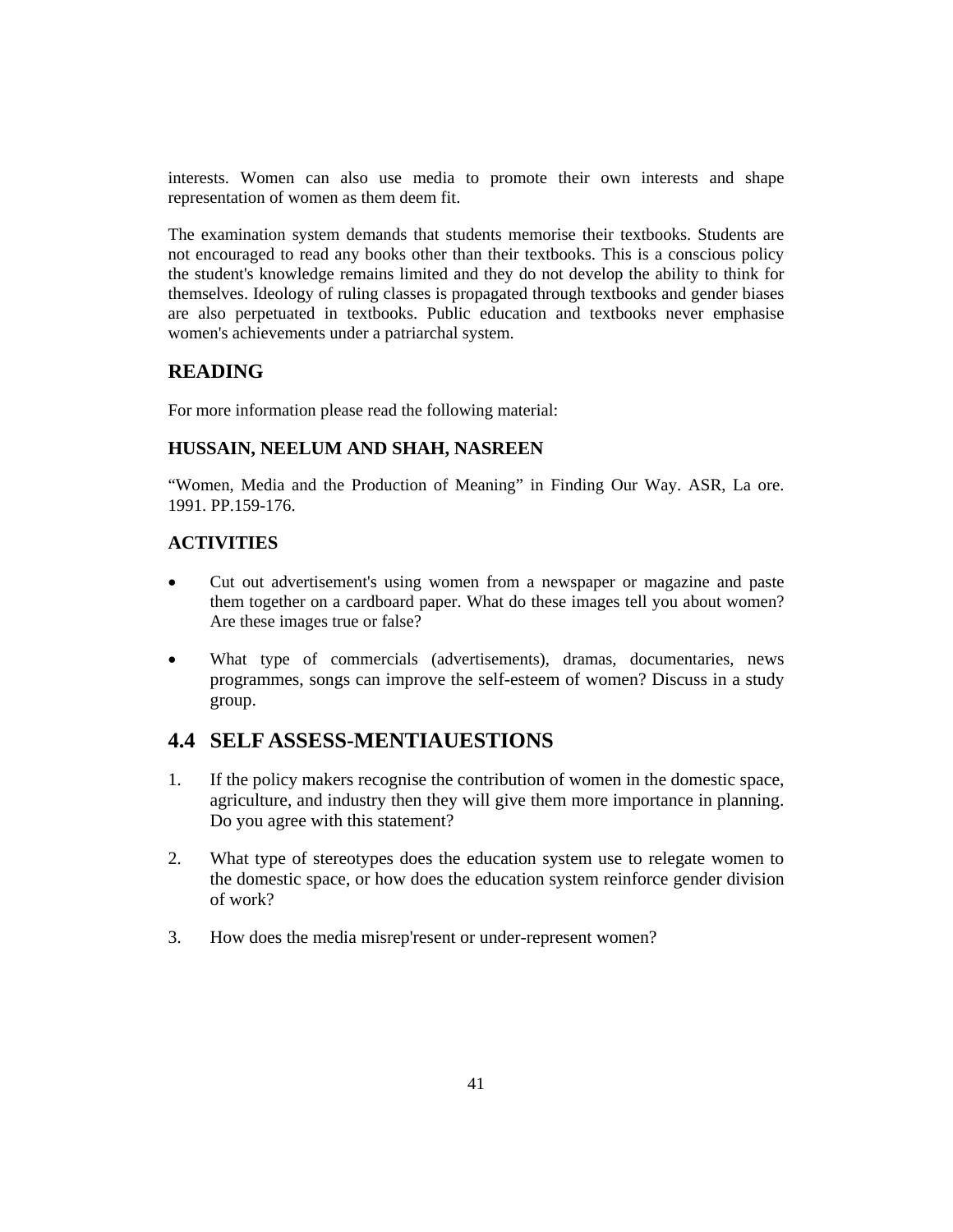# **4.5 BIBLIOGRAPHY**

- 1 Hussain, Neelum and Shah, Nas-jreen. "Women, Media and the Production of Meaning" in Finding Our Way. ASR, Lahore. 1991.
- 2. Kazi, Shahnaz. "Women's Employment and Related Issues" in Finding Our Way. ASR, Lahore. 1995.
- 3. Pervaiz, Seema. Analysis of Mass Media Appealing to Women. Published by Women's Division, Islamabad.
- 4. PNR (Pakistan National Report). "Communications Systems, The Media and Women" in Fourth World Conference on Women, Beijing, 1995.
- 5. Publication of Women's Divisiori. Report of the Seminar on Women and Media. Karachi. 1984.
- 6. Saigol, Rubina. "The Nation-state, Educational Rhetoric and the Construction of Gender" in Knowledge and Identity. ASR, Lahore. 1995.
- 7. Zafar, Fareeha. "Women's Education: Problems and Prospects" in Finding our Way. ASR, Lahore.1995
- 8. Zia, Afia. S. "Women and Media —An Overview" in Unveiling the Issues. ASR, Lahore. 1995.
- 9. Zia, Afia. S. "Rape in the News: Women's Images in Media" in Locating the Self. ASR, Lahore. 1994.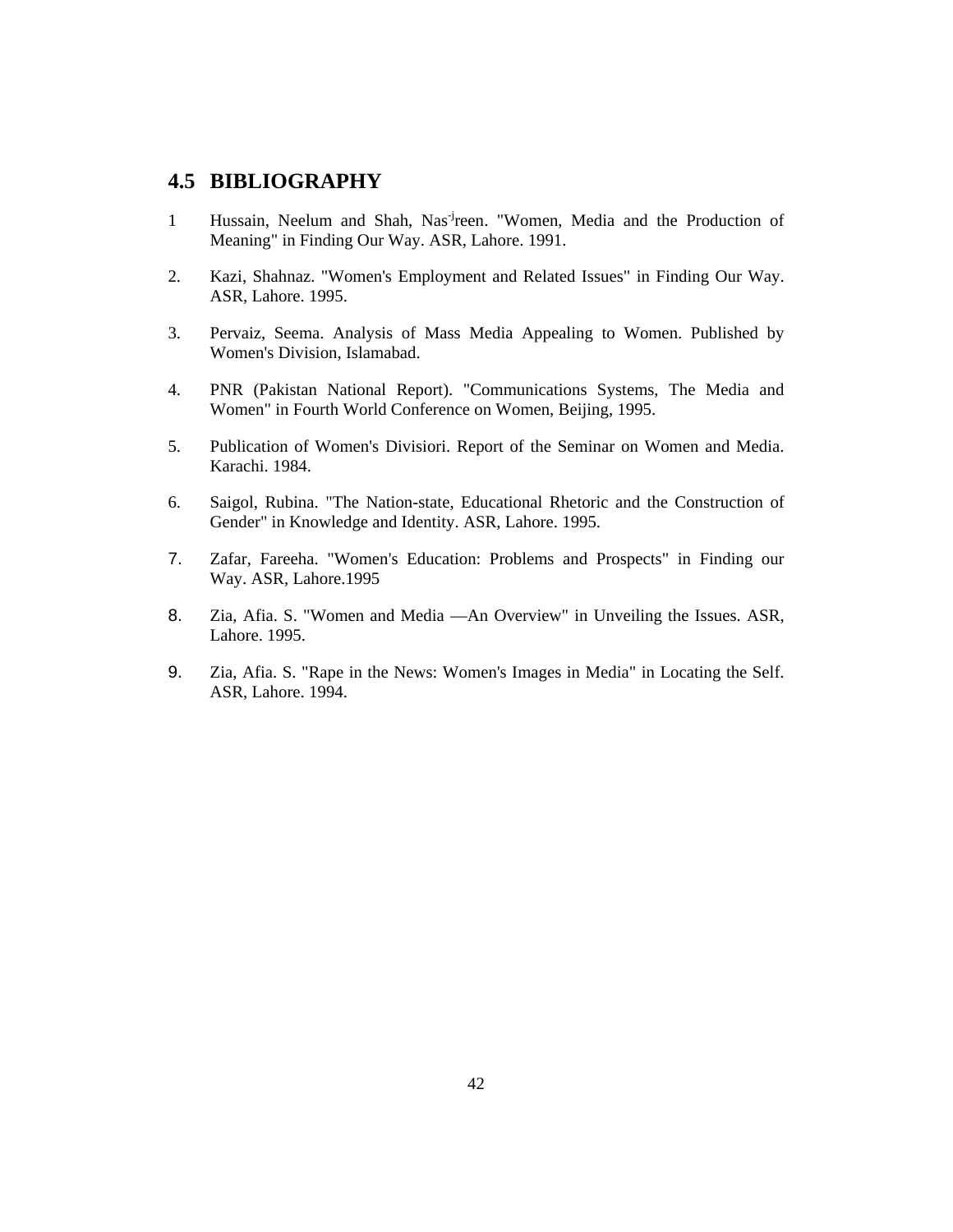

# **WOMEN'S MOBEMENT**

**Writer: Ms. Sara Inayatt Ullah Reviewed By: Dr. Ayesha Ghaznavi**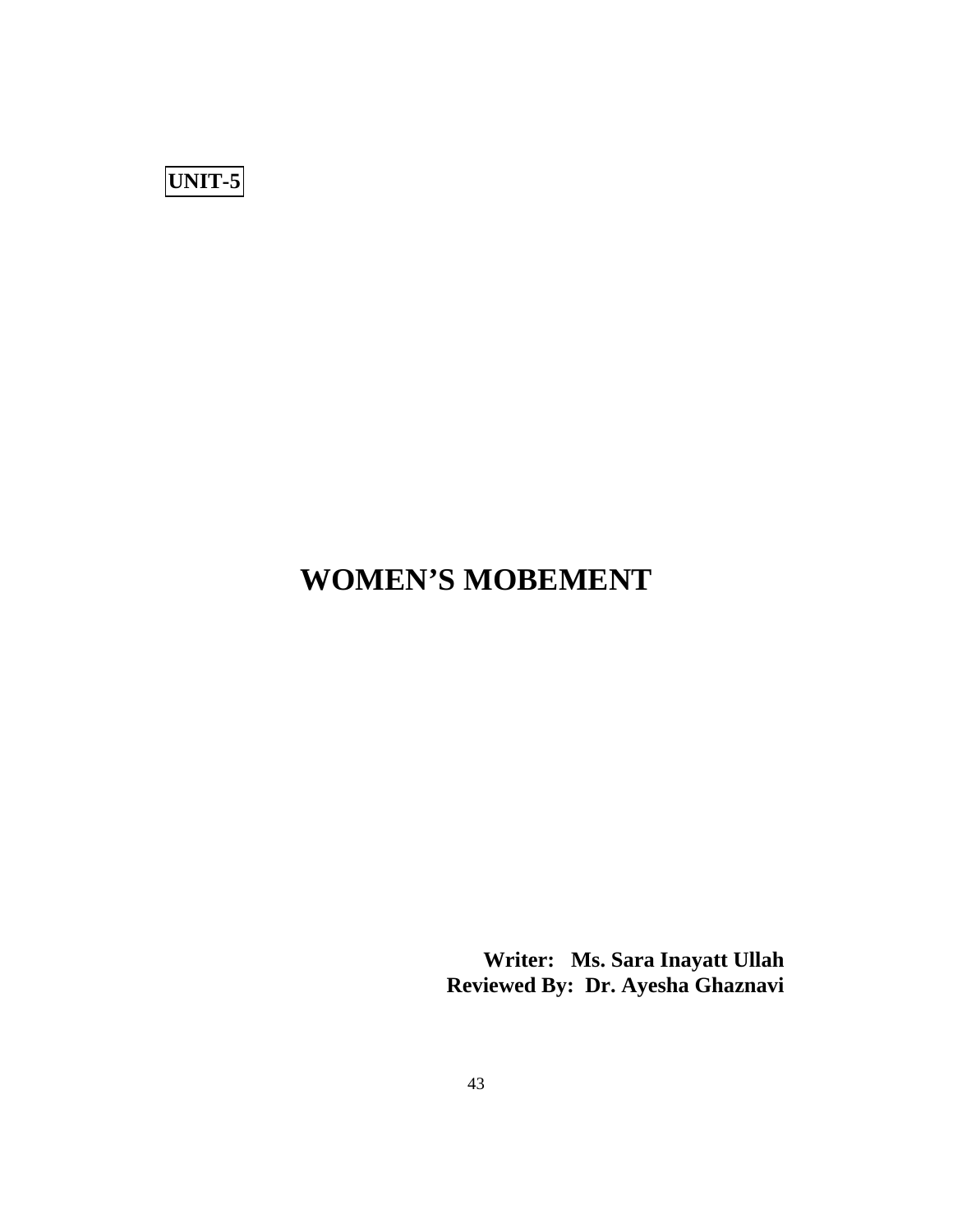# **CONTENTS**

# Page #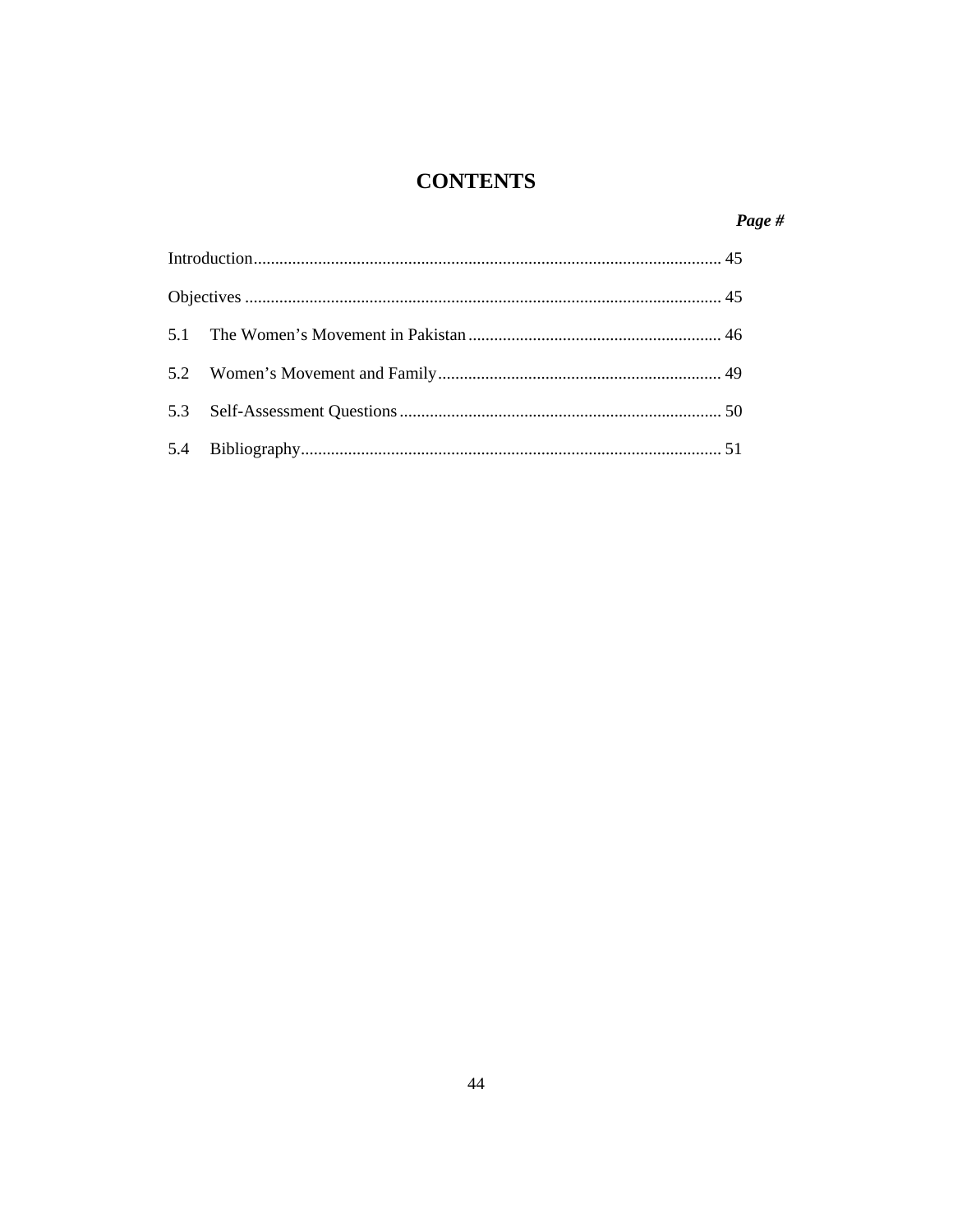# **INTRODUCTION**

In this unit you will focus on two readings "Power Configurations in Public and Private Arenas: The Women's Movement's Response" by Bari and Khattak and "Family and Women's Movement" by Rubina Saigol. The first article discusses the relation of the women's movement with the state and describes how the women's movement has been a successful negotiator for women's rights. At the same time the women's movement has failed to bring about any change in the use of violence against women in the family as well as end discriminatory social customs. The women's movement is limited to middle class women who do not want to bring radical change in society because they want to continue to enjoy the privileges of their social class. These women do not criticise violence that occurs against lower class women for the sake of preserving the family institution. Saigol's article explores in greater detail the relation of women activists with the family.

"Power Configurations in Public and Private Arenas: The Women's Movement's Response" Bari and Khattack discuss what constitutes a women's movement, what are the two major types of women's movements and what shape the women's movement took in Pakistan. The relationship of the women's movement with the state / public and family / private is analysed in detail as well as the successes and failures of the women's movement in Pakistan.

## **OBJECTIVES**

After reading this unit, you will be able to

- 1. Identify the nature of the women's movement in Pakistan
- 2. Discuss the successes and failures of the women's movement in Pakistan
- 3. Describe the relationship of women's movement with the family, community and state and also explain why women's movement has not been able to change discriminatory cultural practices.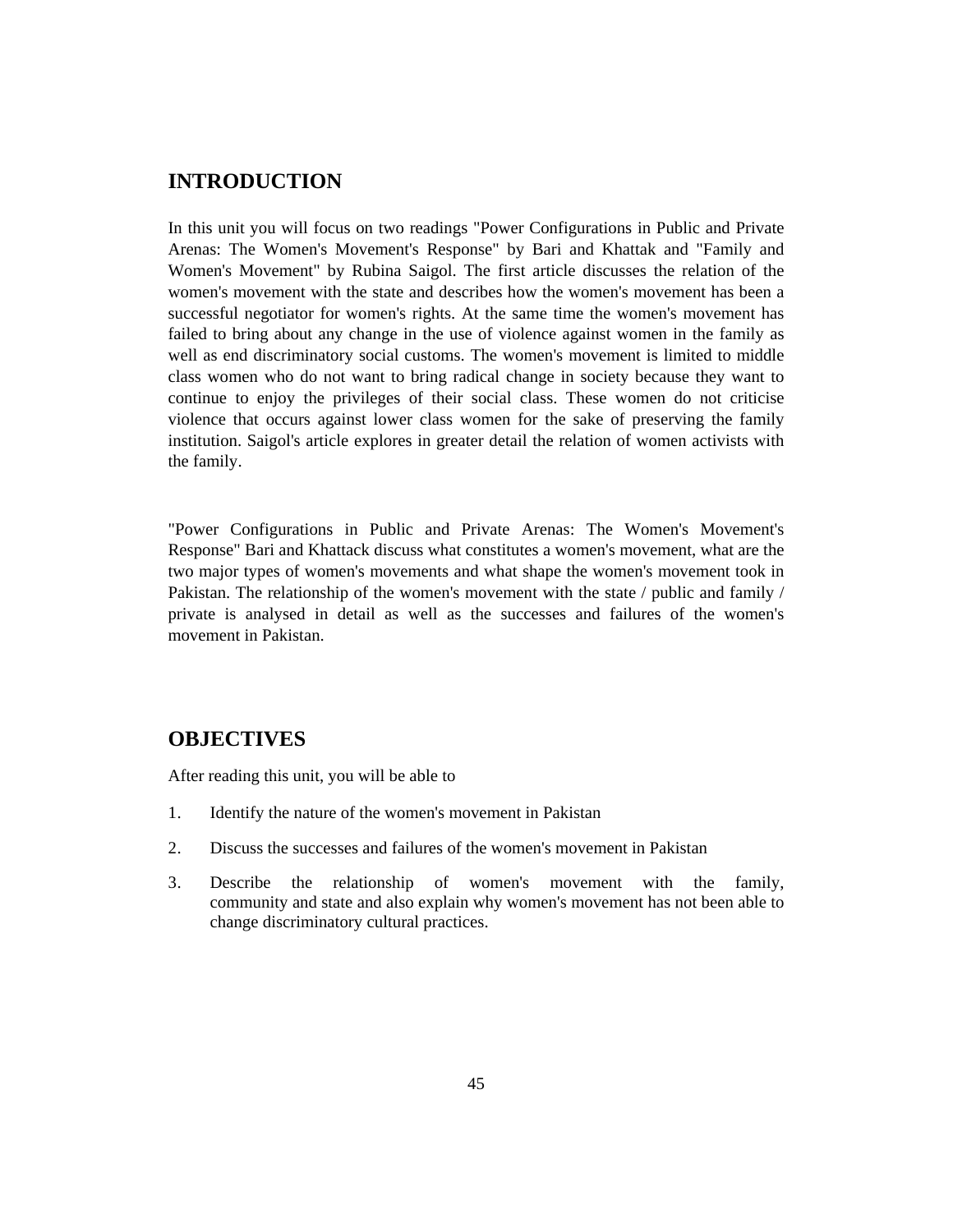# **5.1 THE WOMEN'S MOVEMENT IN PAKISTAN**

A women's rights movement calls for liberal reforms. A feminist movement calls for restructuring of gender and power relations at every level of society. There is a controversy whether the women's movement is an old or new development. Women's writings and oral traditions show that women in the past perceived that men oppressed women. However, these were the perceptions of individual women, which did not translate into mass women's movement.

The women's movement in Pakistan has not been able to develop street power or reach the masses of women. At the same time, it has had some measure of success as a successful negotiator with the state for women's rights. The women's movement in Pakistan consists of expression of oppression by woman individuals through art, literature and individual acts of resistance. It includes the collective expression by women of their oppression in the form of NGOs and feminist and women rights groups.

Civil society is the zone of engagement between the state and individual. The state tries to limit the political activity of citizens and citizens try to expand the boundaries of their political activity. There is some give and take between state and citizens who form groups to express their demands effectively. The traditional definition of civil society includes only associations such as trade unions, chambers of commerce. But new definitions of civil society include family, associations, social movements and forms of public communication. The women's movement is a voluntary association that forms part of civil society.

State is a masculine construction. Civil society is also defined in masculinist terms and so is citizenship. Women activists around the world are criticising how men have constructed the state and want to change the nature of the state. Citizenship was. not granted to women in the beginning when the state was new but later on they got rights of citizenship when they won the right to vote. But even today, women are looked upon as if they are not citizens.

Women activists are trying to increase the rights of women in the family, community and state. The state and family join hands to maintain the interests of men over women. Women activists strongly protest about violent acts committed against women from upper-middle class families but they ignorethe acts of violence committed almost daily against women from lower classes. Women activists have turned a blind eye to the family's violation of women's rights cutting across all classes. Middle class women have an interest preserving the family, which provides them economic protection. Economically and politically marginalized rural women have to pay the price for middle class women's support for the family institution.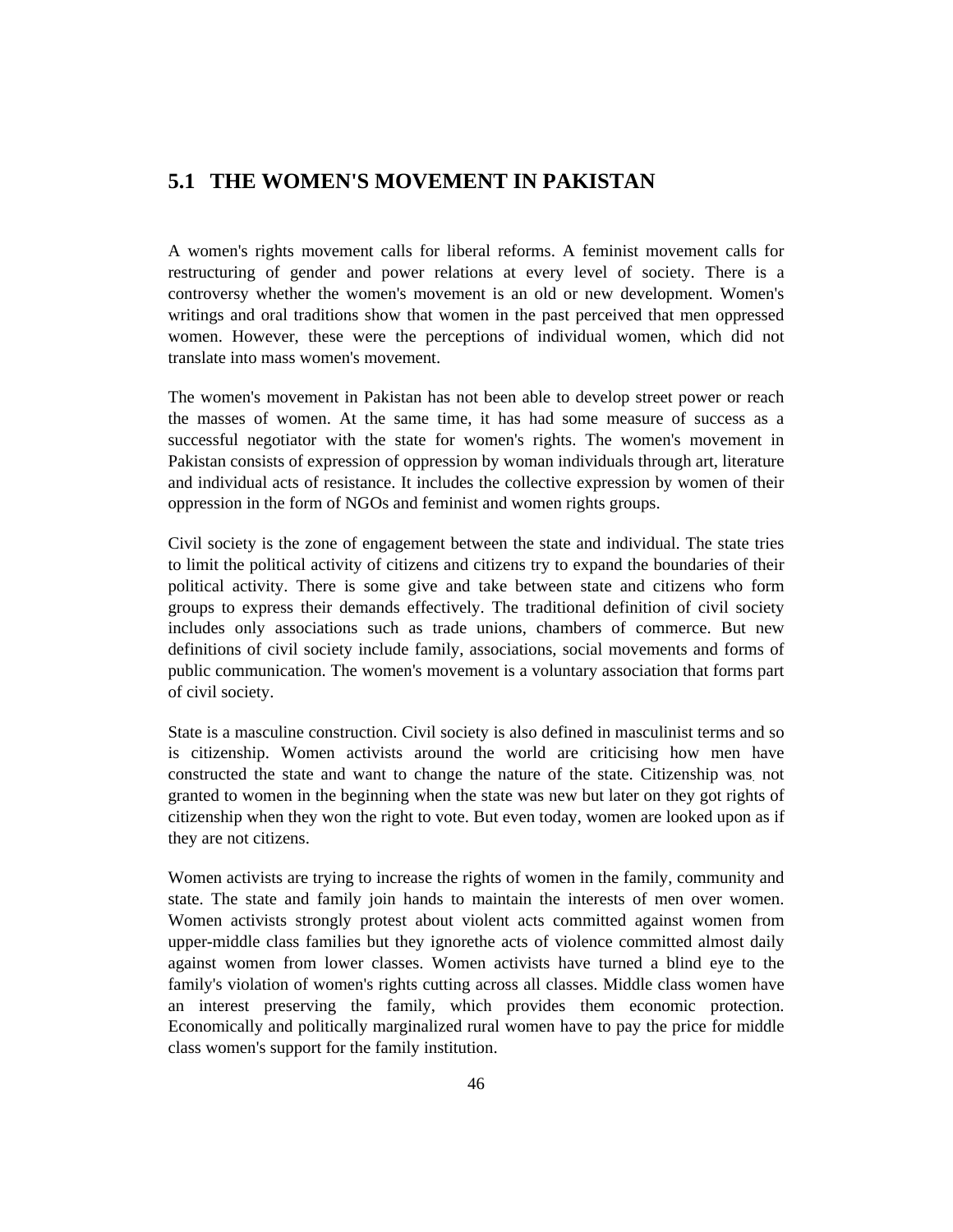The family limits women's mobility, controls women's share in property- and controls women's sexuality. Women are not allowed to make major decisions for the family that is left to the male members of the family. The community in controlling women supports the family. The community structures are stronger in rural areas than urban areas and exert more control on women.

Women activists have not focused on discriminatory practices like *karo kari, watta satta, and wulwar.* There are three reasons for this; first, women activists are from the middle class who is net affected strongly by these cultural practices. Second women activists have weak links with the rural population. And third, mediation by women is not socially acceptable.

Patriarchy and the state work hand in hand to uphold the interests of men. Women activists have been able to negotiate successfully with the state to gain some concessions for women. A few women have joined political parties, which are male dominated. Men also dominate the government structures i.e. legislature, executive and judiciary and discourage women's participation in these institutions. Women activists, however, are advocating that more women should be represented in legislatures and in government departments and private organisations. Women activists are demanding that the state and political parties take affirmative action i.e. 33 percent women's representation at local, provincial, federal governments and in political parties as well. In response to women activists, political parties have raised the issue of women's representation in their manifestos. Women activists have, however, failed to repeal discriminatory laws passed in 1980's that have damaged the legal status of Pakistani women. It indicates one area of failure of the women's movement in negotiation with the state about women's rights.

The women's movement also has not demanded from the state to change the political, economic and social conditions of women. It has overlooked important issues such as custodial rape of women by police. Overall the women's movement has not systematically and consistently taken up allwomen's issues with the state. The reason is that women have an ambivalent relation with the state; they depend on the state to introduce change for women, at the same time they recognise that the state is a patriarchal construction and is perpetuating patriarchal values. Women activists were able to achieve limited gains for women from the state such as placing women's issues in policy making.

NGOs were introduced in Pakistan in the late 1970s. Women started NGOs to build organisations where they could work in an environment free of the gender biases existing in other institutions. They wanted to set up organisations where they could have more say which was not the case in state or semi-state institutions or political parties. "NGOisation" of women's movement is a new and controversial matter of debate among women activists.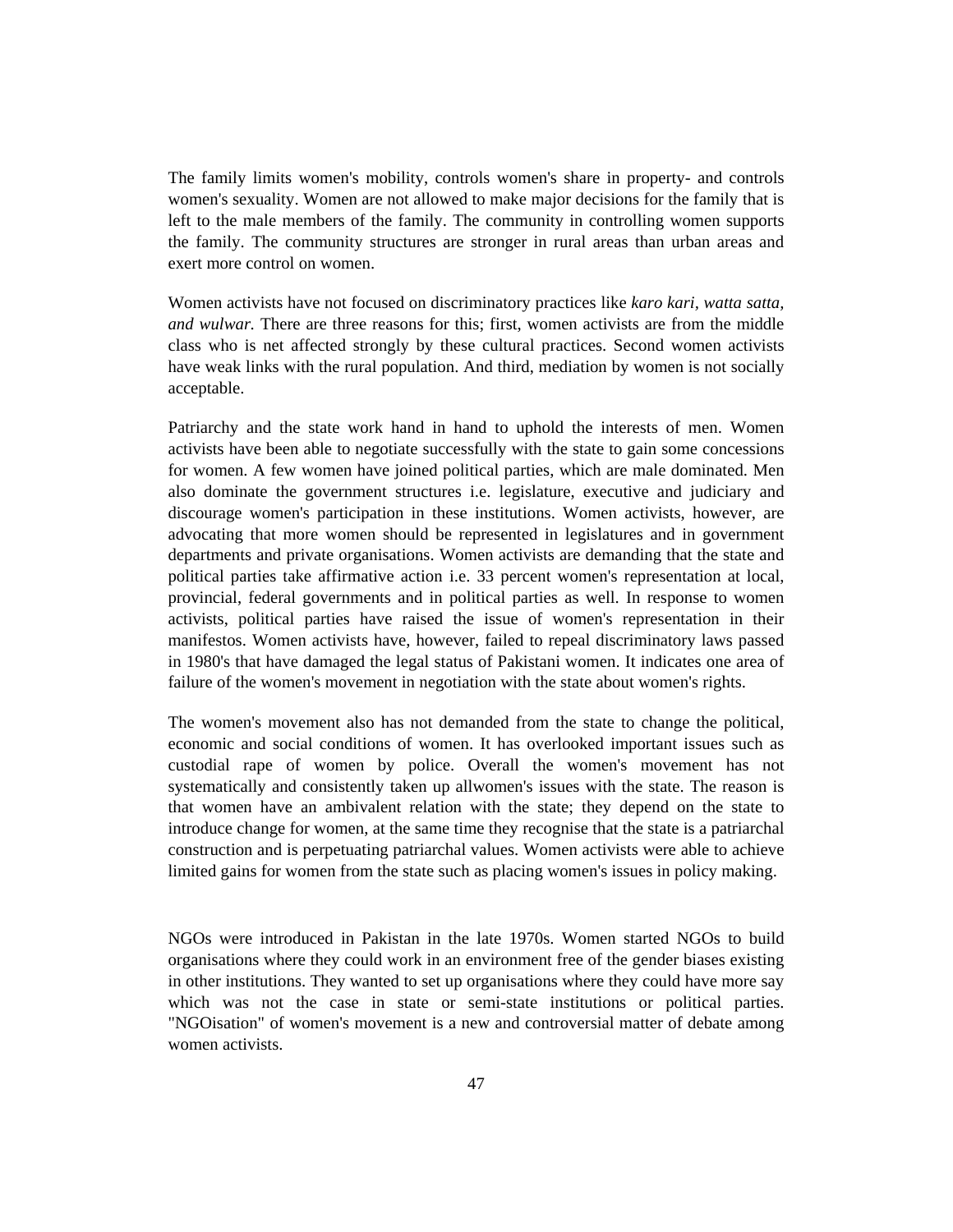Women's NGOs are focusing on influencing policy makers rather than reaching women at the grassroots. Women activists who are working in NGOs have less time for voluntary activity with Women Action Forum (WAF). They follow the guidelines of donor agencies that provide financial assistance to the NGOs. The donor agencies do not want to rock the boat and they support liberal reforms in education, health etc. for women rather than the radical restructuring of gender and power relations at every level in society. This means some of the women activists who believe in radical changes have to take a middle of the road line when approaching their work.

NGO have failed to become popular among people. NGOs try to influence the state to adopt policies that protect women's rights. But they are reproducing the gender and class biases that can be seen everywhere in society in their internal organisation. Women activists prefer to start NGOs in the urban areas, which also shows their class bias. Community based organisations work at the grass roots and they have links with NGOs but they are also affect class and gender biases.

Women Action Forum, a NGO (WAF) has been effective spokesman for women. In the period of Martial Law under Zia-ul Haq WAF stood up for the protection of women's legal rights. But it has not yet addressed women's rights in the private sphere. WAF has not brought up rights of the individual, rights of women in the family, and rights of women in the community. Women activists are asking for liberal reforms rather than radical changes so that they can protect their own class interests.

The strong patriarchal structure of society in Pakistan, the onset of the NGO movement, weak relations with other contenders for power inside civil society, limited links with the grassroots, and limited membership are some of the factors limiting WAF's success in negotiating for women's rights.

#### **Reading**

For more information, please read the following material:

Bari, Farzana and Khattack, Gul Sabah "Power Configurations in Public and Private Arenas: The Women's Movement's Response" in Power and Civil Society in Pakistan. Oxford Univ. Press, Oxford. 2001. Pp.217-243.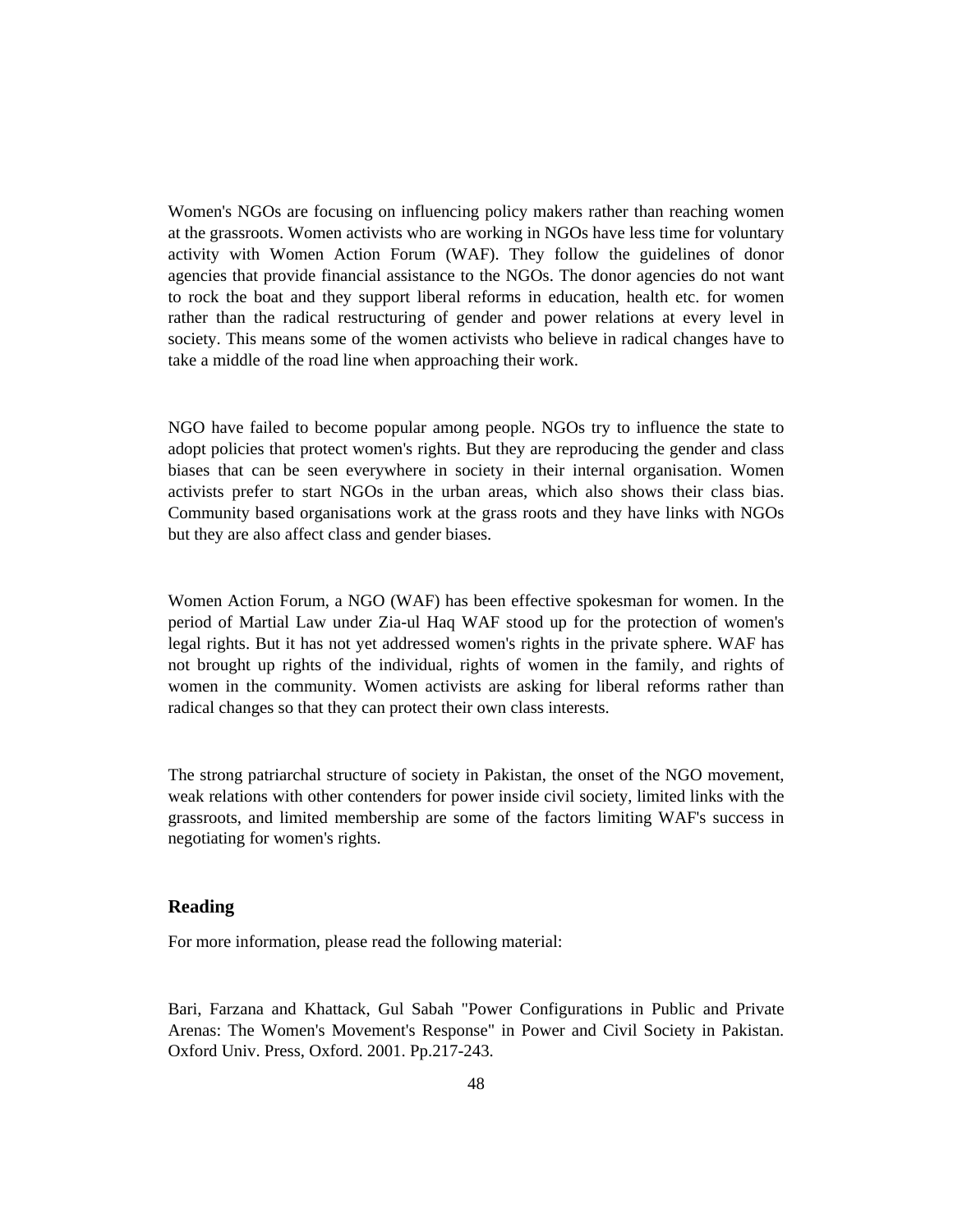### **Activities**

- The women's movement comprises of individual and collective efforts of women? Explain what individual acts/expressions of women contributed to the women's movement.
- To what extent have women organised themselves collectively in Pakistan?
- What is the major success of the women's movement in Pakistan?
- Why does the women's movement protest against violence only in middle class families and not lower class families?
- What is the focus of women's NGOs?

# **5.2 WOMEN'S MOVEMENT AND FAMILY**

Generally, women do not challenge patriarchy within their own families. Women have some economic and physical security in middle class families. But this is not the case for women of all strata and classes in Pakistan. The reluctance of women activists to criticise the family has marginalised the interests and problems of the majority of women who live in the rural areas and lower stratas.

The family, including women activists in their own families, reproduce the gender and power relations that can be seen in society at large. Women fear punishment from the family for challenging its control.

The cultural practices that discriminate against women have not been criticised by women activists. Women belonging to lower classes are affected on a daily basis by cruel practices, such as karo Kari etc., but women activists have failed to raise their voices against such acts. Cultural practices fall within the domain of the "private" or "family" rather than "public" or "state". Women activists who want to preserve the benefits they gain from the family institution in their own lives shy away from attacking the family. In other words, they do not want to criticise the acts of violence perpetuated by male relatives of women of lower classes because they want to overlook/ignore the more indirect forms of oppression used by their own. male relatives in the family.

Women belonging to the middle class do not speak openly about domestic abuse and violence. They have to protect the notion of "middle class respectability" while rural women are more open about these issues because they have less to lose. Silence of middle class women is encouraging violent customs to go on indicating that rural women have not found a spokesman for their problems in middle class women.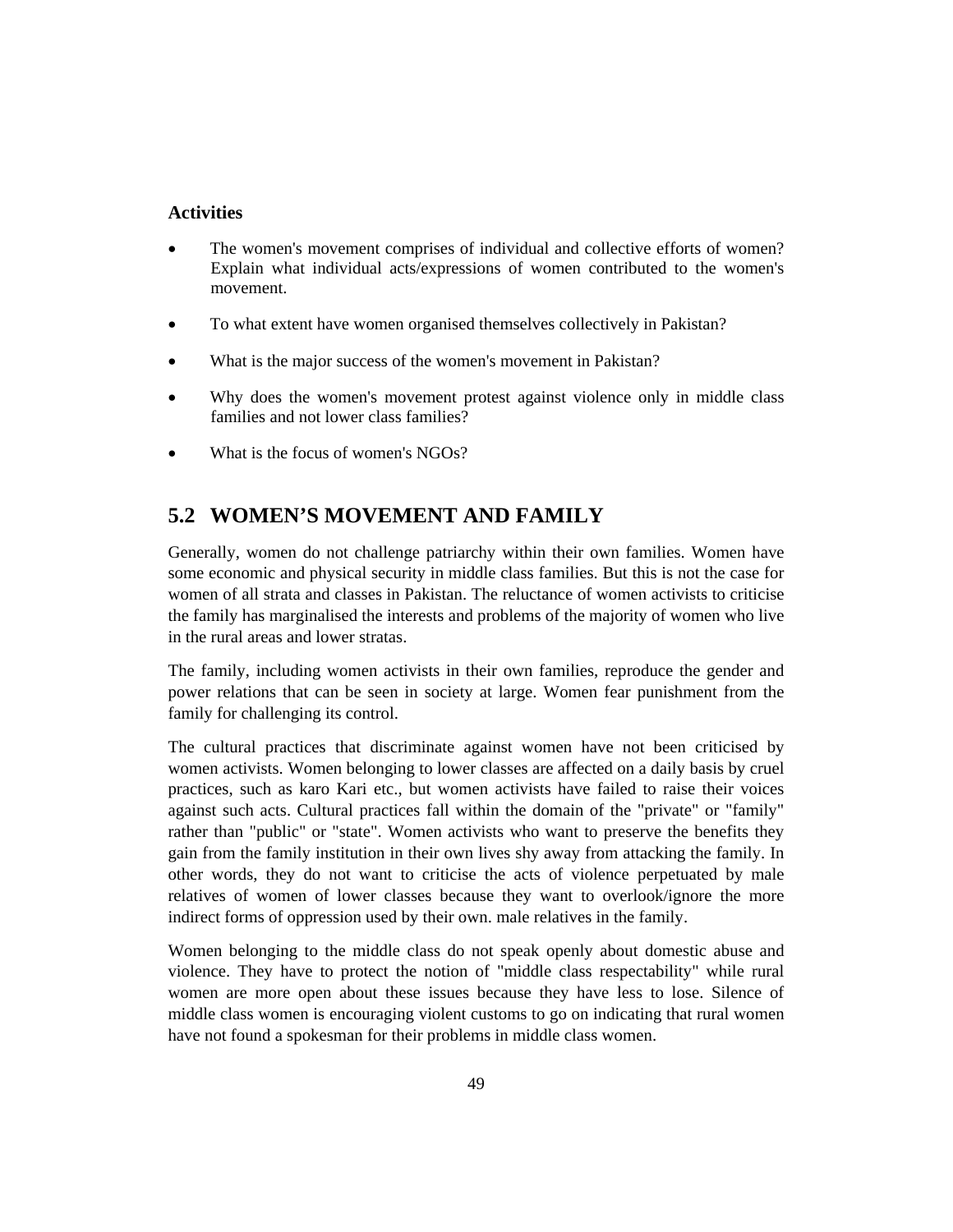## **Reading**

For more information, please read the following material:

## **Saigol, Rubina**

"Family and Women's Movement" in Unveiling the Issues. ASR, Lahore.1995. Pp.160- 166

## **ACTIVITY**

Give one reason why women activists focus on discrimination against women in the public but not private.

# **5.3 SELF-ASSESSMENT QUESTIONS**

- 1. The women's movement is made up of individual and collective acts of resistance. Explain with examples.
- 2. Is there a women's movement with a collective awareness of injustices committed against women in Pakistan? Is it a widespread movement or limited to certain classes?
- 3. What is the difference between women's movement and feminist movement? What type of movement do we have in Pakistan?
- 4. What is the critique of NGOs in terms of their performance to assist women in overcoming discrimination against them?
- 5. Women activists have overlooked discrimination in the private/domestic sphere or family. Discuss.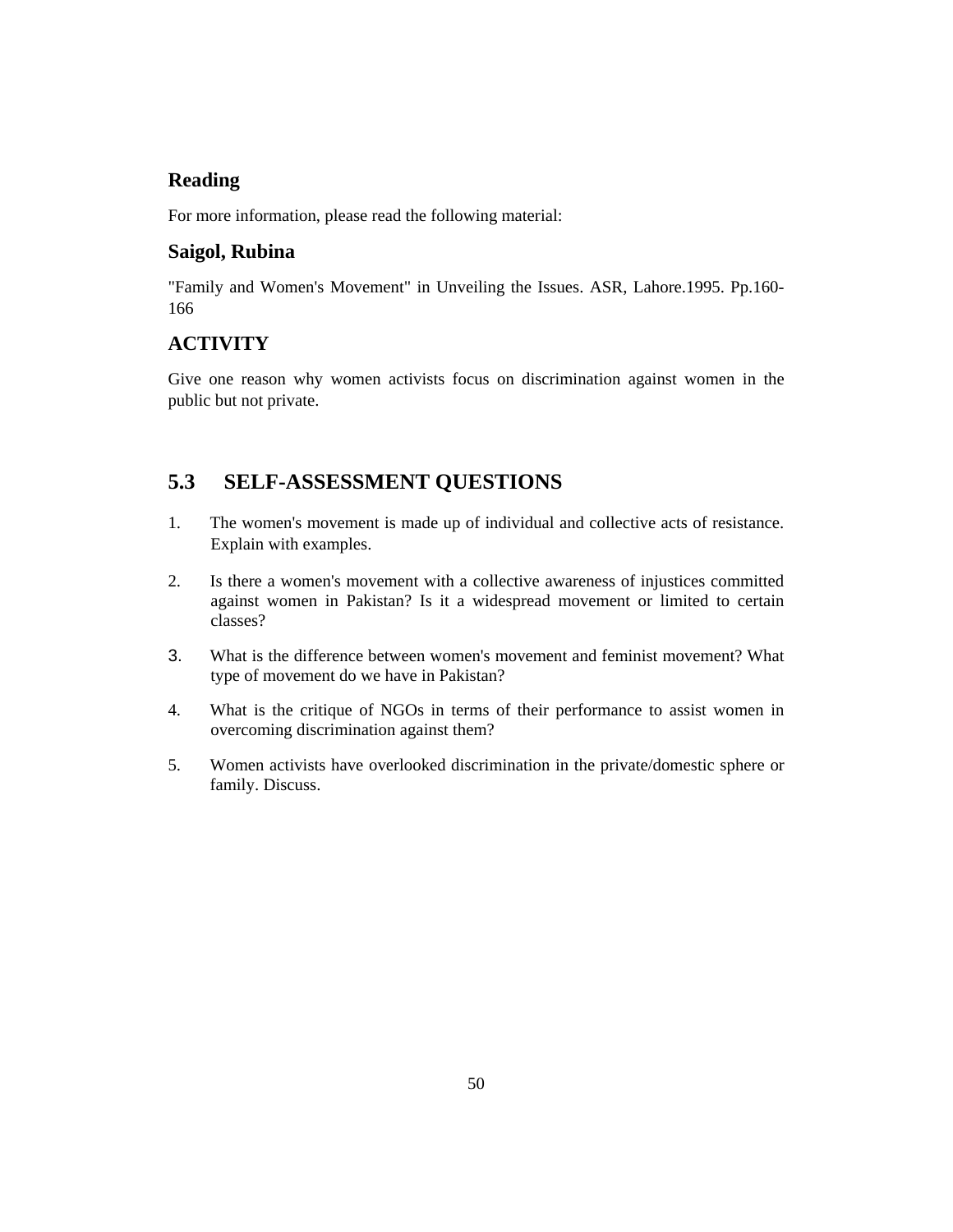# **5.4 BIBLIOGRAPHY**

Bari, Farzana and Khattak, Gul Sabah, "Power Configurations in Public and Private Arenas: The Women's Movement's Response" in Power and Civil Society in Pakistan. Oxford Univ. Press, Oxford. 2001.

Saigol, Rubina. "Family and Women's Movement" Unveiling the Issues. ASR, Lah. 1995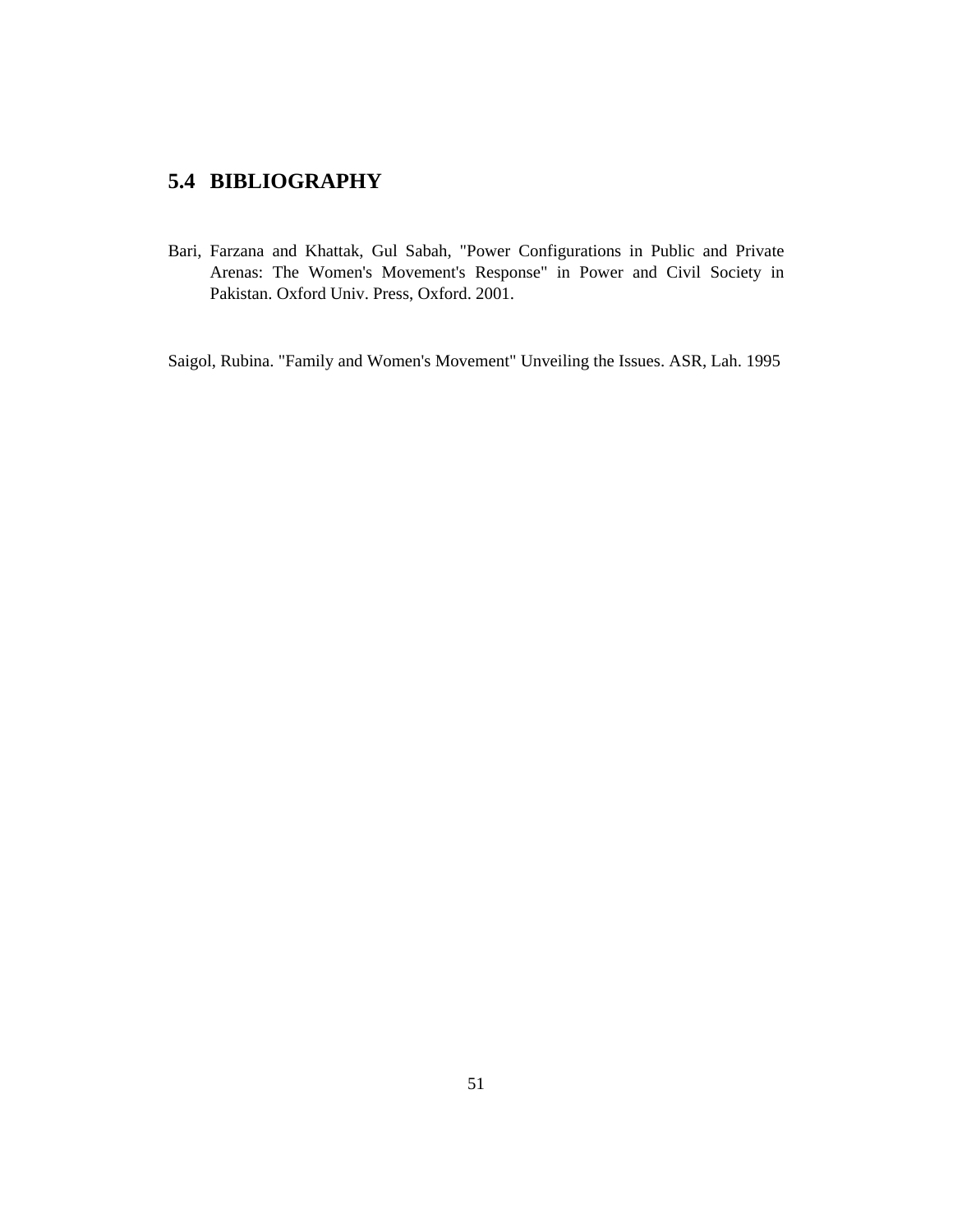**UNIT-6** 

# **GENDER AND DEVELOPMENT**

**Written By: Ms. Sara Inayat Ullah Reviewed By: Dr. Ayesha Ghaznavi**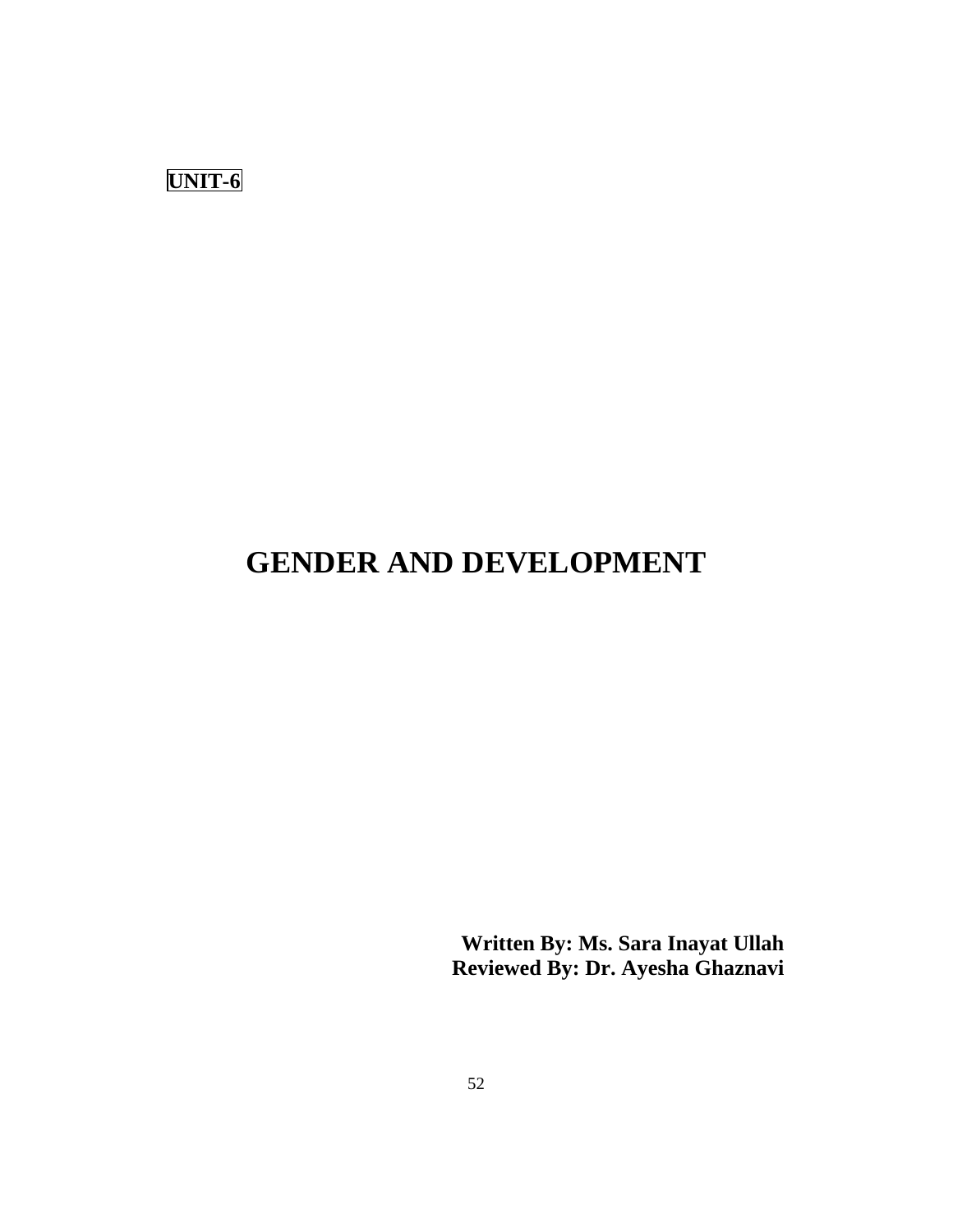# **CONTENTS**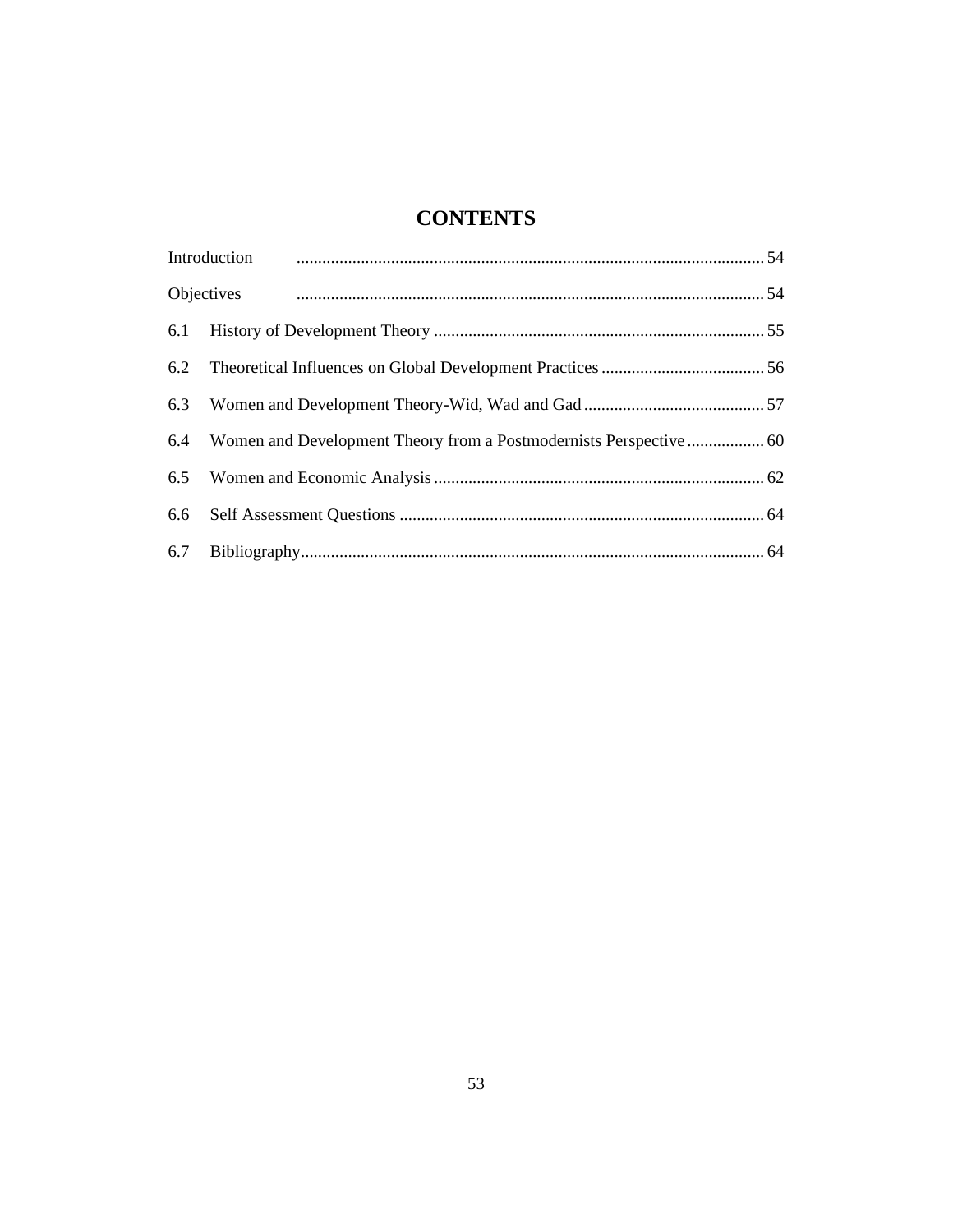# **INTRODUCTION**

In previous units we have discussed the idea that theories and research are not value free. This unit will give you an opportunity to better understand the basic principle that theories and research are value-laden because they are based on certain assumptions and beliefs. You will also see that international development assistance has a "nationality". It comes with the culture and value systems of the country or countries of origin.

In this unit you will focus on two readings about international development theory and practice with respect to women and gender issues. The unit ends with a discussion on women and their economic activity as perceive by world statistical documentations.

# **OBJECTIVES**

After studying the unit you will be able to

- 1. Identify Modernization Theory as the dominant theory of global development and briefly describe its assumptions.
- 2. Describe the linkage or relationship between liberal feminists, WID (women in development) approach, and modernization theory of development.
- 3. Identify that there is a similar relationship between socialist feminism, GAD (gender and development), and dependency theory of development.
- 4. Describe and contrast WID and GAD approaches to development.
- 5. Describe differences between the basic belief systems supporting modernization theory as a theory of development and postmodernist thought as a worldview.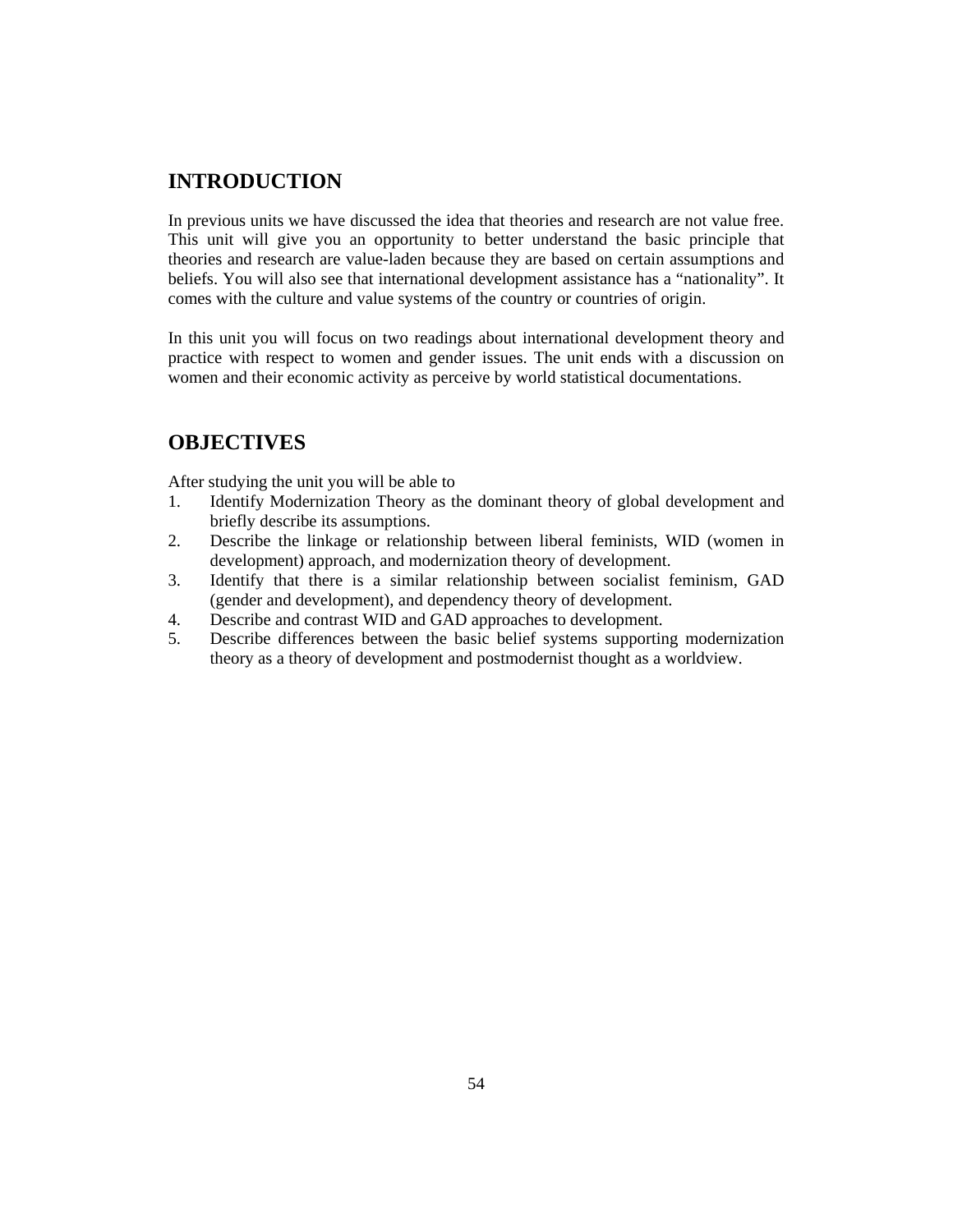## **6.1 History of Development Theory**

International development on a global scale is only about 50 years old. Two events during the late '1940's and 1950's drew the global community into the new business of financing development in specific countries. The first event was the devastation of Europe (and Japan) caused by World War II and the second was the rapid independence of colonies in Asia and Africa, and elsewhere. Prior to these events, monetary or other aid was occasionally given from one country to another, but there was no large network of global activity, nor were there international agencies such as the World Bank or the United Nations involved to the extent they are today.

When the richer world communities found themselves taking on this new "job" of financing improvement, there was no previous experience available to priority setting for development activities. Questions had to be answered. How can the money be most effective? Should the money be spent on education and Health? Building roads and electric power generating plants (infrastructure)? What improvements would help a country develop the fastest? Then there are the more provocative questions like, what should be the goals for this or that country? And even, how do we define development?

Development theory and strategies were needed to maximize the impact of the money being donated. The donors wanted control to make sure their money was being used properly and effectively to build the country. If you think about it, you'll understand that a donor country or agency couldn't just walk into another country with bags of money and say, "Here is money, do whatever you want." The theories about development that grew out of this period were often based on the values and self-interests of the donors.

The first major influence on development theory was the experience in rebuilding Europe after the war. Starting in the 1940s there was an infusion of money from abroad to rebuild European (and Japanese) factories, and infrastructure (communications systems, transportation systems, etc.). This approach was quite successful because the countries in Europe had already been operating at a fairly high level of development. They were educated, industrialized and economically sophisticated prior to the war. The European countries merely needed to be repaired, not build from scratch.

When it came to helping the newly independent colonial nations struggling to stand on their own feet, the re-building of Europe was the only development experience the Western world had to draw on. This approach of building physical things, technology and industrial base and infrastructure was applied to assistance projects in the developing countries. It didn't work .., but it took a decade or two to find that out.

Why didn't it work? Many reasons. The problems of the newly developing nations were very different than those of the war damaged European countries. As colonies, these countries had never been allowed to build independent economies, educated populations, or any other degree of development that might threaten the ruling power. They didn't have the educated population or physical infrastructure to support industrial and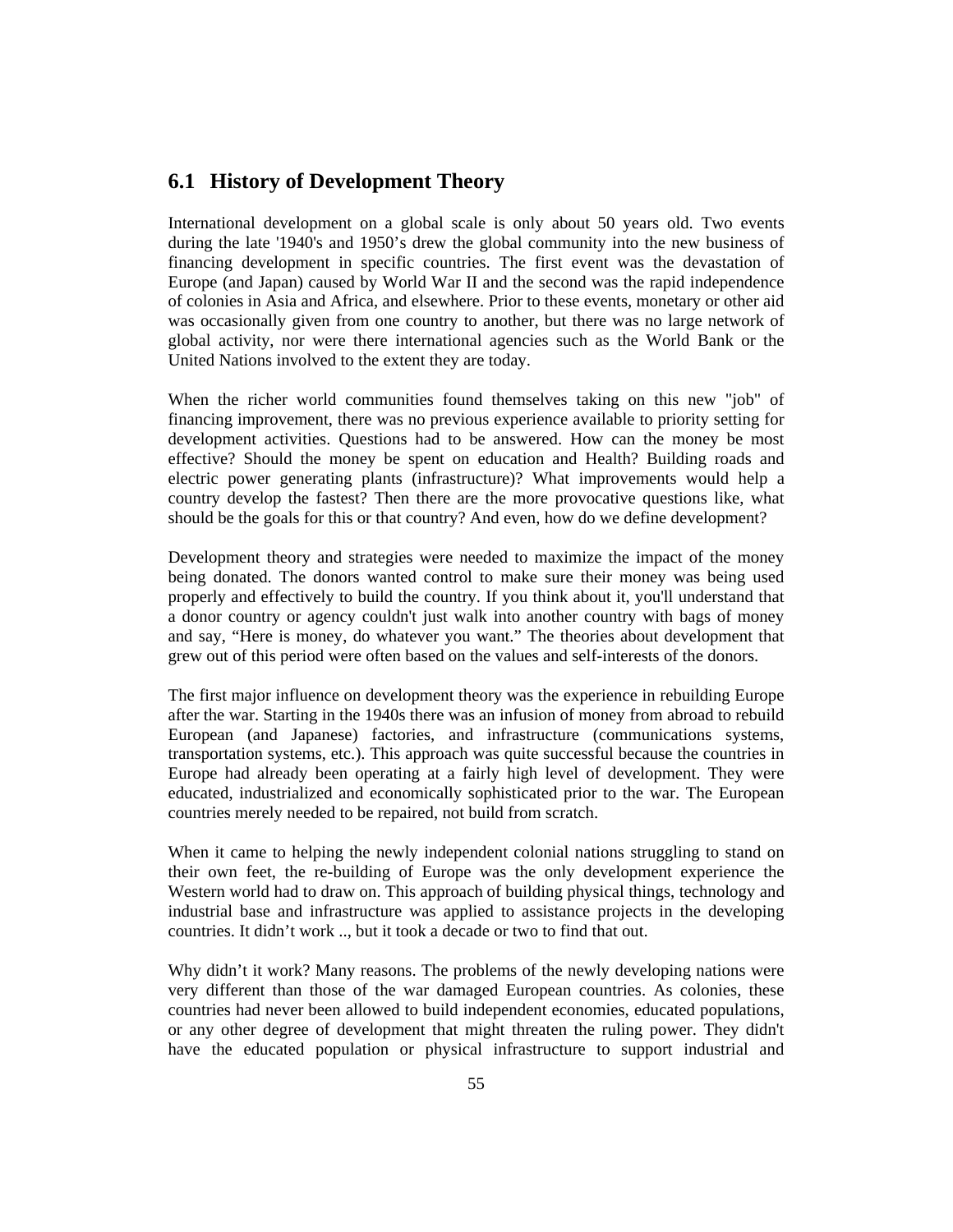economic development. The new nations needed to be built from the ground up-new governments, new educational systems, and so on.

## **6.2 Theoretical Influences on Global-Development Practices**

Over the past 50-years major theories about development emerged. This section introduces two major development theories-modernization theory and dependency theory-and the influences of the feminist movement on development.

#### **A. Modernization Theory**

The first global development theory was modernization theory. A very simple explanation of this theory is that it said, "To be a developed country you need to be like us!" In other words, it is based on the beliefs that western values and systems are superior, and that aIF countries need to become "modern" according to western patterns. The first emphasis and strategies were on promoting economic development through industrial, technological and physical infrastructure growth.

One critical assumption of modernization theory, which was later proved invalid, was the assumption of a "trickle down effect". That meant that if you helped one segment of the population, for example by building the urban industrial base, the economic prosperity would gradually move outward to give prosperity to rural and poor-or "trickle down".

Modernization theory was "linear". That means it was based on rigid idea of step by step actions (like a recipe for cooking). It said if we first do this, then build this ... in the end the country will be modern like the West. It did not take into consideration local ways of doing things, or local knowledge, or local social conditions and practices. (A cook using a new recipe knows they have to have some local knowledge. You have to know how old the rice is to determine how much water to use ... or how hot the wood from a certain tree burns so you can regulate your fire at the proper temperature ... whether you h-ave to add more sugar because the fruit isn't as sweet this season ... and whether or not the family likes that particular food. Having a step-by-step, linear, "recipe" doesn't always guarantee a good finished dish to serve, or that the "eaters" will like it.)

The first decade or so of global development was guided by the modernization theory strategy of technology transfer and industrial economic development. This resulted (in general) in the rich getting richer and the poor getting poorer and more oppressed. While the overall modernization theory view remained, the strategies to achieve it shifted. Different things were tried during the following three decades. In the 1970's, the global assistance community was stressing aid to "the poorest of the poor", primary education and literacy, and health and other social sector items, and discouraging such things as expanding university education. More recent focus is on population control, appropriate technologies (instead of the most sophisticated technologies), and sustainable development (meaning development projects which have sufficient local resources that they will continue after external support is ended).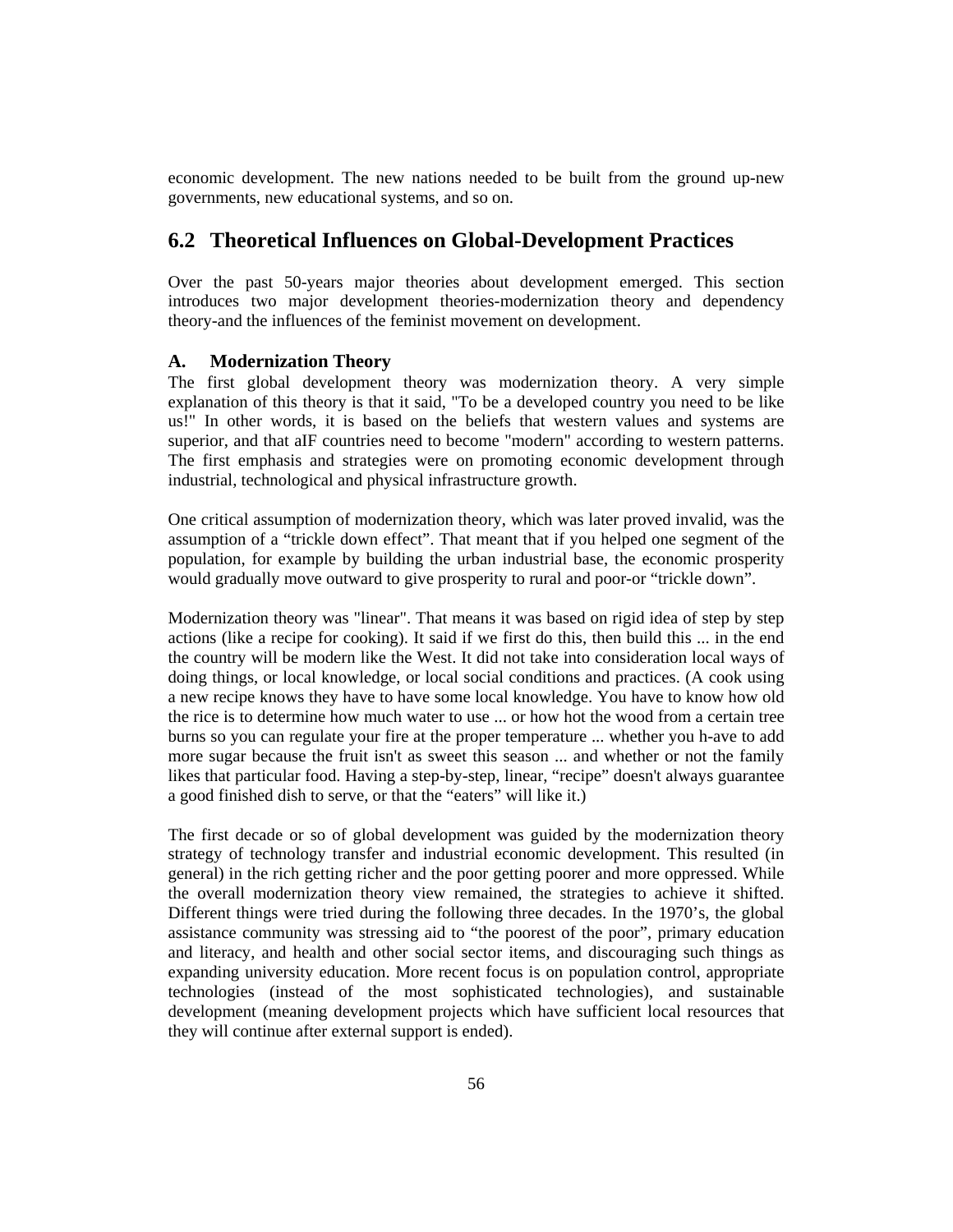## **B. Dependency Theory**

While modernization theory still dominates the thinking in the global development field today, other influences have sometimes modified it, or opposed it. Among those is dependency theory. Dependency theorists see the unequal relations between the "North" (developed world) and "South" (under-developed world). Their view is comparable to Marx's social class inequality analysis, only on a national level instead of class level. They claim that the international system supports and perpetuates this inequality between North and South. Dependency theory focuses on issues of global redistribution of economic and political power.

### **C. The Post-Modernists.**

Post-modernist thought is a more recent influence on development theory and on feminist theory. You will learn more about this movement in a reading for this unit.

A note on terminology: Various phrases are commonly used to label the two sides of the global development equation. The "west" or "developed world" or "North" refers to the "haves" -the donor nations. The "Third World", or "underdeveloped" or "developing" nation/countries, or "South" refers to the "have riots" the recipient nations.

# **6.3 Women and Development Theory-Wid, Wad and Gad**

Where were women in all of this early development activity? No place! Although the United Nations and it's various organizations and agencies, had set a global tone through its charter which made gender equality a fundamental human right, in general women's issues and women's welfare was not part of the consideration for the first decade of international development activity. Men were the primary beneficiaries of most technical and educational assistance programs. One assumption at the time was that the trickledown effect would help the women. If the husbands and fathers lives improved, then that would reach down to the wives and daughters.

By the late 1960's the women's movement in the West had begun to have substantial influence on the international development picture. Women around the world had also begun to clamor to be heard and included. Research, mostly done by feminists, was showing that development was having a negative impact on women. The message became loud and clear that development was not working for women. From this arose the women in development movement (WID).

The United Nations proclaimed 1975-1985 the "Decade for Women" or "Decade for the Advancement of Women". This formalized the focus for the development community. Women in development (WID) became a theme of the international assistance agencies. WID units were established in the various development agencies and government departments to raise awareness of the importance of WID, to pioneer projects with and for women, and to watchdog their agencies development activities to ensure gender considerations were taken into account.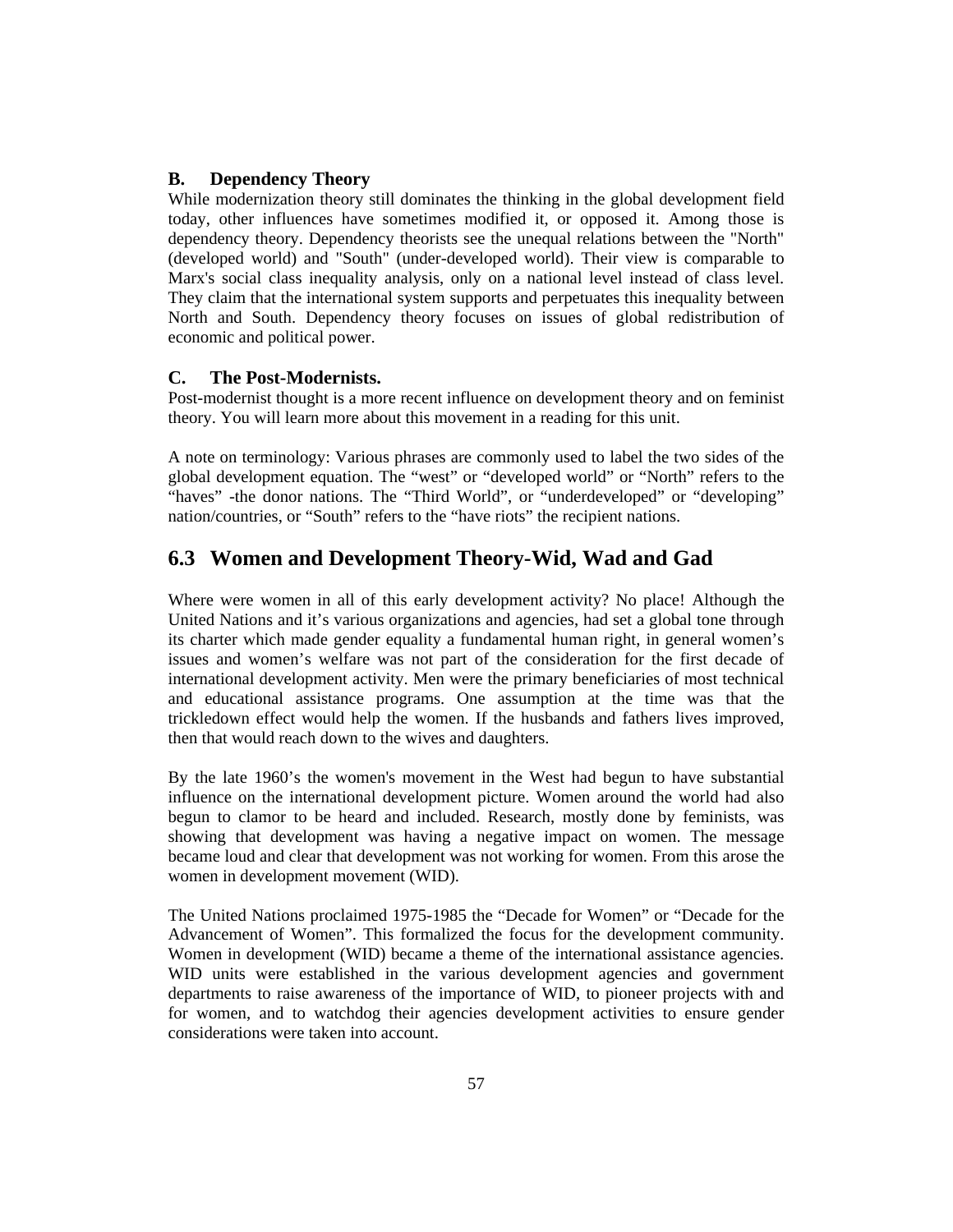There were several reactions and objections to the early WID movement. The first was a belief held by some men and women that women were not men's equals and that societies were correctly organized to reflect this belief. The second objection was against exporting a cultural ideology such as gender equality from one society to another, particularly from a dominant donor society to a-proper recipient country. This was considered a form of neo-cultural colonialism to some. A third objection centered around the problem of generalizing approaches to women and development when there was such enormous variation between and even within societies on women's and men's roles, etc.

Other theoretical approaches have challenged the WID approach. One is "women and development" (WAD) which grew out of the Marxist perspective. It focuses on the relationship between the development processes and women's roles. The first reading gives a brief description and critique of WAD.

A more significant challenge to the WID approach is labeled gender and development (GAD) also given in detail in your readings. (Reminder: "gender" is a concept that includes men, and how female and male roles mutually define each other.)

In general the liberal feminists want to work within the existing structure of society to make modifications which improve the situation for women. The socialist and radical feminists feel that the whole existing structure of society is what perpetuates patriarchy and the oppressed position of women. They want to make changes in, or rebuild the existing structure.

WID and GAD movements can be compared in a similar way. WID grew out of the liberal feminists ideas. In practice the WID philosophy tends to address women's problems in isolation from men, and recommends "add on" changes tended to modify the existing development programs and/or women's situation. (WID programs, for instance, might teach women some ways to earn extra money.) GAD recommends analysis of the relationships between females and males in the society which create the oppressive situation for women (gender issues). It then suggests changes in gender roles, both female and male, to support new relations.

GAD type changes often require changes in the social structure and order–changing men's roles and socialization. Thus, development programs designed with a GAD philosophy could become very threatening to the existing power structure (men, whether they be husbands, or head of the government.) Although GAD is on everyone's lips these days, GAD project initiatives have not yet become a significant part of development programs. At a theory and research level, however, GAD has had some impact.

The first reading, "WID, WAD, GAD: Trends in Research and Practice", reflects development community thinking about women during the 1970s and 1980s. This article has some interesting comments you should note on the WAD perspective. However, your primary focus should be to develop a clear understanding of the difference between WID and GAD perspectives, and strategies of implementation. The WID focus is understood to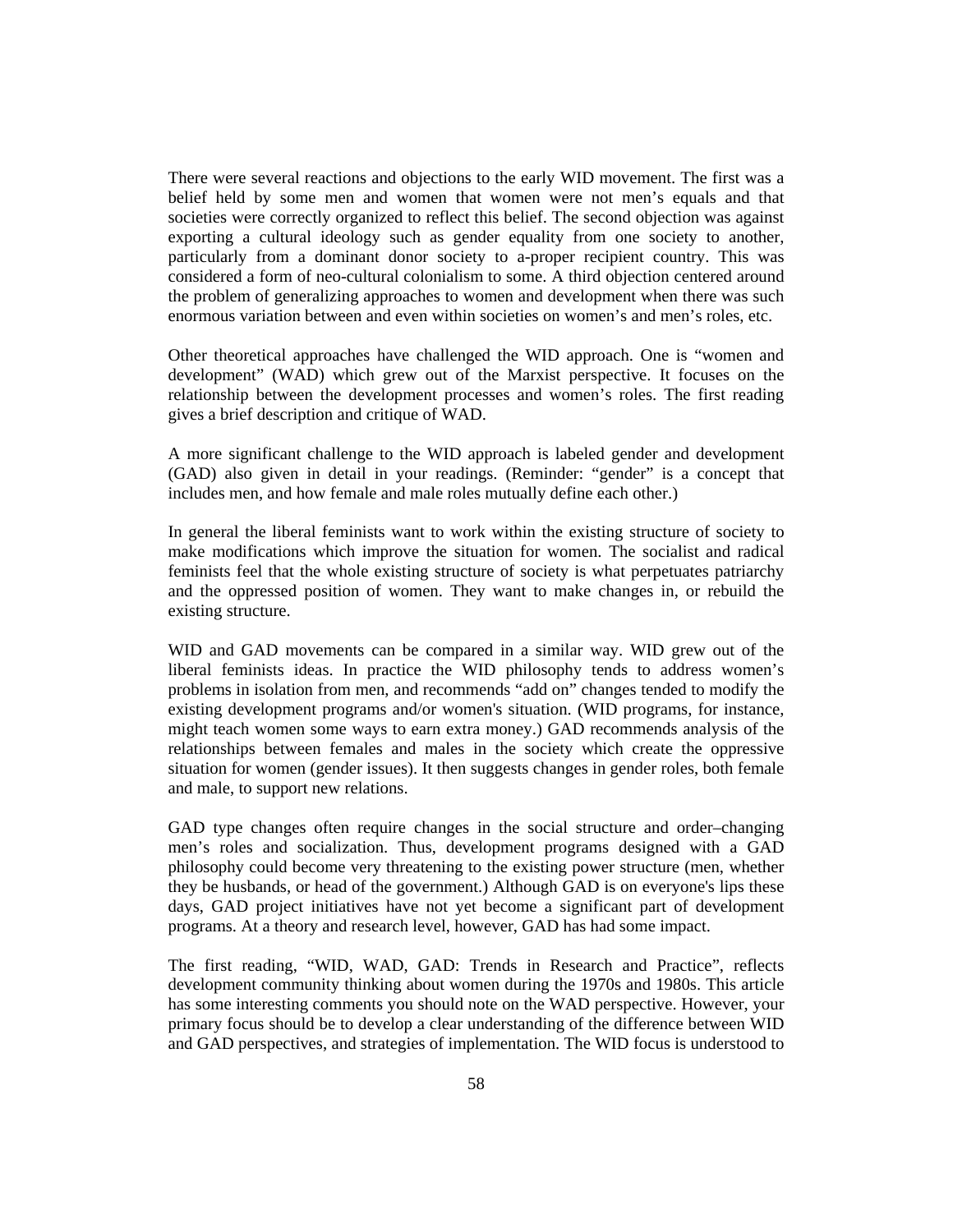mean the integration of women into global processes of economic, political, and social growth and change. It has a tendency to identify problems within the context of existing socioeconomic structures without questioning fundamental inequities WID development of strategies and action programs are aimed at minimizing the disadvantages of women in the productive sector and ending discrimination against them. Tends to focus exclusively on the productive aspects of women's work minimizing the reproductive side of women's lives. Tends to group women together without note of class, race, or ethnicity divisions… and/or actual social status. The WID perspective is the most common perspective followed by international development agencies. WID development strategies tend to integrate women into ongoing development initiatives. They typically involve some income generating project with welfare activities (hygiene, literacy or childcare) taught at the same time.

WID assumptions about the proper approach to development is the modernization theory approach; need for global modernization; bring backward people into the modern (developed) world; the superiority of western values and systems; belief that western economic and political systems should be the model for all nations. WID assumptions about what Third World women are like helpless victims trapped by tradition and incompetence in an endless cycle of poverty and despair; uniformly poor, powerless and vulnerable (who should be like western women—modern, educated, sexually liberated).

GAD's holistic perspective looking at the totality of social, economic and political organization and questions underlying assumptions of these structures questions the validity of gender roles and existing patterns of inequality… examining why women are systematically assigned inferior and/ or secondary roles challenges male-oriented cultural patterns and traditional views of gender roles and responsibilities. It links relations of production to the relations of reproduction ... as the basis of women's oppression focuses on women's contribution inside and outside the house including non commodity production sees women as agents of change (as an organized political voice) rather than as passive recipients of development assistance… emphasizes participation of the state in promoting women's emancipation appears to be difficult to implement in development projects, however GAD oriented research is being done.

The GAD perspective leads to fundamental reexamination of social structure and institutions including the social relations of gender. Thus, unlike WID, it does not easily lend itself to integration into ongoing development strategies and programs. It demands commitment to structural change and power shifts. Fully articulated GAD perspectives are rarely found in the projects and activities of international development agencies. GAD projects are difficult to find because they emphasize fundamental societal change. GAD research, focusing on such things as the strengthening of women's legal rights, is in process.

#### **Reading**

For more information please read the following material: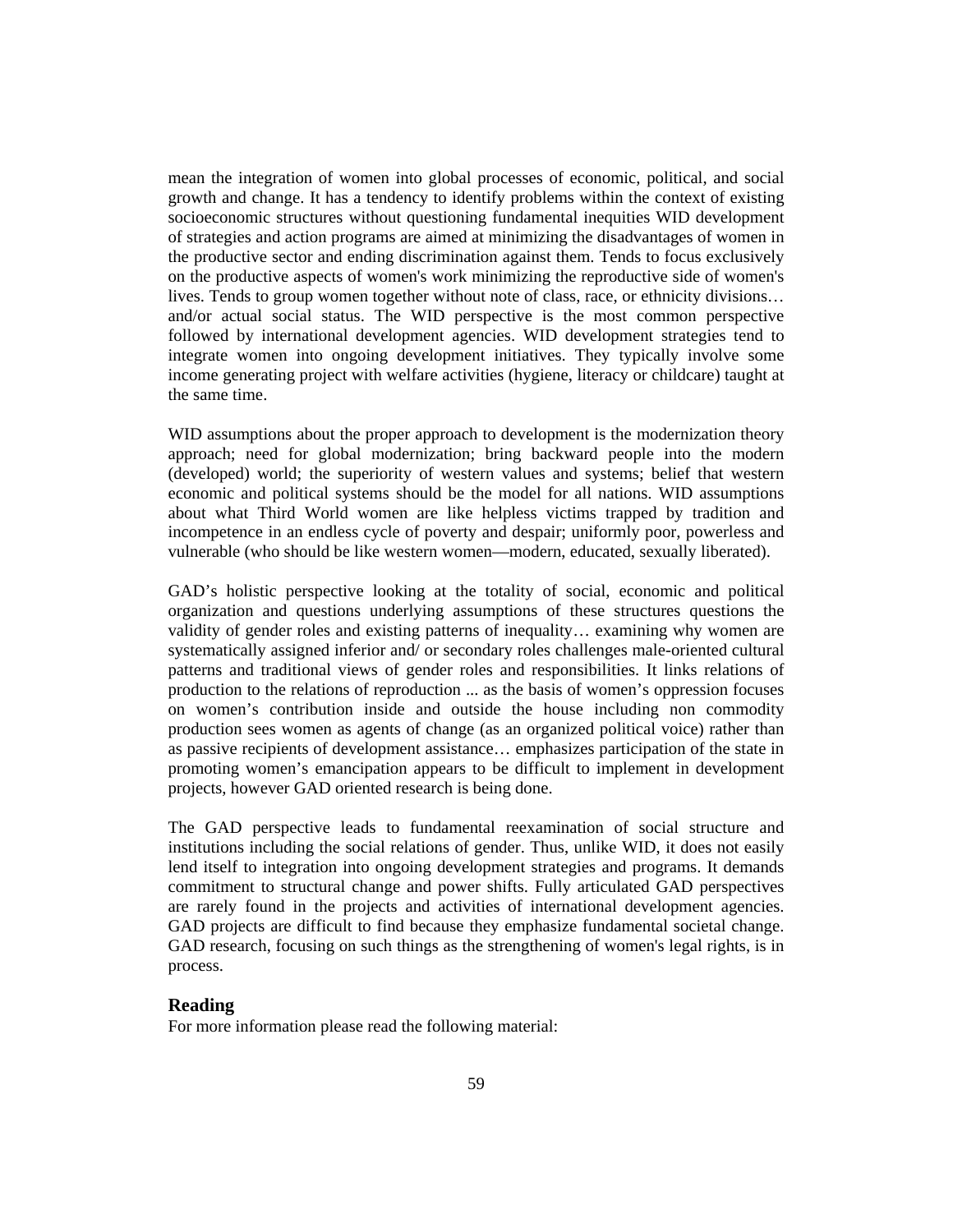#### **UNRISD Report - 1995**

Rathgeber VVID, WAD, GAD: Trends in Research and Practice" pp. 1-13.

#### **Activity**

Find and list five phrases from the reading that describe key aspects of the WID thinking or perspective. Do the same for the GAD focus.

# **6.4 Women and Development Theory from a Postmodernists Perspective**

The next reading is by Jane L. Parpart. She discusses postmodernist thought and critiques of current development practices regarding women from that perspective. This reading explains many of the ideas you have previously touched on in this unit.

The reading begins with an introduction of postmodernist thought. It then summarizes the debate between feminists regarding the value of the postmodernist perspective for feminism. The reading starts with an abbreviated and complex discussion of the philosophical background of postmodern thinking. The basic idea is that knowledge is not universal, but rather socially constructed by the people who experience things. following from this idea, postmodern thought proposes that there are multiple realities and truths, not just one.

Postmodernism is the thinking of a number of scholars. It challenges the belief that reason and scientific research can provide an objective, universal foundation for knowledge. You have touched on these ideas when you were reading previous units on knowledge. Postmodernists believe that the claims that there are universally correct concepts such as knowledge and justice, are a form of discourse designed to deny and silence competing discourse, and thus maintain the power held by universities. You may recall that some feminists expressed similar thinking, by asserting that there was only one way of continuing male power over knowledge, over male created and male dominated social and natural sciences.

Michel Foucault, one of the leading postmodern thinkers, proposes that discourse (about knowledge) is the site where power relations are determined… and that power (knowledge) is diffused through society, not just in the hands of a few institutions or the state. Postmodernists hold that the search for knowledge should become more pragmatic, contextual and local.

"Difference" is an important concept for postmodernists. They feel that knowledge as a social construction is created from comparisons of different things. Or to say it another way: Meaning is created because of difference. It is created when it is defined. in comparison with an 'other'. (You have met this idea of dualities or opposites before when we discussed women and their qualities being defined as the opposite of men and their qualities.)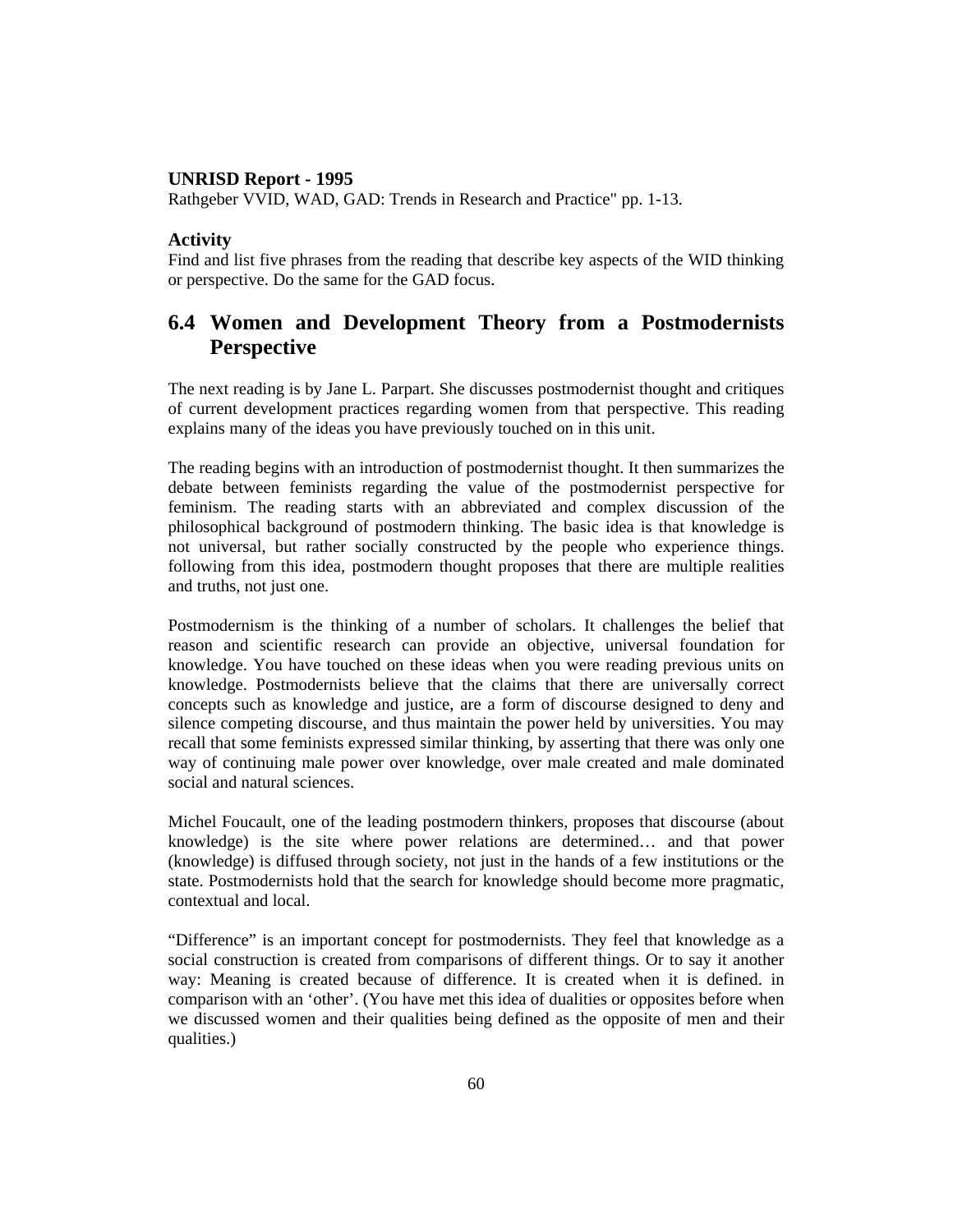The emphasis on dualities and differences leads to an argument that meanings must be analyzed according to the way they are constructed and used by people. This also rejects universal, simplified definitions of social phenomena in favor of the complexity of life as a lived experience of individuals and groups. The postmodernist approach emphasizes local, specific and historically informed analysis of multiple different realities, the importance of difference, and the pitfalls of universalizing essentialism. (Essentialism: saying all members of a group or class are alike with respect to a certain essential characteristic(s). In the context of feminism and development, this could refer to assuming all women, or all Third World women are essentially alike with essentially the same problems.)

Feminists have responded to postmodern ideas different ways, and a debate has been going on over the value of postmodernism to feminism. Postmodern thinking suggests that universal ideas such as "modernization" and "progress" may be unobtainable. Thus, liberal feminists working in development oppose or ignore it Similarly, Marxist feminists argue against it because it tends to fragment the (universal) concepts of sex, race, and class… and deny (universalist-type) theories of patriarchy, racism and capitalism. Other feminists see postmodernism as threatening the, feminist's transformative agendas.

Some feminists feel that postmodernism cap contribute to feminist theorizing and action is care is taken not to take postmodernism to an extreme. We join the article at this point, and it's discussion of the aspects of postmodernism which have appeal for feminists. Begin reading with the first full paragraph at the top of page 159 (443).

#### **Reading**

For more information please study the following material:

#### **6.2**

Catherine, Scott. Transition' and Gender in moderijah theory, Gender and Development, 1996. pp. 23-41.

Postmodernism and Feminism (177-193) Pafricia Waugh 1998.

The postmodern (PO perspective might improve or change the following:

- As development plans based on inadequate knowledge of women's lives and attitudes have consistently failed, a PM focus would encourage more attention being given to the lived realities of Third World women their goals and aspirations. Development strategies could be constructed on the basis of actual experiences and needs.
- Post modernist attention to difference reminds westerners that women (Third World or Western) cannot be lumped into one undifferentiated category ... elite with poor ... etc.
- Combining Post modernist feminist analysis of discourse, knowledge/ power relations and difference with socialist-feminist interests in gender and class would provide a more nuance approach to understanding how gender ideology shapes and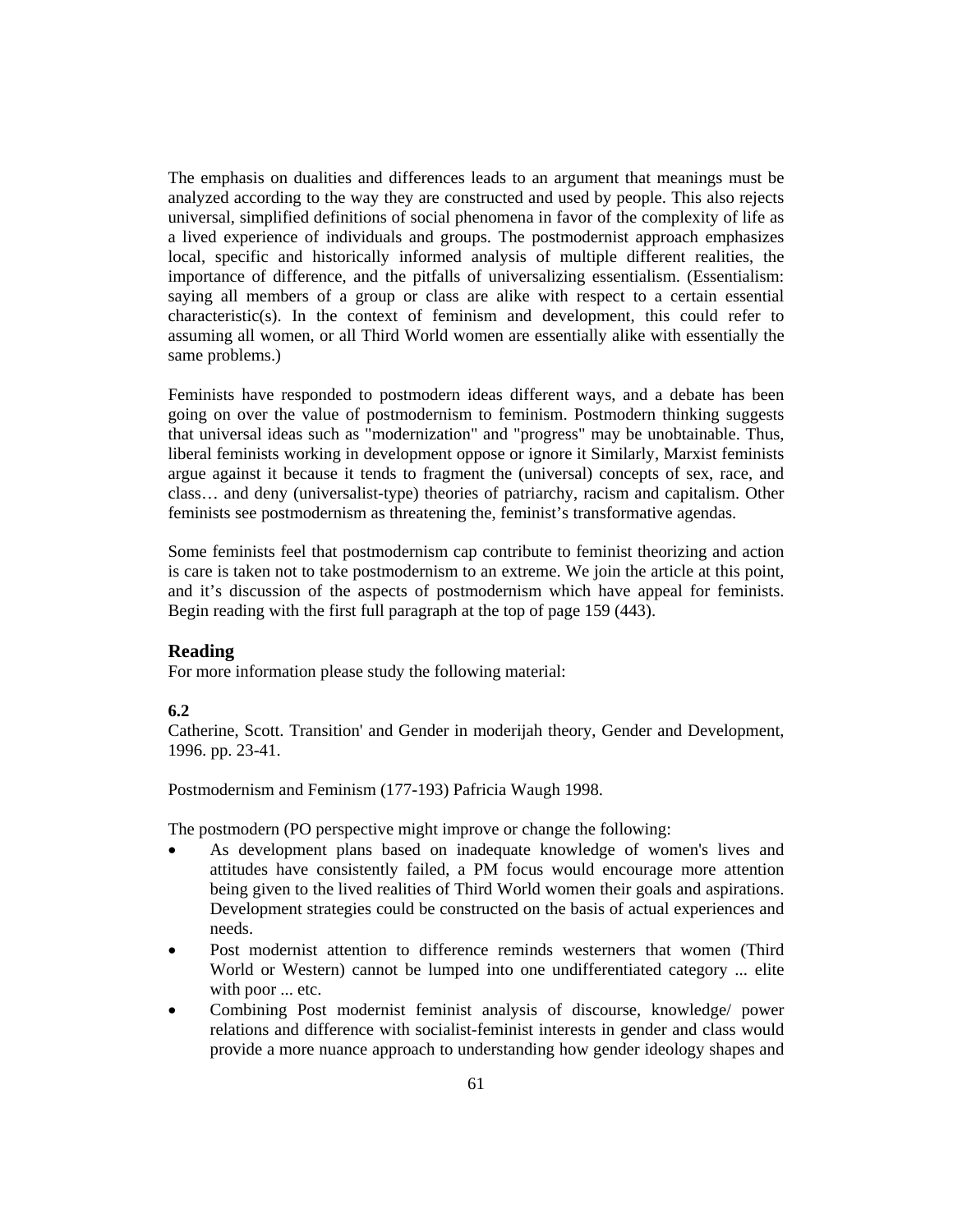limits women. Western WID practitioners tend to hold the belief that only real expertise is from the west.

- PM thinking would encourage recognition of highly skilled indigenous women with much to offer development in their own countries. PM thinking would bring into question the uncritical acceptance of modernity.
- PM urges a closer, more localized and specific examination of Third World women's strategies for survival... and recognition of them as persons. PM challenges persuasive assumption that development equals modernization.

## **6.5 Women and Economic Analysis**

In this and some other units you have come across references to the economic under evaluation of women with respect to their productive aril reproductive roles and their participation in economic activities. Productivities have sometimes further been divided into a) production for sale or barter, b) production for home use). However, the work of women is named Or labeled in general, it has been vastly ignored when economists measure the world population labour force participation. How did this come about?

One of the primary causes was the lack of available statistics to capture their participation. A 1982 International Labour Organization (ILO). article suggests the following:

 Women's work is obscure and low-valued because of the tendency to regard women's work as secondary and subordinate to men's; and because a large part of women's work is unpaid. Work is generally considered participation in paid production or income–earning activity. This is an ideological bias that is deeply rooted in social science concepts. Statistical evaluation and accounting of women's work is done as either participation in the labour force or in terms of GNP estimations (gross national product: measure of a countries economic flow). Both labour force and national accounting statistics grossly underestimate women's participation in economic activity from a statistical vantage point.

The roots of these statistical biases are to be found in the conceptual categories used to define what is to be measured. League of Nations committee (1938) drew up proposals to standardize census data for international comparisons. Their concerns were identifying "gainfully occupied" and "unemployed" populations to provide some measure of labor availability. The labor force was defined as the economically active population (which included the unemployed). Housework done by members of a family in their own homes was not included in the description of "employed", but work done by family members in helping the head of a family in his occupation was included even if the family members weren't paid. In 1966 the definitions were updated by the U.N. The economically active population included all persons who furnished labor for the production of economic goods and services (those exchanged in the market).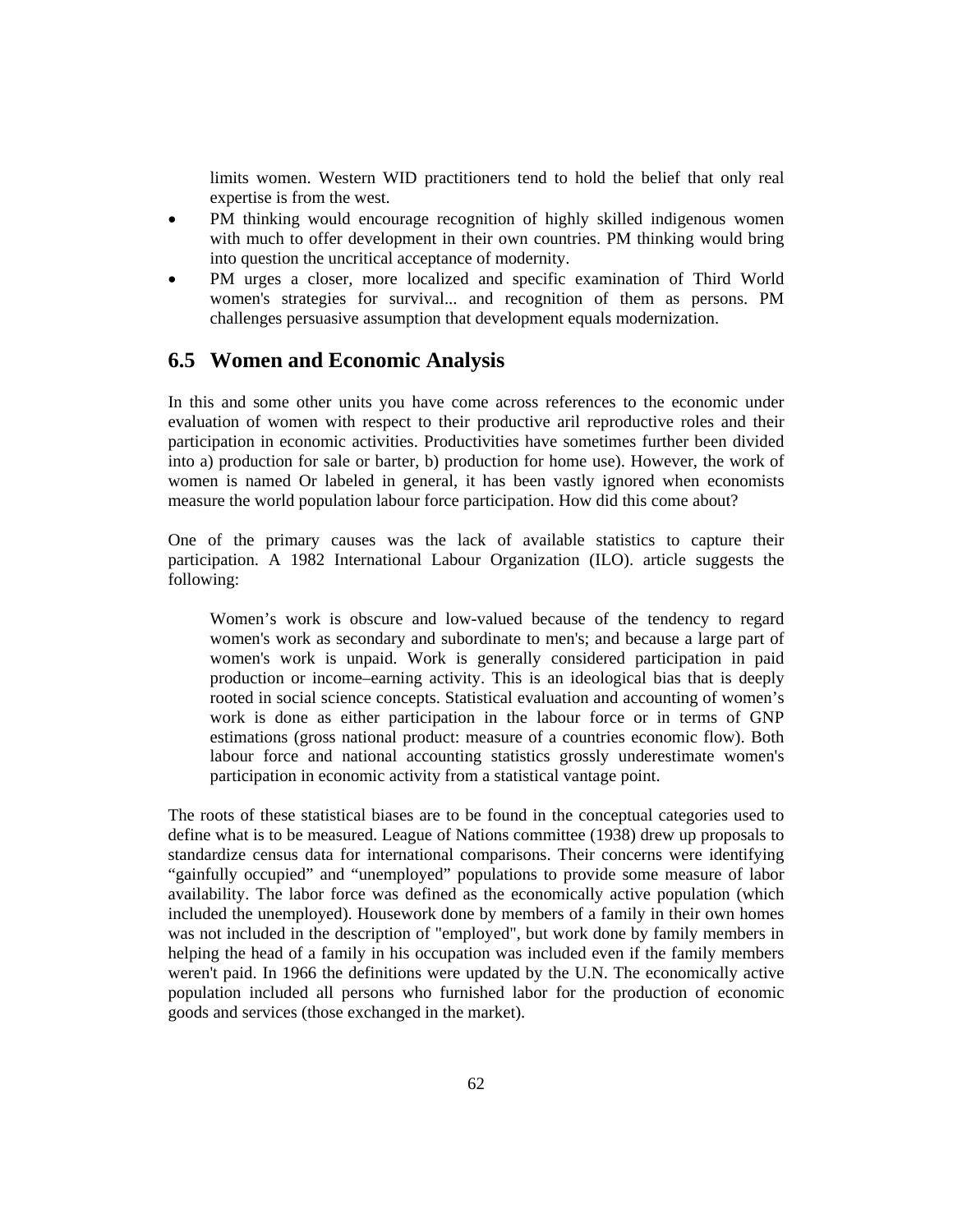Both definitions lead to questionable, and less than complete measurement of the labor force. For example, a domestic activity such as cooking would be included only if the food was sold, not if it were consumed by the family… yet the labor would be the same. Despite the considerable effort made since 1938 to improve labor force statistics, the problem of underestimation of women's participation in the labor force has not .disappeared.

Not all problems stem from the definitions behind statistical research. There is often a difference between countries regarding what is counted. Under-reporting of women's participation in production has other basis as well.

- Women as wage laborers tend to be automatically included in the labor force in all countries, but women working in agriculture or other jobs not clearly connected with the market might not be included in some countries.
- Unpaid female workers are not recorded in censuses or surveys in some countries. Unpaid family workers' labor is usually mixed with other domestic activities, and difficult to estimate.
- Many income generating activities such as the sale of food or drinks in or near the home, cloth making, making handicrafts or other products for sale are integrated into the domestic activities, so become "invisible".
- Women's work outside the household is often irregular-seasonal or marginal work-so not recorded as regular work.
- Hiding women's income-earning activities may be done for purposes of prestige (women shouldn't work...or work outside the house).
- Women s income may also be hidden for fear of loss of social benefits and family subsidies from government agencies.

Thus, the statistics evaluating women's participation in the labor force must be approached with great skepticism. Another basis for the under-estimation of women's labor can be found in the classic economic (Adam Smith view) analysis of economic activity where the production of exchange values is viewed as economic activity, whereas production of use values normally is not. (Feminists would be quick to point out that economics was a male-created and dominated field with male- defined theory. Thus it couldn't avoid patriarchal interpretation and definition). In recent years, probably because of the feminist theorist pressure, the world community has shown: an increasing realization of the importance of non market production and its role in an economic system. Current thinking says that economic activity should include the production of use values as well as of exchange values. And, that the conceptualization of active labor should be defined in relation to the production of goods and services for satisfaction of human needs.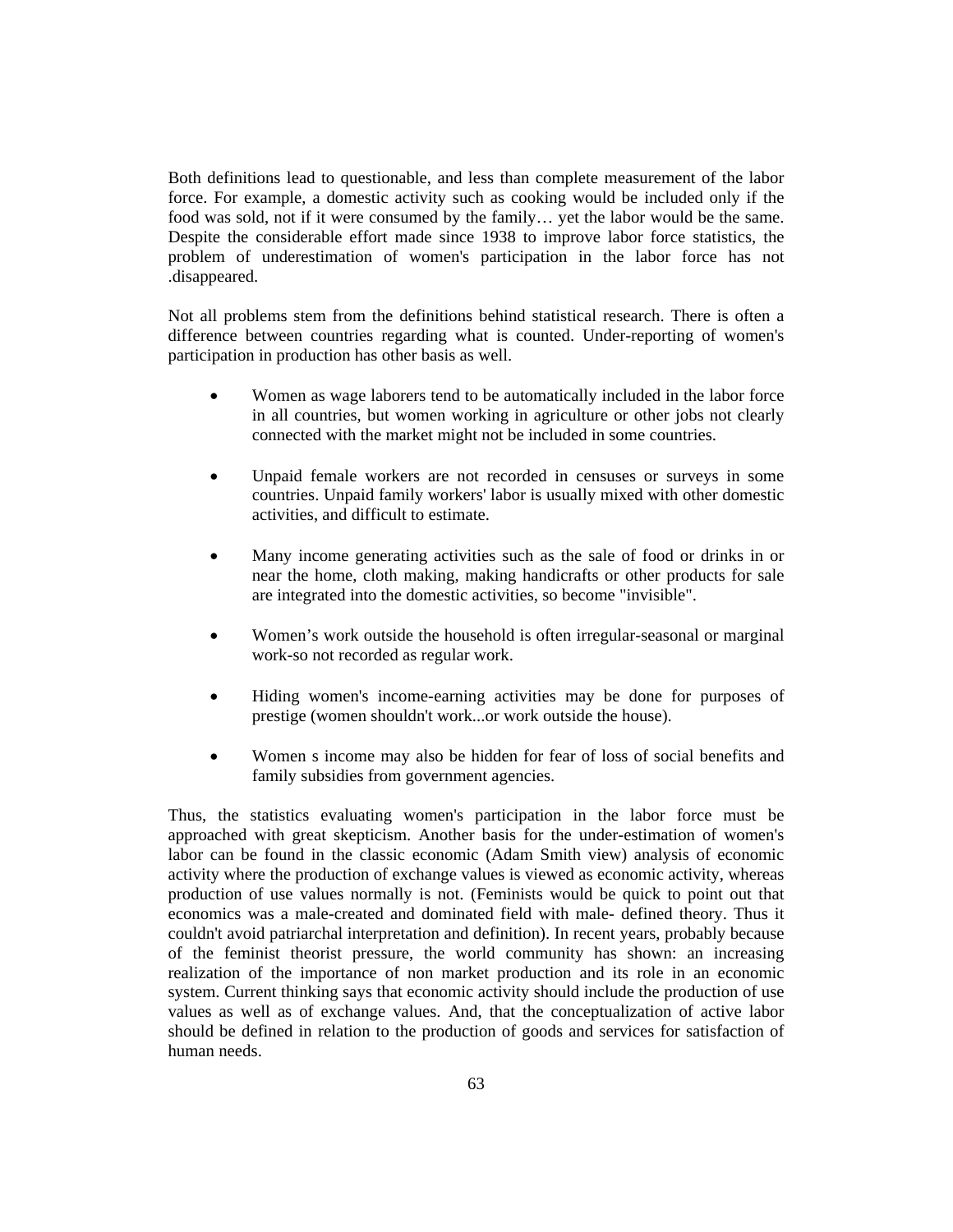It is not within the scope of this course to give the detailed the statistical or research difficulties being encountered by attempts to achieve a more valid measurement of women's work, or to put a value on women's reproductive labors. For the purpose of this section it is sufficient to note that these issues have become highly visible, and their proper role within the economic system is being re-evaluated. Third World women would become the subject rather than the object of WID theory and practice.

# **6.6 Self Assessment Questions**

- Q.1 What do you know about the history of development Theory? Explain.
- Q.2 How would you describe the following terms WID, WAD and GAD. Support your answer with example?
- Q.3 What is Post modernist perspective of Development Theory regarding women? Discuss.
- Q.4 Women play a major role in economic activity but their work is considered obscure and low valued. Comment on this statement and support your opinion with examples.

## **6.7 Bibliography**

ILO publication. "Accounting for Women's Work" in Women and Development: The Sexual Division of Labour in Rural Societies. Praeger Publishers, USA. 1982.

Parpart, J.L. "Who is the 'Other'?: A Postmodern Feminist Critique of Women and Development Theory and Practice." Development and Change, Vol. 24, 1993. Sage Publications; London, Newbury Park, New Delhi.

Rathgeber, E. M. "WID, WAD, GAD: Trends in Research and Practice" in Journal of Developing Areas, Vol 24, 1990. Western Illinois University.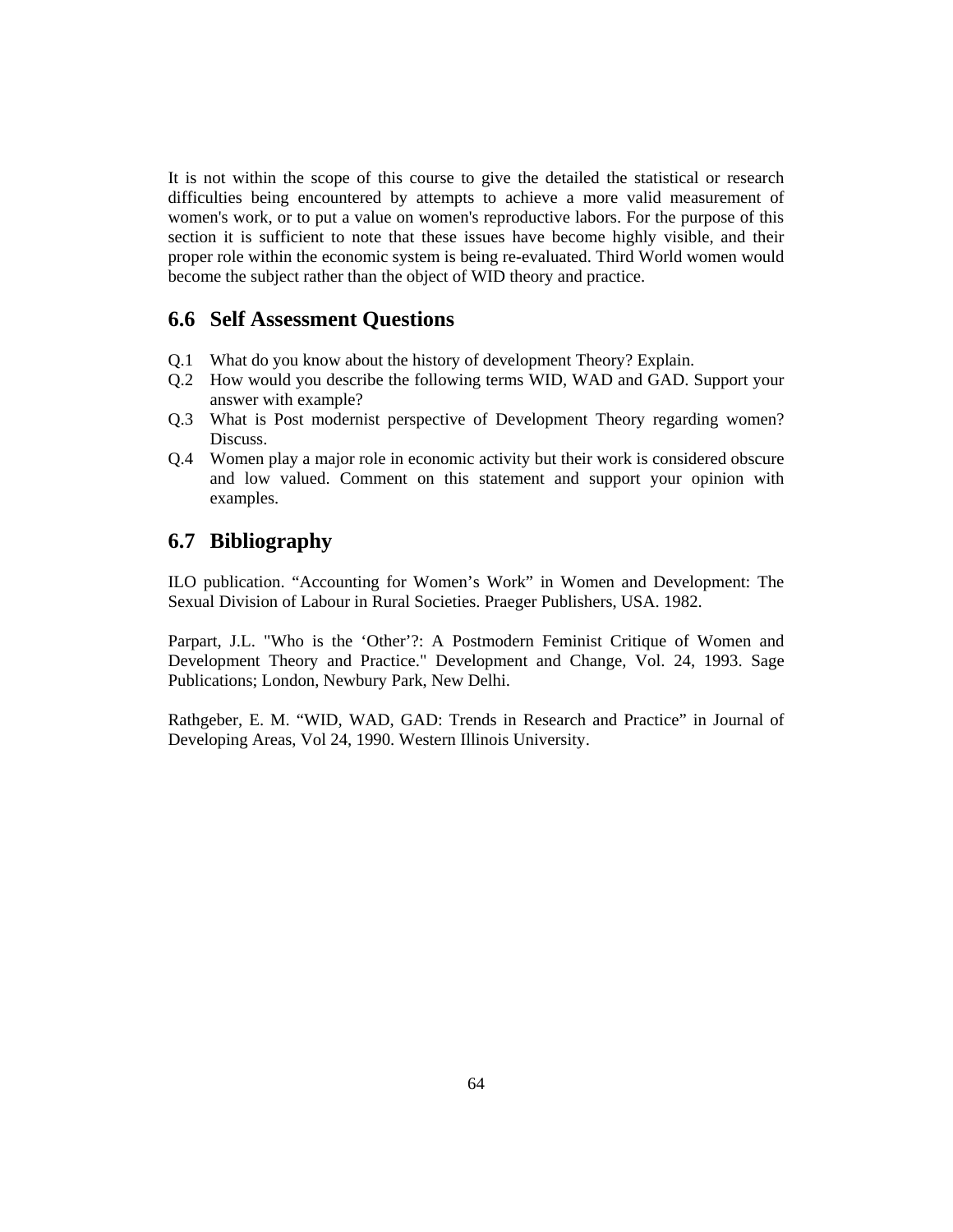

# **FOCUS ON WOMEN IN DEVELOPMENT**

**Written By: Ms. Sara Inayatullah Reviewed By: Dr. Ayesha Ghaznavi**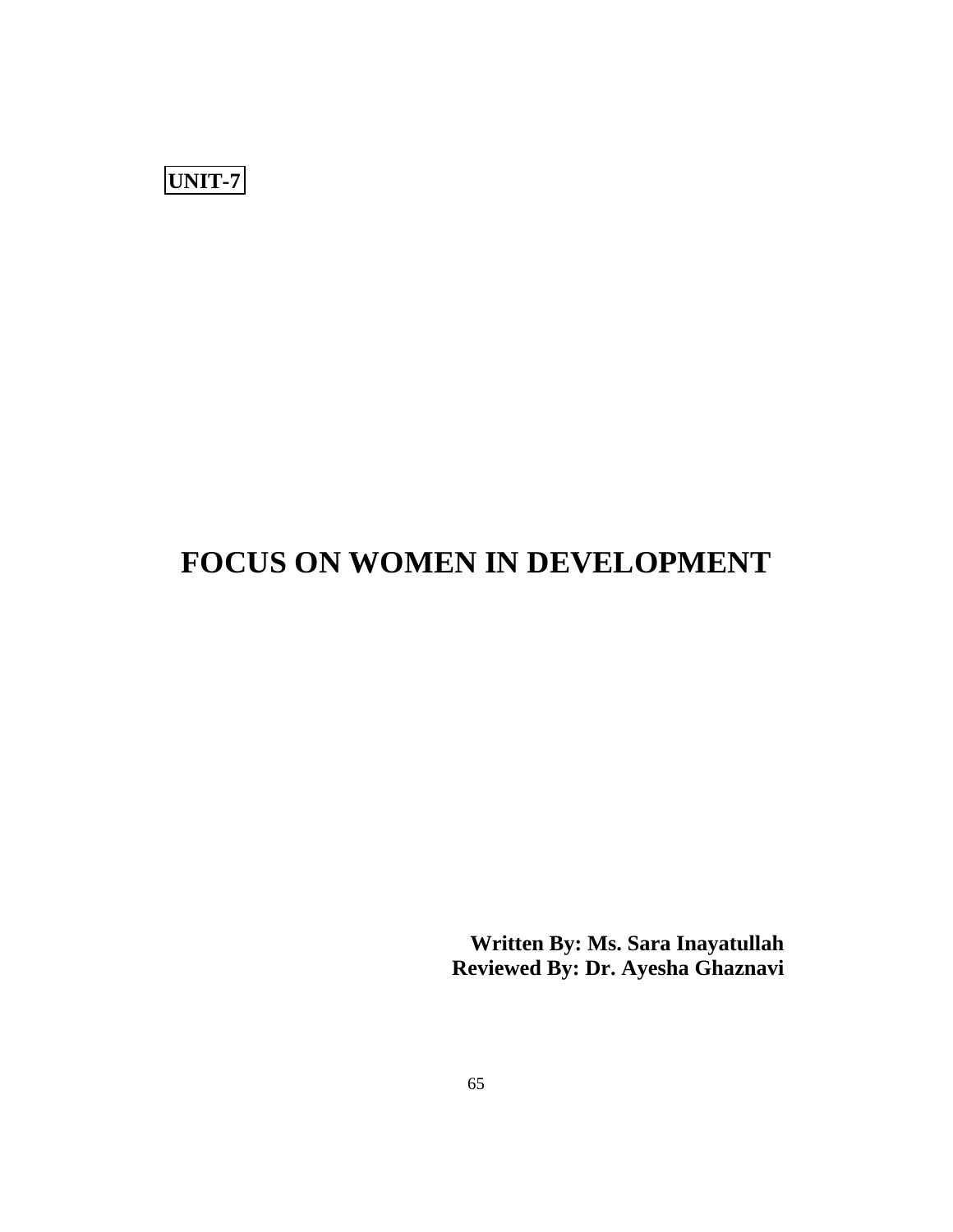# **CONTENTS**

| Introduction |  |
|--------------|--|
|              |  |
| 7.1          |  |
| 7.2          |  |
| 7.3          |  |
| 7.4          |  |
| 7.5          |  |
| 7.6          |  |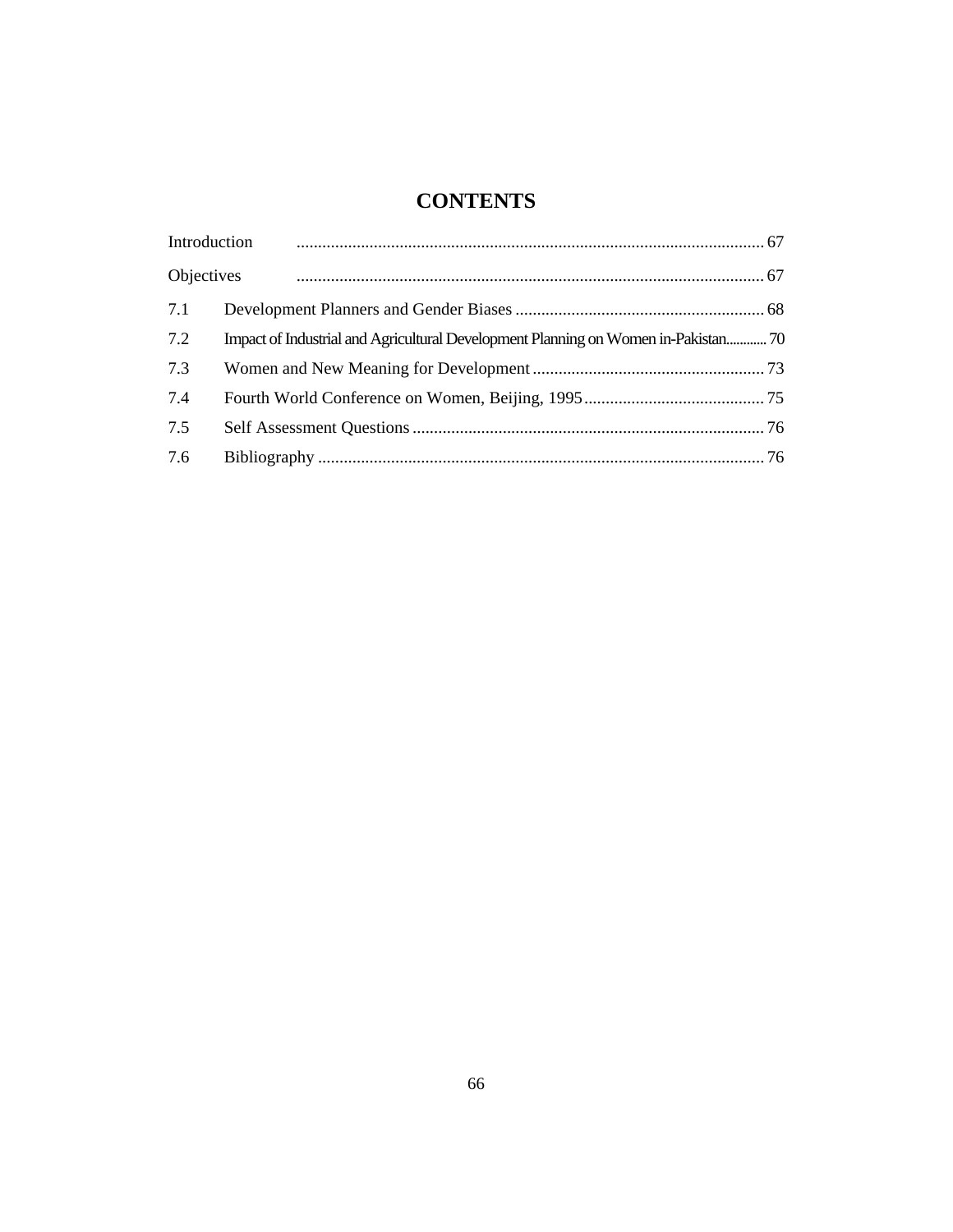# **INTRODUCTION**

In this unit you will focus on four readings, which discuss the impact of development planning on women's lives. The first two readings discuss how development planning in agriculture, industry and the social sector has affected the quality of life of women living in Pakistan. You will know the biases of development planners towards recognizing women's participation in productive activities of the economy. Women have been denied any share in development planning so that the state or dominant classes can derive high rates of economic growth made possible by and based on women's unrecognized, underpaid or free labour in the domestic and public sphere. The third reading suggests what type of alternate development can be used to help improve the lives of women and the fourth reading discusses the changes being made in Pakistani women's lives since the Beijing Conference in 1995.

# **OBJECTIVES**

After studying this unit you will be able to:

- 1. Explain what gender stereotypes are and how they affect the thinking of development planners.
- 2. Evaluate different development approaches and measure their effect on women
- 3. Discuss the impact of agriculture development planning on women
- 4. Highlight the impact of industrial development planning on women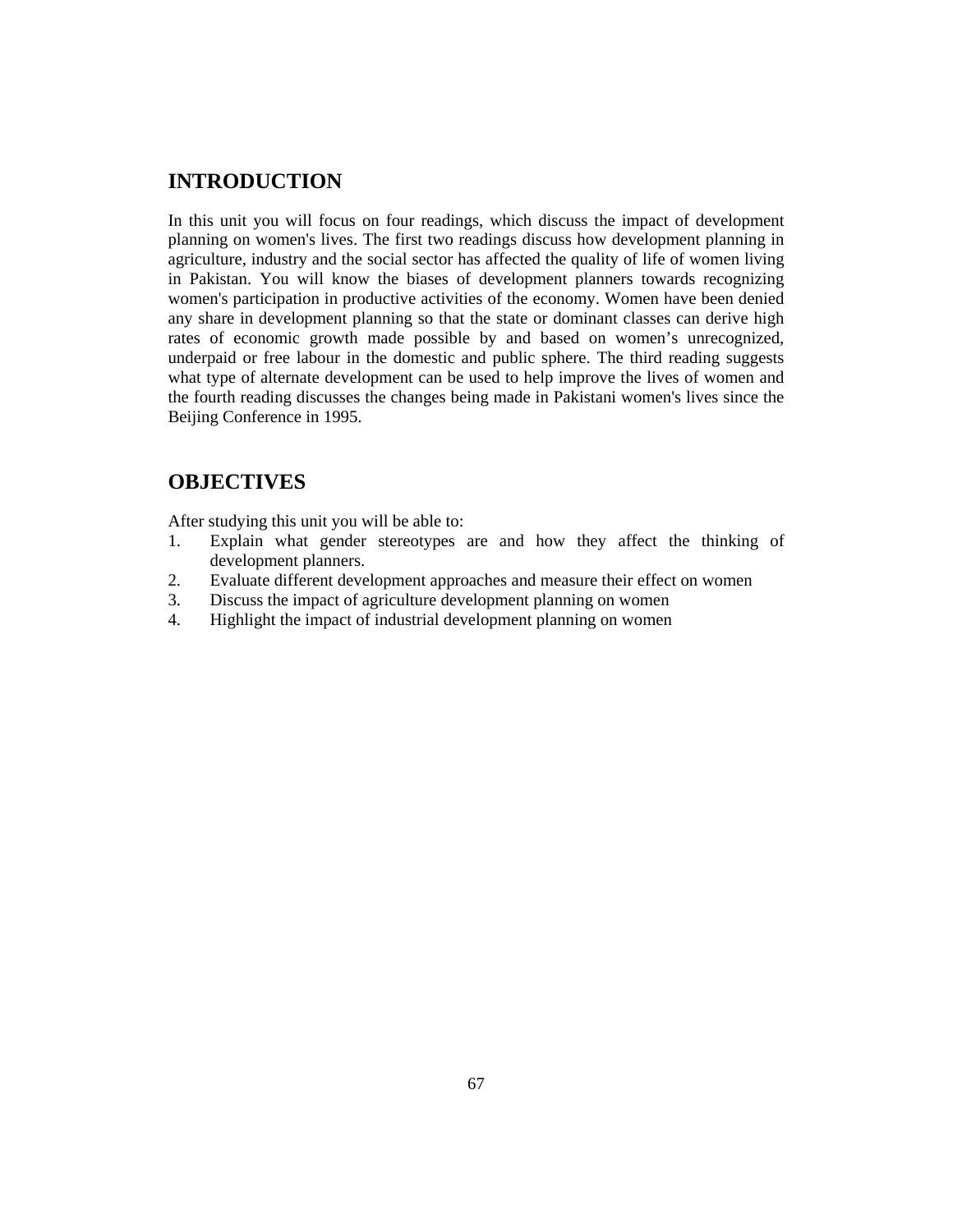## **7.1 Development Planners and Gender Biases**

Women have not been integrated or mainstreamed into national development projects and programmes. Women play a central role in economy; they provide free services in the household and they contribute significantly to agriculture and industry. Yet they are sidelined in major projects designed by development planners. Marker in "Alternatives in Development for Women" discusses how development planners in Pakistan have made women "invisible" in their projects/plans and how economic development based on such projects is damaging women's interests. Development thinker sometimes have false assumptions regarding women's participation in development that are discussed below:

- Development thinking reproduces gender divisions. Women are not given any share in projects/plans. They are not integrated into the programmes. Planners limit women a role to the domestic space and men to the public space. As women are marginalized from new industrial and agricultural projects/programmes consequently women are denied from the fruits and benefits of development.
- Women cannot participate equally in the labour market with men because of the constraints of purdah, restrictions on mobility, and lack of education and training Development planners have failed to consider the special conditions under which women live and work. They assume that women can access employment opportunities, training opportunities, credit etc. equally with men.
- The developed countries were able to build their strong industrial base from the resources extracted from former colonies (developing countries). Today the developed countries buy the resources for meagre compensation in return. It is difficult for the developing countries to "catch-up" with the developed countries under this situation of unequal economic exchange. Planners ignore the special conditions of the developing countries and mistakenly assume that these countries can follow the same pattern of development in the West.
- Development has economically marginalised women. Women who produced handicrafts have been economically marginalised by the introduction of machine made goods and women who worked on farms have been marginalised by introduction of machinery. Women cannot operate farm machinery nor do they possess skills and training which could help them find employment in factories. Consequently women cannot access the labour market as easily as men.
- Development thinkers 'lump all women together as one group. It does not recognise that development has different impact on women belonging to different classes and strata.
- Women's share in development projects is reduced to their participation in: poultry care, sewing programmes etc. Women have to be equipped with new skills. Teaching women traditional skills means that they will continue to play a marginal role in the economy.

Marker (1995) discussed the myths related to women's role in development and has shown how planners marginalise them from economic plans. She also discusses how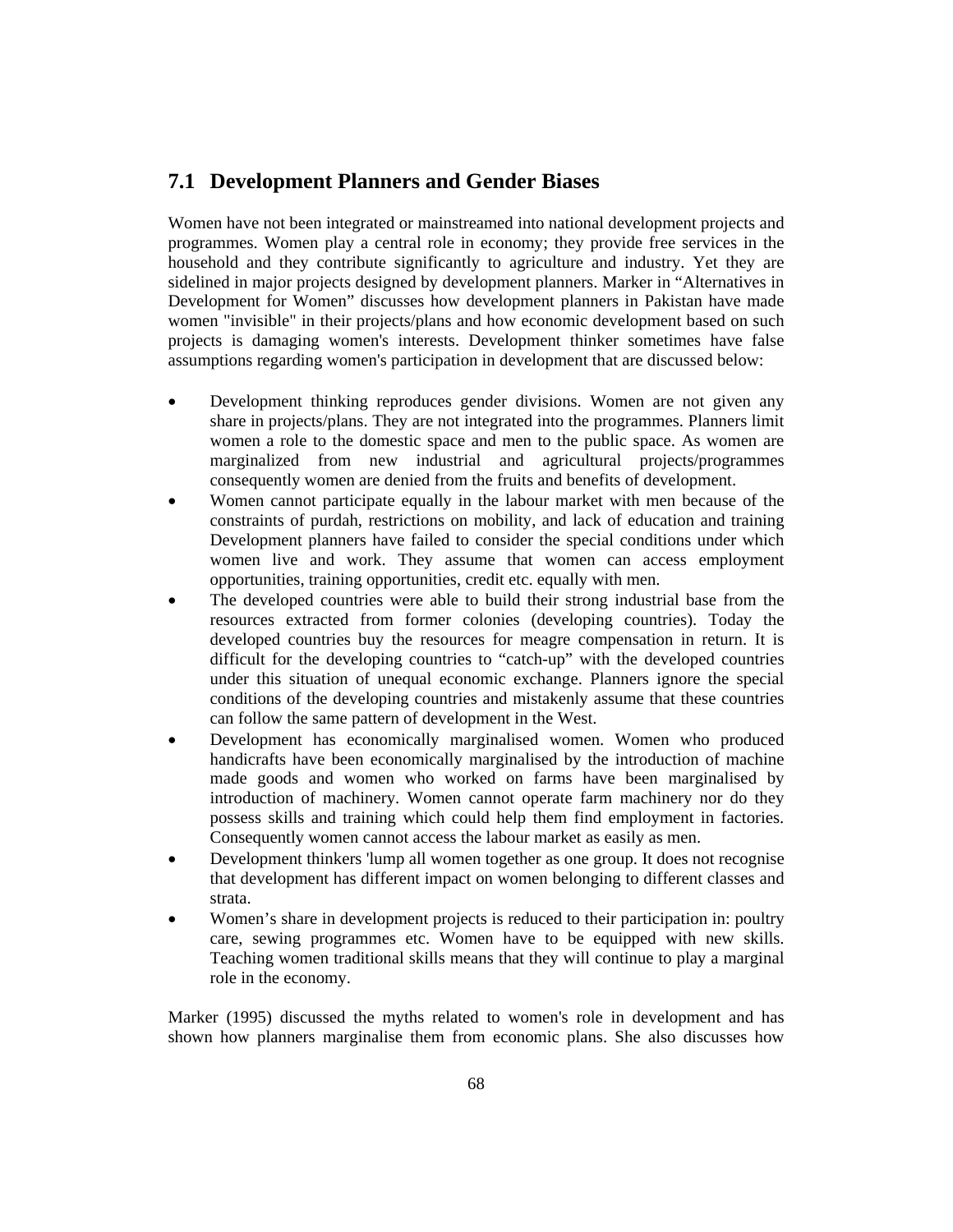colonialism reduced the economic status of women. Colonialism introduced institutions and ideology to the sub-continent that gave a stronger economic status to men than women. For example head of the household was recognised only as a man. Women's control or share over property under the local traditions and communal ownership of land ended.

Western models of development divide the economy into many categories Such as agriculture, rural development, social welfare etc. Men are associated with the departments like agriculture and industry that receive most funds whereas women are associated with social welfare, family planning, health. and education with less funding.

If women are to be mainstreamed into 'development these false divisions of the economy have to be overcome. In other words, women's interests have to be integrated into every department instead of being marginalised in "special" women departments. However Marker adopts a cautious note in the case of Pakistan. She says that special departments can help cause of the women of Pakistan; it is the first step, to integrate them into planning that should be followed by the second step, of their complete integration into every department.

Marker dismisses "Income generating projects" as part of social welfare approach to women's development. Income generating projects fail to provide women with those skills to enter mainstream labour market and compete with men. These projects reinforce the traditional role of women by teaching them only those skills such as tailoring, dressmaking, weaving etc. These skills are only useful for producing handicrafts that are now less popular items after the introduction of machine made goods.

United Nations introduced a new approach to women's development, integration development, in the 1970's. However how can women be integrated into economic production when they are already playing a central role in agriculture and industrial production – a fact that is ignored by planners. Women need integration in the policy level not in the field. But most planners are educated, upper class men who use international and national development funds to promote the interests of their own class.

The integration approach, however, has one flaw that is it does not give economic value to the work women do in the household or to their role in the reproduction of the workforce. In addition women who are burdened by heavy household responsibilities cannot participate in productive activities in the economic sphere because of scarcity of time.

"Basic needs approach" is a new approach toward development, which focuses on enabling women to contribute to the families' basic needs through self- reliant incomes. It does not challenge gender inequalities, however, because it emphasises acquiring traditional skills such as weaving, sewing etc. Marker says it can be used as a first step lowards women's eventual integration into development. Marker, is also cautious about adopting Western models for women in Pakistan. In the West women are focussing on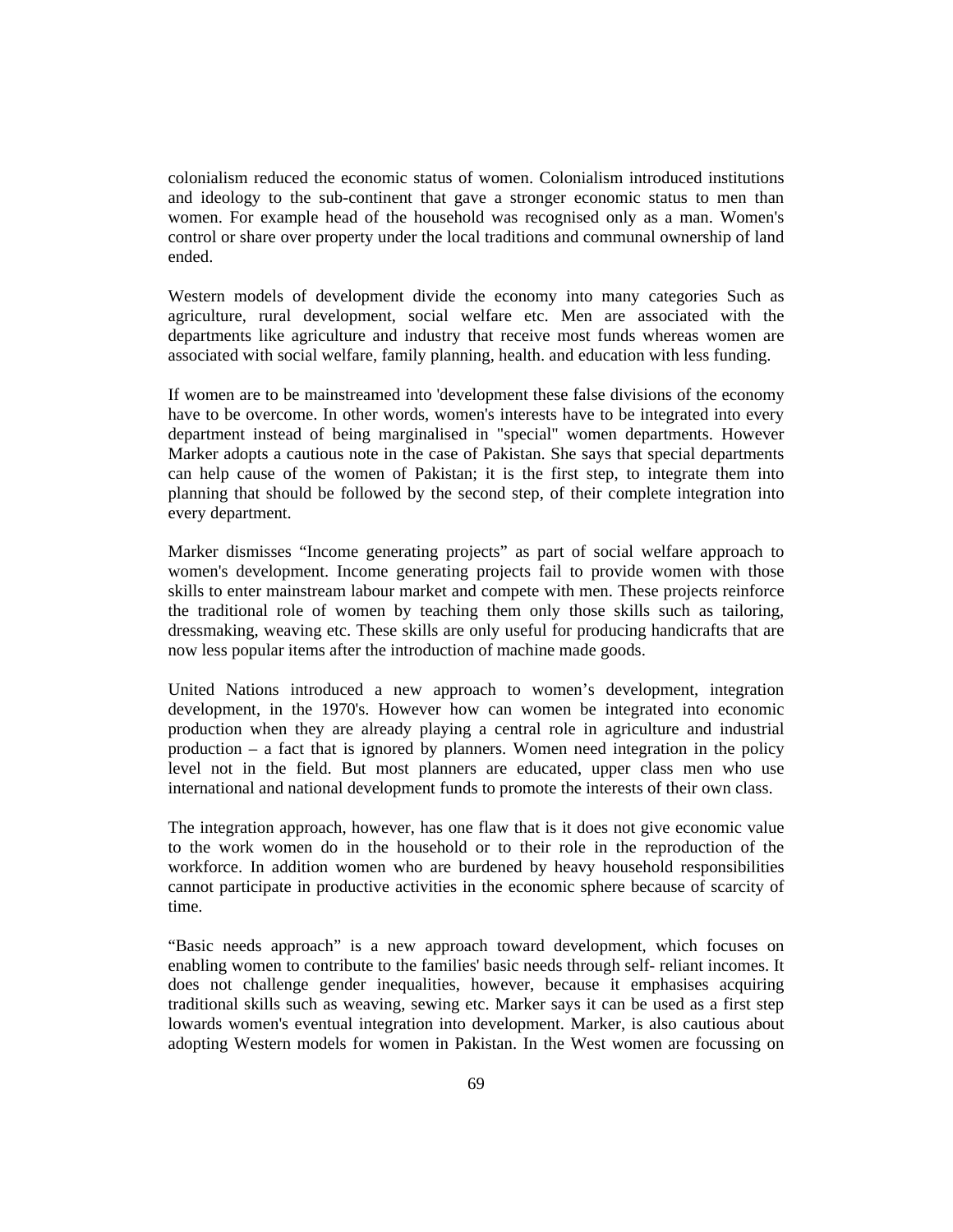the recognition of women as free and independent individuals. But in developing countries women, first have to focus on the question of survival under poverty-ridden conditions. Also western models find objection to segregation but in rural areas segregated programmes ensure that women will get at least some share in development. These segregated women's programmes can be slowly integrated into rural development programmes that already exist in rural areas so that the women's projects do not remain isolated.

The author argues that at a practical level in Pakistan, first, basic needs approach or women's departments need to. be protected. These give women a certain degree of importance in planning. Without these special women departments, women would become invisible in planning. Basic needs should be a first step and integration the longterm goal.

#### **Reading**

For more information please read the following material:

#### **Marker, Meher**

"Alternatives in Development for Women" in finding Our Way. ASR, Lahore. 1995. Pp 71-86.

#### **ACTIVITY**

- List 5 false assumptions of Development Planners?
- Social Welfare, Integration, and Basic Needs approach have been discussed in the reading. How do these models approach women's development?
- Why does marker argue that basic needs should be the first step that should be supported by integration in the long run?

# **7.2 Impact of Industrial and Agricultural Development Planning on Women in-Pakistan**

In "Integrating Women in Development" Ahmed and Zia, discuss how income inequalities are worsening in the country despite high growth rates in agriculture and industry. Women from different socio-economic backgrounds have been affected differently by growing income inequalities. Investment in social sectors like health, education etc. could have reduced the impact of increasing poverty on women, however only a small amount is spent on the social sector. Women can increase their personal income if they become producers in the public (economy) or if the planners and state in women make more investment by recognising women's contribution to the economy inside and outside the domestic sphere. A correct estimate of the value of the work women undertake in the household, informal sector and agriculture has to be calculated so that women can get a share in future development planning.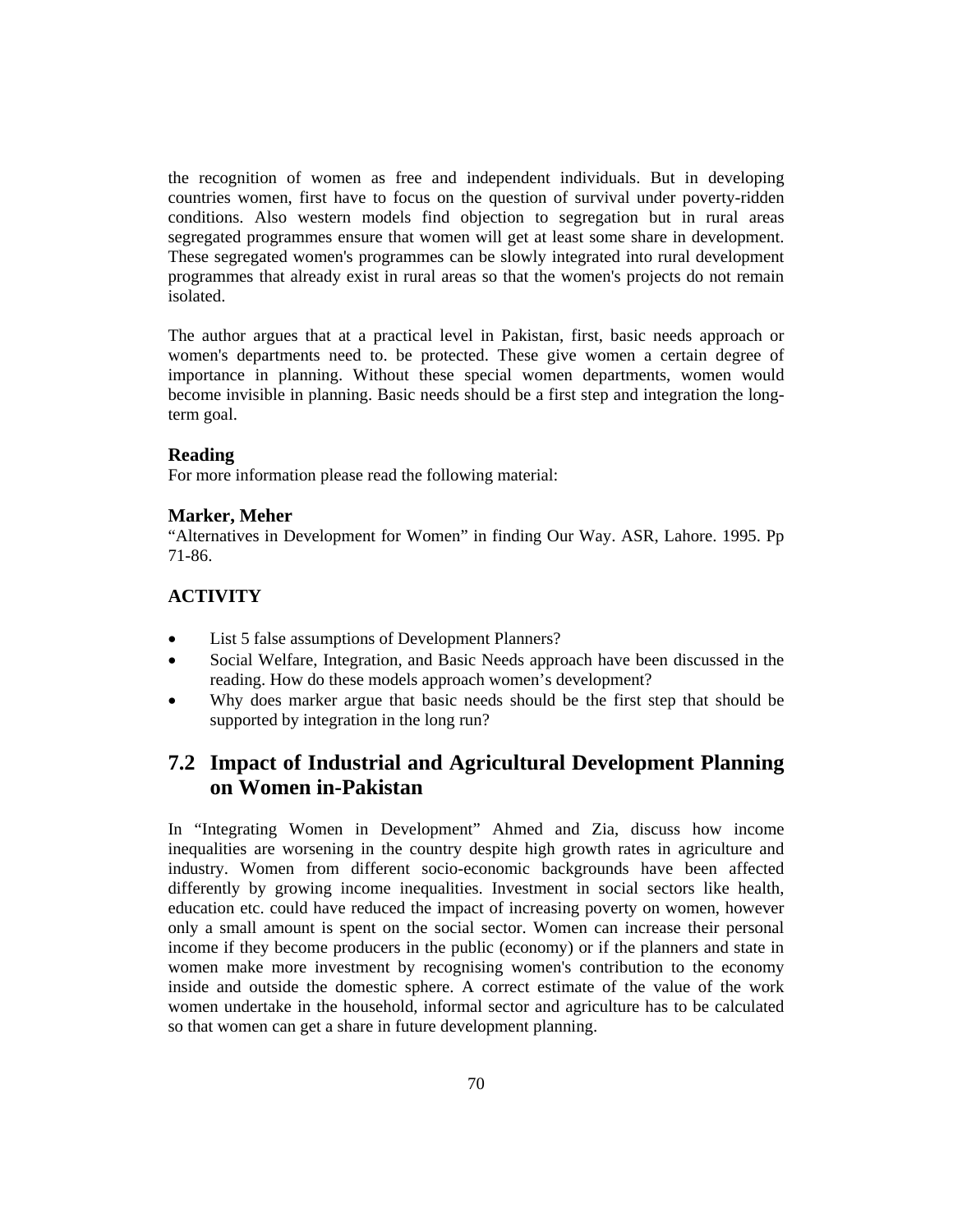Women are not given the status of "producers" or "labour" in economic plans. Consequently no investment is made in women's health, education, training etc. because they appear only to be "dependants" on the economy. However women can become producers if they are provided with resources (capital), mobility and technology. Women household load also has to be lightened if they are to take up work outside the home.

#### **I. Impact of Agricultural Development Planning on Women**

Development planning led to growth in the agriculture sector but this growth was not accompanied by a more equitable distribution of income. Consequently income inequalities have worsened in the rural areas. The-number of rural households at subsistence level or below the poverty line has increased. Investment in health, education etc. could have offset the effects of unequal growth but the social sector was ignored.

The impact of growth is different on women from different socio-economic backgrounds. The living standards of women who live on large farms, which used the technology of the green revolution most efficiently, improved. Households of small farms were not affected by increasing inequalities as small farmer hired out their labour. Women, who lived on middle -sized farms did not benefit from the changes introduced by the green revolution. The green revolution introduced .a biological-chemical package that is labour intensive. Consequently middle farmwomen had to put in more hours of work in the fields. Also any increase in the income of middle farmers has not led to any improvement in women's diet or any reduction in women's share of workload.

The effect of the green revolution on women of tenants has been adverse. These women are now responsible for agricultural production and household chores as the male tenants have had to move to work on larger farms or to urban areas to hire out their labour. These women lack mobility and cannot hire out their own labour, hence they lose a source of income and become more dependent on males for the remittances (income) they send home.

#### **ii. Impact of Industrial Development Planning on Women**

At independence there were only few industries in Pakistan and heavy investment was made in setting up new industries. However the planners did not formulate any policy for the fair and just distribution. Growth and rapid industrial growth only led to the concentration of wealth in a few hands. As capital intensive rather than labour intensive industries was set up there was an increase in unemployment.

Prior to 1979, planners believed men and women benefited from development equally and there was no special provision for women's development. In 1979, the Women's Division was established to ensure women were given importance in policy making, conduct research on women's issues, and increase women's participation in education and employment with a view to integrating them into every sphere of national life. The women's division financed and planned women's programmes. It has faced difficulties due to shortage of resources and lack of experience of departments in the area of women's development programmes. The Women's division with the help of provincial governments has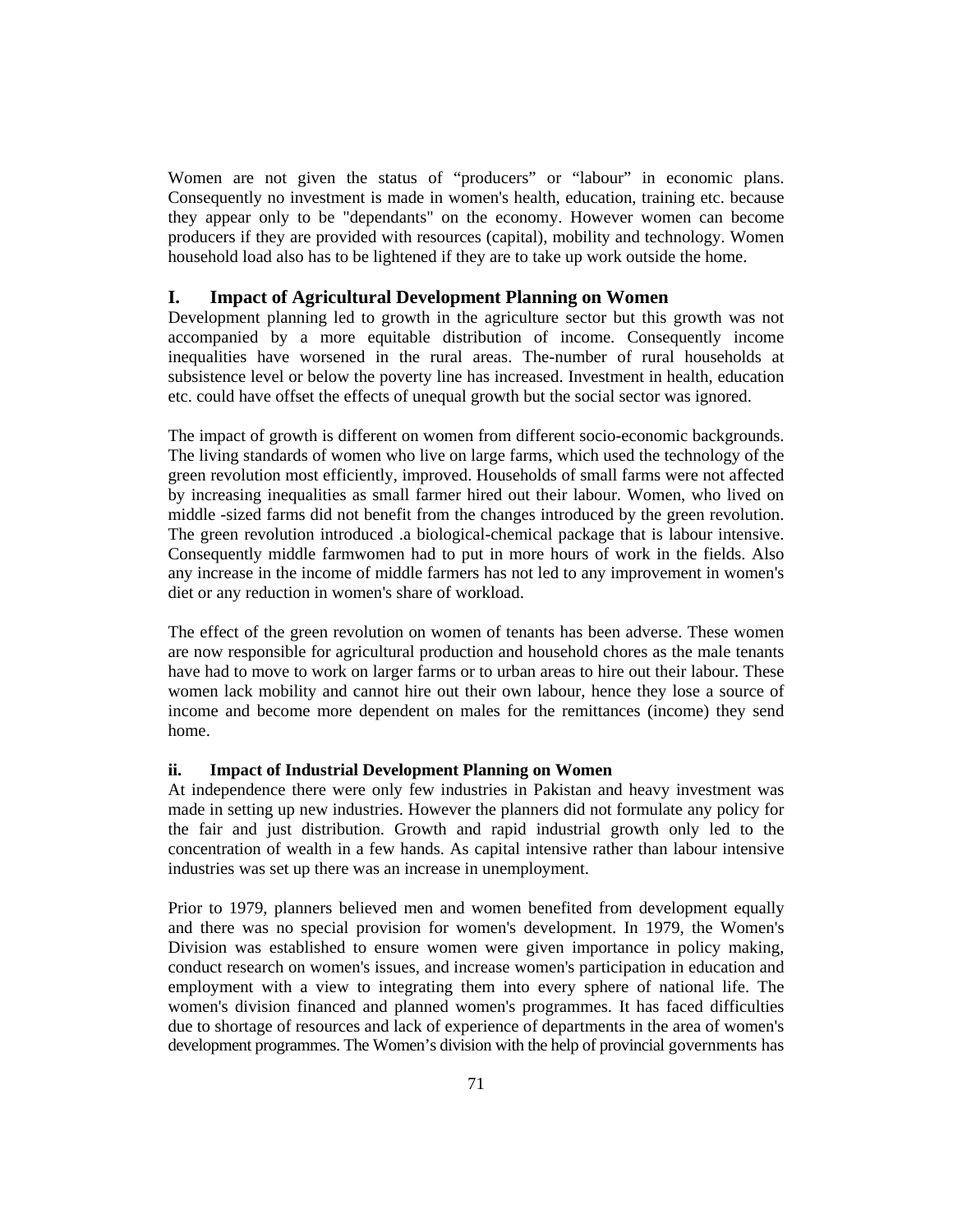taken -up the following projects in rural areas and urban slums, adult literacy centres, industrial homes, vocational institutions, mobile dispensaries, and small credit programmes.

Rural women carry out household work as well as productive work in the fields. Urban women also carry out household responsibilities and work in formal or non-formal industry. The women who work in formal industrial sector are employed in the category of casual labour, therefore their exact numbers is not known. And women who work in the informal industry are not counted / included in economic statistics as they carry out piecemeal work at home. Planners will have to recognise women's work in the household in terms of time and energy, and their participation in the factories and informal sector to get a correct estimate of the value and amount of work that women do.

Planners have to keep in mind that as inflation rises more and more women will work outside the household for sake of the economic survival of the family. But as women's household activities do not decrease with work outside the home, most women will go for the informal sector, where the timings are flexible. There is a danger, these women will not counted in the official labour statistics.

Women's labour is not as mobile as men's. Lack of mobility means women cannot go to those areas where more labour is needed or demanded Women from different socioeconomic backgrounds will have different access to resources. A woman who owns her own resources does not necessarily have control over these resources. She may not be able to invest her resources in any productive venture without the consent of other members of the family. Even if a woman invests capital in productive activities she is hampered by difficult administrative procedures and social and economic conditions as production is still considered the prerogative of the male by society.

Women are seen as 'non-producers' or 'dependants'. Planners overlook the fact that women own labour power and should be put under a separate category from their fathers/husbands. Even if a woman's major work is limited to the household she is contributing to economic production by freeing time for male relatives to work in the public space. If a woman has to forgo these activities men would be forced to buy and pay for these services from the market. Women's free labour helps free resources for capitalistic development. Furthermore official figures grossly underestimate the number of women who work in agriculture and industry.

Planners invest on "labour" to increase production. As women's labour is not recognized. Women get marginalised in plans. Women do not get any share in programmes for credit, training, education etc. Furthermore planners have failed to recognize that women have been marginalised by their own polices and that they could bring women into mainstream production simply by making it easier for women to get access to resources, mobility and technology.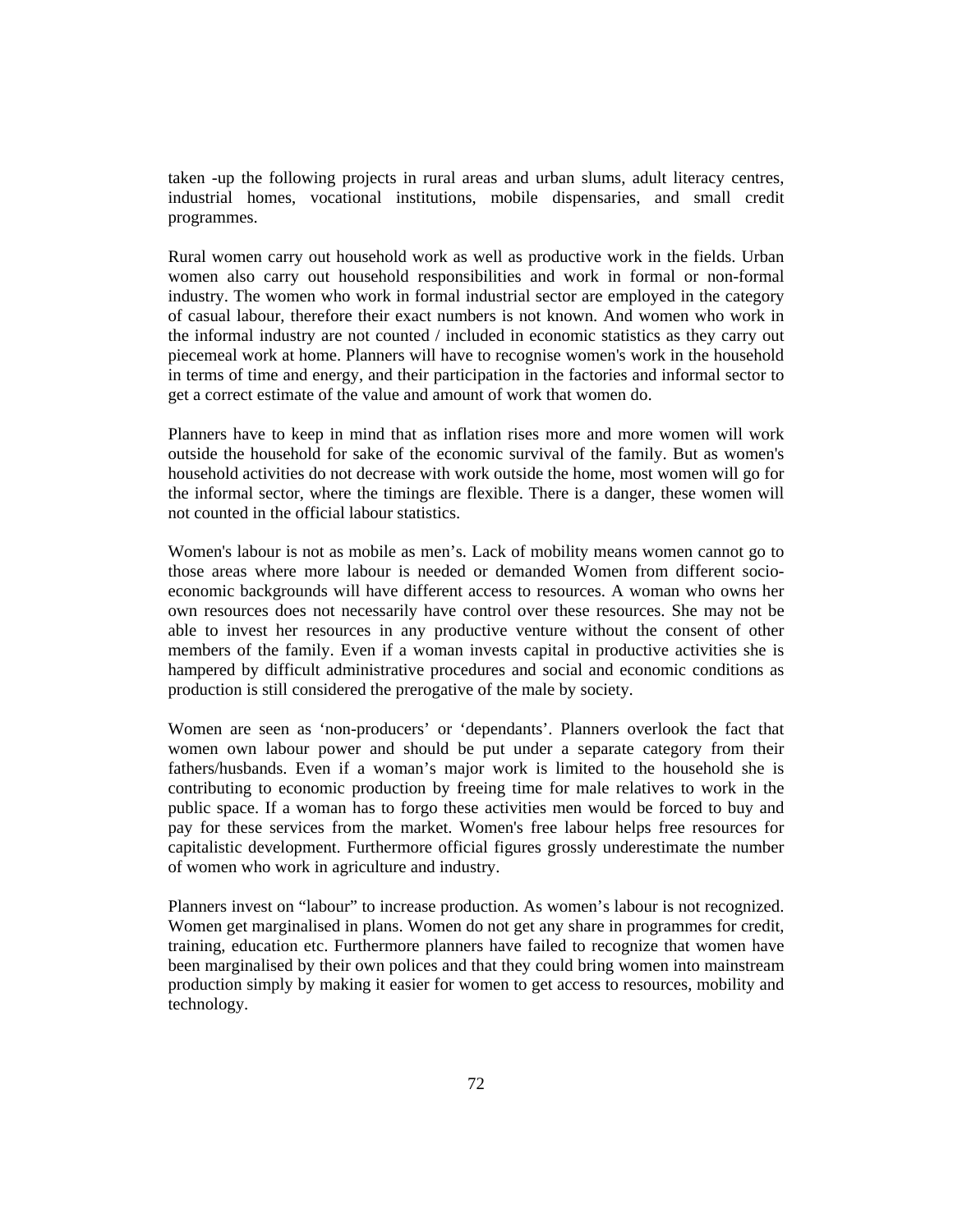Women and men are not feeling the effects of development planning equally. Women's access to productive resources (by which they could generate more wealth) remains limited. Women's income is decreasing. As women lack access to resources it means they cannot participate in the production of more wealth in the future.

#### **Reading**

For more information please read the following material:

#### **7.2**

Shehla and Ahmed, Nigar "Integrating Women in Development" in Finding Our Way. ASR, Lahore.1995 pp. 87-110.

#### **Activities**

- What three factors can help women become producers?
- What was the impact of agriculture growth on rural women in three different socioeconomic classes?
- What obstacles do Pakistani women face if they want to become producers in regard to their gaining access to resources (credit), mobility (transportation), and a technology (modern machinery and techniques)?

#### **7.3 Women and New Meaning for Development**

Khan in "Redefining Development" describes how development planning is shifting its focus to the production of more and more goods rather than on meeting human needs, as the ideas of free trade and liberalisation are rising to dominance in the international community with the emergence of the America as the sole superpower in the world.

Today America is the only superpower in the world. The Soviet Union collapsed in 1988 and with its fall economic development based on the socialist and communist model lost its popularity. Consequently the ideology of the only remaining superpower has dominant in the world, which is based on the idea of liberalisation and free trade.

First World Countries having owned major shares control the multilateral lending agencies like the World Bank and International Monetary Funds that lend credit to the corrupt governments of the Third World. Third World countries can obtain credit on the conditions that they adopt a Structural Adjustment Policy (SAP). SAP, consequently, is being used by first world countries and their institutions, the World Bank and IMF to promote the ideals of capitalism around the world without any consideration of what impact it will have on poverty ridden masses living in the Third World.

SAP demands privatisation of the economy. Women's interests are hurt by privatisation because there are less government hospitals and schools and consequently the quality of life of women, especially poor women decrease. Development planning is and rocentric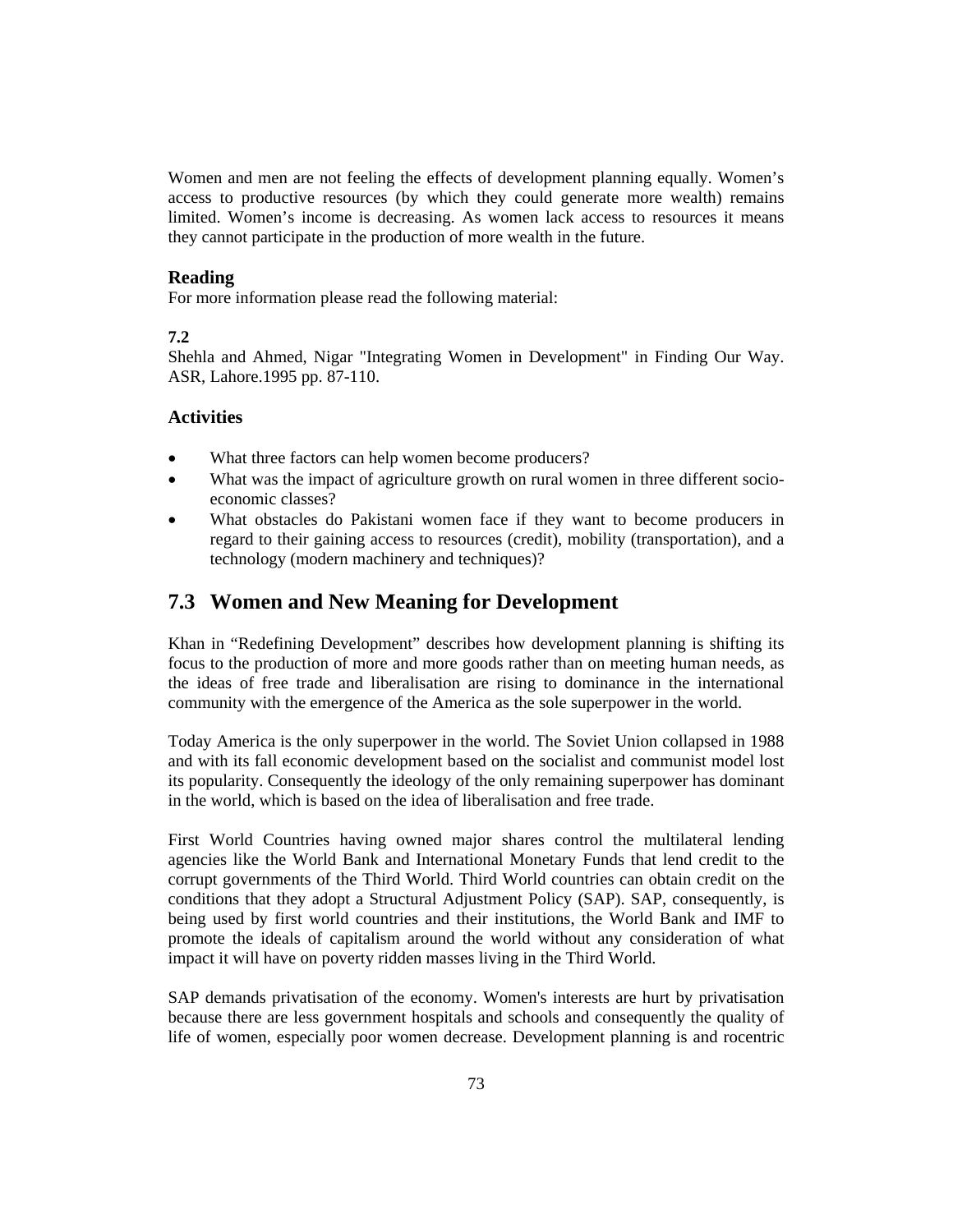(centred/focused on men's interests) and Eurocentric (based on a European model of growth). Development planning focuses only on material growth and not on the growth of humans.

Women are valued in development only if they can produce more goods and services. Consequently women are rendered "invisible" in development planning.

Women development professionals have failed to reject the current model of development. They have reinforced the notion that women are only important if they have some economic and monetary value, produce goods and services, and contribute to the GNP.

But this development model is one sided and ignores the human side of development. It is important to liberate people's genius, creativity and potential in the development process as much as it is to increase the material base of the economy. Women have to challenge the masculinist concept of development and imagine an alternative development. Such an alternative development will allow women to participate in development individually and collectively. It will be based on women's self-expression and self-development rather than having notions of development imposed on women from above. It will lead to radical restructuring of society and break down gender and power hierarchies at every level of society.

#### **Reading**

For more information please read the following material:

Khan, Saeed Nighat "Redefining Development" in A Celebration of Women. ASR, Lahore. 1995 pp.23-25.

#### **Activities**

- List 3 disadvantages of the current development model that is being followed in the world.
- The current development is and rocentric, Eurocentric and materialistic; therefore women should provide an alternate development model. How can an alternate model of development based on women's views, experiences, needs, and interests be constructed?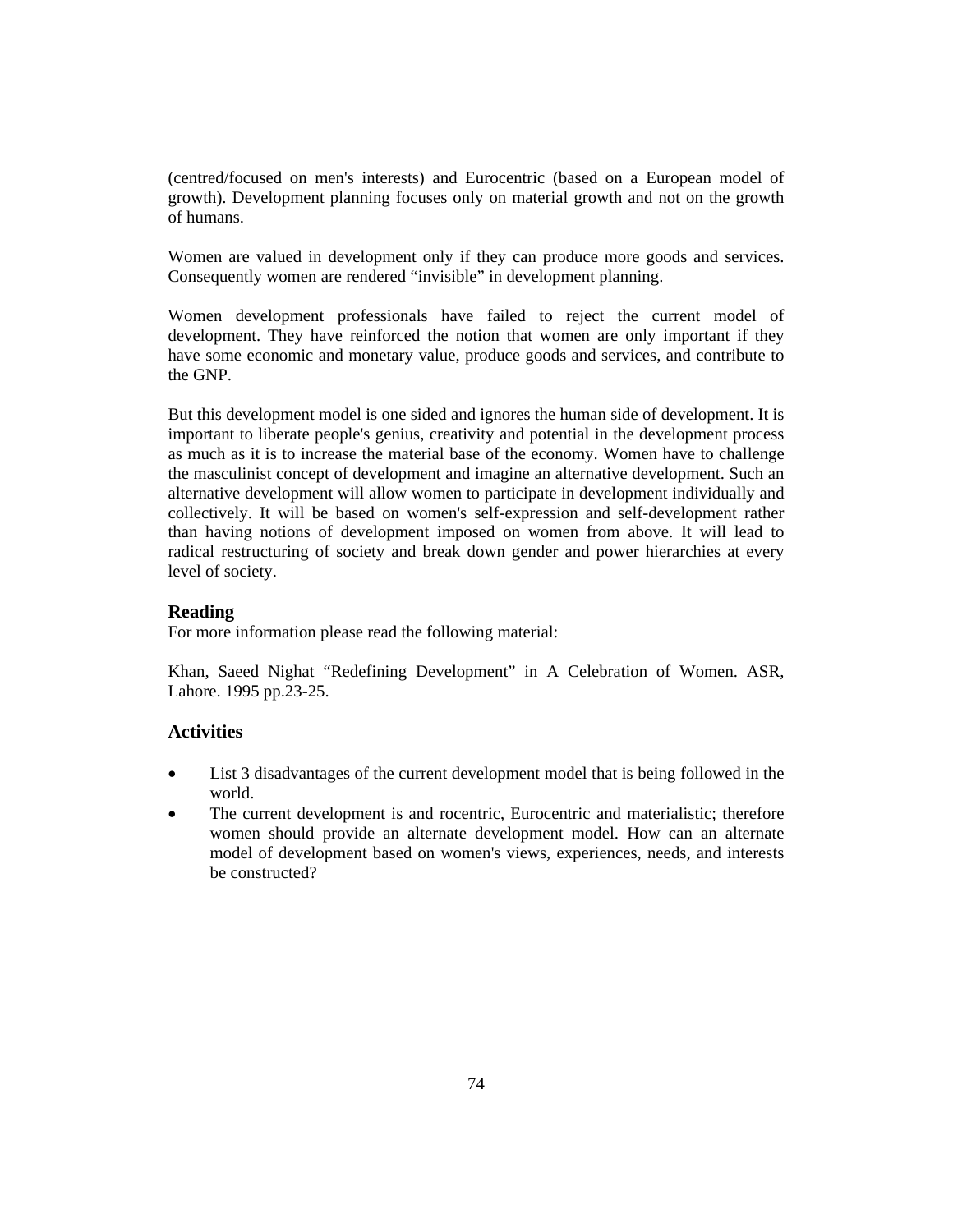# **7.4 Fourth World Conference on Women, Beijing, 1995**

International conferences such as the Fourth World Conference on Women, Beijing provides women from the international community an opportunity to meet and share their problems. Participation in international conferences has led to the emergence of a consciousness among women a6tivists about the global magnitude or scale of women's issues. Women discovered that the problems that affect them like poverty, inequity, and denial of human rights have no borders.

The Fourth World Conference on Women, 1995, brought about a new international commitment to the goals of gender equality, development and peace for all women. Women who participated in Beijing Conference identified 12 areas of concern for removal of obstacles in women's advancement;

- Women and poverty
- Education and training of women
- Women and health
- Violence against women
- Women and armed conflict
- Women and the economy
- Women in power and decision making
- Institutional mechanisms for the advancement of women
- Human rights for women
- Women and the media
- Women and the environment; and
- The girl-child

The Platform of Action has defined the actions that the international community, NGOs and the private sector should take for the removal of obstacles in the way of advancement of women in coming years. The next reading – "The Pakistan National Report on the Fourth World Conference on Women' discusses what steps are being taken to change the lives of Pakistani women in the context of the goals set in the Beijing Conference, 1995.

Pakistan has adopted the following international commitments to protect basic human rights and gender equality:

- The Universal Declaration of Human Rights (1948)
- International Labour Standards and ILO Basic Human Rights Conventions e.g. Freedom of Association and Protection of the Rights to Organise 1948; Discrimination in Employment and Occupation 1958;
- The Forward-Looking Strategies for the Advancement of Women (1985);
- Education for All, Jomtien, 1990;
- Convention on the Rights of the Child, (CRC) ratified by Pakistan in 1990;
- Agenda 21, United Nations Conference on Environment and Development, Rio, 1992;
- Vienna Declaration and Programme of Action, Vienna Conference on Human Rights, 1993;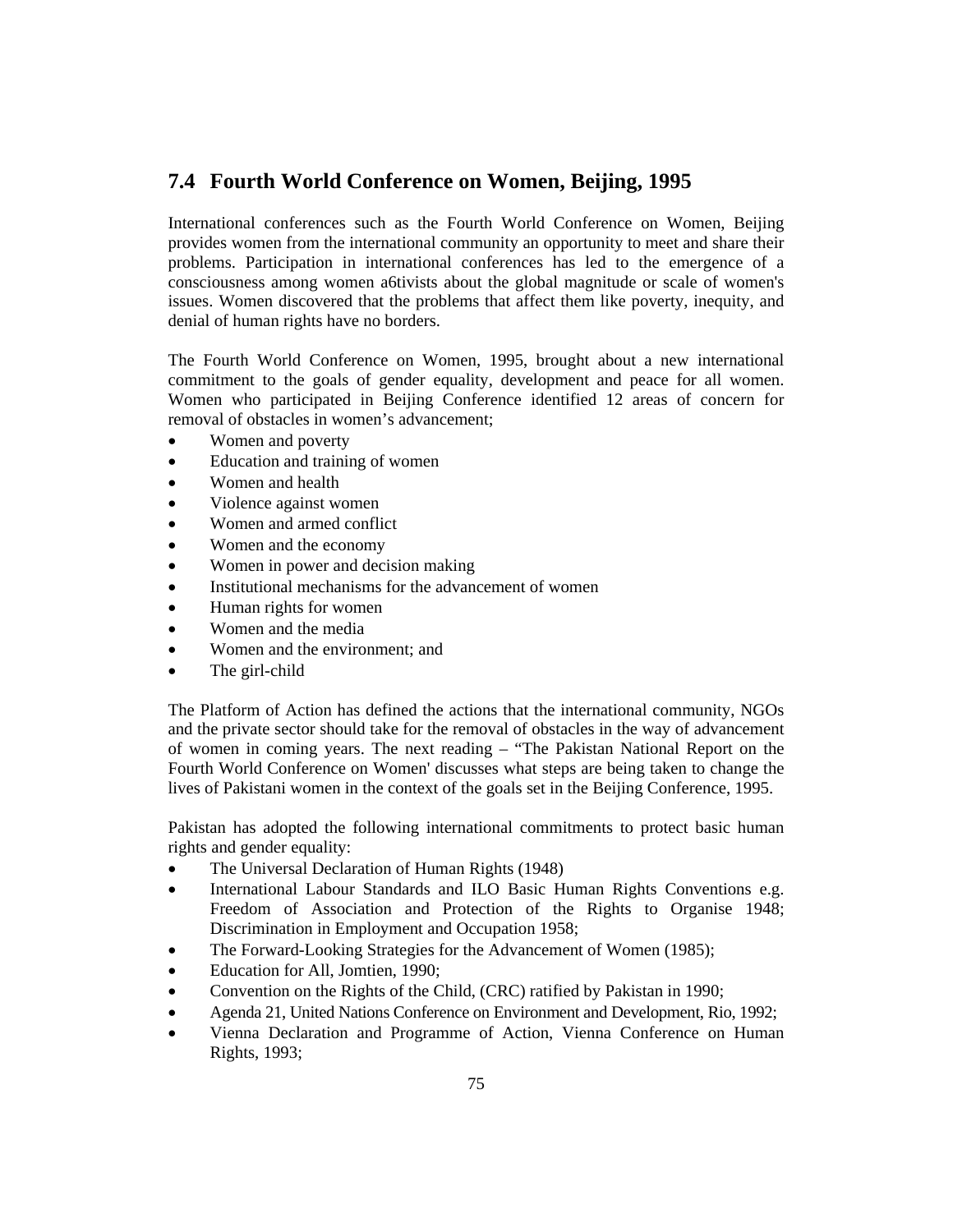- The Programme of Action, International Conference on Population and Development, Cairo, 1994.
- Platform for Social Development, World Summit on Social Development, Copenhagen, 1995;
- Beijing Platform for Action, Fourth World Conference on Women, Beijing, 1995;
- Convention on the Elimination of All Forms of Discrimination against Women, (CEDAW), Pakistan acceded in 1996.

#### **Reading**

For more information please read the following material:

Pakistan National Report Fourth World Conference on Women Beijing. September 1995. pp 1-8

#### **7.5 Self Assessment Questions**

- Q.1 Explain why women are "invisible" in development planning or how does development planning reproduce gender divisions?
- Q.2 What types of constraints prevent women from accessing the labour market equally with men?
- Q.3 Should there be special women's planning departments or should women be integrated into the mainstream planning departments?
- Q.4 How women's economic contribution are underestimated in data, statistics?
- Q.5 Are women really "non-producers" or "dependants" as planners view them? Discuss how women play a central role in the economy through their contribution in household, agriculture, industry, informal sector, and service sector.
- Q.6 Current development thinking focuses on producing more and more goods rather than meeting human needs. Explain.

## **7.6 Bibliography**

Khan, Saeed Nighat. "Redefining Development" in A Celebration of Women. ASR, Lahore. 1995.

Marker, Meher. "Alternatives in Development for Women" in Finding Our Way. ASR, Lahore. 1995.

"Women's Development: A National Imperative — Seventh Five Year Plan, 1988-93" in Finding Our Way ASR, Lahore.1995.

Zia, Shehla and Ahmed, Nigar. "Integrating Women in Development" in Finding Our Way. ASR, Lahore.1995.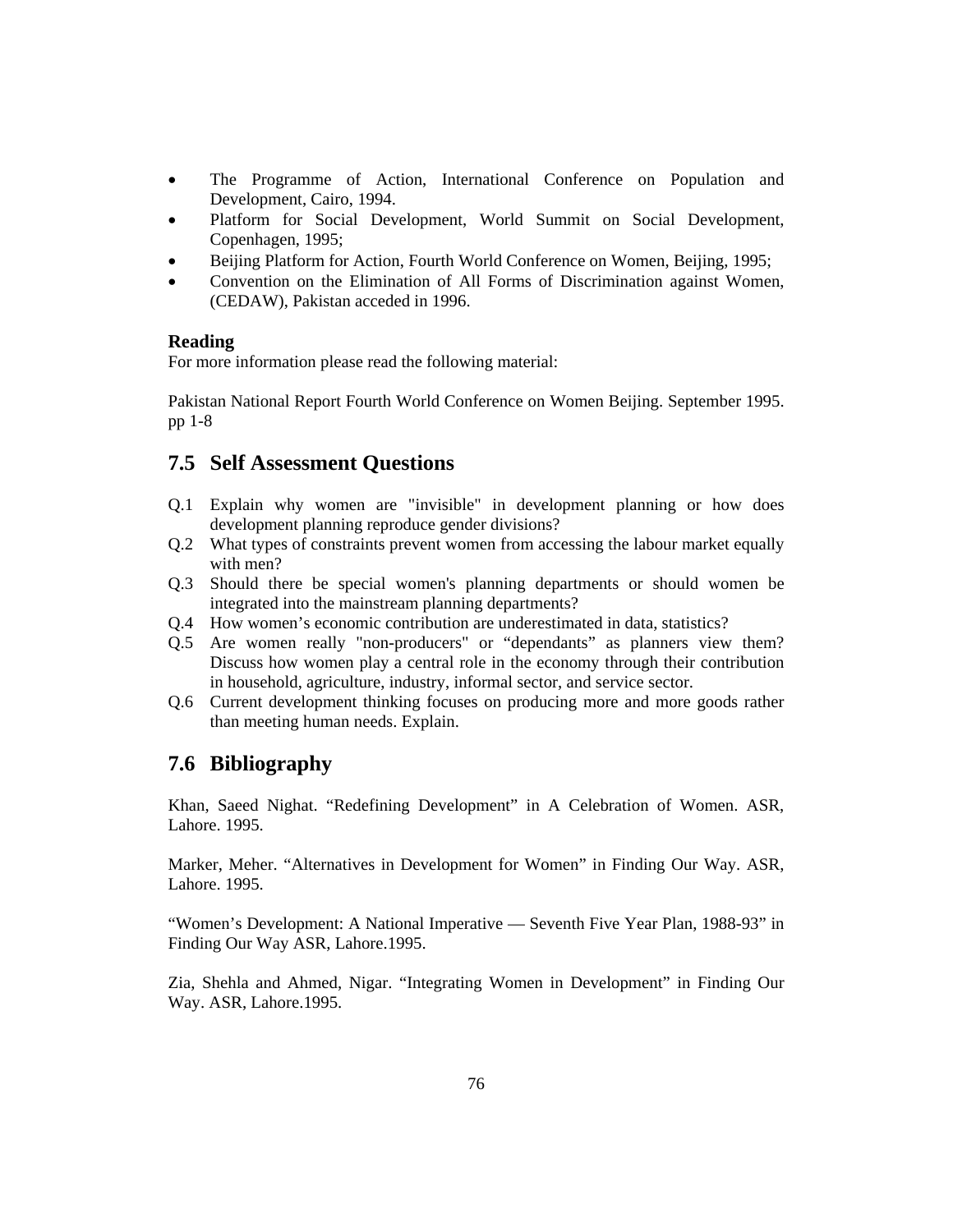**UNIT-8** 

# **THE SPECIFIC ROLE OF DONOR AGENCIES**

**Written By: Ms. Sara Inayatullah Reviewed By: Dr. Ayesha Ghaznavi**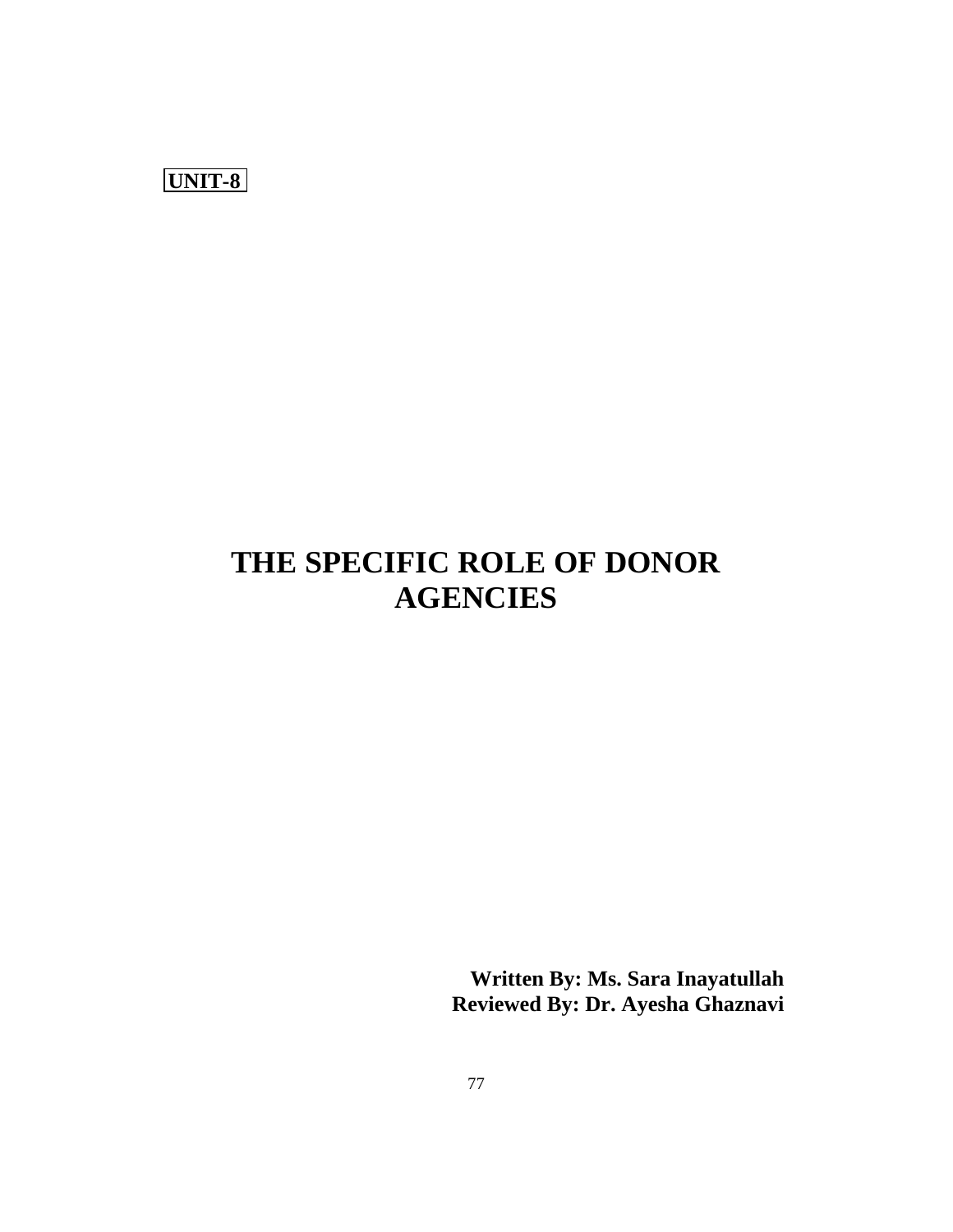# **CONTENTS**

| Introduction |  |
|--------------|--|
| Objectives   |  |
| 8.1          |  |
| 8.2          |  |
| 8.3          |  |
| 8.4          |  |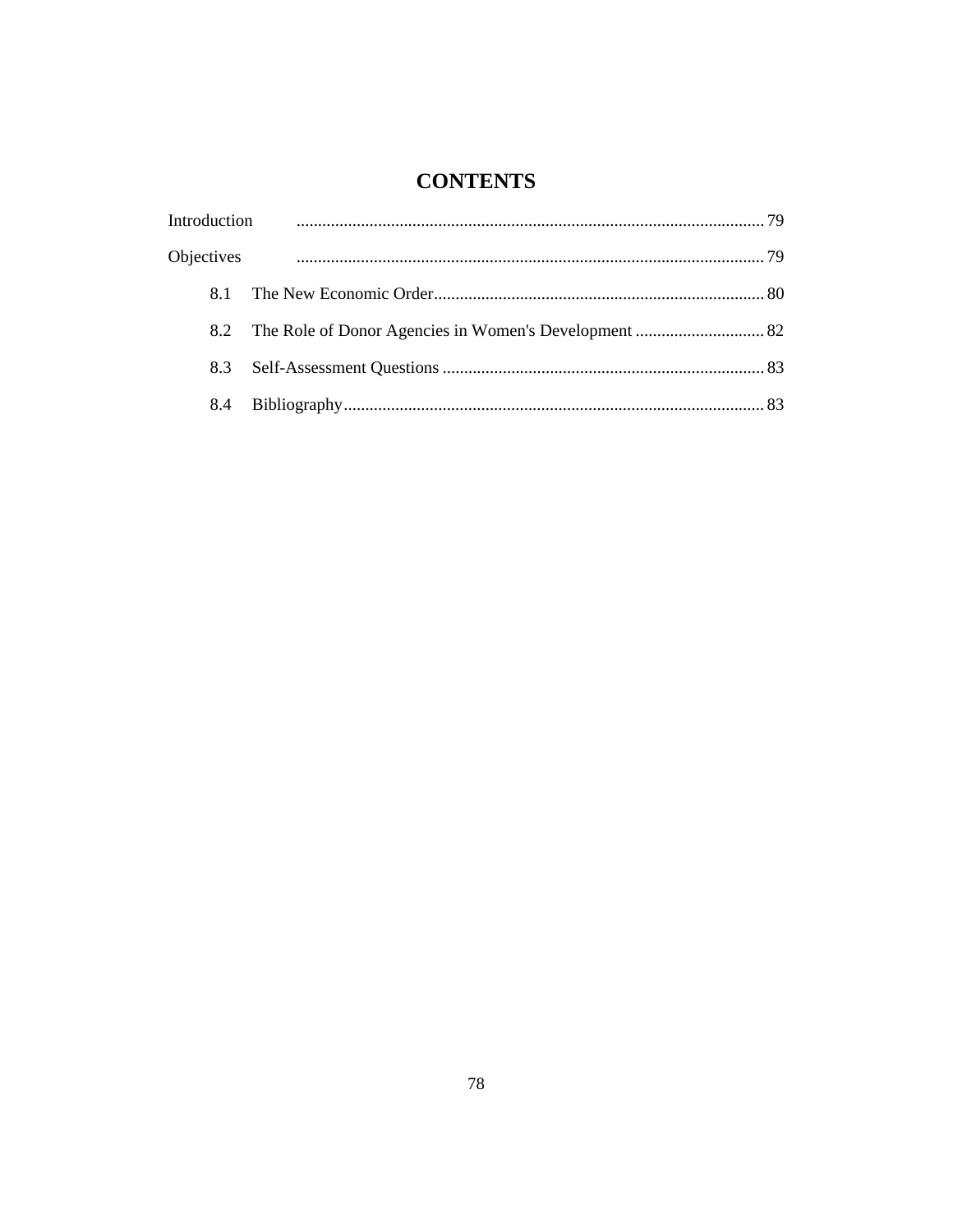# **INTRODUCTION**

In this Unit you will focus on two readings. The first reading "The New Economic Order" discusses how (SAP) the Social Action Programme is affecting the quality of life of the millions of women who live in the Third World. The second reading, discusses how donor agencies and national governments have shaped women's development programmes.

# **OBJECTIVES**

After reading this unit you will be able to:

- 1. Identify how SAP and GATT is affecting women's lives
- 2. Analyse the role donor agencies play in women's development programmes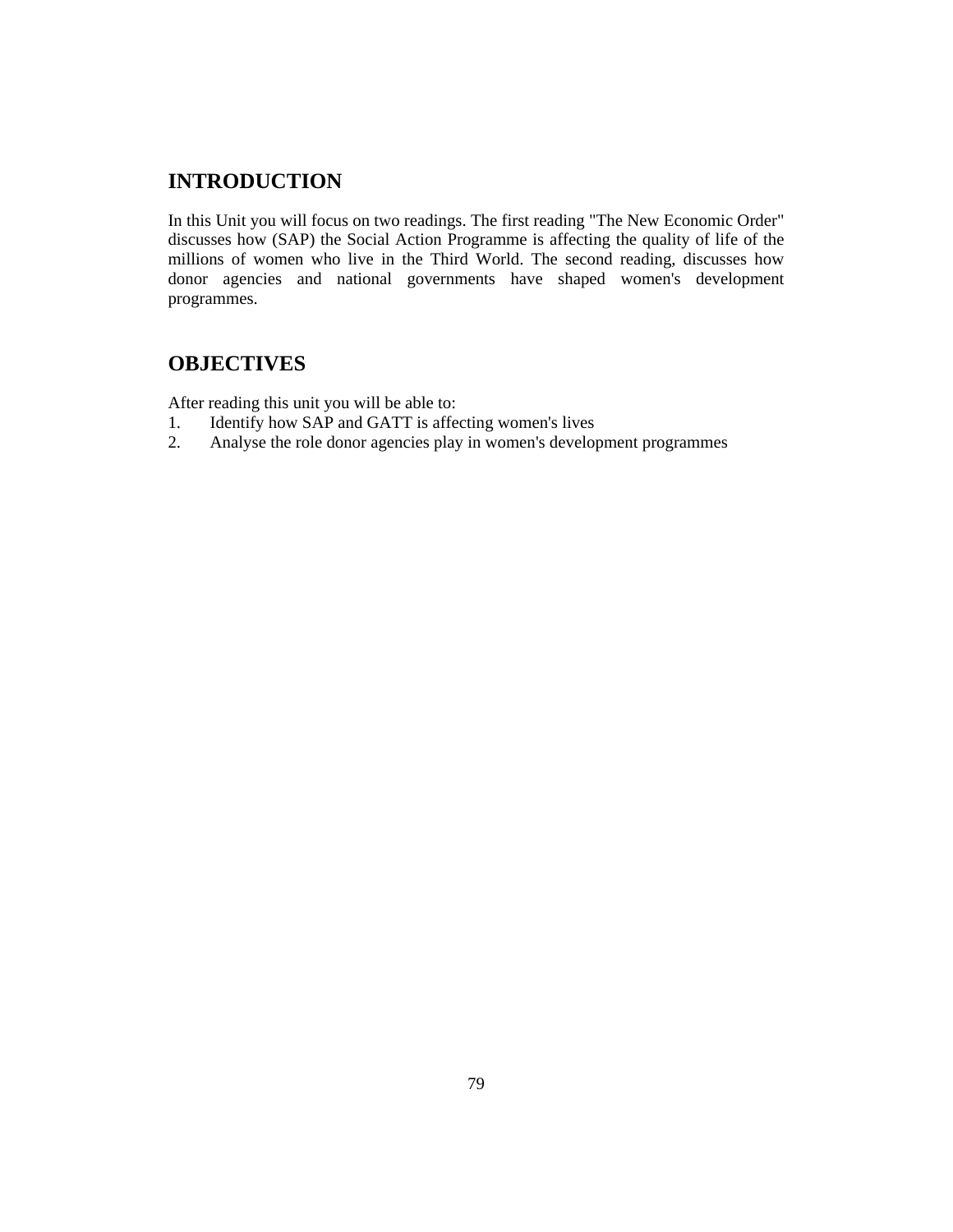# **8.1 THE NEW ECONOMIC ORDER**

Sadeque (1995) discusses three important international agreements SAP, GATT/VVIO and Intellectual Property Rights. These agreements have serious repercussions or effects on women and the poor living in the Third World.

Third World countries (South) have become tied to the First World (North) through trade links. Third World countries used to be self-sufficient in food. But as they increased trade links with the First World this self-sufficiency decreased as production of cash crops replaced that of food crops.

The New Economic Order supports this unequal trade between the Third World and First World through GATT (General Agreement on Trade and Tariffs), the VVTO (World Trade Order) and SAP '(Structural Adjustment Policies). These agreements ensure that Third World countries go on producing raw materials (food crops, cash crops) at cheap rates for First World industries to process into food products and finished goods that can be sold at a higher rate than the raw materials.

The Third World has millions of variety of plants (bio-diversity). Scientists from the North take these plants to their laboratories to make hybrid seeds.

High yielding hybrid seeds produce large quantities of food crops. These hybrid seeds can be patented under Intellectual Property Rights denying Third World Farmers the right to use these seeds unless they buy them back from the First World. In addition, the food produced with hybrid seeds requires tractors, chemical fertilisers and pesticides; the First World provides these and earns a profit.

Two hundred companies in the First World control almost all the agriculture and agricultural products in South America, Africa and Asia. The food and cash crops e.g. banana, cocoa, tobacco that are grown in plantations in South America, Africa and Asia are processed and marketed by multinational companies who reap huge profits by .selling finished products. Many multinational companies are richer than the governments of poor companies. They bribe the governments of poor countries to overlook labour laws and they use the cheap labour from Third World countries to make goods and products at a lower cost.

Unequal trade relations between the First World and Third World are exacerbated by the role of Multinational Banks. The World Bank and International Monetary Fund provide credit to Third World governments not for humanitarian purposes but to earn interest on loans. The United Nations is limited in its work by funding; the majority of which comes from the USA. The USA influences the decisions, programmes and focus of the United Nations.

IMF and World Bank provide loans to Third World countries and impose SAP (Structural Adjustment Programme) on them. Under SAP the Third World economies have to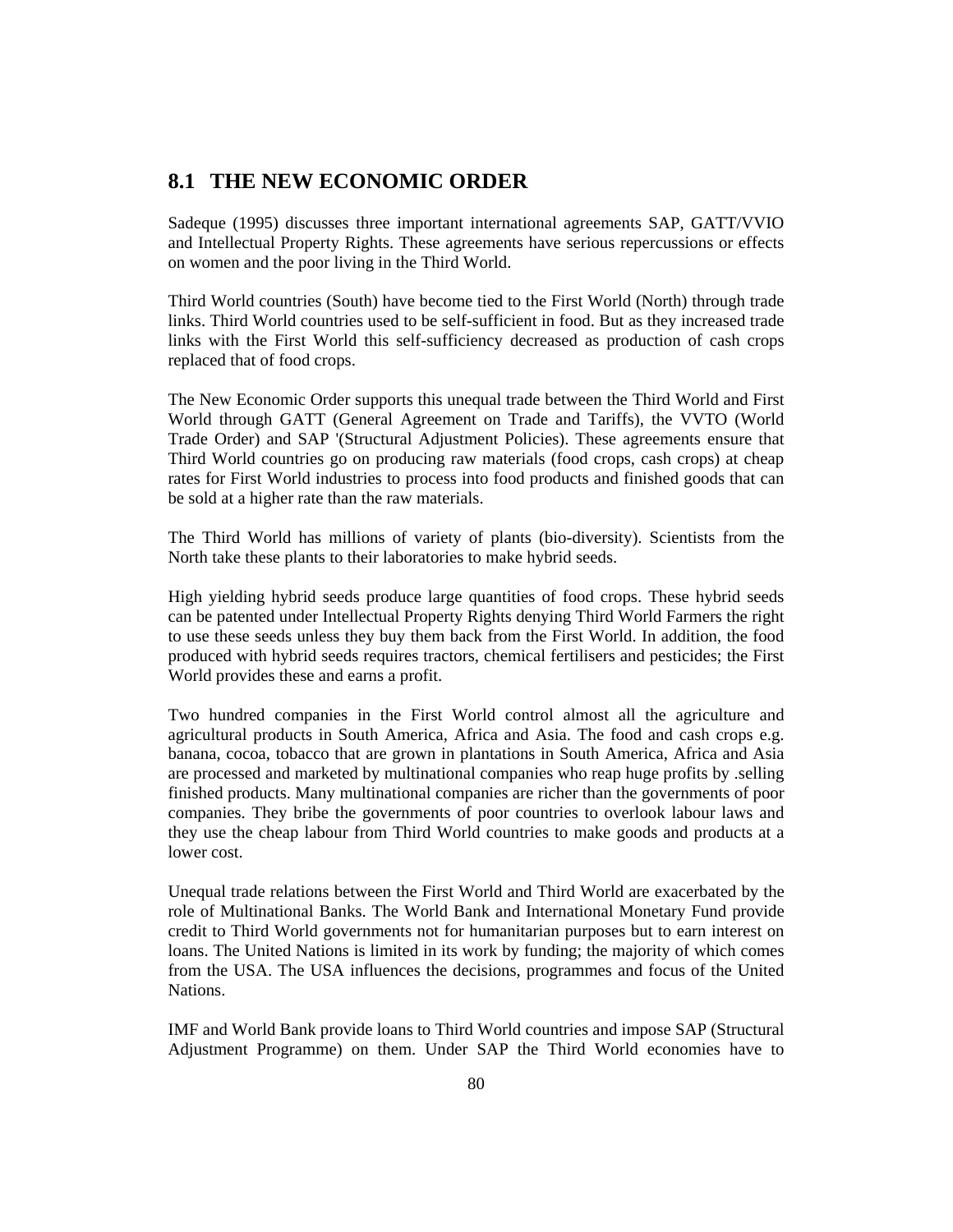liberalise national export and labour regulations. Liberalisation permits multinational companies to set up factories in Third World countries and produce the same goods at lower costs by using the cheaper labour of the Third World. Women are worst hit by SAP because they cannot take advantage of public education and health services any more. Health, education services etc. are privatised and investment in the social sector falls as it is redirected toward the infrastructure/commercial sector under the conditions imposed by IMF/World Bank.

The IMF and World Bank also direct the Third World national governments to raise taxes on people so that these lending institutions can recover their loans. In fact poverty is increasing in the Third World since the 1980s, since SAP programmes have been imposed on them, because of rising commodity taxes. The higher taxes on goods means people are not able to buy/afford the basic necessities of life anymore.

GATT/WTO promotes free trade between Countries. Free trade is not beneficial to the Third World economies. These economies are young economies and they cannot produce high quality goods yet. If foreign goods flood the markets of Third World countries the local industries will collapse. This is in the interest of First World countries who want the Third World people to become entirely dependent on their products and goods.

New Economic Order is helping the First World to exploit the Third World economically through the instruments of Intellectual Property Rights, SAP and GATT / WTO. Intellectual Property Rights means that the First World does not have to share its technological secrets with the rest of the world so that it can keep on producing and selling innovations and new goods. SAP ensures that Multinationals can open local factory branches, use cheap labour, pay low taxes and produce goods at low cost and high profit. GATT / WTO ensure that products produced by First World multinationals will be bought by the Third World masses ensuring huge sales and profits for them.

#### **Reading**

For more information please read the following material:

#### **SADEQUE, NAJMA**

"The New Economic Order" in Unveiling the Issues. ASR, Lahore. 1995. pp. 25-32.

#### **Activities**

- Women's quality of life has been declining since the introduction of SAP programmes in many Third World countries. SAP has led to the raising of taxes on people and reduction in the number of government run schools and hospitals, Yet governments agree to SAP conditions to get more loans. Discuss with members of a study group the effects that SAP, privatisation, and reduction in spending on the social sector have on the lives of women.
- Industries in Third World countries are weak and if these economies are flooded by better quality imported goods the local industries will collapse. People will be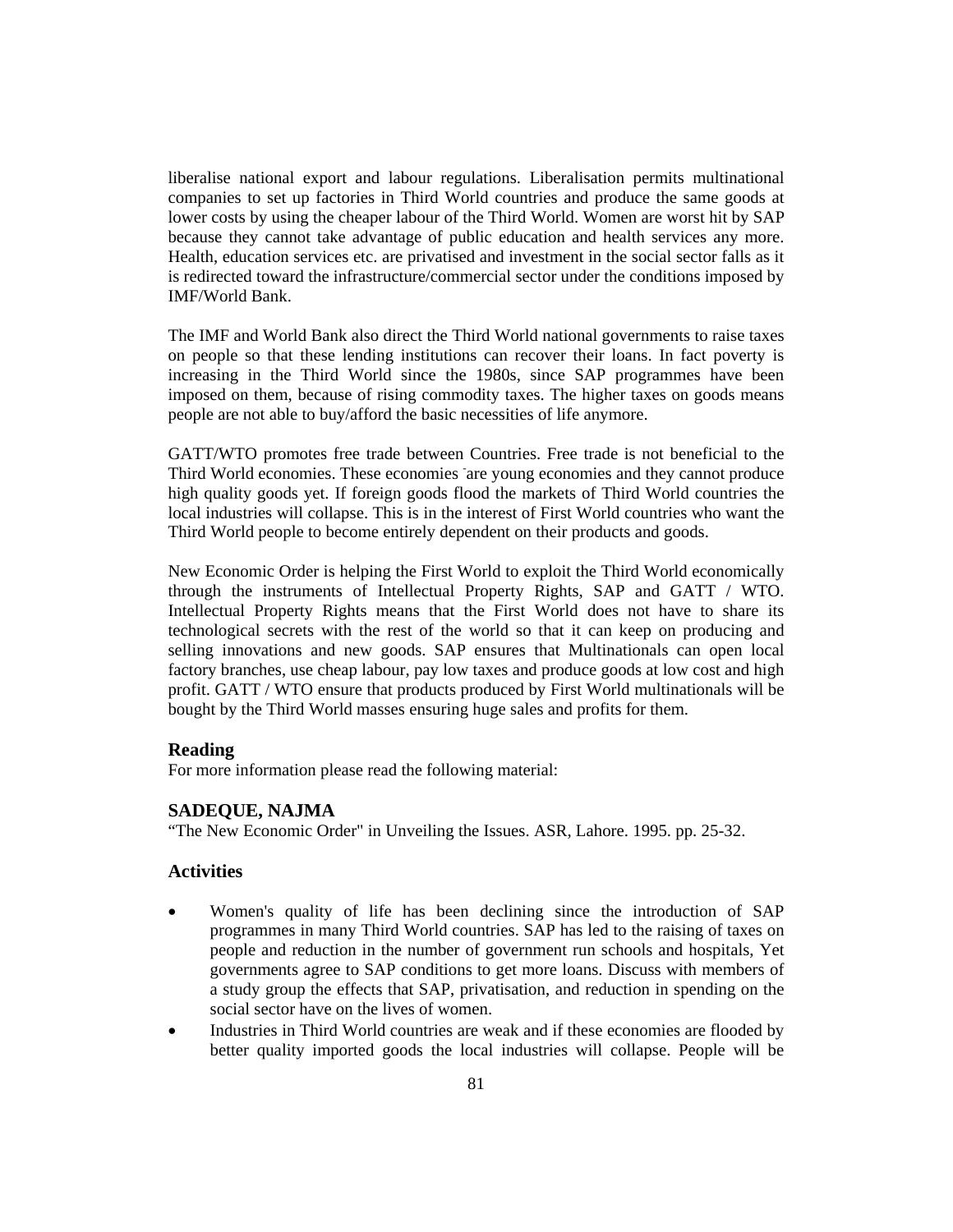forced to buy more expensive imported goods and will become dependent on the processed food products and finished goods of the First World. How will such a situation affect women, especially those women who belong to the lower strata of society?

# **8.2 THE ROLE OF DONOR AGENCIES IN WOMEN'S DEVELOPMENT**

International organisations, like the United Nations, and national governments have started acknowledging women in their policies. International development agencies and government departments have had to give more importance to women's issues, after years of struggle on the part of women's movement around the world, to get women's issues recognised. These women activists are invited by these agencies to help them draw up policies or programmes for women. These agencies adopt a cautious and careful approach in dealing with women's issues - they want to promote women's rights by working within the existing system. This approach sometimes clashes with the personal views and ideas of women activists who believe that women's conditions will only change if there is radical restructuring of power and gender relations at every level of society.

Careful observers have noted a change in the women's movement since women activists began helping the international developing agencies and government departments — and that is women have less time and energy left for women's activism. As more and more women activists join developing agencies the women's movement is losing its political edge. Women activists cannot criticise as sharply the failure and shortcomings of these agencies and departments anymore since they are now part of them.

If women activists are being employed by donor agencies and government departments they have to be accountable for the way they spend their funds and implement their projects as "professionals". But women should also continue their individual and collective actions for women's emancipation as activists. Working in development agencies and NGOs is not enough as these institutions follow a moderate policy for bringing about changes in women's conditions so as not to upset powerful elements in society.

Participation in these agencies should help women activists strengthen the women's movement but not weaken the movement (as it appears to be doing). The experience of women who worked in these agencies can help to add to the knowledge base of the women's movement and raise it to a higher stage of politics. And women who are working as professionals with these institutions should use their own influence to change the policies of international development agencies and government departments to remove the false barriers of the private and public.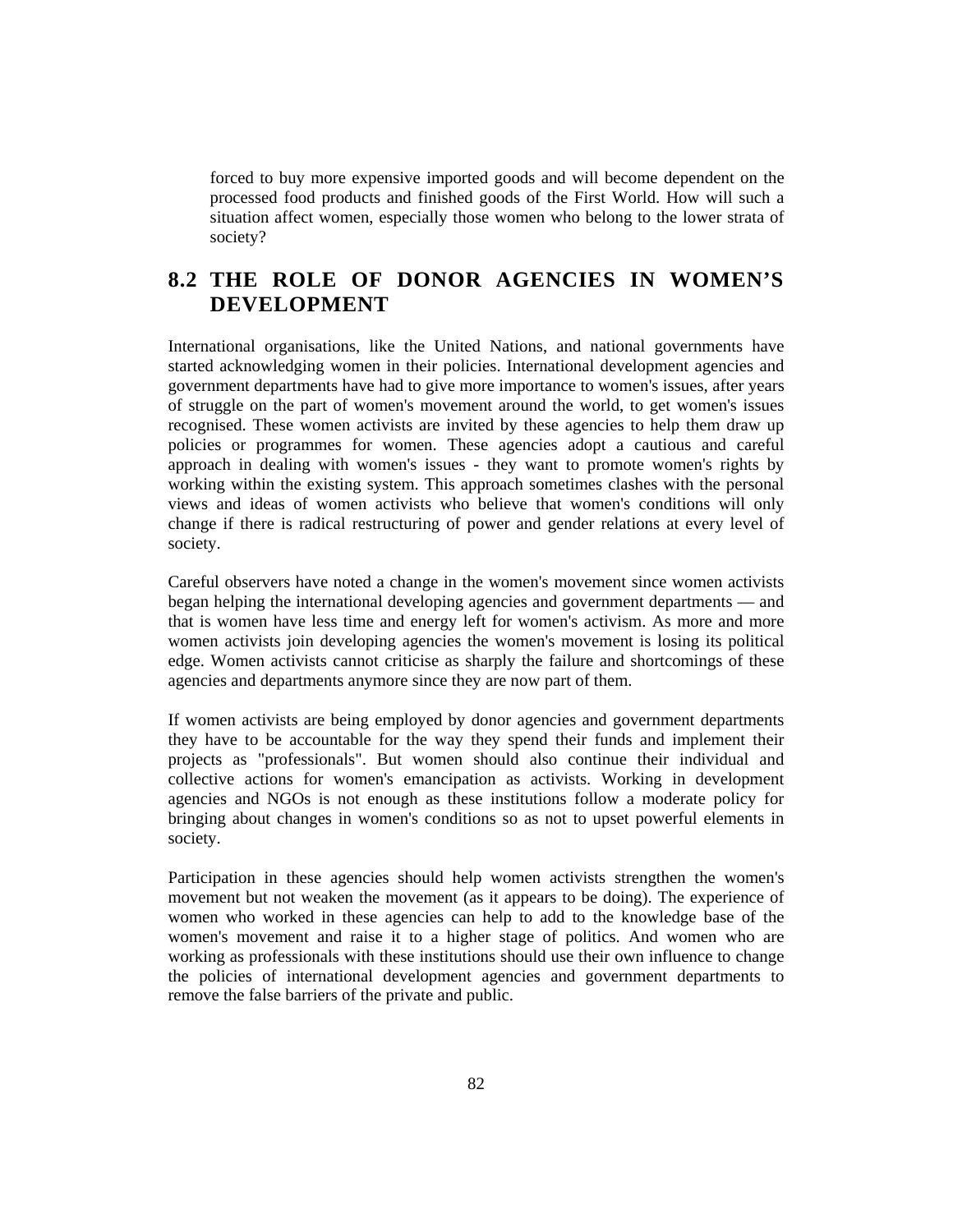#### **READING**

For more information please read the following material: **8.2** 

Khan, Nighat Saeed "The Women's Movement Revisited; Areas of Concern for the Future" in Unveiling the Issues. ASR, Lahore. 1995. pp. 187-194

#### **ACTIVITY**

 International organisations and national governments focus on women's issues today as a result of the successful efforts of women activists to bring to their notice problems of women. Women activists have joined various departments to work for the cause of women. This has changed them from activists to professionals. They now have less time for activism. How should they guarantee that women rights should not be compromised by international organisations and national governments for the sake of pleasing the powerful elements of society?

## **8.3 SELF ASSESSMENT QUESTIONS**

- Q.1 How is reduction in public services such as public hospitals and public schools, as a result of privatisation under SAP, affecting women?
- Q.2 What will be the impact of rising inflation, rising higher and higher indirect taxation under SAP, on women belonging to different economic strata, especially the women of the lower economic strata?
- Q.3 What will be the impact of free trade between the developing and developed countries on the women living in Pakistan and other Third world countries?
- Q.4 Are donor agencies and international development agencies weakening of strengthening the women's movement. Justify your answer.

# **8.4 BIBLIOGRAPHY**

- 1. Khan, Nighat Saeed. "The Women's Movement Revisited; Areas of Concern for the future" in Unveiling the Issues. ASR, Lahore. 1995. Pp. 187-194.
- 2. Sadeque, Najma. "The New Economic Order" in Unveiling the Issues. ASR, Lahore. 1995. Pp 25-32.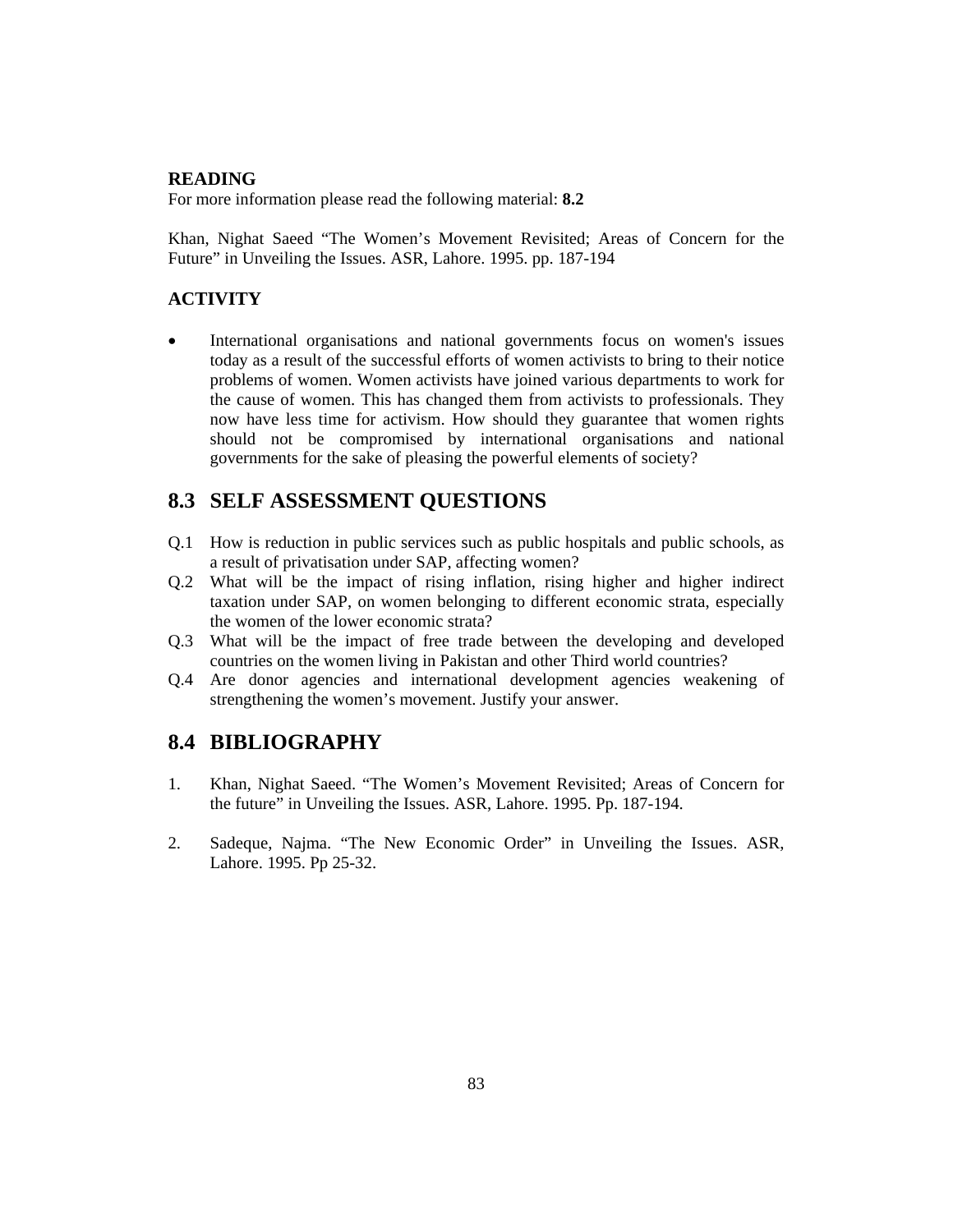

# **WOMEN IN CONFLICT AND WAR SITUATIONS**

**Writer: Ms. Sara Inayat Ullah Reviewer: Dr. Ayesha Ghaznavi**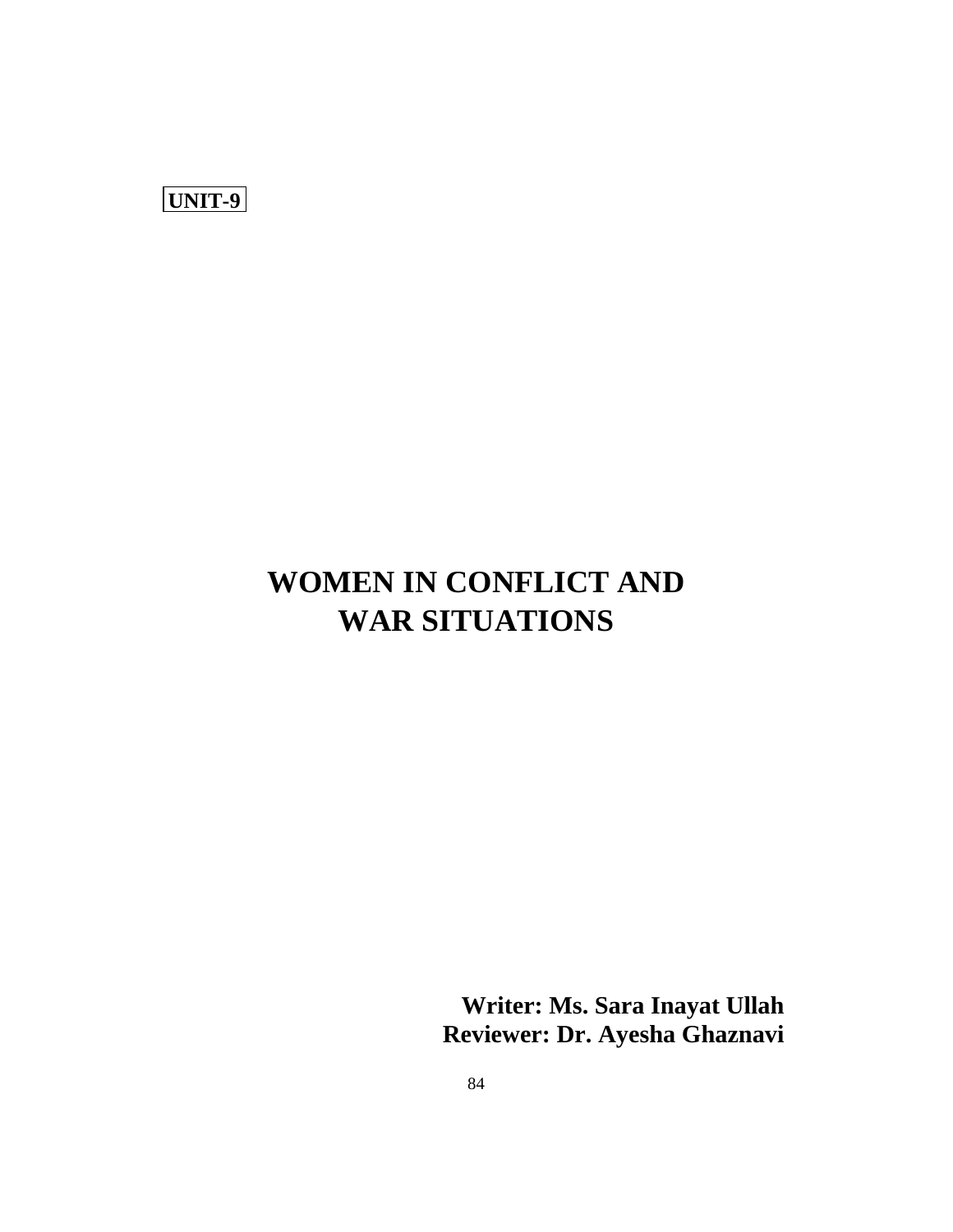# **CONTENTS**

|  | 90 |
|--|----|
|  | 91 |
|  | 91 |
|  |    |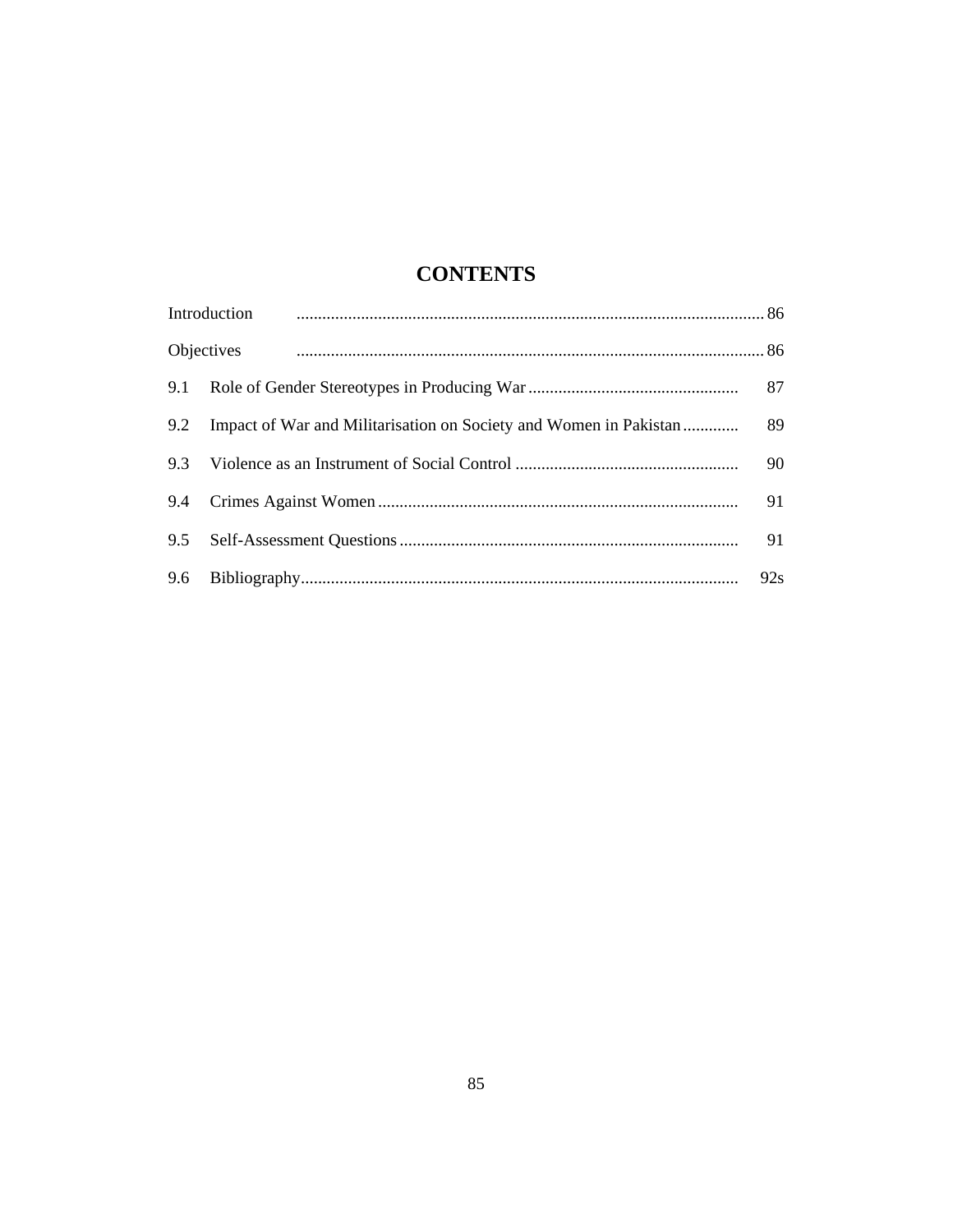# **INTRODUCTION**

In this unit you will read four readings that will discuss how war, militarisation, and domestic violence is affecting women. You will study how the media can perpetuate violence against women. You will also study about the particular forms of violence used against women.

# **OBJECTIVES**

After studying this unit, you will be able to:

- 1. Discuss how gender biases in society give rise to the institution of the military and how the military reproduces these biases in society
- 2. Highlight the link between the military, state and capitalism which strengthens patriarchy and goes against women's interests
- 3. Argue resources are being eaten up by high rates of military spending around the world that could have been spent on meeting the basic needs of people
- 4. Identify how the Afghan War and the imposition of Martial Law within the country led to militarisation of society which had negative repercussions for women
- 5. Discuss that violence against women occurs in the domestic space and public space
- 6. Describe the particular forms of violence that women face -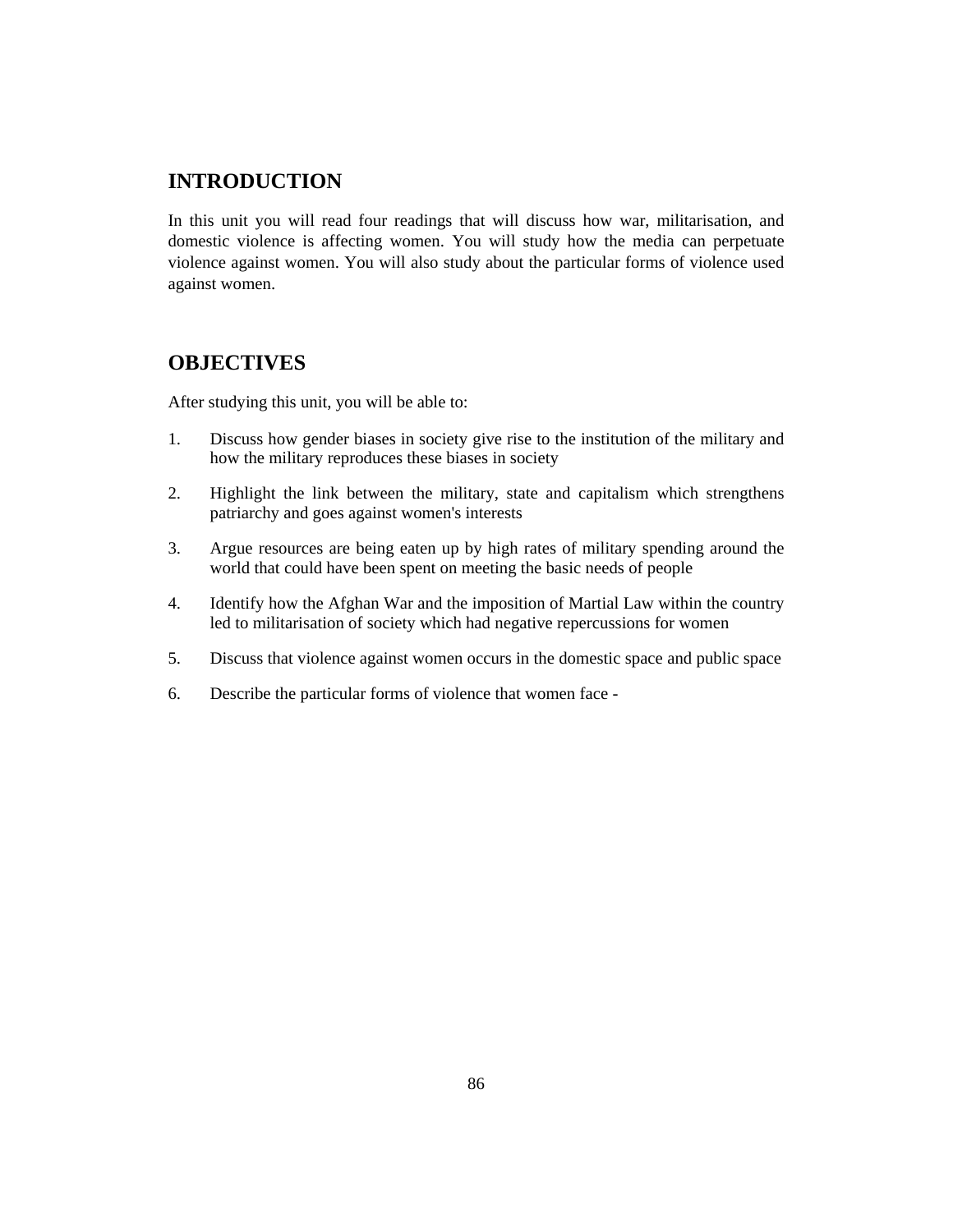### **9.1 ROLE OF GENDER STEREOTYPES IN PRODUCING WAR**

Gender stereotypes in society give rise to military institutions. Women are characterised as "passive" and "submissive" while men are characterised as "aggressive" and "competitive". Women are associated with peace and men with war. Women are seen as "life-givers" and men as "life-takers". In addition, men go to the battlefield (public) while women stay at home (domestic) or in other words, men are the "protectors" and women the "protected" (A 81-2).

Boys are encouraged to play rough and tough in the playground. When they grow up they are under constant pressure to prove their manhood through acts of aggression. By joining the military, they can prove their masculinity. Military, consequently, reproduces masculinity and femininity in society.

Military institutions, being exclusively for men, lead us to believe that women are not in any way associated with war. However, the impact of having a military institution is felt economically, politically, socially etc. Women are not spared from the effects of militarisation.

The production of war and consequences of war both involve women. Women bear the sons who become soldiers who fight in wars. They are expected to take care of soldiers after they return from the war. Militarisation encourages high rates of prostitution related to overseas military bases.

War has claimed the lives of more than 13 million men, women, and children, most of who were non-combatants. The majority of the millions of refugees in the world who fleeing from war are women and children.

Militaries, worldwide, consume large amounts of resources. Unprecedented military expenditure in the pastthree decades has led to reductions of spending in health, education and social service sectors both in the developed and developing countries. Given the relatively low rates of female employment in state militaries around the world it is obvious that most women are not direct recipients of military spending. None of the important decision-making positions have been occupied by women in militaries, which indicate women are marginalised from any decisions related to military spending.

Sadeque, in "Global Militarisation" discusses the different political, economic, cultural effects that the military institution can have on a society - this is known as the militarisation of society. Industry begins producing weapons instead of consumer products for civilians. Scientists begin inventing weapons rather than working on technologies that could improve the quality of life of the people. The weapons industry, at times, can develop into a source of income for the state producing the "military-bureaucratic-industrial complex" for example, in the United States, weapons sales is the main source of funds (Sadeque 1995 23).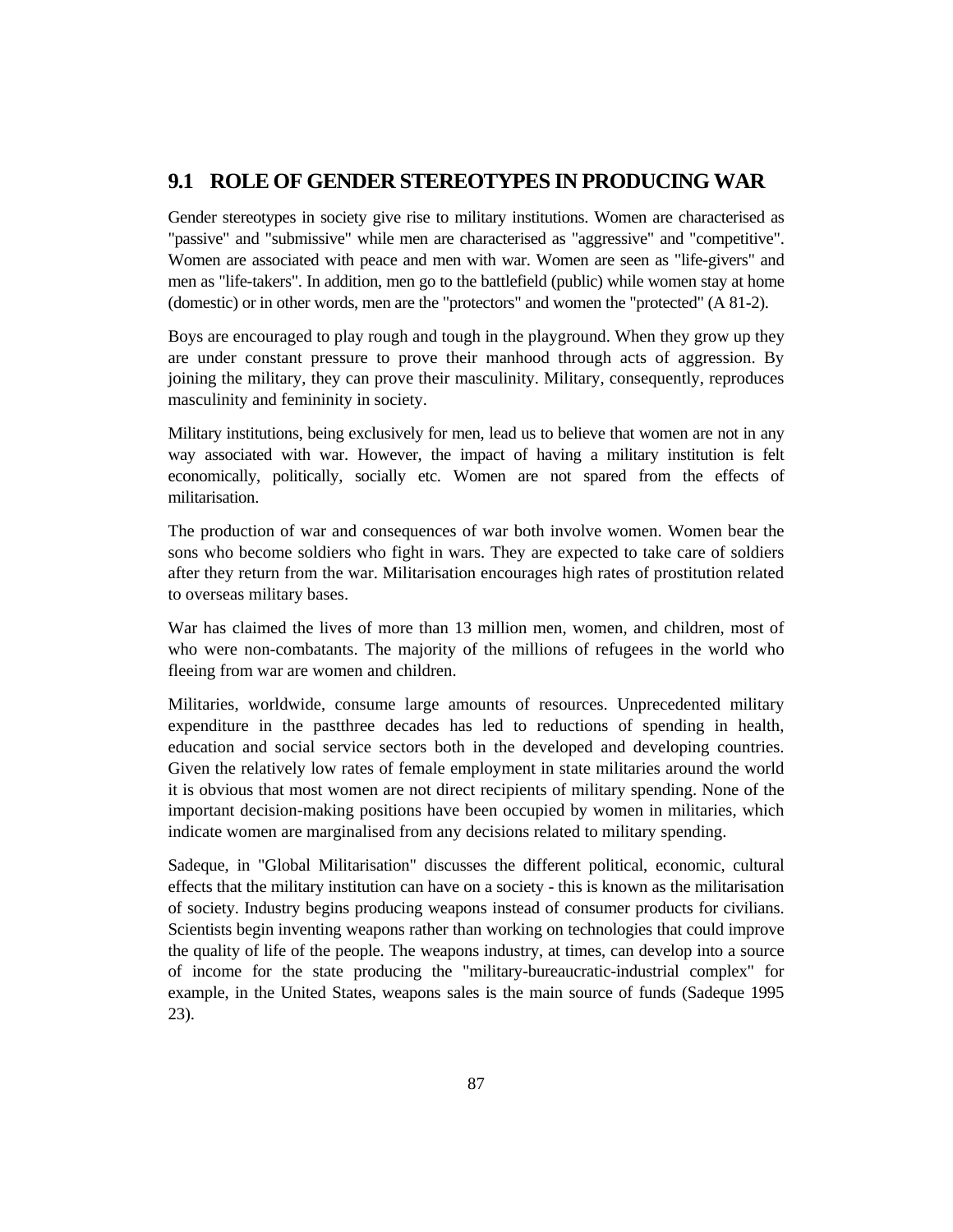Militarisation also has ideological ramifications on society; to ensure that men will enlist in society the idea that men are strong and protectors and women are weak and dependent is promoted. This adversely affects the position of women. In addition, violence is promoted within society and between nations due to the military notion that disagreements and disputes can only be settled by use of force.

The number of weapons in the world is increasing because arms sales have become a profitable business for weapons producers who gain huge profits from selling arms. The military's interest is that new weapons should-keep being invented so that they can maintain a military lead or edge over the militaries of other nations. A link develops between politicians, industrialists, and the military that profit from the export of weapons to other governments.

Khattak, in "Militarisation, Masculinity and Identity in Pakistan — Effects on Women" looks at militarisation in Pakistani society. She finds that militarisation occurred as a result of the Afghan war and the imposition of Martial Law (1977-85) in Pakistan. Women have had to pay heavy costs for militarisation of society. Violence against women has increased in many forms from anti-women laws and policies; direct battering of women protesters/demonstrators, and restriction on the movement of women under the excuse that they need protection. The quality of life of women has decreased because of the influx of refugees that has increased the pressure of the population on hospitals, clinics, schools etc. Military rule led to subordination of civil institutions, which continues to this day, and is facilitating the diversion of valuable national resources for defence spending.

Zia and Hussain correct the misconception that violence against women occurs in the public space only in "Defining, Understanding and Challenging Violence Against Women". The domestic space is the most frequent cite where violence occurs against women Most aggressors are men whom women are familiar with such as relatives or coworkers. Zia and Hussain, also touch upon the different types of violence that affect women that include physical, emotional and psychological violence. There is an absence of institutions of support for helping women cope with effects of violence at home, in the workplace and public space. Violence against women is used as an instrument of social control to keep women subordinate.

#### **Reading**

For more information, please read the following material.

#### **Sadeque, Najma**

"Global Militarisation" in Unveiling the Issues. ASR, Lahore. 1995. pp 17-24,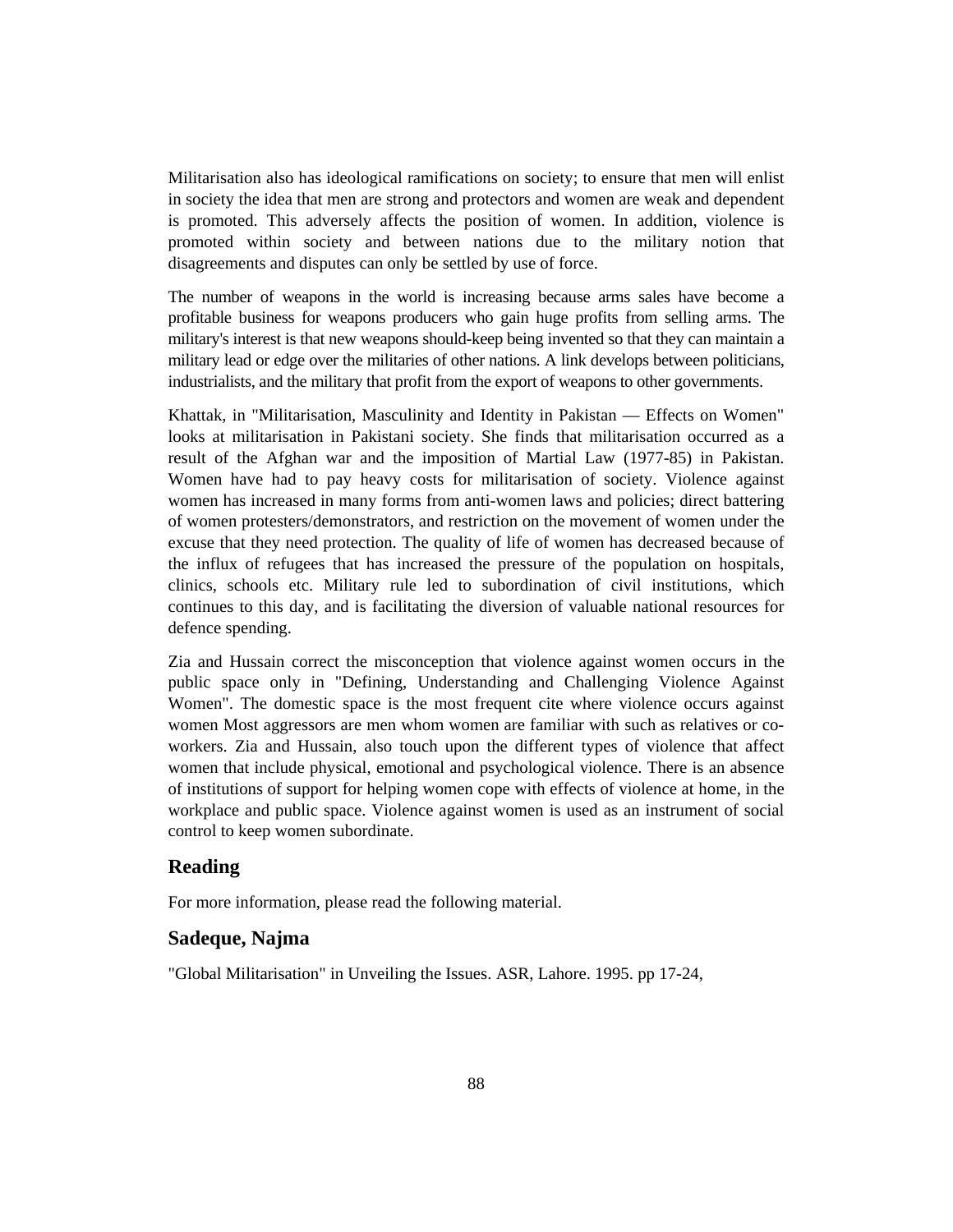#### **Activities**

- What gender stereotypes of women and men support the creation of the military and production of war?
- How do women participate in the production and consequences of war?
- What is the industrial-military-bureaucratic complex? Explain how the relationship between industrialists, the military, and politicians is leading to an arms race? What affect is this having on women and other disadvantaged groups?

# **9.2 IMPACT OF WAR AND MILITARISATION ON SOCIETY AND WOMEN IN PAKISTAN**

War is fought in a battlefield but the effects of war can be felt beyond the battlefield. The war in Afghanistan affected Afghan refugee women -and Pakistani women living in Pakistan. The imposition of Martial Law in Pakistan also affected Pakistani women. The Afghan War and Martial Law has led to a "militirisation" of society in Pakistan even though the Afghan war was being fought in another country and military withdrew from power after 1988.

The military directly ruled the country from 1977 to 1985. It controlled the civilian institutions at that time. However, the civilian institutions continue to serve military interests today, even after military returned to the barracks. For example, resources are diverted from the social sector to defence. The military's perception of events determines foreign policy. The Afghan war also contributed to militirisation of society.

War in a neighbouring country increased repression of women because of the notion of male honour under threat. A war in the neighbourhood and imposition of Martial Law at home reduced women's mobility andconsequently, their right to work. Women became poorer because with the influx of refugees, rents increased. and the schools and hospitals could not meet the needs of all the people.

Mujahideen, during the war, became powerful elements of society with the possession of weapons during the Afghan war. They held conservative ideas of the position of women in society and began to dictate to women how-to dress, act and behave. Women were turned into symbols of honour, religion and culture, which had to be protected and saved in the battle and war being fought between Afghanistan and USSR. Women were easily controlled by confining them to a fixed space, in this case refugees camp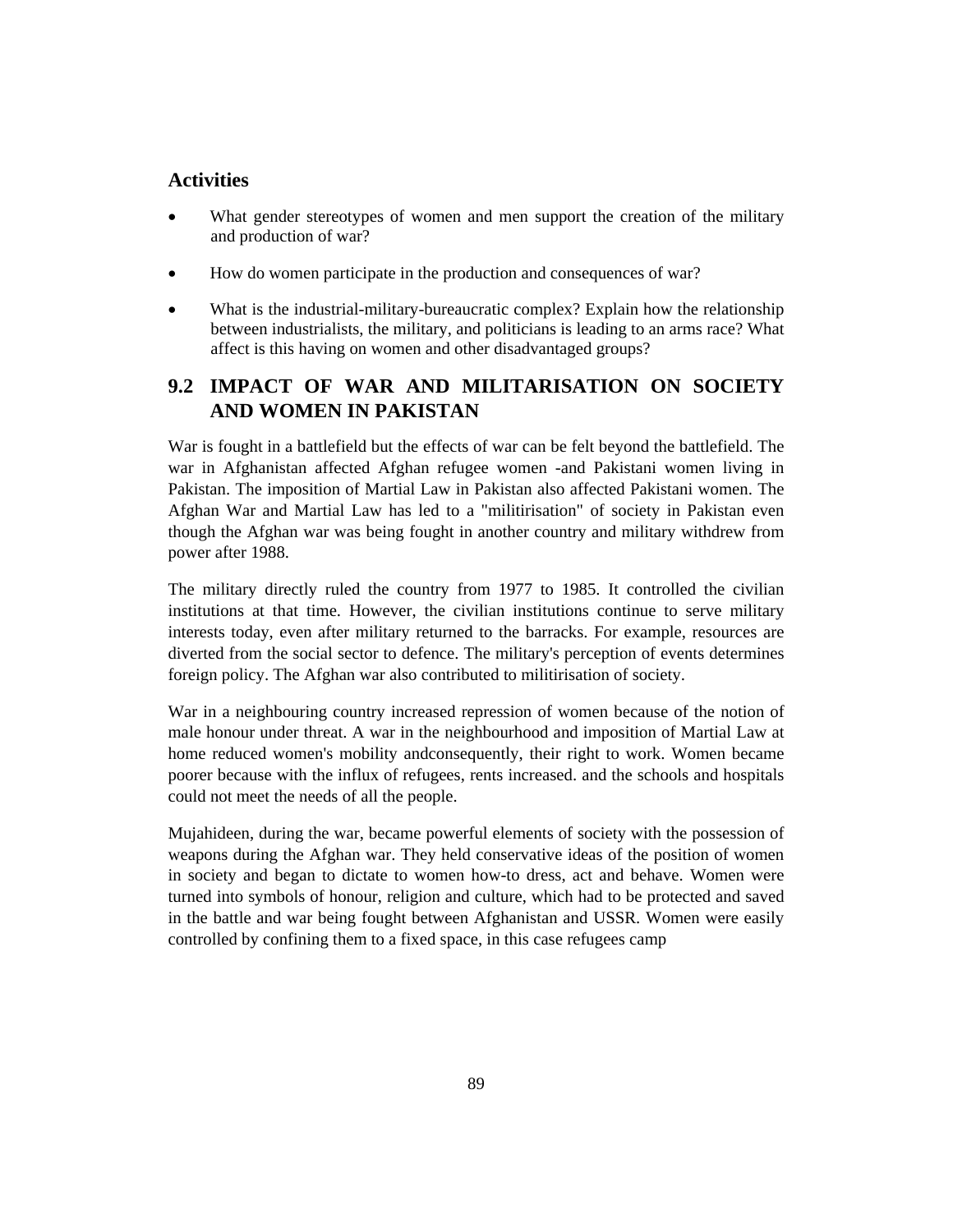#### **Reading**

For more information, please read the following material.

Khattak, Saba Gul "Militarisation".Masculinity and IdentityinPakistan — Effects on Women" in Unveiling the Issues. ASR, Lahore. 1995. pp. 52-61

#### **Activity**

 The war in Afghanistan and imposition of Martial Law at home led to militansation of society. How women are affected by the militarization of society? .

# **9.3 VIOLENCE AS AN INSTRUMENT OF SOCIAL CONTROL**

Violence is the use of physical cruelty against women but it is also the use of the threat of violence against women. Any behaviour that hurts women emotionally and psychologically or physically can also be counted as violence Women can be targets of violence in any space; including the domestic space, the workplace and other public space.

Police, courts, and family counsellors have failed to decrease violence against women. Women who turn to these institutions for help are disappointed by their inability to provide them with protection. These institutions do not focus on changing behaviour of men who exhibit violence rather they try to "teach"women to become more docile indicating that these institutions extend support to the patriarchal structure of society.

Weaker social classes are vulnerable to violence committed by the dominating classes and women of the weaker social classes are even more vulnerable to violence. Peasant classes. or ethnic and religious minorities, at times, are punished and controlled by dominating classes, through the use of violence against their women.

Men use sexual harassment as a tacric to force women to leave the work place. Violence can be institutionalised in the form of laws and policies e.g. any laws and policies that control women's dress, sexuality, and presence in public spaces. Violence in the public space includes baton charging against women demonstrators/protesters.

The media is also responsible for perpetuating violence against women. The media represents women as sex objects. It reinforces the subordination of women to men in society by projecting that women are inferior to men.

Biological. cultural. institutional factors have been provided as explanation for men s violence against women The state can discourage use of violence against women by acknowledging that women have full and equal citizenship to men and taking steps to ensure that women can exercise their equal rights in everyday life.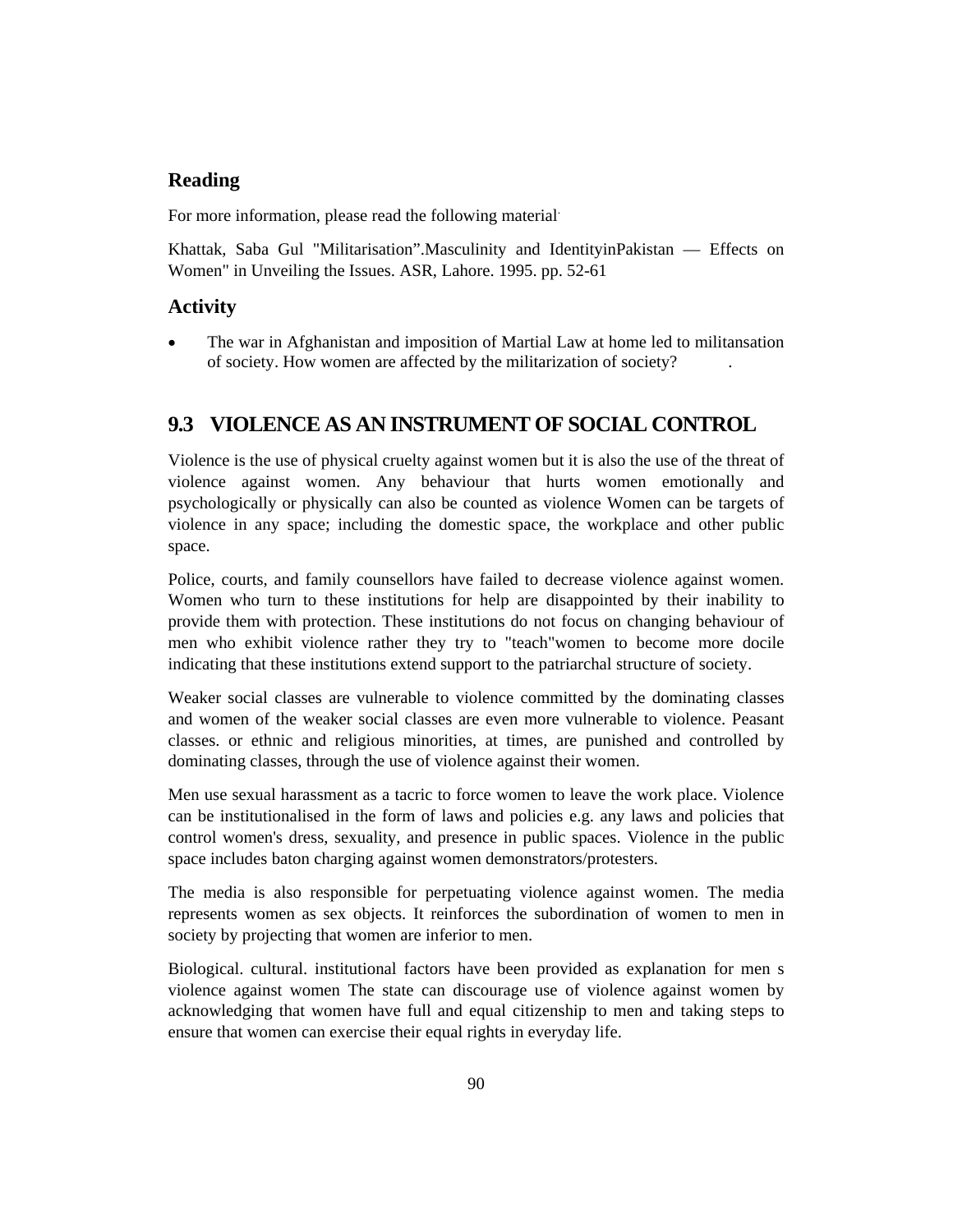# **Reading**

For more information, please read the following material:

Afia. S. and Haroon, Anis "Defining, Understanding and Challenging Violence against Women" in Unveiling the Issues. ASR, Lahore. 1995. pp 65-72

#### **Activities**

- Physical, emotional, sexual violence is perpetuated against women. The media does not represent women favourably. Also there are laws that invade on the privacy of women. These forms of direct and indirectviolence are used to subordinate women. Discuss these forms of violence against women in a group study.
- What are the three spaces in which violence against women occurs?
- Do you think violence against women be reduced if women-friendly police stations, courts, etc. were set-up?
- List three explanations for violent behaviour in men. Have these explanations incorporated women's view of violence or not?

# **9.4 CRIMES AGAINST WOMEN**

The Report of the Commission of Inquiry for Women (1997) has described the violence that occurs against women at all levels of society. It discusses the incidence of domestic violence, stove burnings, sexual harassment, rape, custodial violence, child sexual abuse. trafficking and enforced prostitution of women. The report also suggests various measures to end violence against women.

#### **Reading**

For more information, please read the following material:

Report of the Commission of Inquiry for Women, Ministry of Women.

"Violence against Women" in Report of the Commission of Inquiry for Women, 1997. Pp. 78-89.

# **9.5 SELF-ASSESSMENT QUESTIONS**

- 1. What types of stereotypes of women and men reinforce the military institution?
- 2. What is meant by militansation of society and what is its impact on women?
- 3. What types of violence are used against women?